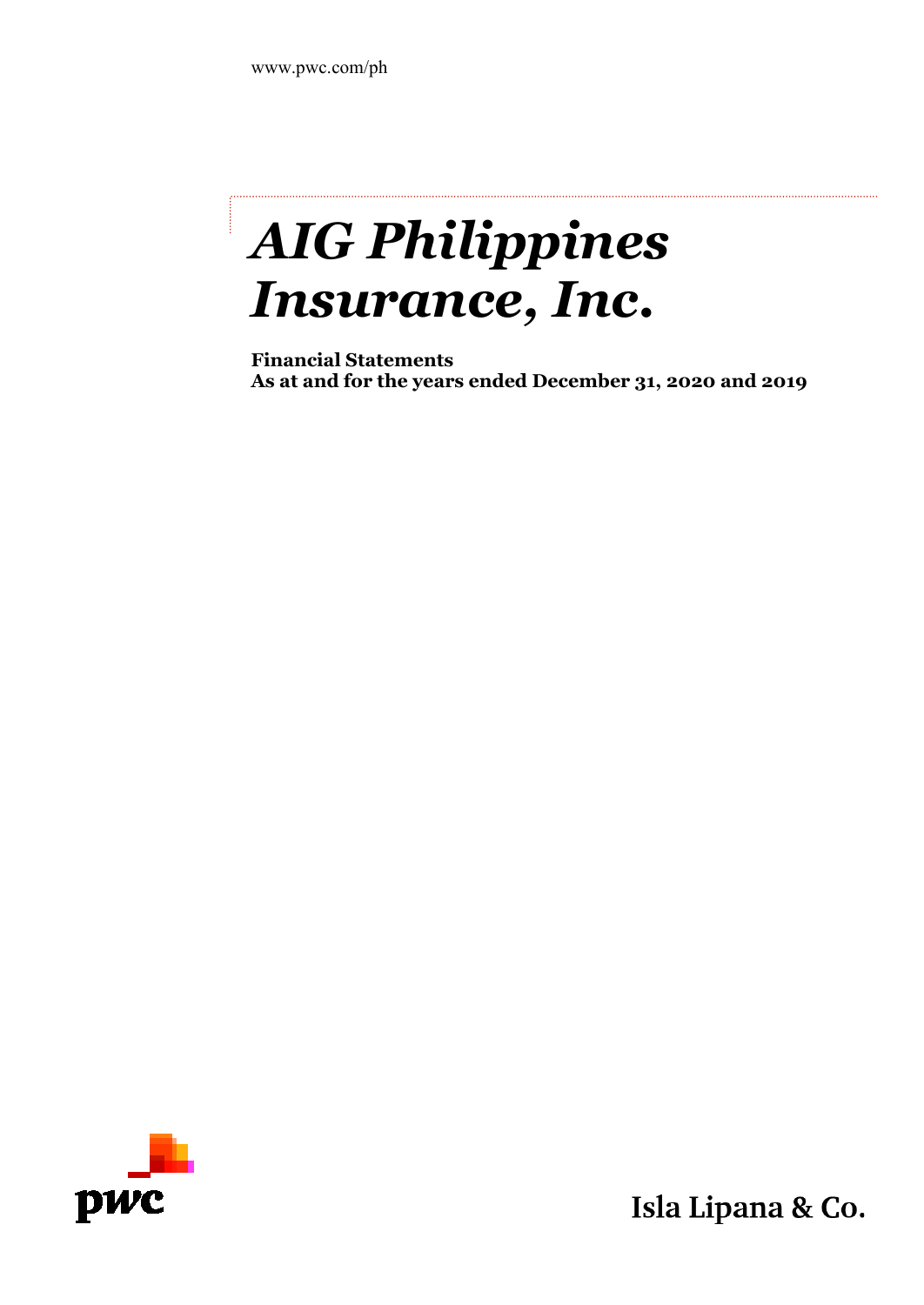

#### **Independent Auditor's Report**

To the Board of Directors and Shareholder of **AIG Philippines Insurance, Inc.**  30th Floor Philamlife Tower 8767 Paseo de Roxas Makati City

#### **Report on the Audits of the Financial Statements**

#### *Our Opinion*

In our opinion, the accompanying financial statements present fairly, in all material respects, the financial position of AIG Philippines Insurance, Inc. (the "Company") as at December 31, 2020 and 2019, and its financial performance and its cash flows for the years then ended in accordance with Philippine Financial Reporting Standards ("PFRSs").

#### *What we have audited*

The financial statements of the Company comprise:

- the statements of comprehensive income for the years ended December 31, 2020 and 2019;
- the statements of financial position as at December 31, 2020 and 2019;
- the statements of changes in equity for the years ended December 31, 2020 and 2019;
- the statements of cash flows for the years ended December 31, 2020 and 2019; and
- the notes to the financial statements, which include a summary of significant accounting policies.

#### *Basis for Opinion*

We conducted our audits in accordance with Philippine Standards on Auditing ("PSAs"). Our responsibilities under those standards are further described in the Auditor's Responsibilities for the Audit of the Financial Statements section of our report.

We believe that the audit evidence we have obtained is sufficient and appropriate to provide a basis for our opinion.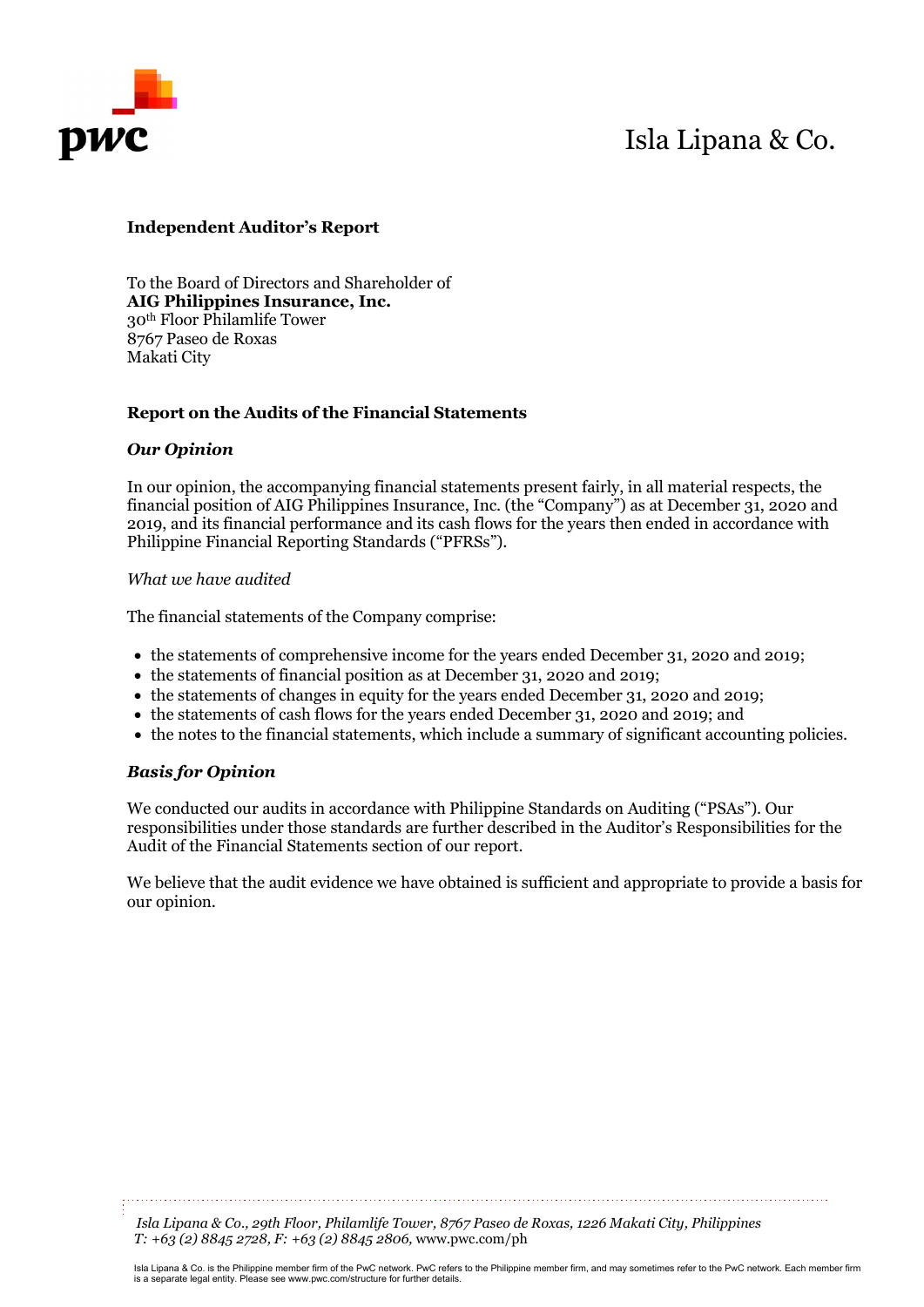

Independent Auditor's Report To the Board of Directors and Shareholder of AIG Philippines Insurance, Inc. Page 2

#### *Independence*

We are independent of the Company in accordance with the Code of Ethics for Professional Accountants in the Philippines (Code of Ethics), together with the ethical requirements that are relevant to our audit of the financial statements in the Philippines, and we have fulfilled our other ethical responsibilities in accordance with these requirements and the Code of Ethics.

#### *Responsibilities of Management and Those Charged with Governance for the Financial Statements*

Management is responsible for the preparation and fair presentation of the financial statements in accordance with PFRSs, and for such internal control as management determines is necessary to enable the preparation of financial statements that are free from material misstatement, whether due to fraud or error.

In preparing the financial statements, management is responsible for assessing the Company's ability to continue as a going concern, disclosing, as applicable, matters related to going concern and using the going concern basis of accounting unless management either intends to liquidate the Company or to cease operations, or has no realistic alternative but to do so.

Those charged with governance are responsible for overseeing the Company's financial reporting process.

#### *Auditor's Responsibilities for the Audit of the Financial Statements*

Our objectives are to obtain reasonable assurance about whether the financial statements as a whole are free from material misstatement, whether due to fraud or error, and to issue an auditor's report that includes our opinion. Reasonable assurance is a high level of assurance, but is not a guarantee that an audit conducted in accordance with PSAs will always detect a material misstatement when it exists. Misstatements can arise from fraud or error and are considered material if, individually or in the aggregate, they could reasonably be expected to influence the economic decisions of users taken on the basis of these financial statements.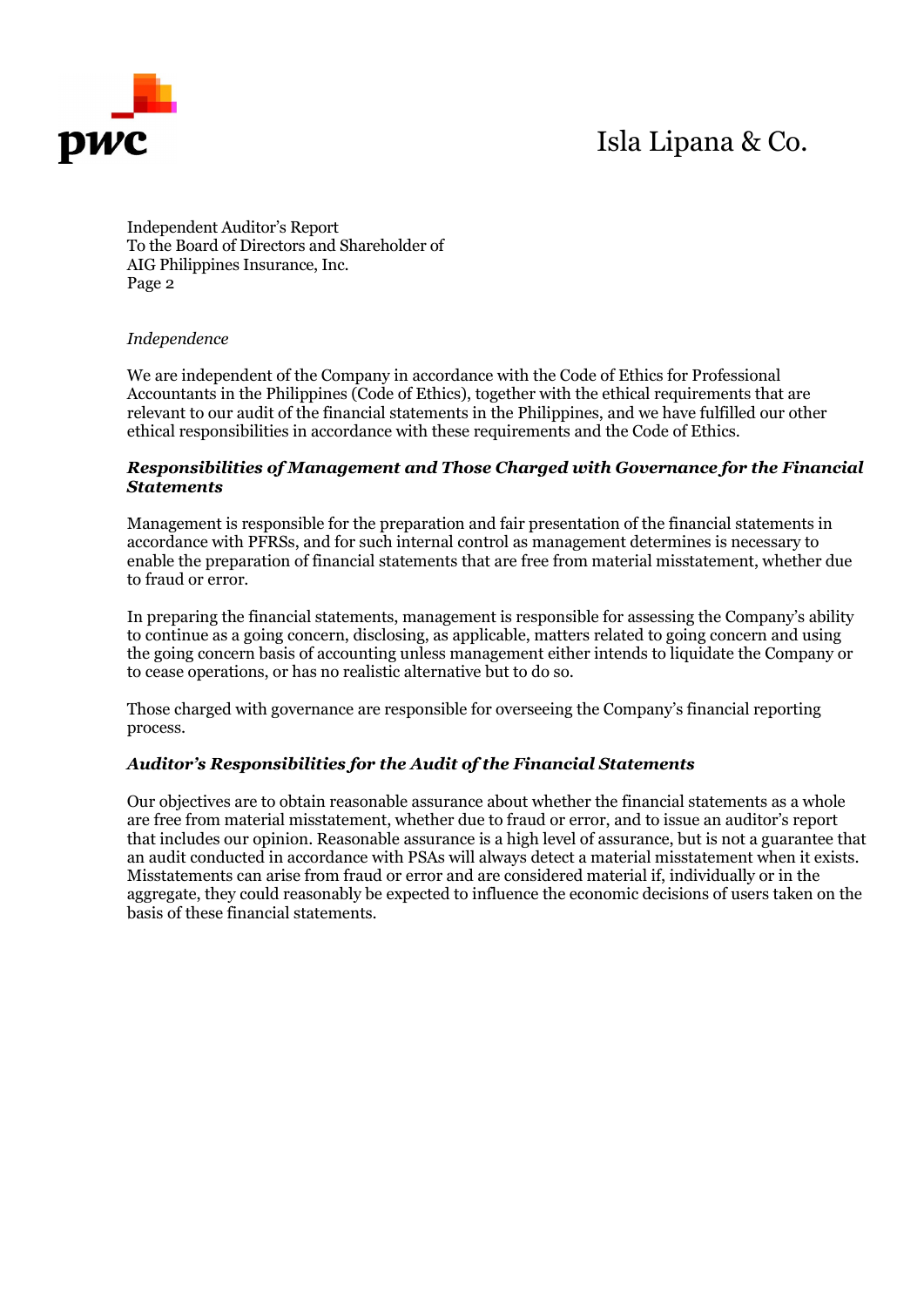

Independent Auditor's Report To the Board of Directors and Shareholder of AIG Philippines Insurance, Inc. Page 3

As part of an audit in accordance with PSAs, we exercise professional judgment and maintain professional skepticism throughout the audit. We also:

- Identify and assess the risks of material misstatement of the financial statements, whether due to fraud or error, design and perform audit procedures responsive to those risks, and obtain audit evidence that is sufficient and appropriate to provide a basis for our opinion. The risk of not detecting a material misstatement resulting from fraud is higher than for one resulting from error, as fraud may involve collusion, forgery, intentional omissions, misrepresentations, or the override of internal control.
- Obtain an understanding of internal control relevant to the audit in order to design audit procedures that are appropriate in the circumstances, but not for the purpose of expressing an opinion on the effectiveness of the Company's internal control.
- Evaluate the appropriateness of accounting policies used and the reasonableness of accounting estimates and related disclosures made by management.
- Conclude on the appropriateness of management's use of the going concern basis of accounting and, based on the audit evidence obtained, whether a material uncertainty exists related to events or conditions that may cast significant doubt on the Company's ability to continue as a going concern. If we conclude that a material uncertainty exists, we are required to draw attention in our auditor's report to the related disclosures in the financial statements or, if such disclosures are inadequate, to modify our opinion. Our conclusions are based on the audit evidence obtained up to the date of our auditor's report. However, future events or conditions may cause the Company to cease to continue as a going concern.
- Evaluate the overall presentation, structure and content of the financial statements, including the disclosures, and whether the financial statements represent the underlying transactions and events in a manner that achieves fair presentation.

We communicate with those charged with governance regarding, among other matters, the planned scope and timing of the audit and significant audit findings, including any significant deficiencies in internal control that we identify during our audit.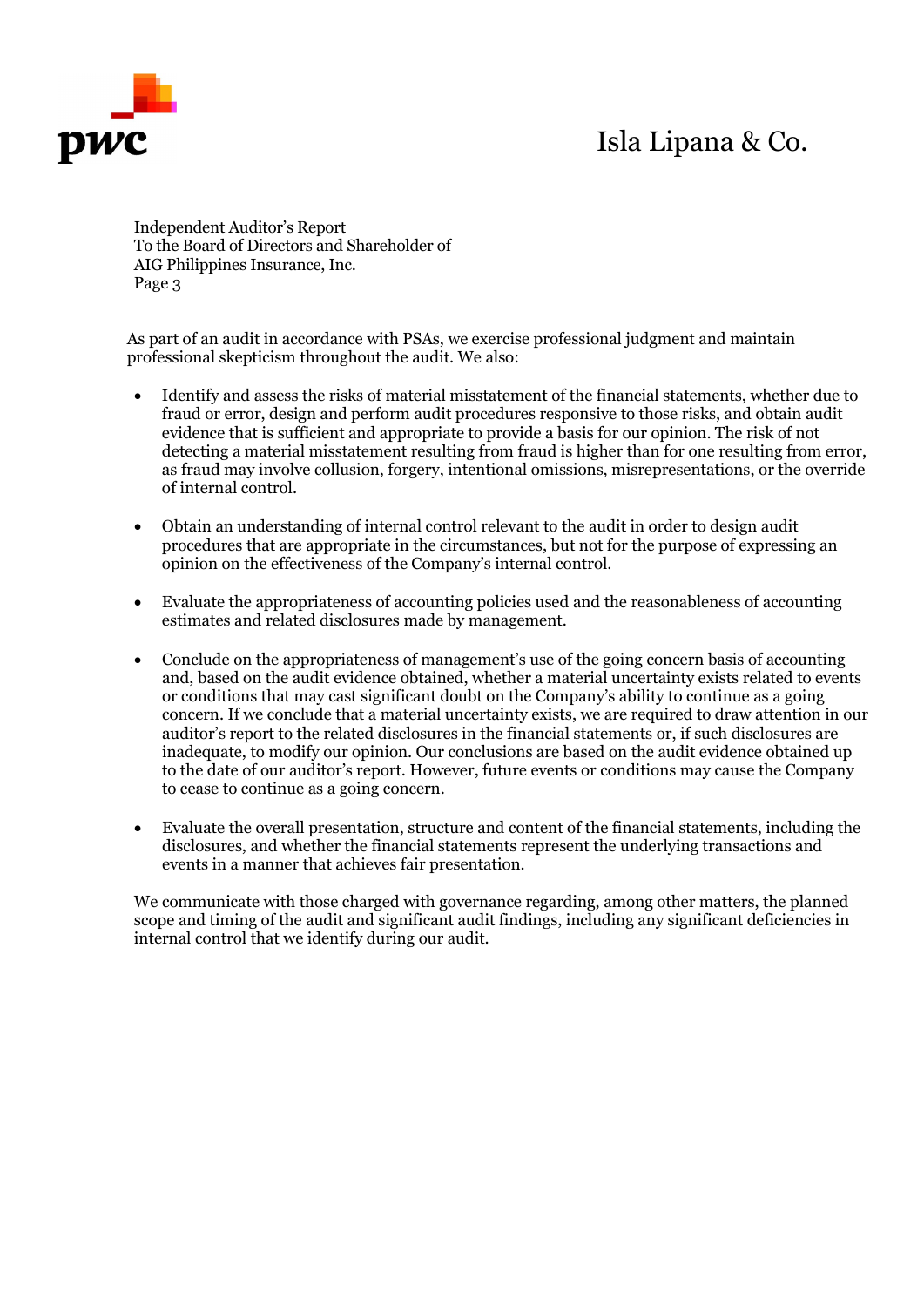

Independent Auditor's Report To the Board of Directors and Shareholder of AIG Philippines Insurance, Inc. Page 4

#### **Report on the Bureau of Internal Revenue Requirement**

Our audits were conducted for the purpose of forming an opinion on the basic financial statements taken as a whole. The supplementary information in Note 29 to the financial statements is presented for purposes of filing with the Bureau of Internal Revenue and is not a required part of the basic financial statements. Such supplementary information is the responsibility of management and has been subjected to the auditing procedures applied in our audits of the basic financial statements. In our opinion, the supplementary information is fairly stated in all material respects in relation to the basic financial statements taken as a whole.

#### **Isla Lipana & Co.**

John-John Patrick V. Lim

Partner CPA Cert. No. 83389 P.T.R. No. 0007706, issued on January 5, 2021, Makati City SEC A.N. (individual) as general auditors 1775 -A, Category A; effective until September 4, 2022 SEC A.N. (firm) as general auditors 0142-SEC, Category A; valid to audit 2020 to 2024 financial statements TIN 112-071-386 BIR A.N. 08-000745-017-2018, issued on December 10, 2018; effective until December 9, 2021 BOA/PRC Reg. No. 0142, effective until January 21, 2023

Makati City April 29, 2021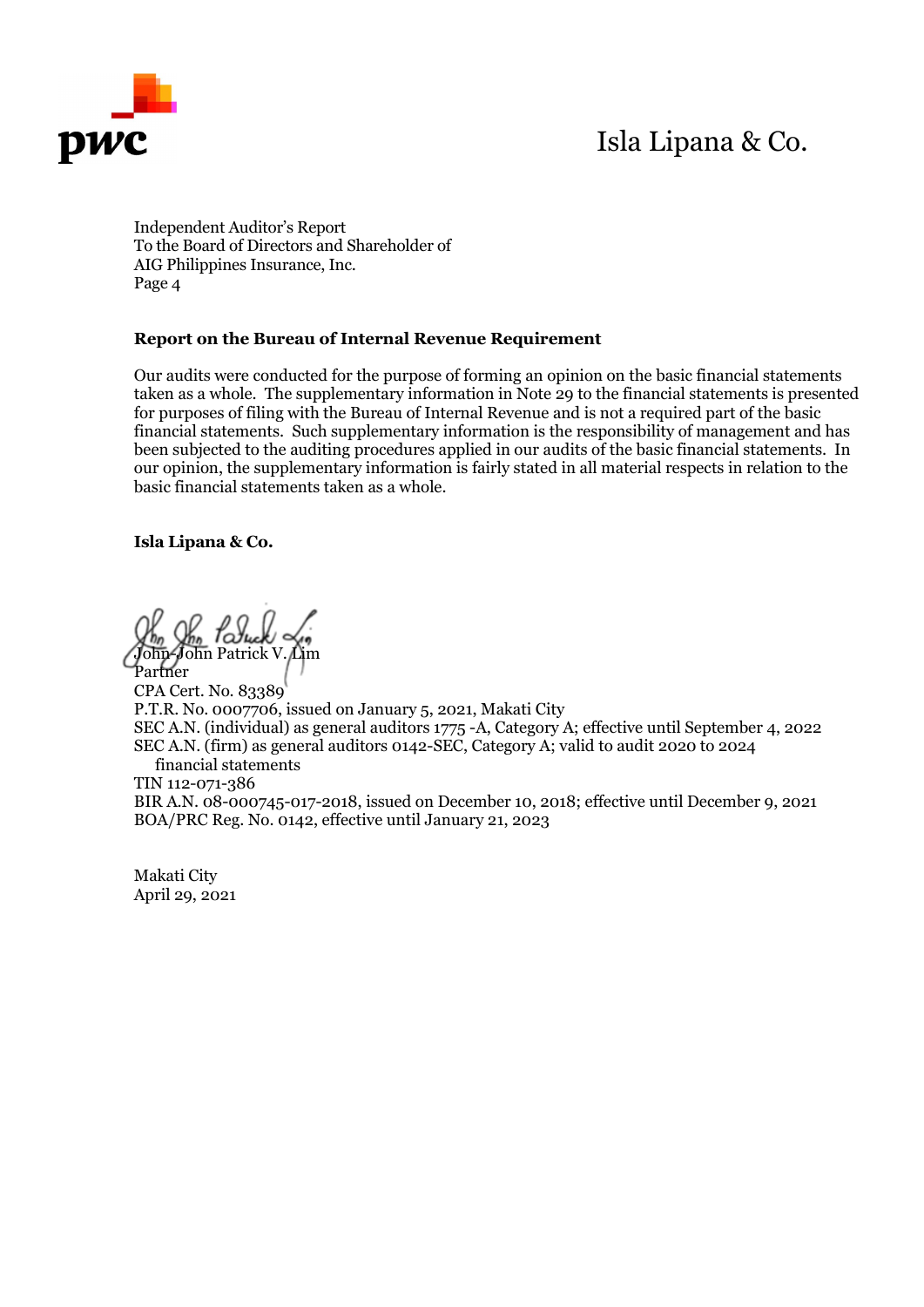Statements of Comprehensive Income For the years ended December 31, 2020 and 2019 (All amounts in Philippine Peso)

|                                                         |              |                 | 2019            |
|---------------------------------------------------------|--------------|-----------------|-----------------|
|                                                         | <b>Notes</b> | 2020            | (as restated)   |
| Gross earned premiums on insurance contracts            | 8            | 1,908,924,042   | 2,202,646,692   |
| Reinsurers' share of gross earned premiums on           |              |                 |                 |
| insurance contracts                                     | 8            | 1,640,504,570   | 1,925,121,063   |
| NET EARNED INSURANCE PREMIUMS                           |              | 268,419,472     | 277,525,629     |
| Commission income                                       |              | 422,668,197     | 445,672,185     |
| Net investment income                                   | 9            | 74,726,826      | 100,368,862     |
| Others, net                                             | 10           | 50,428,688      | 72,592,983      |
| <b>OTHER INCOME</b>                                     |              | 547,823,711     | 618,634,030     |
| TOTAL INCOME                                            |              | 816,243,183     | 896,159,659     |
| Gross insurance claims paid                             | 11           | 577,570,651     | 865,170,351     |
| Reinsurers' share of gross insurance claims paid        | 11           | (511, 546, 677) | (717, 311, 224) |
| Gross change in claims liabilities                      | 11           | (156, 885, 540) | 249,219,370     |
| Reinsurers' share of gross change in claims liabilities | 11           | 280,850,064     | (195,308,581)   |
| <b>NET INSURANCE CLAIMS</b>                             |              | 189,988,498     | 201,769,916     |
| Operating expenses                                      | 12           | 274,882,083     | 332,586,855     |
| Commission expense                                      | 16           | 162,001,636     | 179,166,732     |
| Interest expense on funds held for reinsurers           | 28           | 17,460,738      | 38,640,076      |
| Provision for (reversal of) impairment loss             | 19           | 6,306,814       | (122, 291)      |
| Foreign exchange loss, net                              |              | 52,161,570      | 39,376,249      |
| Investment expenses                                     |              | 1,218,094       | 1,399,015       |
| <b>OTHER EXPENSES</b>                                   |              | 514,030,935     | 591,046,636     |
| TOTAL INSURANCE CLAIMS AND OTHER EXPENSES               |              | 704,019,433     | 792,816,552     |
| <b>INCOME BEFORE INCOME TAX</b>                         |              | 112,223,750     | 103,343,107     |
| PROVISION FOR INCOME TAX                                | 13           | 33,134,027      | 27,968,732      |
| NET INCOME FOR THE YEAR                                 |              | 79,089,723      | 75,374,375      |

*(forward)*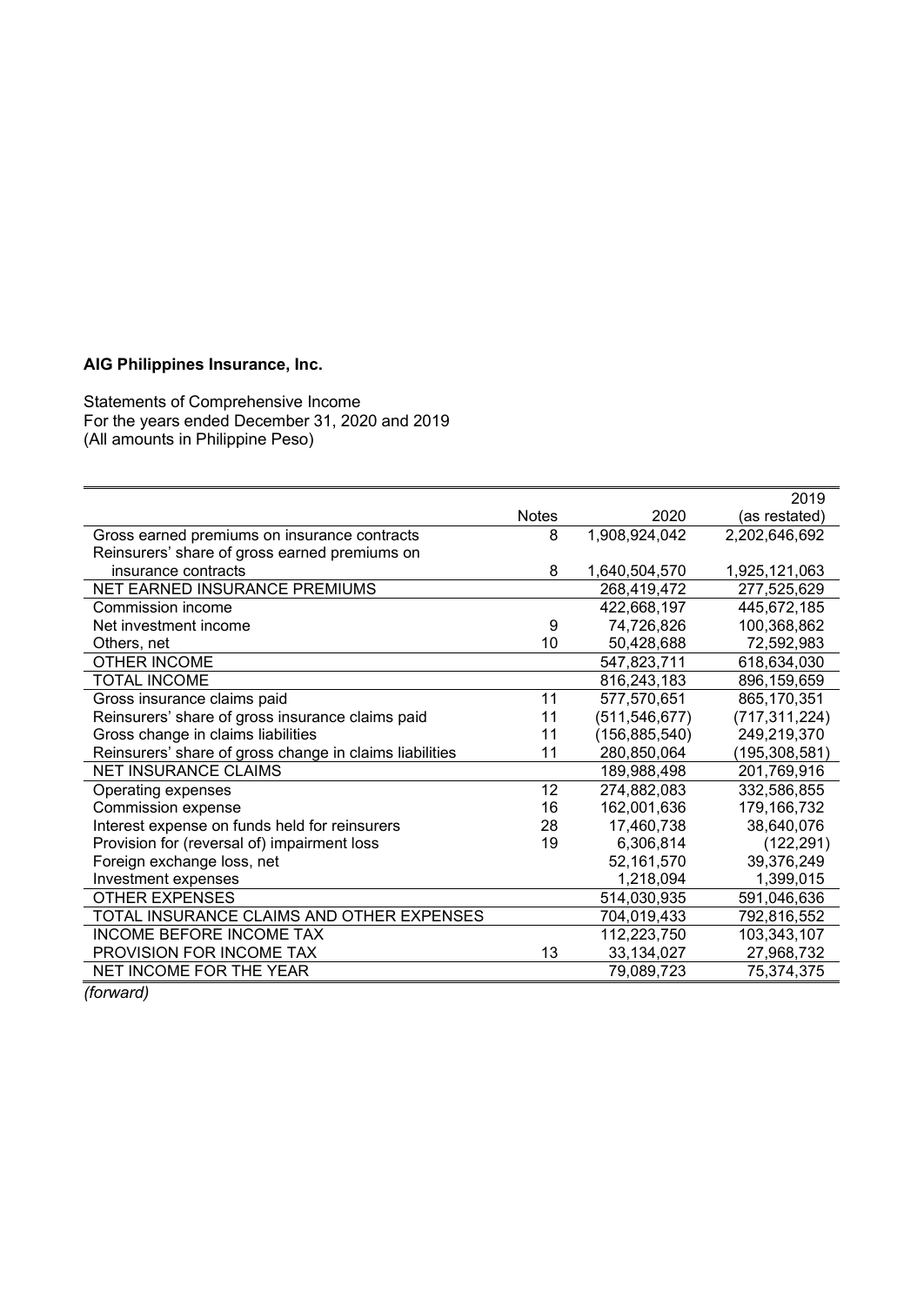Statements of Comprehensive Income For the years ended December 31, 2020 and 2019 (All amounts in Philippine Peso)

#### *(forwarded)*

|                                                                   |              |               | 2019          |
|-------------------------------------------------------------------|--------------|---------------|---------------|
|                                                                   | <b>Notes</b> | 2020          | (as restated) |
| NET INCOME FOR THE YEAR                                           |              | 79,089,723    | 75,374,375    |
| Other comprehensive (loss) income                                 |              |               |               |
| Item that will be reclassified subsequently to profit or loss     |              |               |               |
| Change in fair value reserve on available-for-sale                |              |               |               |
| financial assets                                                  | 17           | (4,543,237)   | 114,500,756   |
| Income tax effect                                                 | 21           | (6, 135, 063) | (8,600,049)   |
|                                                                   |              | (10,678,300)  | 105,900,707   |
| Item that will not be reclassified subsequently to profit or loss |              |               |               |
| Remeasurement (loss) gain on defined benefit plan                 | 22           | (9,014,706)   | 3,371,600     |
| Income tax effect                                                 | 21           | 2,704,412     | (1,011,480)   |
|                                                                   |              | (6,310,294)   | 2,360,120     |
| OTHER COMPREHENSIVE (LOSS) INCOME FOR THE                         |              |               |               |
| YEAR, NET OF TAX                                                  |              | (16,988,594)  | 108,260,827   |
| TOTAL COMPREHENSIVE INCOME FOR THE YEAR                           |              | 62,101,129    | 183,635,202   |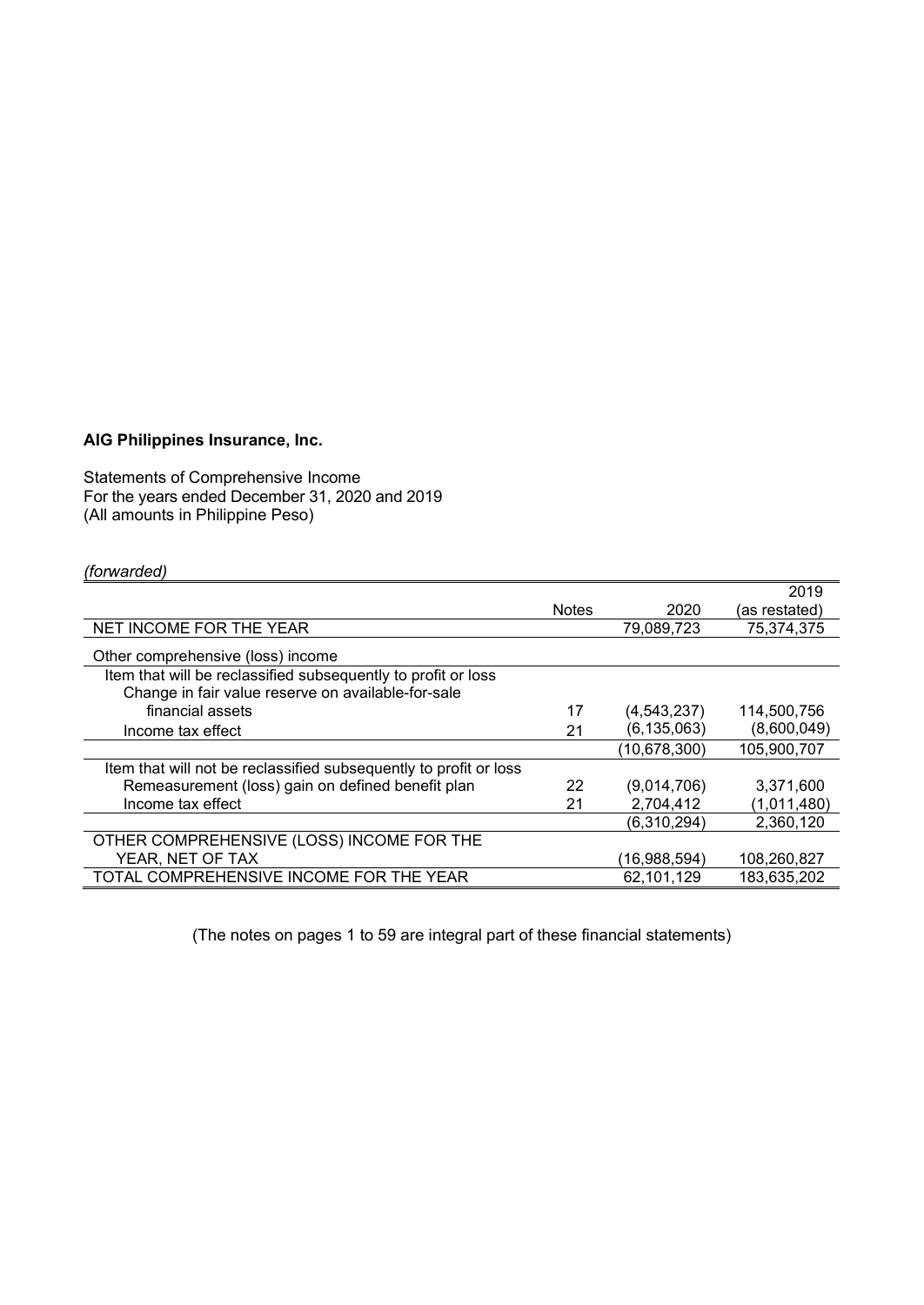Statements of Financial Position December 31, 2020 and 2019 (All amounts in Philippine Peso)

|                                        | <b>Notes</b> | 2020          | 2019          |
|----------------------------------------|--------------|---------------|---------------|
| <b>ASSETS</b>                          |              |               |               |
| Retirement benefit asset               | 22           | 5,896,435     | 18,741,846    |
| Deferred income tax assets, net        | 13           | 66.736,035    | 57,383,954    |
| Property and equipment, net            | 14           | 31,869,486    | 55,643,865    |
| Other assets                           |              | 53,931,194    | 67,571,960    |
| Insurance contracts                    |              |               |               |
| Reinsurance assets                     | 15           | 1,996,960,394 | 2,395,035,662 |
| Deferred acquisition costs             | 16           | 42,640,927    | 69,555,123    |
| Accrued income                         |              | 16,139,008    | 21,926,052    |
| Available-for-sale financial assets    | 17           | 1,963,179,350 | 2,086,738,199 |
| Loans and receivables                  | 18           | 13,603,656    | 23,079,072    |
| Insurance receivables, net             | 19           | 300,227,483   | 602,920,191   |
| Cash and cash equivalents              | 20           | 1,463,202,600 | 1,133,077,295 |
| <b>TOTAL ASSETS</b>                    |              | 5,954,386,568 | 6,531,673,219 |
|                                        |              |               |               |
| <b>EQUITY</b>                          |              |               |               |
| Share capital                          | 21           | 935,852,400   | 935,852,400   |
| Share premium                          |              | 60,204,136    | 60,204,136    |
| Accumulated other comprehensive income | 21           | 100,962,535   | 117,951,129   |
| Retained earnings                      | 21           | 1,151,662,202 | 1,072,572,479 |
| <b>TOTAL EQUITY</b>                    |              | 2,248,681,273 | 2,186,580,144 |
|                                        |              |               |               |
| <b>LIABILITIES</b>                     |              |               |               |
| Deferred reinsurance commissions       |              | 119,376,985   | 151, 197, 144 |
| Insurance contract liabilities         | 23           | 2,489,045,841 | 2,787,073,900 |
| Insurance payables                     | 25           | 745,585,456   | 1,142,927,033 |
| Trade and other liabilities            | 26           | 351,697,013   | 263,894,998   |
| <b>TOTAL LIABILITIES</b>               |              | 3,705,705,295 | 4,345,093,075 |
| <b>TOTAL EQUITY AND LIABILITIES</b>    |              | 5,954,386,568 | 6,531,673,219 |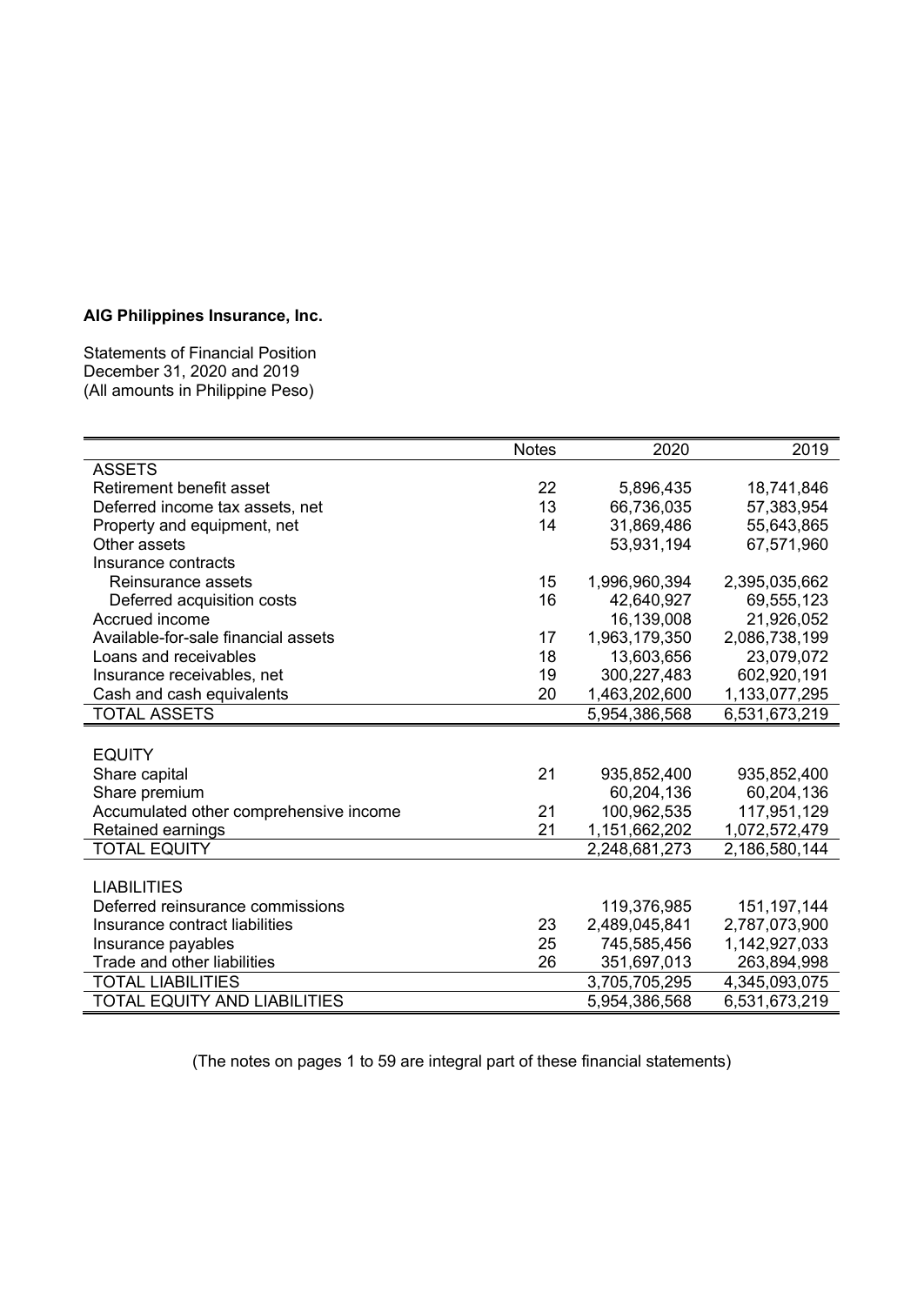Statements of Changes in Equity For the years ended December 31, 2020 and 2019 (All amounts in Philippine Peso)

|                                  |               |            | Accumulated   |               |               |
|----------------------------------|---------------|------------|---------------|---------------|---------------|
|                                  |               |            | other         |               |               |
|                                  |               |            | comprehensive | Retained      |               |
|                                  | Share capital | Share      | income        | earnings      |               |
|                                  | (Note 21)     | premium    | (Note 21)     | (Note 21)     | Total         |
| As at January 1, 2019            | 935,852,400   | 60,204,136 | 9,690,302     | 997,198,104   | 2,002,944,942 |
| Other comprehensive income       |               |            |               |               |               |
| Net income for the year          |               |            |               | 75,374,375    | 75,374,375    |
| Other comprehensive income for   |               |            |               |               |               |
| the year                         |               |            | 108,260,827   |               | 108,260,827   |
| Total comprehensive income for   |               |            |               |               |               |
| the year                         |               |            | 108,260,827   | 75,374,375    | 183,635,202   |
| As at December 31, 2019          | 935,852,400   | 60,204,136 | 117,951,129   | 1,072,572,479 | 2,186,580,144 |
| Other comprehensive income       |               |            |               |               |               |
| Net income for the year          |               |            |               | 79,089,723    | 79,089,723    |
| Other comprehensive loss for the |               |            |               |               |               |
| vear                             |               |            | (16,988,594)  |               | (16,988,594)  |
| Total comprehensive income for   |               |            |               |               |               |
| the year                         |               |            | (16,988,594)  | 79,089,723    | 62,101,129    |
| As at December 31, 2020          | 935,852,400   | 60,204,136 | 100,962,535   | 1,151,662,202 | 2,248,681,273 |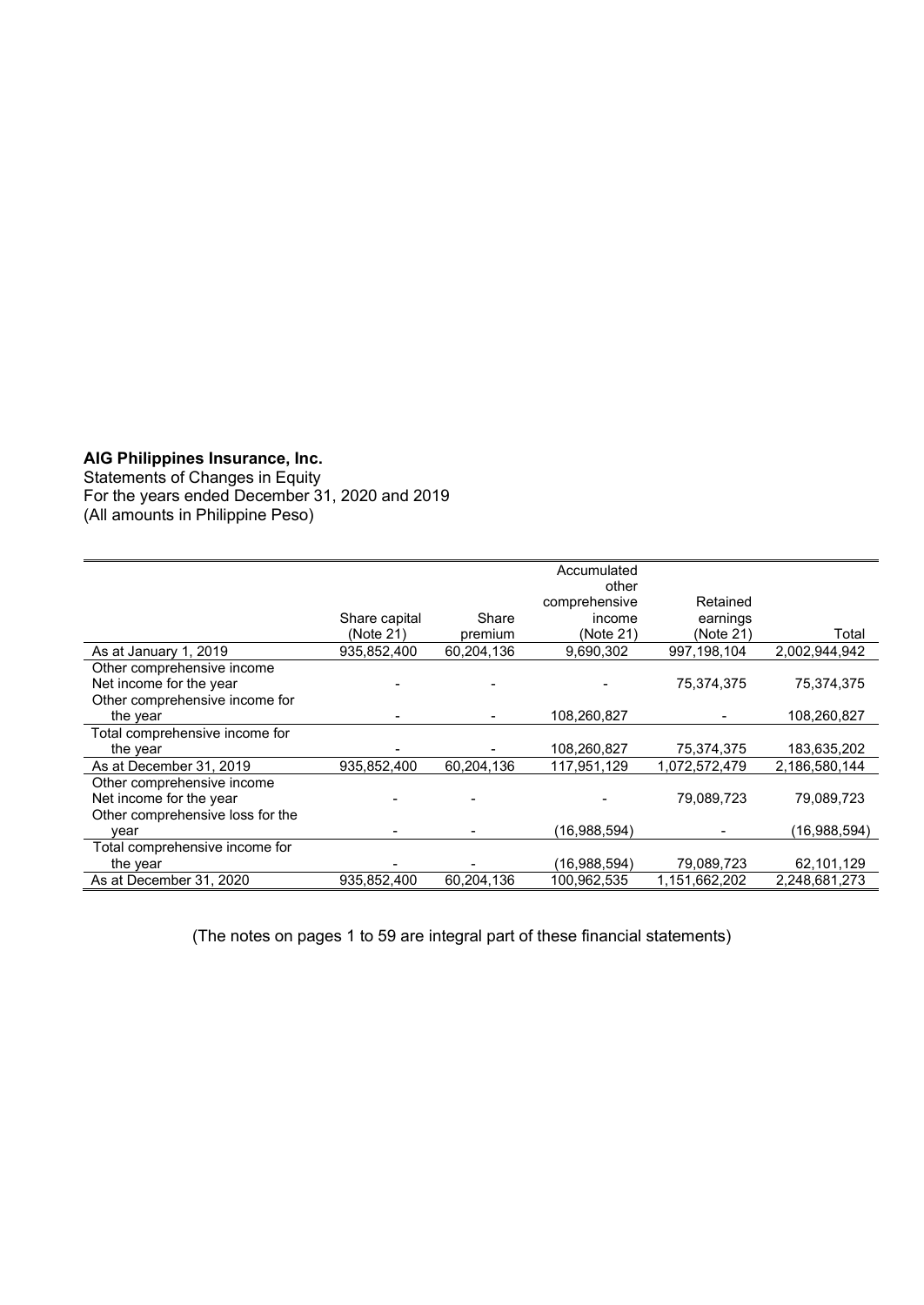Statements of Cash Flows For the years ended December 31, 2020 and 2019 (All amounts in Philippine Peso)

|                                                                                      | 2019      |
|--------------------------------------------------------------------------------------|-----------|
| CASH FLOWS FROM OPERATING ACTIVITIES                                                 |           |
| Income before income tax<br>103,343,107<br>112,223,750                               |           |
| Adjustments for:                                                                     |           |
| Amortization of bond premium<br>9,17<br>3,522,131<br>1,712,878                       |           |
| 27,28<br>41,121,553<br>19,089,771<br>Interest expense                                |           |
| Depreciation and amortization<br>12,14<br>20,801,709<br>22,682,867                   |           |
| Unrealized foreign exchange gain, net<br>(4,943,239)<br>(449,063)                    |           |
| Gain on lease termination<br>14,27<br>(324, 989)                                     |           |
| Loss on sale of available-for-sale financial assets<br>5,486,560<br>2,718,316<br>9   |           |
| 17<br>Write-off of available-for-sale financial asset<br>500,000                     |           |
| 23<br>45,823,303<br>23,813,779<br>Changes in incurred but not reported losses, net   |           |
| Provision for (reversal of) impairment of insurance                                  |           |
| receivable<br>19<br>6,306,814<br>(122, 291)                                          |           |
| 22<br>Retirement expense<br>3,779,773<br>3,310,908                                   |           |
| 22<br>252,941<br>377,464<br>Provision for other post-employment benefits             |           |
| (100, 293, 307)<br>Interest income<br>9<br>(79,993,261)                              |           |
| 9<br>Dividend income<br>(3,742,256)<br>(4,506,749)                                   |           |
| Operating income before changes in operating assets                                  |           |
| and liabilities<br>133,277,183<br>89,215,286                                         |           |
| Changes in operating assets and liabilities                                          |           |
| (Increase) decrease in:                                                              |           |
| Insurance receivables<br>296,400,077<br>(8,536,264)                                  |           |
| 9,215,941<br>36,360,157<br>Loans and receivable                                      |           |
| 117,225,201<br>56,937,853<br>Deferred reinsurance premiums                           |           |
| 217,736,922<br>(21, 161, 793)<br>Reinsurance recoverable on unpaid losses            |           |
| Deferred acquisition costs<br>26,914,196<br>(3,718,581)                              |           |
| Other assets<br>(26, 597, 802)<br>(32, 275, 993)                                     |           |
| Increase (decrease) in:                                                              |           |
| Provision for unearned premiums<br>(141, 142, 519)<br>(68,046,079)                   |           |
| Provision for claims reported and loss adjustment                                    |           |
| (139, 595, 699)<br>51,258,803<br>expenses                                            |           |
| Insurance payables<br>(397, 327, 675)<br>(156, 357, 103)                             |           |
| Deferred reinsurance commissions<br>(31, 820, 159)<br>(18, 239, 215)                 |           |
| Trade and other liabilities<br>102,880,698<br>30,392,530                             |           |
| 161,488,173<br>Cash from (used in) operations<br>(38, 492, 208)                      |           |
| Income tax paid<br>(15,694,558)                                                      |           |
| Interest paid on funds held for reinsurers<br>28<br>(17, 460, 738)<br>(38, 640, 076) |           |
| Employee benefit payments<br>22<br>(67, 509)                                         | (69, 249) |
| Net cash from (used in) operating activities<br>143,959,926<br>(92, 896, 091)        |           |

 *(forward)*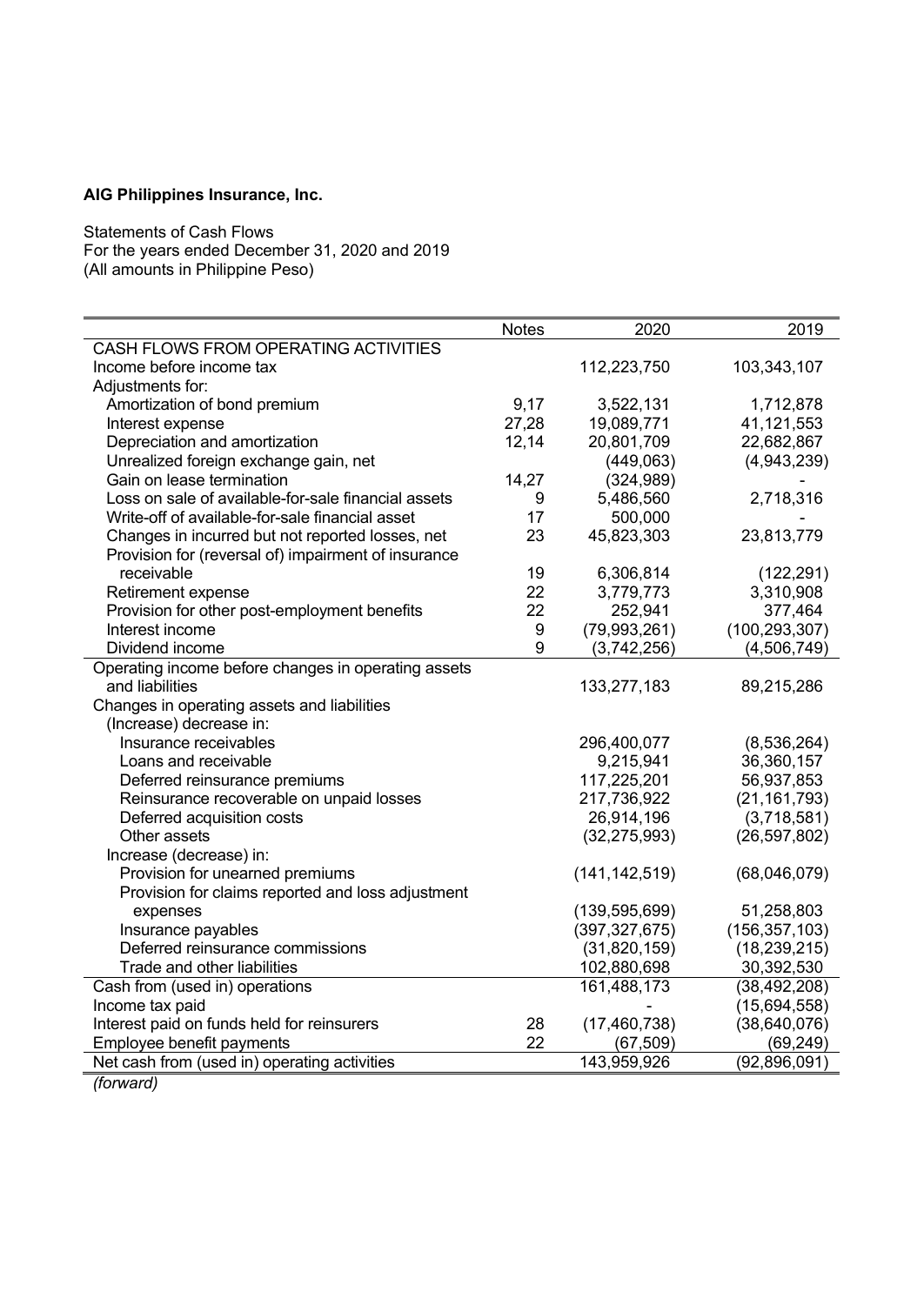Statements of Cash Flows For the years ended December 31, 2020 and 2019 (All amounts in Philippine Peso)

#### *(forwarded)*

|                                                  | Notes | 2020            | 2019            |
|--------------------------------------------------|-------|-----------------|-----------------|
| CASH FLOWS FROM INVESTING ACTIVITIES             |       |                 |                 |
| Interest income received                         |       | 85,919,575      | 94,467,457      |
| Dividends received                               |       | 3,602,988       | 4,601,764       |
| Proceeds from:                                   |       |                 |                 |
| Sale of available-for-sale securities            | 17    | 6,507,407       | 67,370,084      |
| Maturities and sale of government securities     | 17    | 1,018,289,762   | 300,065,452     |
| Collections of mortgage and guaranteed loans     |       | 260,499         | 373,936         |
| Purchases of:                                    |       |                 |                 |
| Available-for-sale financial assets              | 17    | (915, 290, 249) | (388, 141, 335) |
| Property and equipment                           | 14    |                 | (3,745,871)     |
| Net cash from investing activities               |       | 199,289,982     | 74,991,487      |
| CASH FLOWS FROM FINANCING ACTIVITY               |       |                 |                 |
| Payment of lease liabilities                     | 26    | (13,531,364)    | (14,053,529)    |
| NET INCREASE (DECREASE) IN CASH AND CASH         |       |                 |                 |
| <b>EQUIVALENTS</b>                               |       | 329,718,544     | (31, 958, 133)  |
| <b>CASH AND CASH EQUIVALENTS</b>                 | 20    |                 |                 |
| January 1                                        |       | 1,133,077,295   | 1,160,104,986   |
| Effect of exchange rate changes on cash and cash |       |                 |                 |
| equivalents                                      |       | 406,761         | 4,930,442       |
| December 31                                      |       | 1,463,202,600   | 1,133,077,295   |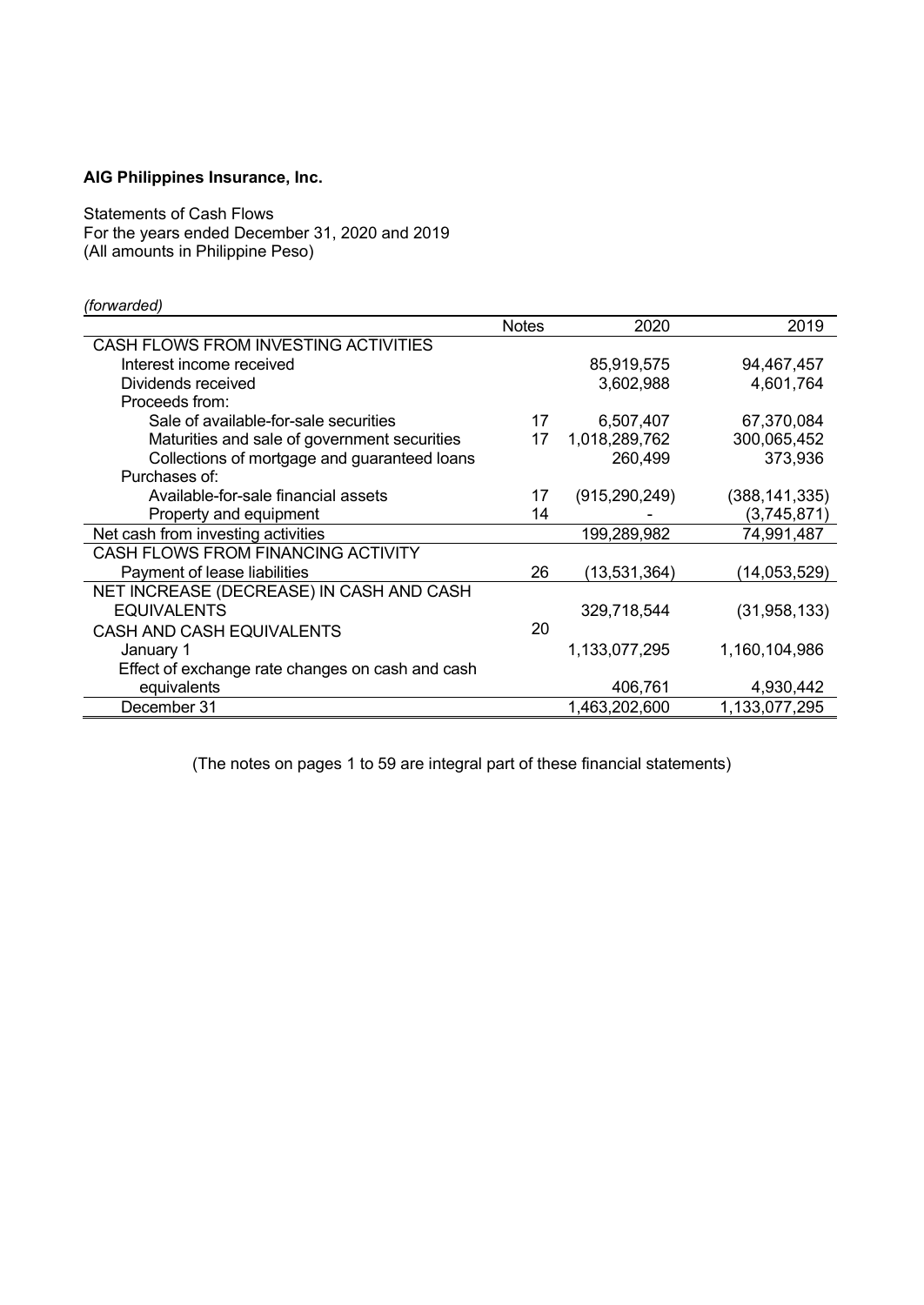Notes to financial statements As at and for the years ended December 31, 2020 and 2019 (All amounts are shown in Philippine Peso, unless otherwise stated)

#### $1.$ **General information**

AIG Philippines Insurance, Inc. (the "Company") was incorporated in the Philippines and registered with the SEC on February 23, 1961 to engage in the business of non-life insurance, indemnifying others against loss, damage or liability arising from unknown or contingent events. Non-life insurance includes lines such as health, accident, fire and allied lines, motor vehicles, casualty, surety, marine cargo, comprehensive liability insurance and allied risks, and/or such other insurance coverage allied with and incident to aforementioned lines.

The Company is a wholly-owned subsidiary of AIG Asia Pacific Insurance Pte. Ltd. (the "Parent Company"), a company incorporated in Singapore. The Company's ultimate parent is the American International Group, Inc. ("AIG") and is incorporated in the United States of America.

The registered office address of the Company, which is also its principal place of business is 30<sup>th</sup> Floor, Philamlife Tower, 8767 Paseo de Roxas, Makati City.

The Company has a Board of Directors ("BOD") which met nine (9) times during 2020. The directors, including certain members of senior management concurrently serving as director, only hold qualifying shares in the Company. None of these shares have been traded during the year. The Board also appoints certain members to constitute the Audit Committee which met four (4) times in 2020.

The Company has no operating subsidiary, joint venture and special purpose vehicles.

#### **Status of consumer insurance operations**

In 2016, AIG implemented a value-based geography strategy, in which the commercial and consumer businesses globally assessed the countries where superior results can be achieved. As a result, the Company formally announced that effective July 31, 2016, the Company will no longer offer consumer insurance in the Philippines, particularly: personal accident, travel, supplemental health, lifestyle and extended warranty. All existing policies under the consumer business will continue to be serviced for the remaining period of the policy.

As of December 31, 2020 and 2019, the remaining consumer business pertains to certain credit cardlinked policies that the Company continues to renew from 2016 as such are related to key business relationships that the Company wants to maintain. Considering the pattern of renewal in the past years, the Company assessed that the product will reasonably continue to be renewed in the foreseeable future. Due to this, the remaining consumer business has been reported as part of continuing operations for the year ended December 31, 2020. The comparative 2019 statement of comprehensive income has also been restated to reflect such assessment. The restatement has no impact on total equity and profit or loss. Furthermore, the restatement has no impact on the statement of financial position as at December 31, 2019 and 2020; hence, the third statement of financial position is not presented.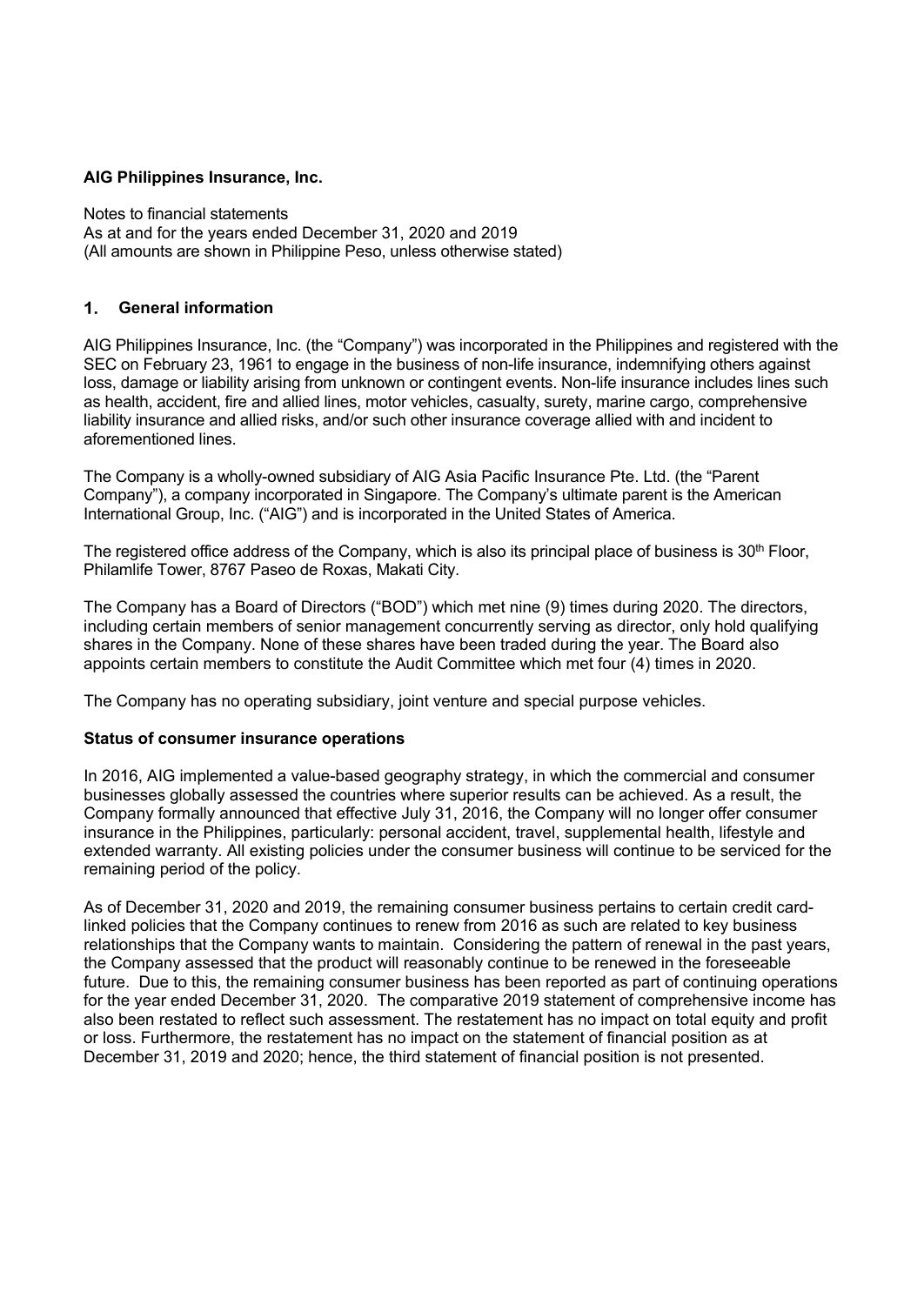#### **Coronavirus pandemic**

COVID-19 is adversely affecting, and is expected to continue to adversely affect, our global business, financial condition and results of operations, and its ultimate impact will depend on future developments that are uncertain and cannot be predicted, including the scope, severity and duration of the crisis, and the governmental, legislative and regulatory actions taken and court decisions rendered in response thereto. We are continually assessing the impact and, due to the evolving and disruptive nature of the COVID-19 crisis, cannot estimate its ultimate impact on our business, financial condition and results of operations. We also cannot, at this time, estimate the full extent to which the crisis has caused and will continue to cause certain risks to our global business.

#### **Authorization of the financial statements**

The accompanying financial statements of the Company were authorized for issue by the Board of Directors on April 29, 2021.

#### **Changes in accounting policy and disclosures**  $2.$

#### *(a) Amendments to existing standards and the revised Conceptual Framework adopted by the Company*

The following amendments to existing standards and the revised Conceptual Framework have been adopted by the Company effective January 1, 2020:

• Amendments to IAS 1, 'Presentation of Financial Statements', and IAS 8, 'Accounting Policies, Changes in Accounting Estimates and Errors'

The amendments clarify that the reference to obscuring information addresses situations in which the effect is similar to omitting or misstating that information, and that an entity assesses materiality in the context of the financial statements as a whole, and; the meaning of 'primary users of general purpose financial statements' to whom those financial statements are directed, by defining them as 'existing and potential investors, lenders and other creditors' that must rely on general purpose financial statements for much of the financial information they need.

The adoption of the above amendments did not have a material impact to the Company financial statements as its materiality assessment is made in the context of the financial statements as a whole.

• Amendments to PFRS 16, "Leases", COVID-19 related concessions

The amendment, effective June 1, 2020, provides lessees with an option to treat qualifying rent concessions in the same way as they would if they were not lease modifications. In many cases, this will result in accounting for the concessions as variable lease payments in the period in which they are granted.

The adoption of the above amendments did not impact the financial statements of the Company since it did not avail of any rent concessions during the year.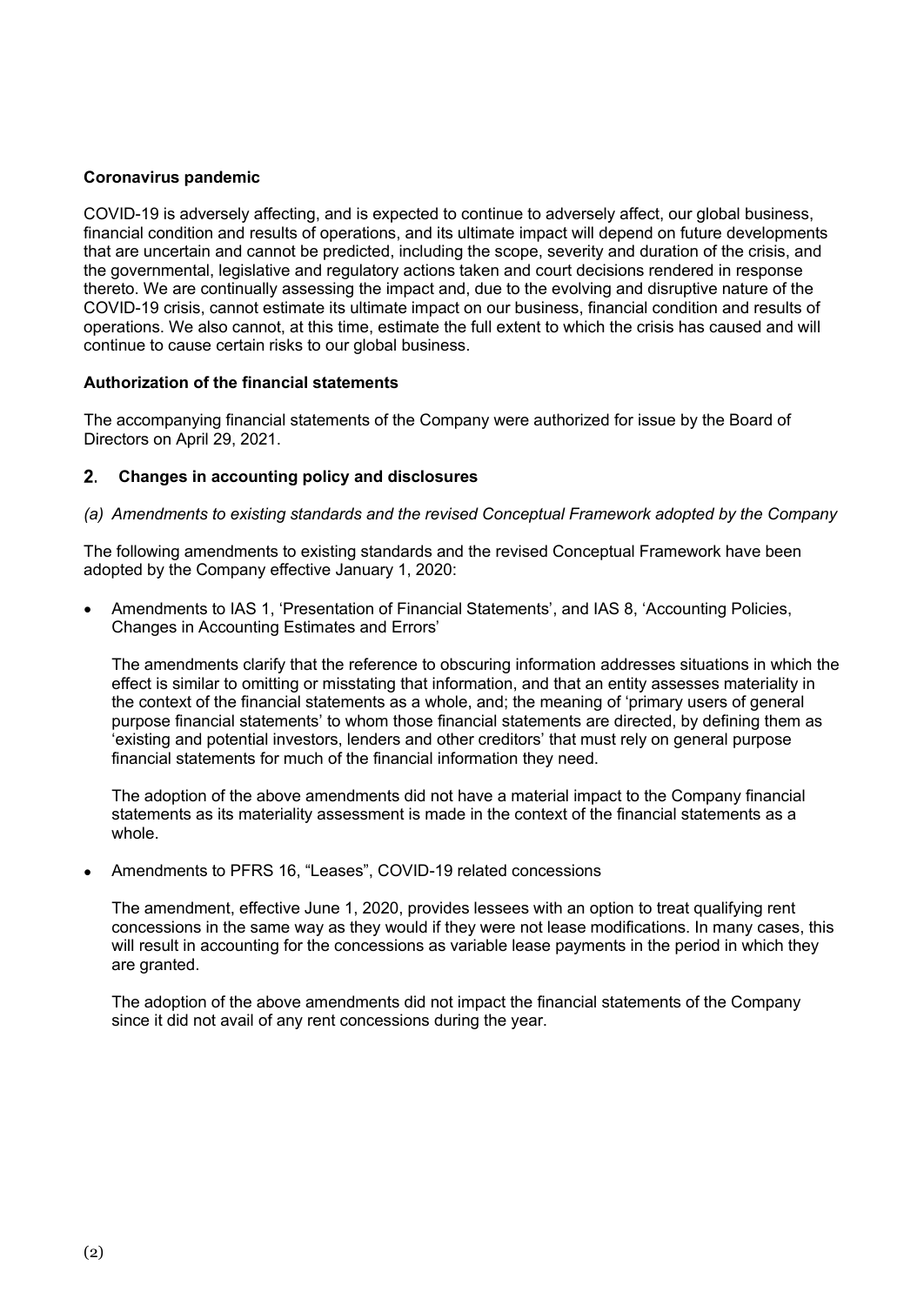• Adoption of the Revised Conceptual Framework for Financial Reporting

The revised Framework includes the following changes:

- increasing the prominence of stewardship in the objective of financial reporting
- reinstating prudence as a component of neutrality
- defining a reporting entity, which may be a legal entity, or a portion of an entity
- revising the definitions of an asset and a liability
- removing the probability threshold for recognition and adding guidance on derecognition
- adding guidance on different measurement basis, and
- stating that profit or loss is the primary performance indicator and that, in principle, income and expenses in other comprehensive income should be recycled where this enhances the relevance or faithful representation of the financial statements.

No changes will be made to any of the current accounting standards. However, entities that rely on the Framework in determining their accounting policies for transactions, events or conditions that are not otherwise dealt with under the accounting standards will need to apply the revised Framework from January 1, 2020.

The adoption of the above revised standard did not have a material impact on the Company's financial statements as the accounting policies of the Company are still appropriate under the revised Framework.

Other standards, amendments and interpretations which are effective for the financial year beginning on January 1, 2020 are not considered relevant to the Company.

#### *(b) New standards, amendments and interpretations not yet adopted*

New standards, amendments and interpretations issued by the IASB but which are not effective for the financial year beginning on January 1, 2020 and have not been adopted early by the Company are listed below.

#### Insurance contracts

• On May 18, 2017, the IASB issued IFRS 17 'Insurance Contracts' (IFRS 17), marking the conclusion of the IASB's project to replace IAS 4 'Insurance Contracts'. IFRS 17 represents a fundamental change in the accounting framework for insurance contracts requiring liabilities to be measured at a current fulfilment value and provides a more uniform measurement and presentation approach for all insurance contracts.

In June 2020, the IASB issued 'Amendments to IFRS 17' which, in addition to addressing concerns and implementation challenges identified after IFRS 17 was originally published, deferred the effective date to accounting periods commencing on or after January 1, 2023. At the same time the IASB also issued 'Extension of the Temporary Exemption from Applying IFRS 9 – Amendments to IFRS 4' to align the effective date of the mandatory adoption of IFRS 9 with the revised effective date of IFRS 17. In view of the impact of the COVID-19 pandemic, the Insurance Commission issued Circular Letter 2020-62 dated May 18, 2020 to further defer the implementation of PFRS 17 for life and non-life insurance industries to January 1, 2025.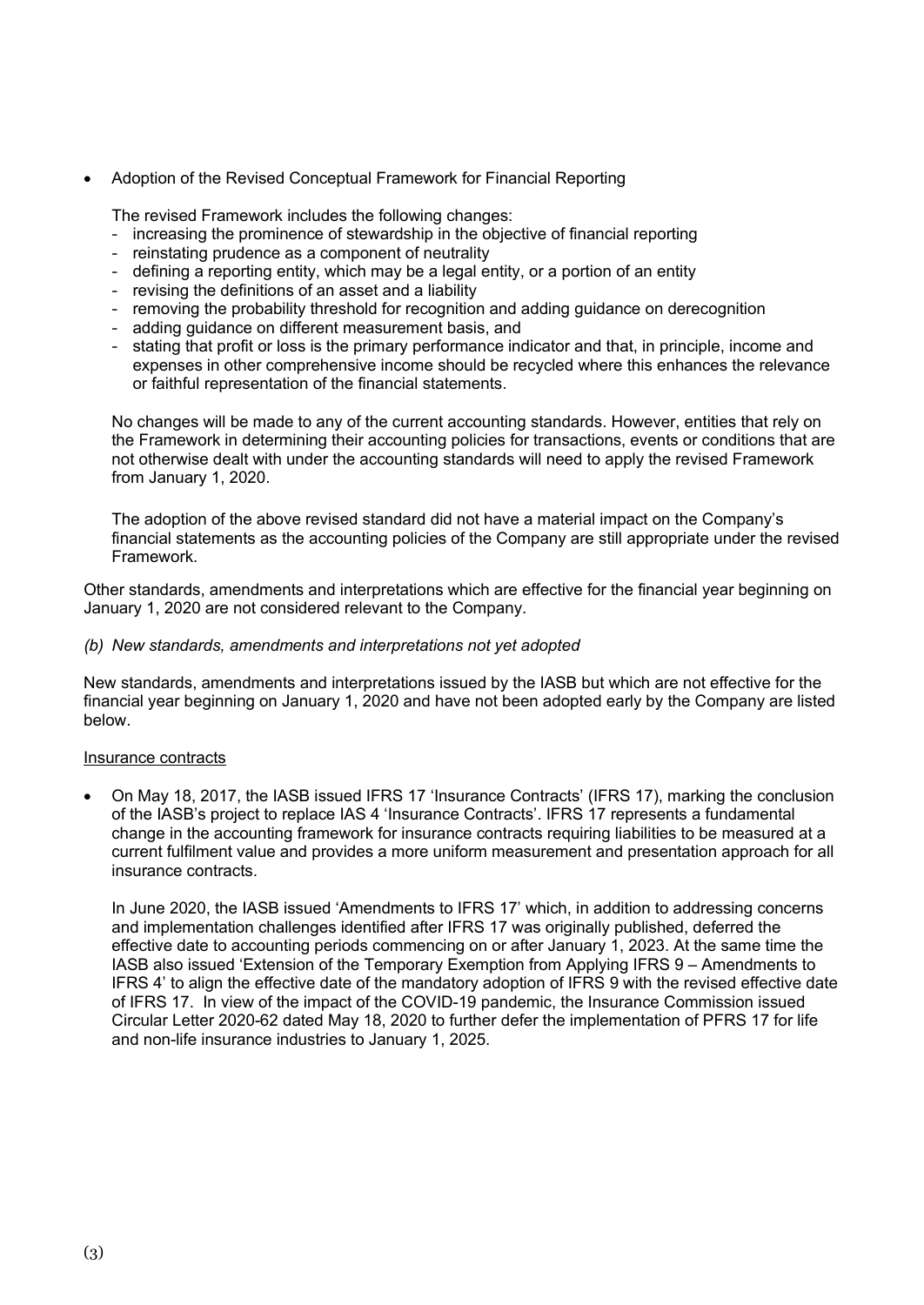The Group's management, including the Company, is currently reviewing the impact of IFRS 17 across its entire business and has established a project team to manage the implementation program. Accounting policies have been developed which together with associated application guidance has been used to assess the insurance contracts issued and reinsurance contracts held by the Company. The Company anticipates that the majority of its insurance operations will be eligible to apply the premium allocation approach. The Company has performed an in-depth analysis of its systems, methodologies and processes to confirm that these are capable of producing data at the appropriate level of granularity to ensure compliance with the requirements of IFRS 17 and prepare remediation plans as appropriate. The Company expects to have completed the development of IFRS 17 compliant systems and processes, including testing and validation of outputs, prior to the initial application date of January 1, 2022 in anticipation of adopting IFRS 17 for the financial period commencing on January 1, 2023. Management intends to adopt IFRS 17 at the same time as the Group.

#### Financial Instruments

• *PFRS 9, 'Financial instruments'.* PFRS 9 deals with the classification, measurement and impairment of financial instruments, as well as hedge accounting.

PFRS 9 replaces the multiple classification and measurement models for financial assets in PAS 39, 'Financial Instruments: Recognition and Measurement' with a single model that has three classification categories: amortized cost, fair value through other comprehensive income (OCI), and fair value through profit or loss. Classification under PFRS 9 is driven by the entity's business model for managing and holding the financial assets and the contractual cash flow characteristics of the financial instruments held. Investments in equity instruments are required to be measured at fair value through profit or loss with the irrevocable option at inception to present changes in fair value in OCI. The classification and measurement of financial liabilities under PFRS 9 remains the same as in PAS 39 except where an entity has chosen to measure a financial liability at fair value through profit or loss. For such liabilities, changes in fair value arising from changes in the entity's own credit risk are excluded from recognition within income for the year.

The impairment rules of PFRS 9 introduce an 'expected credit loss' model that replaces the 'incurred credit loss' model used in PAS 39. Such new impairment model will generally result in earlier recognition of losses compared to PAS 39.

The hedging rules of PFRS 9 better align hedge accounting with an entity's risk management strategies. Also, some of the prohibitions and rules in PAS 39 are removed or changed, making hedge accounting easier or less costly to achieve for many hedges.

#### • *Deferral of PFRS 9, Financial instruments*

The Company meets the eligibility requirements set out in 'Applying PFRS 9, *Financial Instruments* with PFRS 4, *Insurance Contracts* (Amendments to PFRS 4)'; and has elected to defer the application of PFRS 9 until the Company adopts PFRS 17.

The Company's activities were predominantly connected with insurance activities at December 31, 2015 (which is its annual reporting date immediately preceding April 1, 2016) at which date the percentage of the total carrying amount of the Company's liabilities connected with insurance activities was more than 95%. This is greater than 90% of the total carrying amount of all of its liabilities as at December 31, 2015. There has been no significant change in the Company's activities subsequent to this date.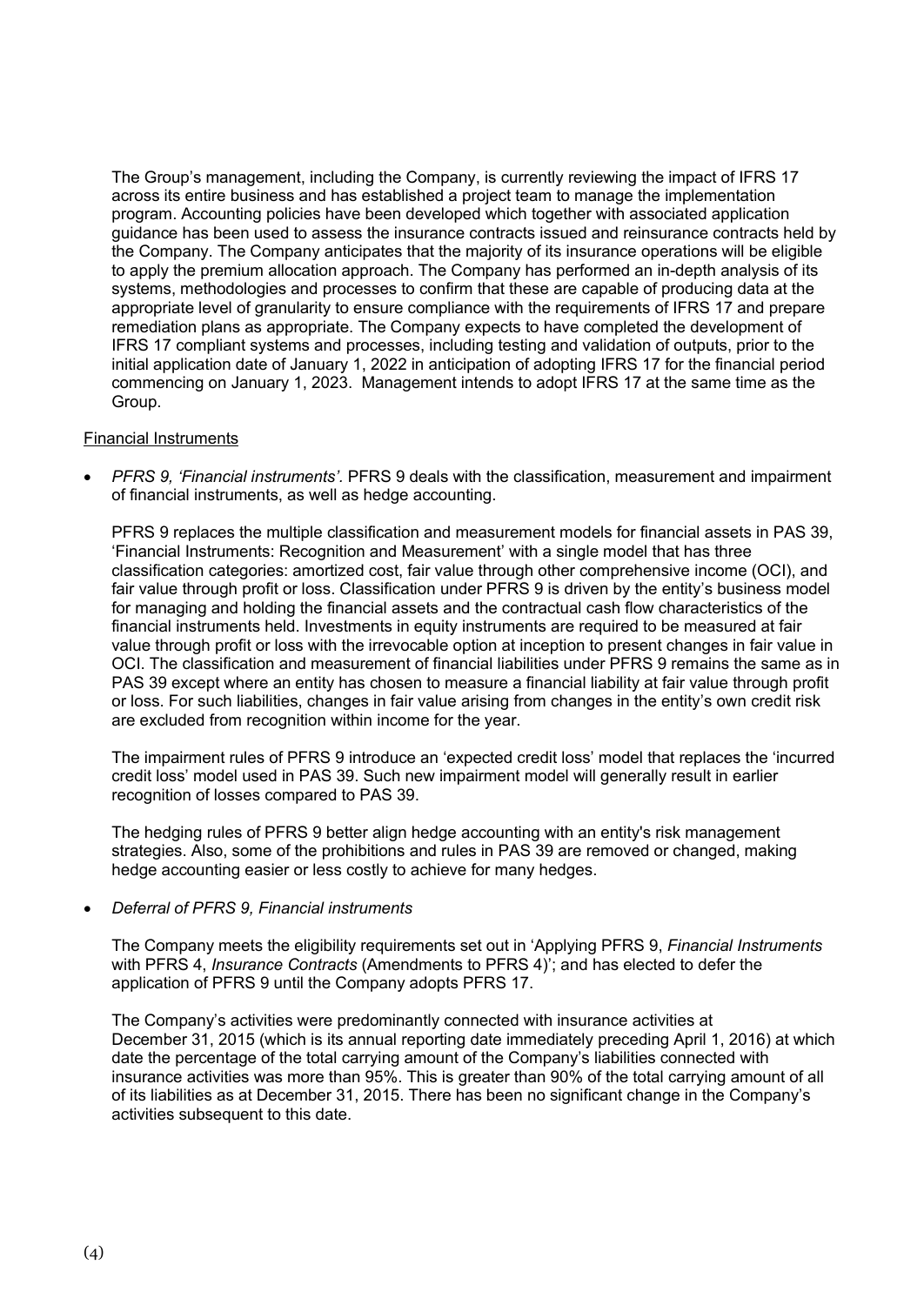The following tables set out the fair value at December 31, 2020 and 2019 and the changes in fair values for the years then ended, of financial assets separately for the following groups:

- Financial assets that meet the SPPI criteria in PFRS 9, excluding those financial assets that are defined as 'held-for-trading' or that are managed and evaluated on a fair value basis; and
- All other financial assets, including those assets that do not meet the SPPI criteria in PFRS 9 and those financial assets that are defined as 'held-for-trading' or that are managed and evaluated on a fair value basis.

Financial assets that meet the SPPI criteria in PFRS 9 are those whose cash flows comprise solely payments of principal and interest (SPPI) on principal outstanding.

The fair value of financial instruments at December 31, 2020 and 2019 classified between those that meet and those that fail the SPPI criterion are described as follows:

|                           | Financial assets that meet the SPPI criteria* |                                                     | All other financial assets |                                                        |
|---------------------------|-----------------------------------------------|-----------------------------------------------------|----------------------------|--------------------------------------------------------|
|                           | Fair value                                    | Fair value change<br>during the reporting<br>period | Fair value                 | Fair value<br>change during<br>the reporting<br>period |
| December 31, 2020         |                                               |                                                     |                            |                                                        |
| Security deposits         | 2.845.193                                     |                                                     |                            |                                                        |
| Accrued income            | 16.139.006                                    |                                                     |                            |                                                        |
| AFS financial assets      | 1,610,430,171                                 | 26,825,818                                          | 352,749,179                | (25,885,817)                                           |
| Loans and receivables     |                                               |                                                     |                            |                                                        |
| Mortgage loans            | 2,154,056                                     |                                                     |                            |                                                        |
| Guaranteed loans          |                                               |                                                     |                            |                                                        |
| Intercompany accounts     |                                               |                                                     |                            |                                                        |
| receivable                | 7,780,074                                     |                                                     |                            |                                                        |
| Miscellaneous receivables | 3,669,526                                     |                                                     |                            |                                                        |
| Cash and cash equivalents | 1,463,202,600                                 |                                                     |                            |                                                        |
|                           | 3,106,220,626                                 | 26,825,818                                          | 352,749,179                | (25,885,817)                                           |

|                           | Financial assets that meet the SPPI criteria* |                                                     | All other financial assets |                                                        |
|---------------------------|-----------------------------------------------|-----------------------------------------------------|----------------------------|--------------------------------------------------------|
|                           | Fair value                                    | Fair value change<br>during the reporting<br>period | Fair value                 | Fair value<br>change during<br>the reporting<br>period |
| December 31, 2019         |                                               |                                                     |                            |                                                        |
| Security deposits         | 3.440.544                                     |                                                     |                            |                                                        |
| Accrued income            | 21,926,052                                    |                                                     |                            |                                                        |
| AFS financial assets      | 1.696.972.476                                 | 68,899,812                                          | 389,765,723                | 48,314,447                                             |
| Loans and receivables     |                                               |                                                     |                            |                                                        |
| Mortgage loans            | 2.244.208                                     |                                                     |                            |                                                        |
| Guaranteed loans          | 170.347                                       |                                                     |                            |                                                        |
| Intercompany accounts     |                                               |                                                     |                            |                                                        |
| receivable                | 17,775,132                                    |                                                     |                            |                                                        |
| Miscellaneous receivables | 2,889,385                                     |                                                     |                            |                                                        |
| Cash and cash equivalents | 1,133,077,295                                 |                                                     |                            |                                                        |
|                           | 2.878.495.439                                 | 68,899,812                                          | 389,765,723                | 48.314.447                                             |

*\*Excluding any financial assets that meet the definition of held for trading in PFRS 9, or that is managed and whose performance is evaluated on a fair value basis.* 

The financial assets that meet the SPPI criteria are tagged as neither past due nor impaired and have a high credit rating.

The Company did not subsequently reassessed its eligibility for the temporary exemption from PFRS 9 as there was no change in the Company's activities for the period ending December 31, 2020.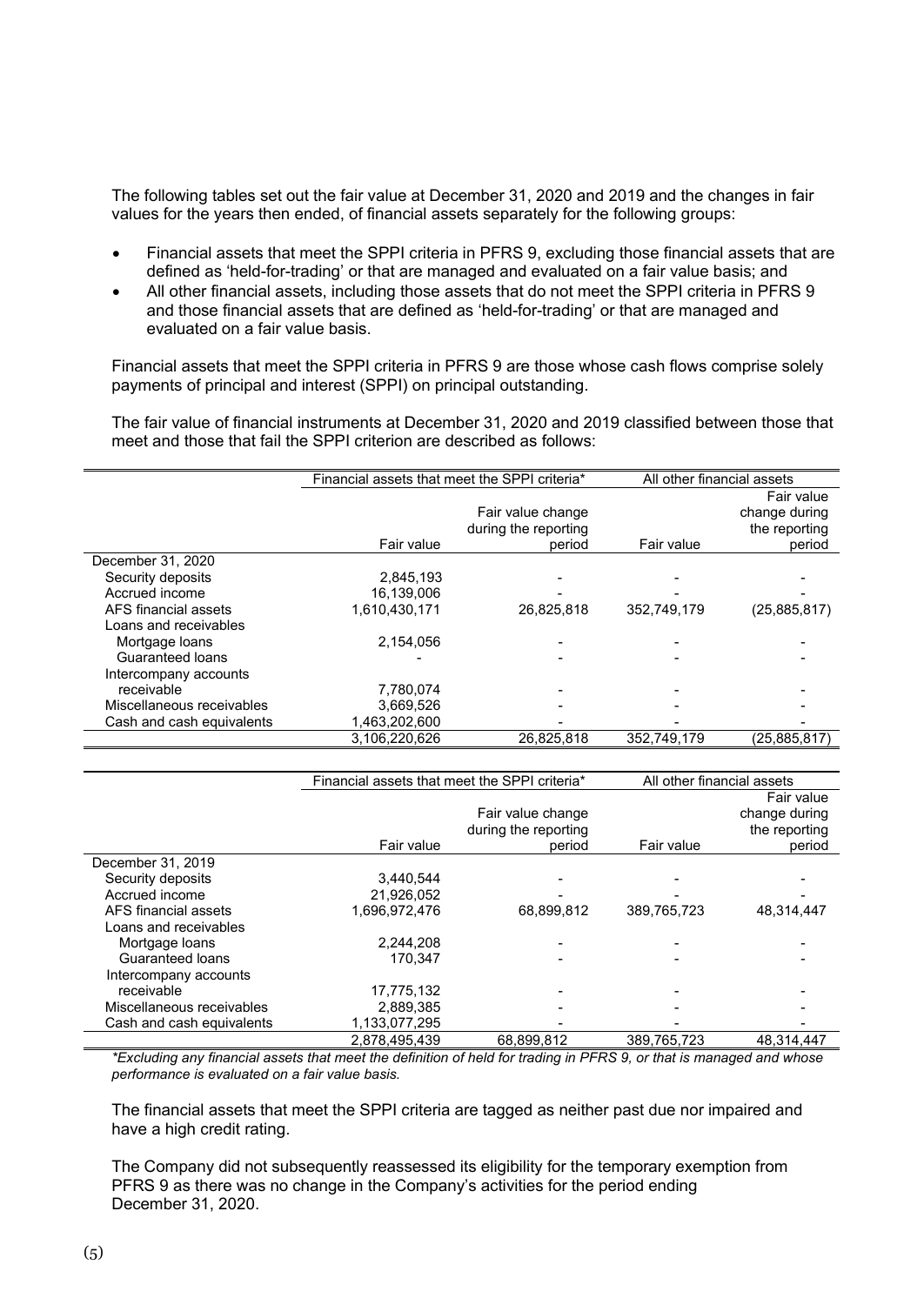There are no other standards, amendments or interpretations that are not yet effective that are considered relevant and have a material impact on the financial statements of the Company.

#### $3.$ **Summary of significant accounting policies**

The principal accounting policies applied in the preparation of these financial statements are set out below. These policies have been consistently applied to both years presented, unless otherwise stated.

#### *3.1 Basis of preparation*

The financial statements of the Company have been prepared in accordance with Philippine Financial Reporting Standards ("PFRS"). The term PFRS in general includes all applicable PFRS, Philippine Accounting Standards ("PAS"), and interpretations of the Philippine Interpretations Committee ("PIC"), Standing Interpretations Committee ("SIC") and International Financial Reporting Interpretations Committee ("IFRIC") which have been approved by the Financial Reporting Standards Council ("FRSC") and adopted by the SEC.

The financial statements have been prepared under the historical cost convention, as modified by the revaluation of available-for-sale ("AFS") financial assets and retirement plan assets.

The preparation of financial statements in conformity with PFRS requires the use of certain critical accounting estimates. It also requires management to exercise its judgment in the process of applying the Company's accounting policies. The areas involving a higher degree of judgment or complexity, or areas where assumptions and estimates are significant to the financial statements are disclosed in Note 5.

#### *3.2 Foreign currency transactions and translation*

#### 3.2.1 Functional and presentation currency

Items included in the financial statements of the Company are measured using the currency of the primary economic environment in which the entity operates (the "functional currency"). The financial statements are presented in Philippine Peso, which is the Company's functional and presentation currency.

#### 3.2.2 Transactions and balances

Foreign currency transactions are translated into the functional currency using the exchange rates prevailing at the dates of the transactions or valuation where items are remeasured. Foreign exchange gains and losses resulting from the settlement of such transactions and from the translation at year-end exchange rates of monetary assets and liabilities denominated in foreign currencies are recognized in profit or loss. Non-monetary items measured at historical cost and denominated in a foreign currency are translated at exchange rates as at the date of initial recognition. Non-monetary items in a foreign currency that are measured at fair value are translated using the exchange rates at the date when the fair value is determined.

Changes in the fair value of monetary securities denominated in foreign currency and classified as available-for-sale are analyzed between translation differences resulting from changes in the amortized cost of the security, and other changes in the carrying amount of the security. Translation differences are recognized in profit or loss, and other changes in carrying amount are recognized in other comprehensive income.

Translation differences on non-monetary financial assets such as equities classified as available-for-sale are included in other comprehensive income as part of the fair value reserve.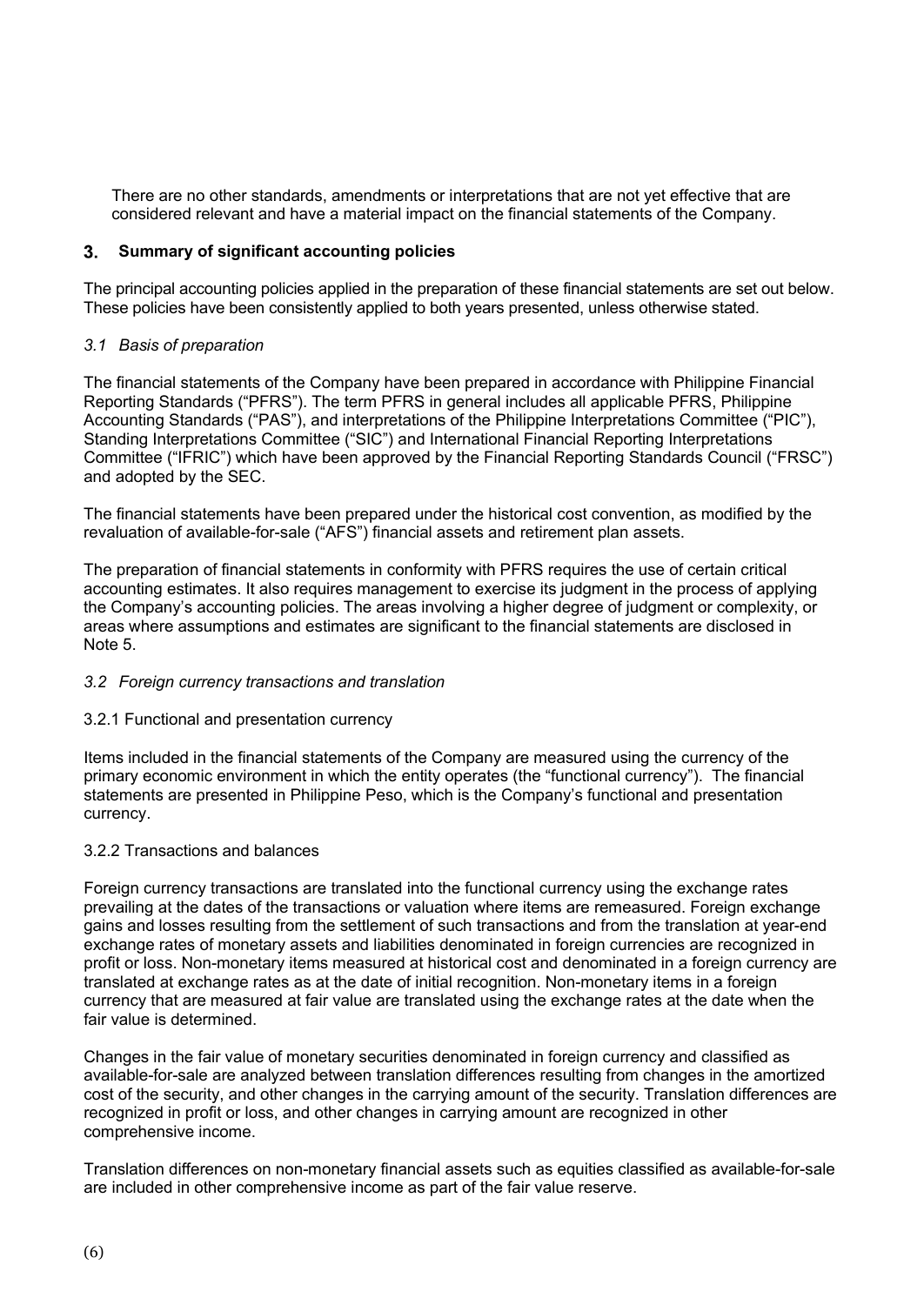#### *3.3 Insurance contracts*

#### *3.3.1 Product classification*

Insurance contracts are defined as those contracts under which the Company (the "insurer") accepts significant insurance risk from another party (the "policyholder") by agreeing to compensate the policyholder if a specified uncertain future event (the "insured event") adversely affects the policyholder. As a general guideline, the Company defines insurance risk as significant if the insured event could cause an insurer to pay significant additional benefits even if the insured event is extremely unlikely to happen.

Insurance contract can also transfer financial risk. Financial risk is the risk of a possible future change in one or more of a specified interest rate, security price, commodity price, foreign exchange rate, index of price or rates, a credit rating or credit index or other variable.

Investment contracts mainly transfer financial risk but can also transfer insignificant insurance risk. Once a contract has been classified as an insurance contract, it remains an insurance contract for the remainder of its lifetime even if the insurance risk reduces significantly during this period, unless all rights and obligations are extinguished or expire. Investment contracts can however, be reclassified as insurance contracts after inception if the insurance risk becomes significant.

#### *3.3.2 Revenue recognition*

Revenue is recognized to the extent that it is probable that the economic benefits will flow to the Company and the revenue can be reliably measured. The following specific recognition criteria must also be met before revenue is recognized:

#### *Premium revenue*

Premiums from short-duration insurance contracts are recognized as revenue over the period of the contracts using the 365th method. The portion of the premiums pertaining to the premiums written that relate to the unexpired periods of the policies at reporting date is accounted for as Provision for unearned premiums and presented as part of Insurance contract liabilities in the liabilities section of the statement of financial position. The related reinsurance premiums that pertain to the unexpired periods at reporting date are accounted for as Deferred reinsurance premiums as part of "Reinsurance assets" presented in the assets section of the statement of financial position. The net changes in these accounts between reporting dates are included in the determination of net insurance revenue.

#### *Commission income*

Reinsurance commissions are recognized as revenue over the period of the contracts using the 365th method. The portion of the commissions that relates to the unexpired periods of the policies at the reporting date is accounted for as "Deferred reinsurance commissions" in the liabilities section of the statement of financial position.

#### *Other income*

Fee income and other income is generated from services from a single performance obligation provided at a fixed price over time, such as administrative services to a related entity, or when a specific transaction is delivered at a point in time such as engineering and surveying services as separate service from any insurance. The revenue is based on the depiction of transfer of the service in an amount that reflects the consideration to which the entity expects to be entitled in exchange for those services. Revenue is determined at the gross amount of consideration receivable for the services provided.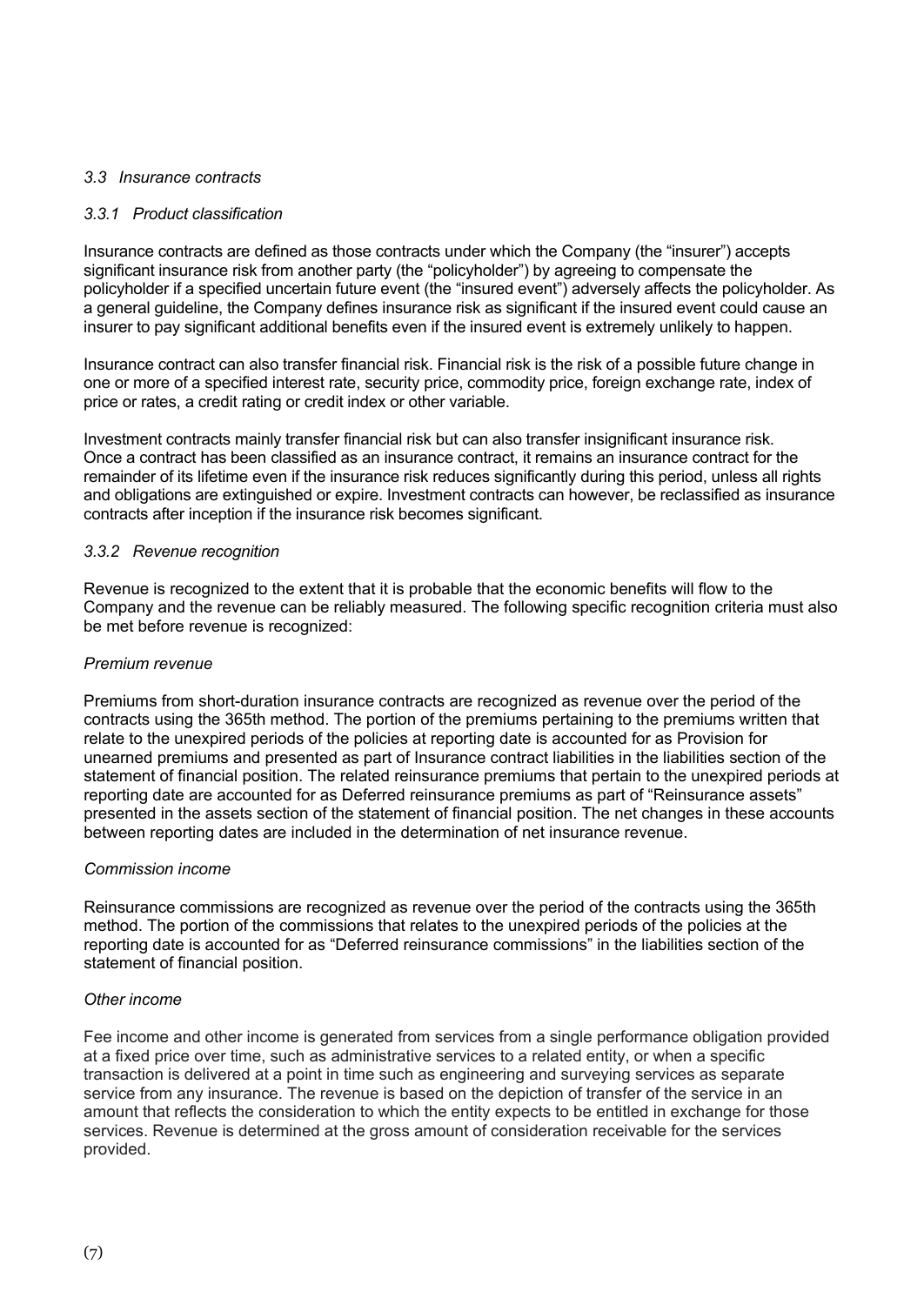Fee income is generally earned from short term contracts with payment terms that do not include a significant financing component.

There are no warranties and other similar obligation and refunds agreed with counterparties.

#### *3.3.3 Insurance claims*

Insurance claims consists of claims paid to policyholders, which include changes in the valuation of insurance contract liabilities, except for changes in the provision for unearned premium which are recorded in Gross earned premiums on insurance contracts. Insurance claims are recorded on the basis of notifications received.

#### *3.3.4 Deferred acquisition costs ("DAC")*

Commission and other acquisition costs incurred during the financial period that vary with and are related to securing new insurance contracts and/or renewing existing insurance contracts, but which relates to subsequent financial periods, are deferred to the extent that they are recoverable out of future revenue margins. All other acquisition costs are recognized as an expense when incurred.

Subsequent to initial recognition, these costs are amortized on a straight-line basis over the life of the contract. Amortization is reported as part of Commission expense in the statement of comprehensive income. The unamortized acquisition costs are shown as "Deferred acquisition costs" in the assets section of the statement of financial position.

An impairment review is performed at each reporting date or more frequently when an indication of impairment arises. The carrying value is written down to the recoverable amount and the impairment loss is charged to profit or loss. The deferred acquisition cost is also considered in the liability adequacy test for each reporting period.

#### *3.3.5 Insurance contract liabilities*

Insurance contract liabilities are recognized when the contracts are entered into and the premiums are charged. Insurance contract liabilities are divided into expired and unexpired portions.

The liability is derecognized when the contract has expired, is discharged or is cancelled.

#### *Claims liabilities (Expired portion)*

The expired portion, which is known as provision for claims, is based on the estimated ultimate cost of all claims incurred but not settled at the reporting date, whether reported or not, together with related claims handling costs and reduction for the expected value of salvage and other recoveries. The Company does not discount liabilities for unpaid claims.

Provision is made at the reporting date for the estimated cost of claims incurred but not settled at the reporting date, including the cost of claims incurred but not yet reported ("IBNR") to the Company. Delays can be experienced in the notification and settlement of certain types of claims, therefore, the ultimate cost of which cannot be known with certainty at the reporting date. The liability is calculated at the reporting date using a range of standard actuarial claim projection techniques based on empirical data and current assumptions that may include a margin for adverse deviation. No provision for catastrophic reserves is recognized unless the catastrophe is sustained at reporting period.

Although the Company takes all reasonable steps to ensure that it has appropriate information regarding its claim exposures, given the uncertainty in establishing claims provisions, it is likely that the final outcome will be different from the original liability established.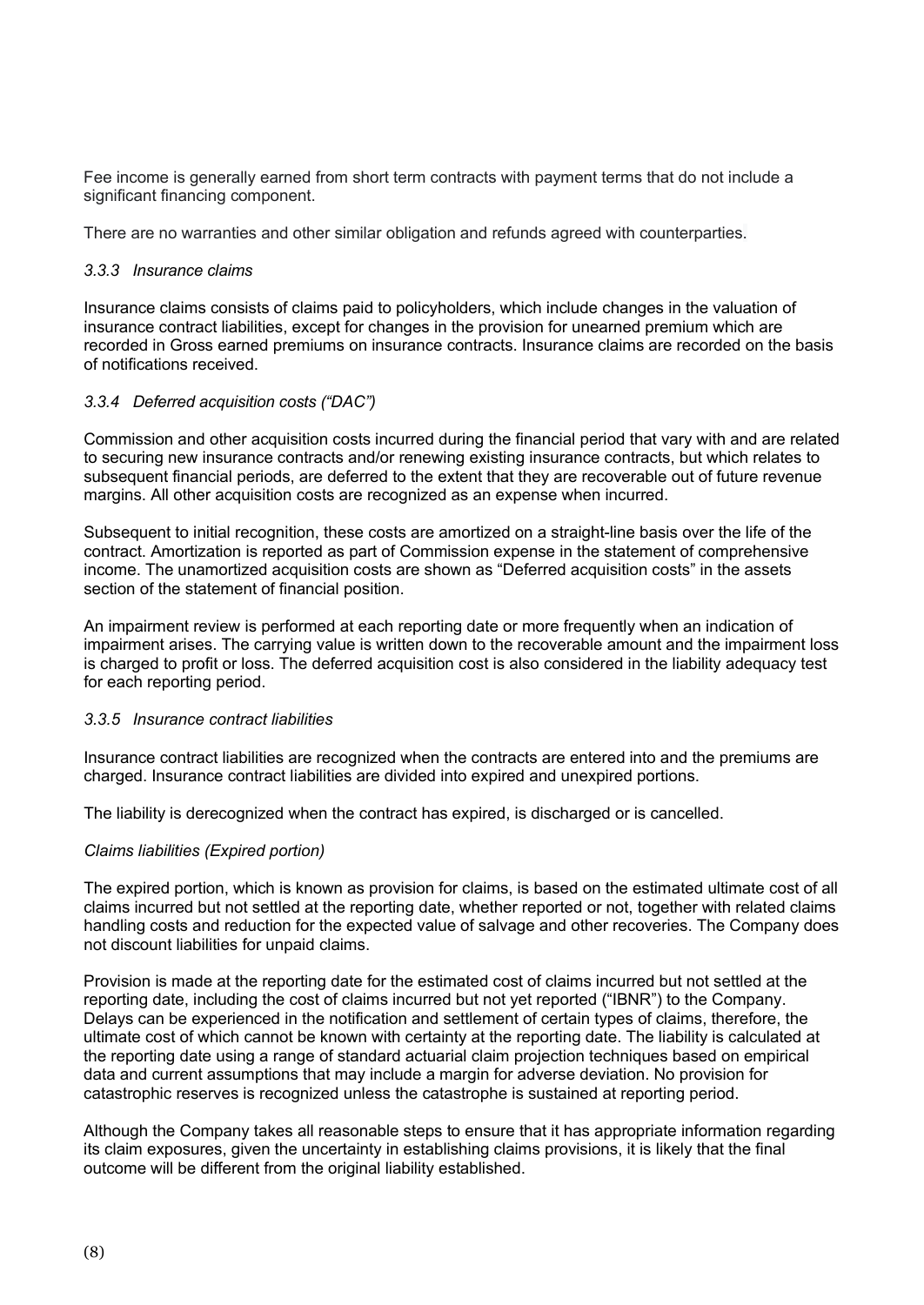The IBNR reserve is generally subject to a greater degree of uncertainty than the estimation of the cost of settling claims already notified to the Company, where more information about the claim event is generally available. It includes an allowance for any consistent under or over-estimation in the case reserves. The IBNR review is conducted on a class of business basis. The in-house actuarial team conducts the assessment which is subject to an internal peer review process. Standard actuarial methodologies are used to evaluate and determine the IBNR reserves for all areas of the business including loss development methods and the analysis of individual cases in more volatile lines as appropriate. The Company's actuaries determine and select the most appropriate actuarial method to adopt for each business class. They also determine the appropriate segmentation of data from which the adequacy of the reserve can be established. A point estimate is determined from these detailed reviews and the sum of these point estimates for each class of business provides the overall actuarial point estimate for the IBNR reserve for the Company.

The ultimate process by which the actual carried reserves are determined takes into account both the actuarial point estimate and numerous other internal and external factors such as claims initiatives and economic conditions in the Philippines. To ensure local regulatory compliance, the Company engaged an external actuary to review the analysis and certify the reasonableness of the reserves.

The general insurance loss reserves can generally be categorized into two distinct groups. One group is short-tail classes of business consisting mainly of property, consumer lines, marine and energy. The other group is long-tail commercial lines of business which includes excess and primary liability, Directors and Officers (D&O), professional liability, employers' liability, general liability and related classes.

Short-tail classes do not have a significant delay from the date of accident to date of report to the Company and then settled by the Company. The estimates for these classes are more reliant on the case estimate on individual claims and utilizes loss development methodologies in the projection of the future development of these case estimates.

Long-tail classes generally relate to claims where liability has to be established or where there is an element of bodily injury. For these classes it may take some time from the date of accident for the claim to emerge and for claims to be settled from notification date due to the time taken to establish liability. Estimation of ultimate net indemnity losses and loss expenses for long-tail lines of business is a complex process and depends on a number of factors, including the class and volume of business involved as well as premium rate changes, changes in exposure and claim inflation. The actuarial methods used by the Company for most long-tail commercial lines include loss development methods and expected loss ratio methods, including the Bornhuetter-Ferguson (BF) method. Exceptional large claims or events, to the extent that these distort the historical development, are removed from the analysis and considered separately.

#### *Premium liabilities (Unexpired portion)*

The Company's premium liabilities are valued equal to the provision for unearned premiums plus the difference between the unexpired risk reserve and the provision for unearned premiums, net of DAC. The Company's outstanding premium liabilities is reported under Insurance contract liabilities.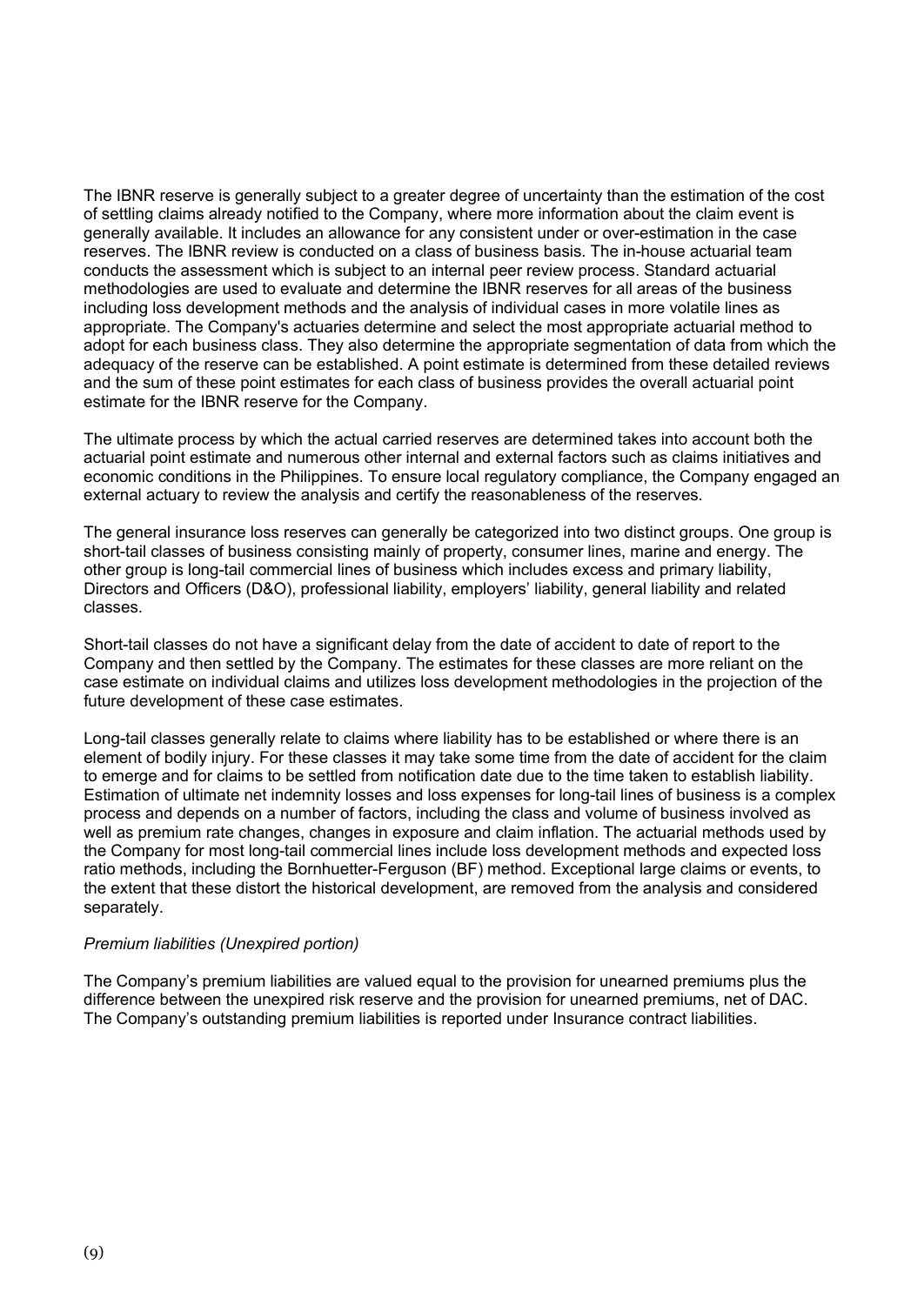#### *Provision for unearned premiums*

The proportion of written premiums, gross of commissions to intermediaries, attributable to subsequent periods or to unexpired risks, is deferred as provision for unearned premiums using the 365th method, except for marine cargo, where the provision for unearned premiums pertain to the premiums for the last two months of the year. The change in the provision for unearned premiums is taken to profit or loss in the order that revenue is recognized over the period of risk. Further provisions are made to cover any deficiency to the extent that the unexpired risk reserve exceeds the provision for unearned premiums (net of DAC). The unexpired risk reserve represents the premiums to match future claims and expenses in the unexpired coverage period of in-force contracts. The future claims and expenses are adjusted for potential changes or uncertainties.

#### *Liability adequacy test*

At each reporting date, liability adequacy tests are performed, to ensure the adequacy of insurance contract liabilities, net of related DAC assets. In performing the test, current best estimates of future cash flows and claims handling and policy administration expenses are used. Changes in expected claims that have occurred, but which have not been settled, are reflected by adjusting the liability for claims and future benefits. Any inadequacy is immediately charged to profit or loss by establishing an unexpired risk provision for losses arising from the liability adequacy tests. The liability adequacy test is addressed by the current premium valuation method used by the Company for its premium liabilities.

#### *3.3.6 Reinsurance assets*

The Company cedes insurance risk in the normal course of business. Reinsurance assets represent balances due from reinsurance companies. Recoverable amounts are estimated in a manner consistent with the outstanding claims provision and in accordance with the reinsurance contract.

An impairment review is performed at each reporting date or more frequently when an indication of impairment arises during the reporting year. Impairment occurs when objective evidence exists that the Company may not recover outstanding amounts under the terms of the contract and when the impact on the amounts that the Company will receive from the reinsurance can be measured reliably. The impairment loss is charged to profit or loss.

Ceded reinsurance arrangements do not relieve the Company from its obligation to policyholders.

The Company also assumes reinsurance risk in the normal course of business for insurance contracts. Premiums and claims on assumed reinsurance are recognized as income and expenses in the same manner as they would be if the reinsurance were considered direct business, taking into account the product classification of the reinsured business. Amounts payable are estimated in a manner consistent with the associated reinsurance contract.

Premiums and claims are presented on a gross basis for both ceded and assumed reinsurance.

Reinsurance assets or liabilities are derecognized when the contractual rights are extinguished or expired or when the contract is transferred to another party.

#### *3.4 Property and equipment*

Property and equipment are stated at cost less accumulated depreciation and amortization, and any impairment in value. Property and equipment includes right-of-use asset recognized under PFRS 16 which is included in office premises.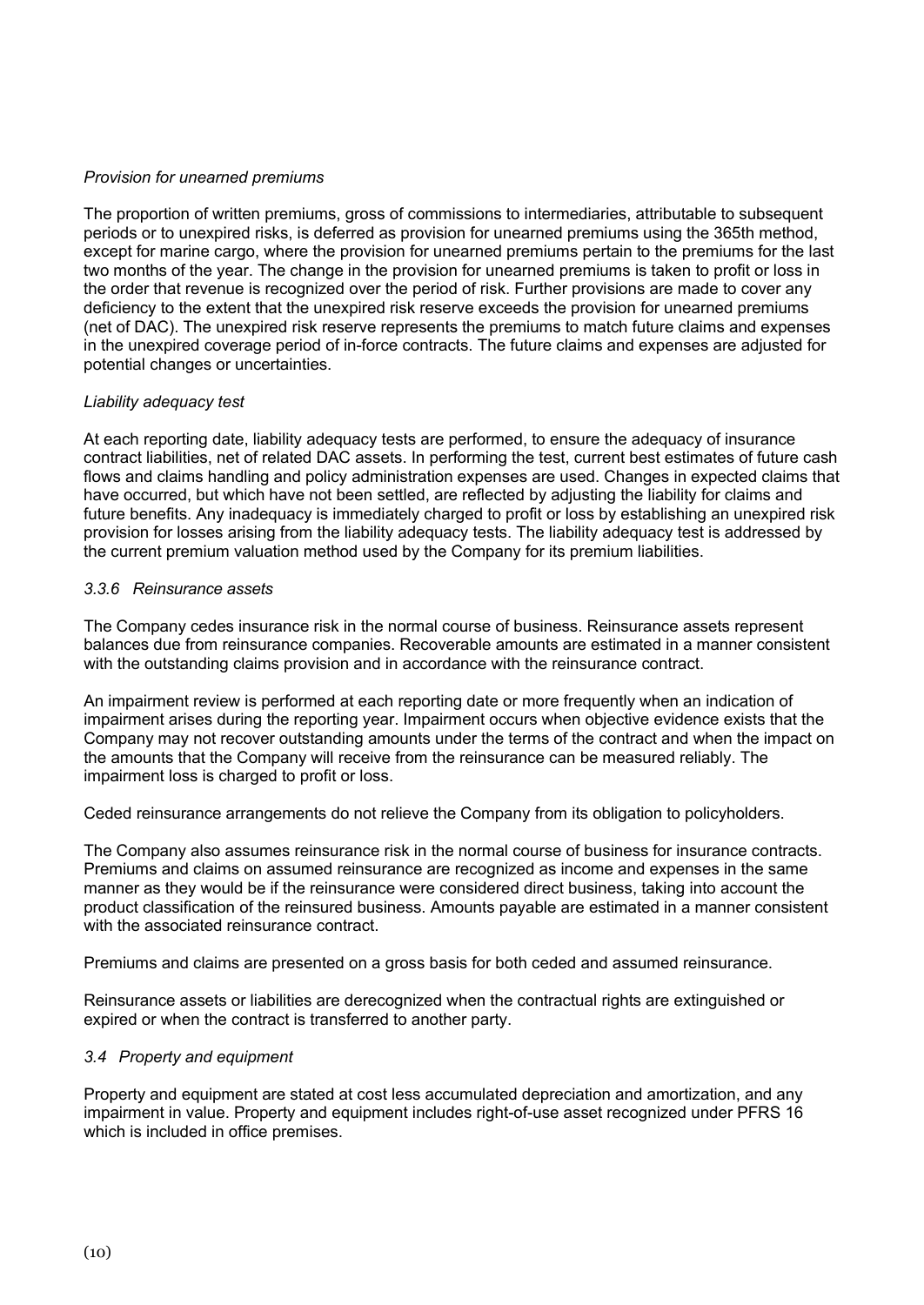The initial cost of property and equipment comprises its purchase price, including any directly attributable costs of bringing the asset to its working condition and location for its intended use. Subsequent costs are included in the asset's carrying amount or recognized as a separate asset, as appropriate, only when it is probable that future economic benefits associated with the item will flow to the Company and the cost of the item can be measured reliably. All other repairs and maintenance expenses are charged to profit or loss during the financial period in which they are incurred.

Depreciation is computed using the straight-line method over the estimated useful lives of the related assets as follows:

|                               | Years |
|-------------------------------|-------|
| EDP equipment                 |       |
| <b>Furniture and fixtures</b> | ∽     |
| Transportation equipment      |       |

Leasehold improvements and office premises are amortized over the estimated useful life of the assets or the term of the lease, whichever is shorter.

The useful life and the depreciation and amortization method are reviewed periodically to ensure that the period and the method of depreciation and amortization are consistent with the expected pattern of economic benefits from items of property and equipment.

An item of property and equipment is derecognized upon disposal or when no future economic benefits are expected to arise from the continued use of the asset. Any gain or loss arising on derecognition of the asset (calculated as the difference between net disposal proceeds and the carrying amount of the item) is included in profit or loss in the year the item is derecognized.

#### *3.5 Impairment of non-financial assets*

At each reporting date, the Company assesses whether there is any indication that its non-financial assets, mainly property and equipment, may be impaired. When an indicator of impairment exists or when an annual impairment testing for an asset is required, the Company makes a formal estimate of the recoverable amount. Recoverable amount is the higher of an asset's or cash generating unit's fair value less costs to sell and its value in use and is determined for an individual asset, unless the asset does not generate cash inflows that are largely independent of those from other assets or groups of assets, in which case the recoverable amount is assessed as part of the cash generating unit to which it belongs. Where the carrying amount of an asset (or cash generating unit) exceeds its recoverable amount, the asset (or cash generating unit) is considered impaired and is written down to its recoverable amount. In assessing value in use, the estimated future cash flows are discounted to their present value using a pretax discount rate that reflects current market assessments of the time value and the risks specific to the asset (or cash generating unit).

For non-financial assets, excluding goodwill, an assessment is made at each reporting date as to whether there is any indication that previously recognized impairment losses may no longer exist or may have decreased. If such indication exists, the recoverable amount is estimated. A previously recognized impairment loss is reversed only if there has been a change in the estimates used to determine the asset's recoverable amount since the last impairment loss was recognized.

If that is the case, the carrying amount of the asset is increased to its recoverable amount. That increased amount cannot exceed the carrying amount that would have been determined, net of depreciation and amortization, had no impairment loss been recognized for the asset in prior years.

Such reversal is recognized in profit or loss unless the asset is carried at a revalued amount, in which case the reversal is treated as a revaluation increase. After such reversal, the depreciation expense is adjusted in future years to allocate the asset's revised carrying amount less any residual value, on a systematic basis over its remaining life.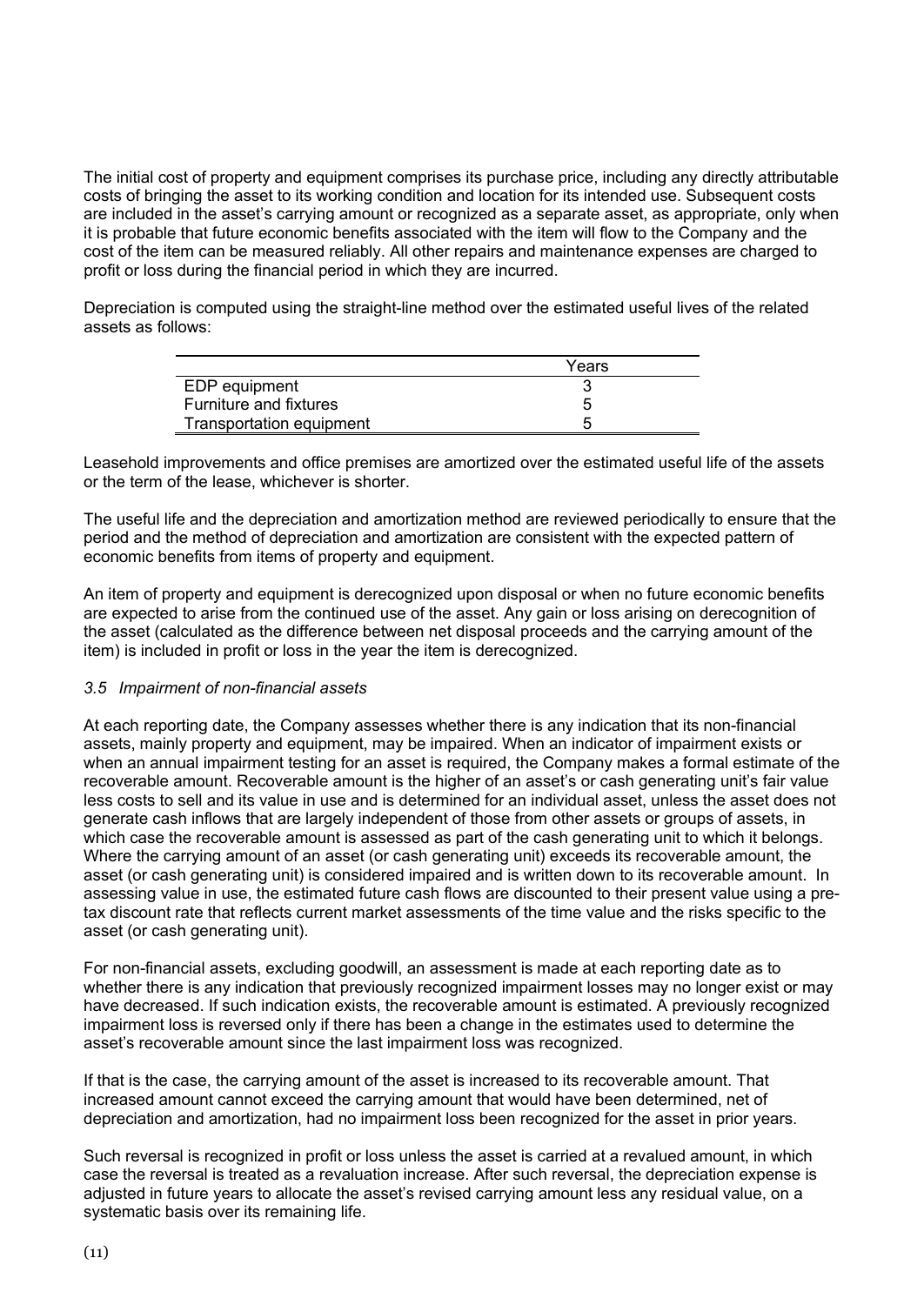#### *3.6 Financial instruments*

#### *3.6.1 Classification*

The classification of the financial assets is as follows: financial assets at fair value through profit or loss ("FVTPL"), available-for-sale ("AFS") financial assets, held-to-maturity ("HTM") investments, and loans and receivables. Financial liabilities are either designated at FVTPL or classified as other financial liabilities. The classification depends on the purpose for which the assets and liabilities were acquired or incurred and whether they are quoted in an active market. Management determines the classification at initial recognition.

#### *Financial assets or financial liabilities at FVTPL*

This category consists of financial assets or financial liabilities that are held for trading or designated by management as at FVTPL on initial recognition. Derivative instruments, except those covered by hedge accounting relationships, are classified under this category.

In 2020 and 2019, the Company has not classified any of its financial assets or liabilities at FVTPL.

#### *AFS financial assets*

AFS financial assets are those which are designated as such or do not qualify to be classified or designated at FVTPL, held to maturity or loans and receivables. They are purchased and held indefinitely, and may be sold in response to liquidity requirements or changes in market conditions. They include government securities, equity investments, and other debt instruments.

In 2020 and 2019, the Company's AFS financial assets consist of government debt securities, listed equity securities and proprietary shares.

#### *HTM investments*

HTM investment are quoted non-derivative financial assets with fixed or determinable payments and fixed maturities for which management has the positive intention and ability to hold to maturity.

In 2020 and 2019, the Company has not classified any of its financial assets as HTM investments.

#### *Loans and receivables*

Loans and receivables are financial assets with fixed or determinable payments and fixed maturities that are not quoted in an active market. They are not entered into with the intention of immediate or shortterm resale and are not classified as financial assets held for trading, designated as AFS or FVTPL. This accounting policy relates to the statement of financial position captions: (a) "Cash and cash equivalents" (b) "Insurance receivables", (c) "Loans and receivables", (d) "Accrued income" and (e) Security deposits within Other assets.

#### *Other financial liabilities*

Issued financial instruments or their components, which are not designated at FVTPL are classified as other financial liabilities, where the substance of the contractual arrangement results in an entity having an obligation either to deliver cash or another financial assets to the holder, or to satisfy the obligation other than by the exchange of a fixed amount of cash or another financial assets for a fixed number of own equity shares.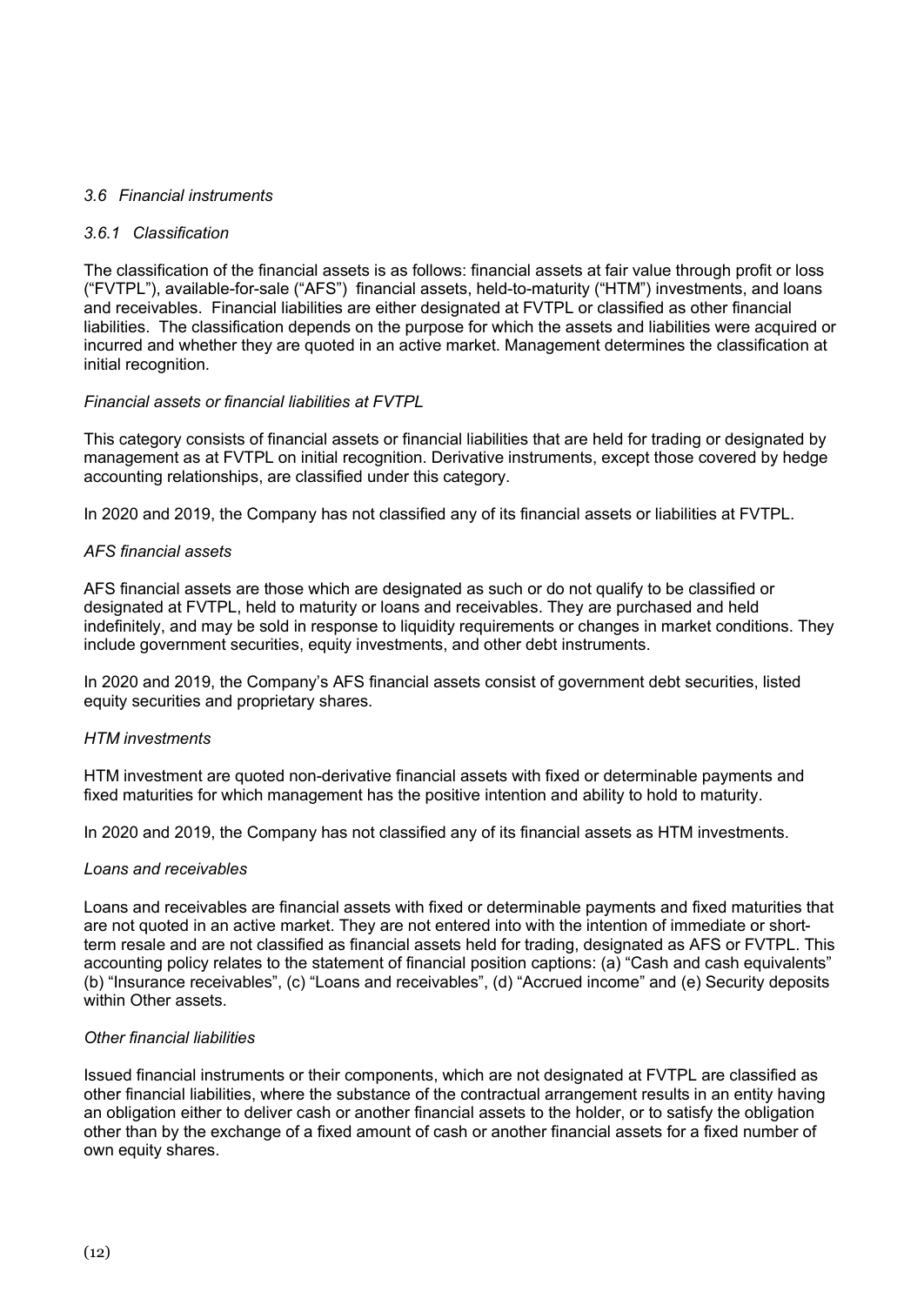This accounting policy applies primarily to the Company's insurance payables and trade and other liabilities that meet the above definition (other than liabilities covered by other accounting standards, such as retirement benefit obligation and income tax payable).

#### *3.6.2 Recognition and measurement*

Financial instruments are recognized in the statement of financial position when the Company becomes a party to the contractual provisions of the instrument. Purchases or sales of financial assets that require delivery of assets within the time frame established by regulation or convention in the marketplace are recognized on the trade date.

#### *Initial recognition*

Regular purchases and sales of financial assets are recognized on the trade date - the date on which the Company commits to purchase or sell the asset. Financial assets and liabilities not carried at fair value through profit or loss are initially recognized at fair value plus transaction costs.

#### *Subsequent measurement*

#### *AFS financial instruments*

After initial measurement, AFS investments are subsequently measured at fair value. The effective yield component of AFS debt securities, as well as the impact of restatement on foreign currency denominated AFS debt securities, are reported in profit or loss. Interest earned on holding AFS investments is reported as interest income under investment income using the effective interest rate. Dividends earned on holding AFS investments are recognized in the statement of comprehensive income as investment income when the right of payment has been established.

The unrealized gains and losses arising from the fair valuation of AFS financial assets are reported as part of "Accumulated other comprehensive income" in the equity section of the statement of financial position. The losses arising from impairment of such investments are recognized as "Provision for impairment loss" in the statement of comprehensive income. When the security is disposed of, the cumulative gain or loss previously recognized in equity is recognized as gain or loss on sale of AFS financial assets in the statement of comprehensive income.

When the fair value of AFS financial assets cannot be measured reliably because of lack of reliable estimates of future cash flows and discount rates necessary to calculate the fair value of unquoted equity instruments, these are carried at cost.

#### *Loans and receivables*

After initial measurement, the loans and receivables are subsequently measured at amortized cost using the effective interest method, less allowance for impairment. Amortized cost is calculated by taking into account any discount or premium on acquisition and fees that are an integral part of the effective interest rate. The amortization is included in investment income in the statement of comprehensive income. The losses arising from impairment of such loans and receivables are recognized as "Provision for impairment loss" in the statement of comprehensive income.

#### *Other financial liabilities*

After initial measurement, other financial liabilities are subsequently measured at amortized cost using the effective interest method. Amortized cost is calculated by taking into account any discount or premium on the issue and fees that are an integral part of the effective interest rate. Any effects of restatement of foreign currency-denominated liabilities are recognized in profit or loss.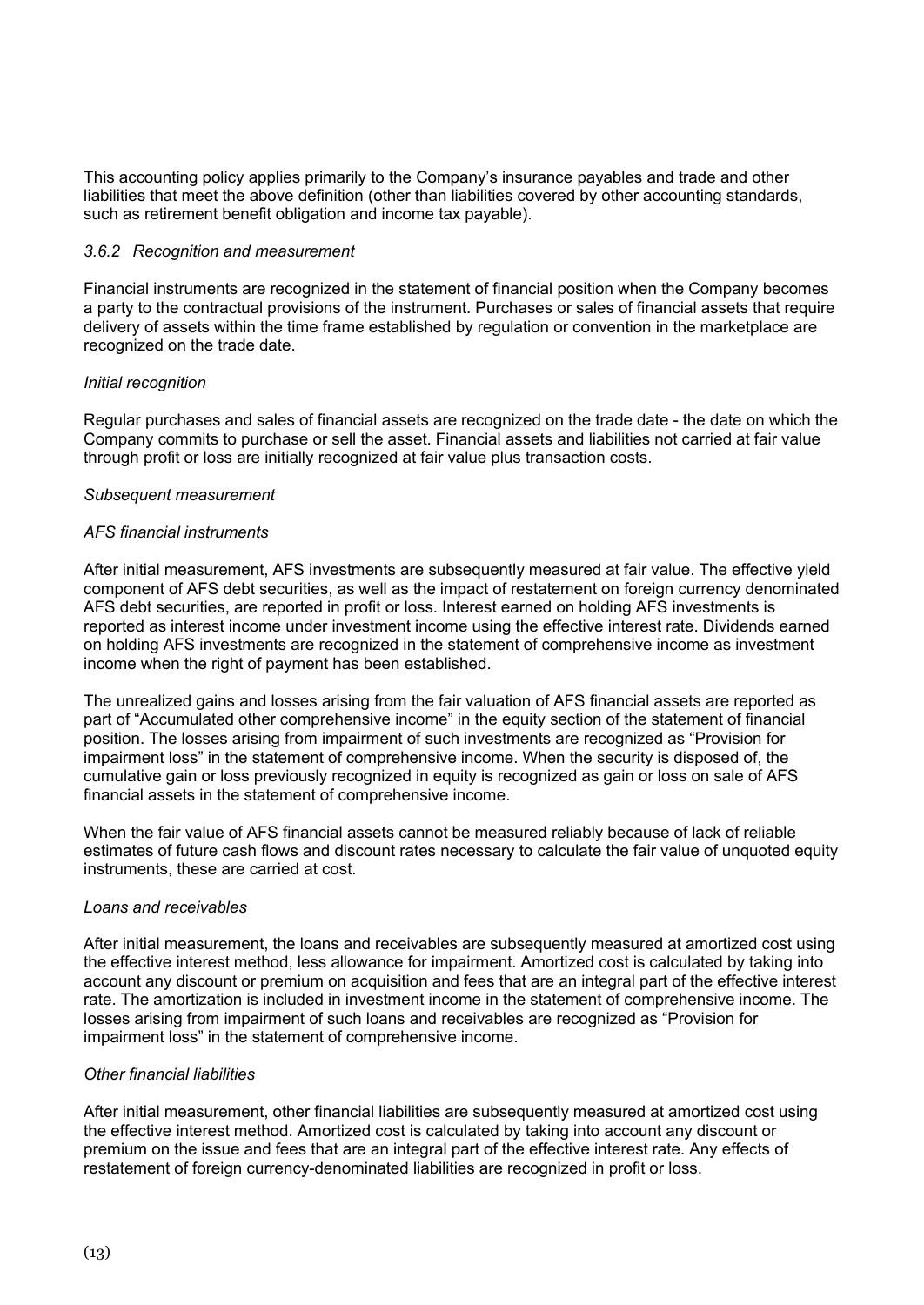#### *Determination of fair value*

The fair value of instrument in active markets at the reporting date is based on their quoted market price or dealer price quotations, without any deduction for transaction costs. When current bid and asking prices are not available, the price of the most recent transaction provides evidence of the current fair values as long as there has not been a significant change in economic circumstances since the time of the transaction.

For all other financial instruments not listed in an active market, the fair value is determined by using appropriate valuation techniques. Valuation techniques include net present value techniques, comparison to similar instruments for which market observable prices exist, option pricing model, and other relevant valuation models.

#### *Day 1 profit*

Where the transaction price in a non-active market is different from the value from other observable current market transactions in the same instrument or based on a valuation technique whose variables include data from observable market, the Company recognizes the difference between the transaction price and fair value (a "Day 1" profit) in profit or loss unless it qualifies for recognition as some other type of asset or liability. In cases where use is made of data which is not observable, the difference between the transaction price and model value is only recognized in profit or loss when the inputs become observable or when the instrument is derecognized. For each transaction, the Company determines the appropriate method of recognizing the "Day 1" profit amount.

#### *3.6.3 Derecognition of financial assets and liabilities*

#### *Financial asset*

A financial asset (or, where applicable a part of a financial asset or part of a group of similar financial assets) is derecognized where:

- The right to receive cash flows from the asset has expired.
- The Company retains the right to receive cash flows from the asset, but has assumed an obligation to pay them in full without material delay to a third party under a 'pass-through' arrangement; or,
- The Company has transferred its right to receive cash flows from the asset and either (a) has transferred substantially all the risks and rewards of the asset, or (b) has neither transferred nor retained substantially all the risks and reward of the asset, but has transferred control of the asset.

Where the Company has transferred its right to receive cash flows from an asset and has neither transferred nor retained substantially all the risks and rewards of the asset nor transferred control of the asset, the asset is recognized to the extent of the Company's continuing involvement in the asset. Continuing involvement that takes the form of a guarantee over the transferred asset is measured at the lower of original amount of the asset and the maximum amount of consideration that the Company could be required to repay.

#### *Financial liability*

A financial liability is derecognized when the obligation under the liability is discharged, cancelled or has expired. Where an existing financial liability is replaced by another from the same lender on substantially different terms, or the terms of an existing liability are substantially modified, such an exchange or modification is treated as a derecognition of the original liability and the recognition of a new liability, and the difference in the respective carrying amounts is recognized in profit or loss.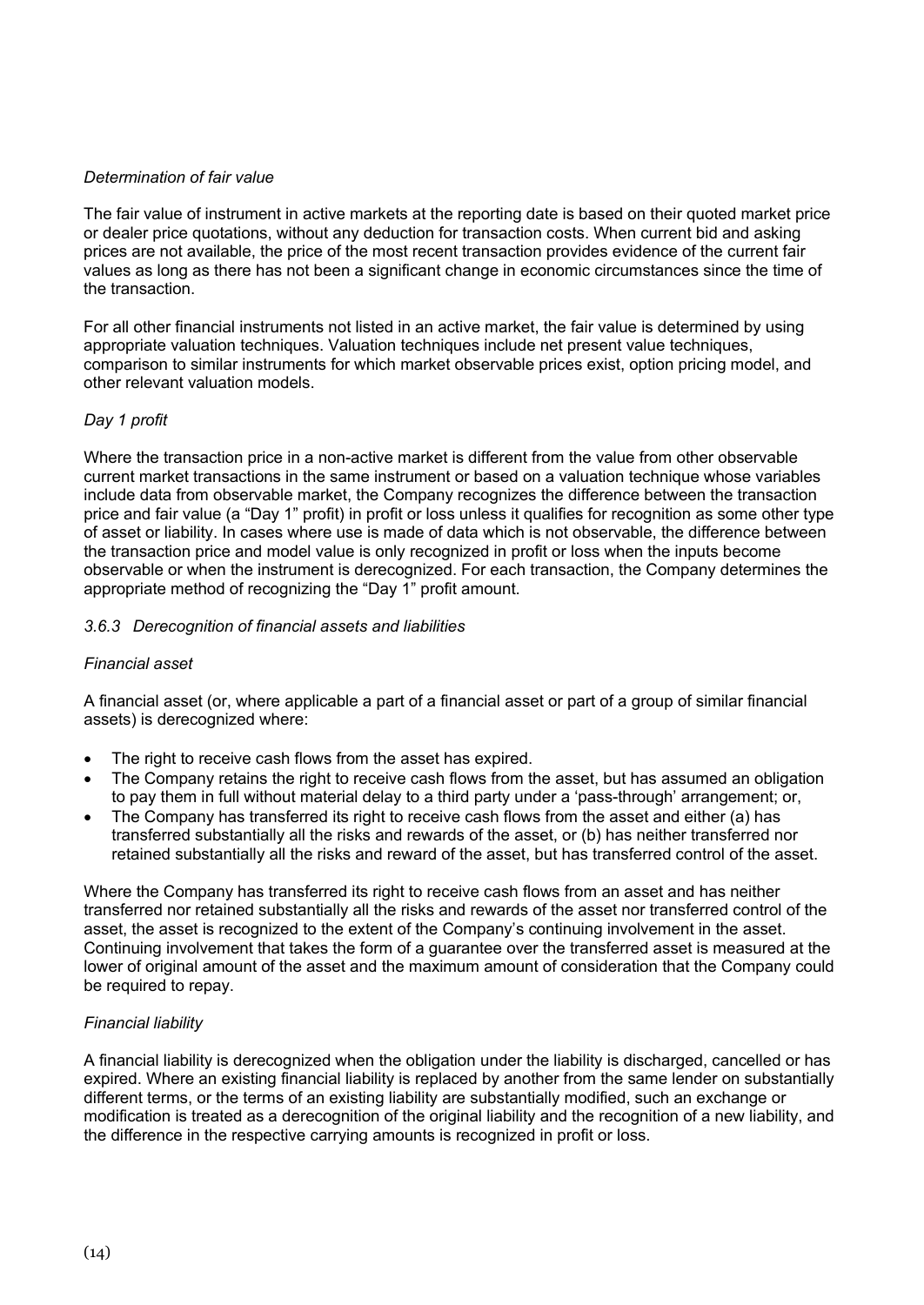#### *3.6.4 Insurance receivables*

Insurance receivables are recognized when due and measured on initial recognition at the fair value of the amount of the receivable. Subsequent to initial recognition, insurance receivables are measured at amortized cost using the effective interest method. The carrying value of insurance receivables is reviewed for impairment whenever events or circumstances indicate that the carrying amount may not be recoverable, with the impairment loss recorded in profit or loss.

Insurance receivables are derecognized following the derecognition criteria for financial assets.

#### *3.6.5 Cash and cash equivalents*

Cash includes cash on hand and in banks. Cash equivalents are short-term highly liquid investments that are readily convertible to known amounts of cash with original maturities of three (3) months or less from the date of acquisition and that are subject to an insignificant risk of changes in value.

#### *3.7 Offsetting*

Financial assets and financial liabilities are offset and the net amount is reported in the statement of financial position if, and only if, there is a currently enforceable legal right to offset the recognized amounts and there is an intention to settle on a net basis, or to realize the asset and settle the liability simultaneously. The legally enforceable right must not be contingent on future events and must be enforceable in the normal course of business and in the event of default, insolvency or bankruptcy of the company or the counterparty.

As at December 31, 2020 and 2019, there are no financial assets and liabilities that have been offset.

#### *3.8 Investment income*

#### *Interest income*

For all financial instruments measured at amortized cost and interest-bearing financial instruments classified as AFS financial assets, interest income is recorded at the effective interest rate, which is the rate that exactly discounts estimated future cash receipts through the expected life of the financial instrument or a shorter period, where appropriate, to the net carrying amount of the financial asset. The calculation takes into account all contractual terms of the financial instrument (for example, prepayment options), including any fees or incremental costs that are directly attributable to the instrument and are an integral part of the effective interest rate, but not future credit losses. The adjusted carrying amount is calculated based on the original effective interest rate. The change in carrying amount is recorded as interest income.

Once the recorded value of a financial asset or a group of similar financial assets has been reduced due to an impairment loss, interest income continues to be recognized using the original effective interest rate applied to the new carrying amount.

#### *Dividend income*

Dividend income is recognized when the Company's right to receive the payment is established.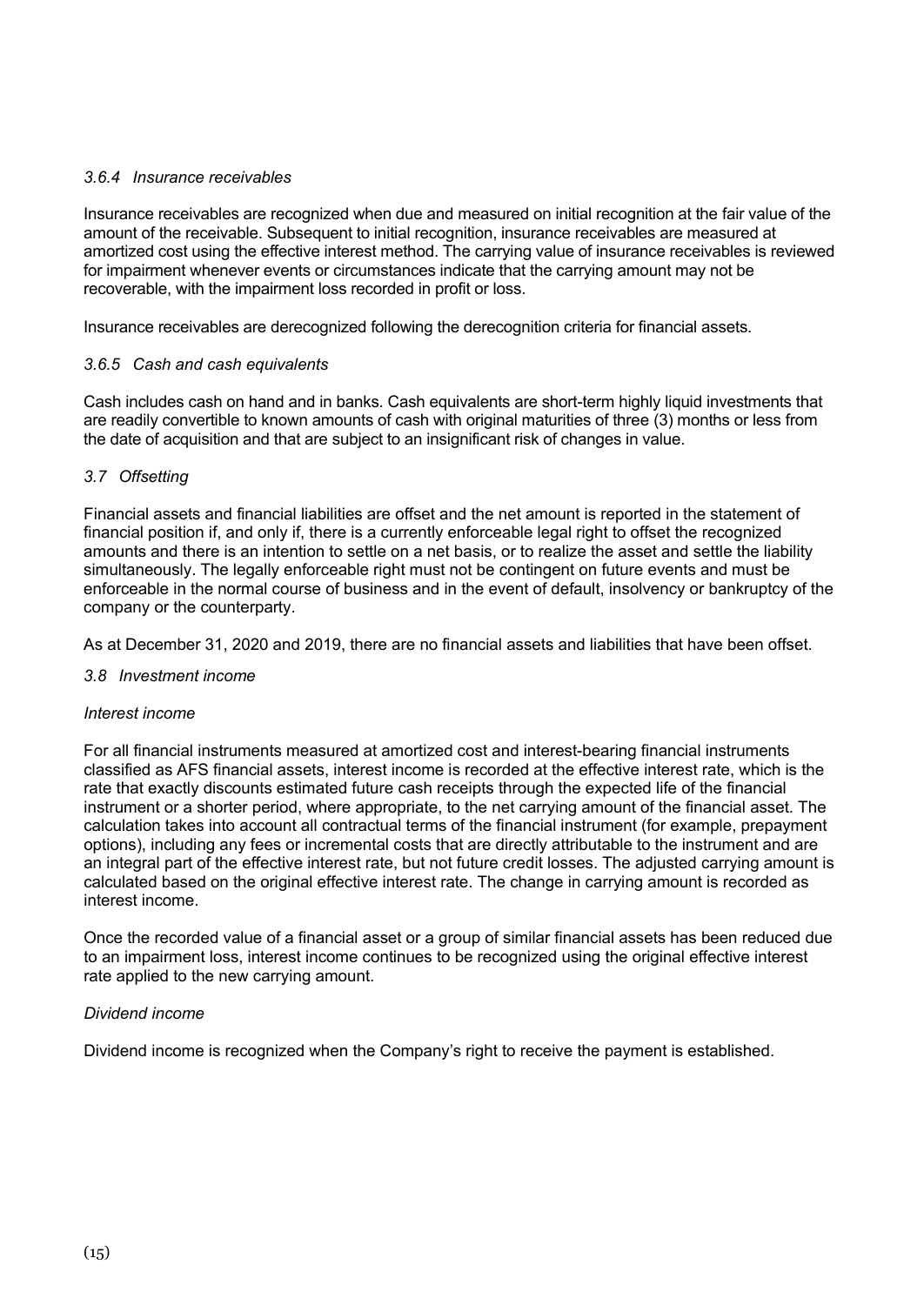#### *3.9 Impairment of financial assets*

The Company assesses at each reporting date whether a financial asset or a group of financial assets is impaired.

A financial asset or a group of financial assets is deemed to be impaired if, and only if, there is objective evidence of impairment as a result of one or more events that has occurred after the initial recognition of the asset (an "incurred loss" event) and that loss event (or events) has an impact in the estimated future cash flows of the financial asset or the group of financial assets that can be reliably estimated. Evidence of impairment may include indications that a borrower or a group of borrowers is experiencing significant financial difficulty, default or delinquency in interest or principal payments, the probability that they will enter bankruptcy or other financial reorganization and where observable data indicate that there is measurable decrease in the estimated future cash flows, such as changes in arrears or economic conditions that correlate with defaults.

#### *Loans and receivables*

For loans and receivables carried at amortized cost, the Company first assesses whether objective evidence of impairment exists individually for financial assets that are individually significant, or collectively for financial assets that are not individually significant. If the Company determines that no objective evidence of impairment exists for individually assessed financial assets, whether significant or not, it includes the asset in a group of financial assets with similar credit risk characteristics and collectively assesses them for impairment. Assets that are individually assessed for impairment and for which impairment loss is, or continues to be, recognized are not included in a collective assessment for impairment.

If there is objective evidence that an impairment loss has been incurred, the amount of loss is measured as the difference between the asset's carrying amount and the present value of the estimated future cash flows. The present value of the estimated future cash flows is discounted at the financial asset's original effective interest rate. Time value is generally not considered when the effect of discounting is not material. If a loan has a variable interest rate, the discount rate for measuring any impairment loss is the current effective interest rate, adjusted for the original credit risk premium. The calculation of the present value of the estimated future cash flows of a collateralized financial asset reflects the cash flows that may result from the foreclosures less costs for obtaining and selling the collateral, whether or not foreclosure is probable.

The carrying amount of the asset is reduced through the use of an allowance account and the amount of loss is recognized in profit or loss. Interest income continues to be accrued in the reduced carrying amount based on the original effective interest rate of the asset. Loans together with the associated allowance are written off when there is no realistic prospect of future recovery and all collateral, if any, has been realized or has been transferred to the Company. If in a subsequent period, the amount of the estimated impairment loss increases or decreases because of an event occurring after the impairment was recognized, the previously recognized impairment loss is increased or reduced by adjusting the allowance account. Any subsequent reversal of an impairment loss is recognized in the statement of comprehensive income, to the extent that the carrying value of the asset does not exceed its amortized cost at the reversal date.

For the purpose of a collective evaluation of impairment, financial assets are grouped on the basis of such credit risk characteristics as type of borrower, collateral type, past due status and term.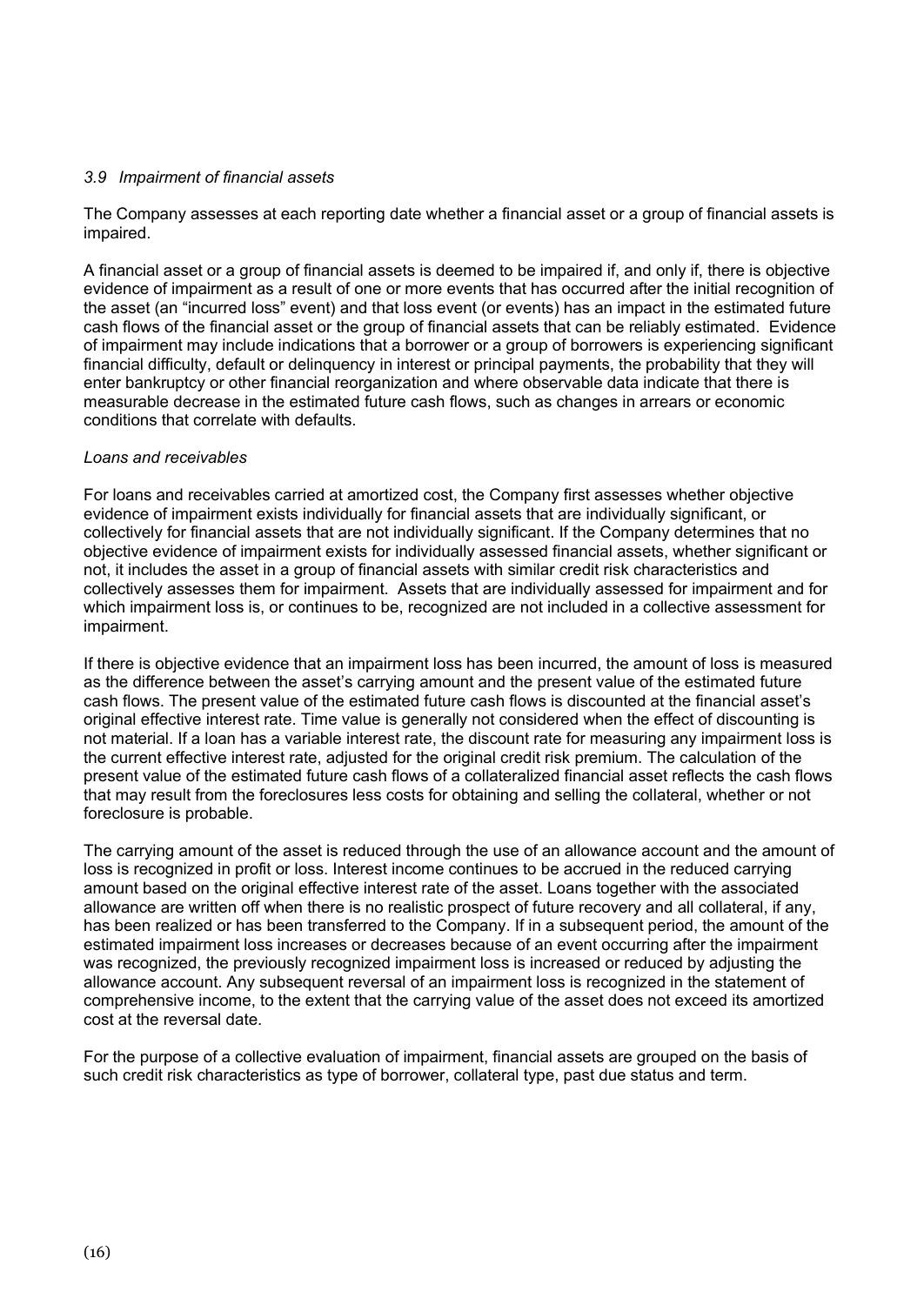#### *AFS financial assets*

In the case of equity investments classified as AFS, impairment indicators would include a significant or prolonged decline in the fair value of the investments below its cost. Generally, the Company treats 'significant' as 20% or more and 'prolonged' as greater than twelve months. Where there is evidence of impairment, the cumulative loss - measured as the difference between the acquisition cost and the current fair value, less any impairment loss of that financial asset previously recognized in the statement of comprehensive income - is removed from equity and recognized in profit or loss. Impairment losses on equity investment are not reversed through profit or loss. Increases in fair value are recognized directly in equity.

In the case of debt instruments classified as AFS financial assets, impairment is assessed based on the same criteria as financial assets carried at amortized cost. Future interest income is based on the reduced carrying amount and is accrued on the rate of interest used to discount future cash flows for the purpose of measuring impairment loss. Such accrual is recorded as part of interest income in the statement of comprehensive income. If, in subsequent year, the fair value of a debt instrument increases and the increase can be objectively related to an event occurring after the impairment loss was recognized, the impairment loss is reversed through profit or loss.

#### *3.10 Leases*

Assets and liabilities arising from a lease are initially measured on a present value basis. Interest expense is recognized in profit or loss over the lease period so as to produce a constant periodic rate of interest on the remaining balance of the liability for each period. The right-of-use asset is depreciated over the shorter of the asset's useful life and the lease term on a straight-line basis.

#### *a) Measurement of lease liabilities*

Lease liabilities include the net present value of the following lease payments:

- fixed payments (including in-substance fixed payments), less any lease incentives receivable;
- variable lease payment that are based on an index or a rate;
- amounts expected to be payable by the lessee under residual value guarantees;
- the exercise price of a purchase option if the lessee is reasonably certain to exercise that option; and
- payments of penalties for terminating the lease, if the lease term reflects the lessee exercising that option.

Lease payments to be made under reasonably certain extension options are also included in the measurement of the liability.

The lease payments are discounted using the interest rate implicit in the lease. If that rate cannot be readily determined, which is generally the case for the Company's leases, the lessee's incremental borrowing rate is used, being the rate that the individual lessee would have to pay to borrow the funds necessary to obtain an asset of similar value to the right-of-use asset in a similar economic environment with similar terms, security and conditions.

To determine the incremental borrowing rate, the Company:

- where possible, uses recent third-party financing received by the individual lessee as a starting point, adjusted to reflect changes in financing conditions since third party financing was received;
- uses a build-up approach that starts with a risk-free interest rate adjusted for credit risk for leases held for entities which do not have recent third-party financing; and
- makes adjustments specific to the lease (i.e. term, currency and security).

Lease payments are allocated between principal and interest expense. Interest expense is charged to profit or loss over the lease period so as to produce a constant periodic rate of interest on the remaining balance of the liability for each period.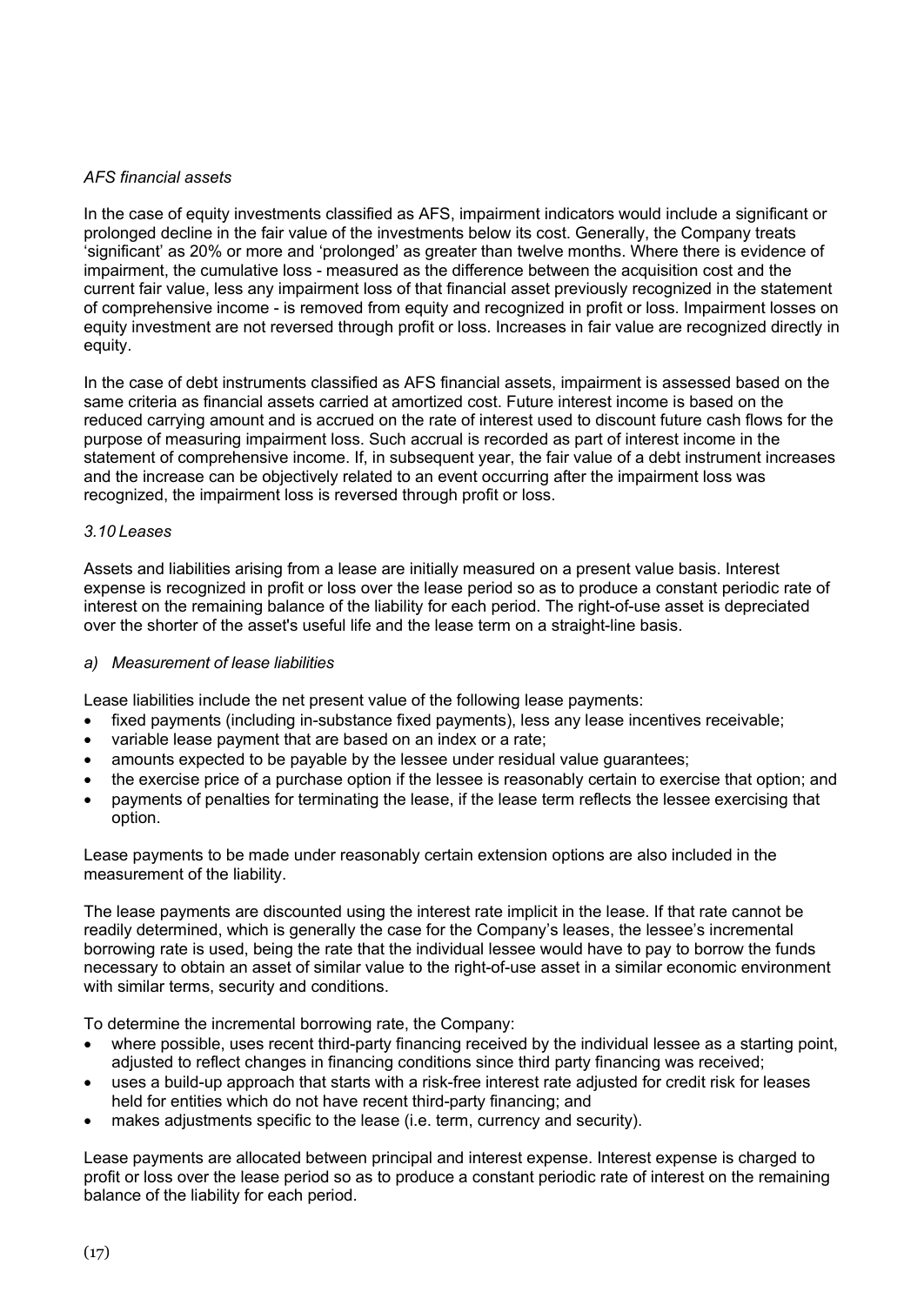#### *b) Measurement of right-of-use assets*

Right-of-use assets are measured at cost comprising the following:

- the amount of the initial measurement of lease liability;
- any lease payments made at or before the commencement date less any lease incentives received;
- any initial direct costs; and
- restoration costs.

Right-of-use assets are generally depreciated over the shorter of the asset's useful life and the lease term on a straight-line basis. If the Company is reasonably certain to exercise a purchase option, the right-of-use asset is depreciated over the underlying asset's useful life.

#### *c) Extension and termination options*

In determining the lease term, management considers all facts and circumstances that create an economic incentive to exercise an extension option, or not exercise a termination option. Extension options (or periods after termination options) are only included in the lease term if the lease is reasonably certain to be extended (or not terminated). The lease term is reassessed if an option is actually exercised (or not exercised) or the Company becomes obliged to exercise (or not exercise) it. The assessment of reasonable certainty is revised only if a significant event or a significant change in circumstances occurs, which affects this assessment, and that is within the control of the lessee.

#### *d) Short-term leases and leases of low-value assets*

Payments associated with short-term leases and leases of low-value assets are recognized on a straight-line basis as an expense in the profit or loss. Short-term leases are leases with a lease term of 12 months or less. Low-value assets comprise IT-equipment.

#### *e) Lease modifications*

Lease modifications are accounted either as a separate lease or not a separate lease. The Company accounts for the lease modification as a separate lease if both:

- the modification increases the scope of the lease by adding the right of use to one or more underlying assets; and
- the consideration for the lease increases by an amount commensurate with the stand-alone price for the increase in scope and any appropriate adjustments to that stand-alone price to reflect the circumstances of the particular contract.

For lease modification that is not accounted for a separate lease, at the effective date of lease modification, the Company:

- allocates the consideration in the modified contract on the basis of the relative stand-alone price of the lease component and the aggregate stand-alone price of the non-lease components;
- determine the lease term of the modified lease; and
- remeasure the lease liability by discounting the revised lease payments using a revised discount rate.

The revised discount rate is determined as the interest rate implicit in the lease for the remainder of the lease term, or the lessee's incremental borrowing rate at the effective date of the modification, if the interest rate implicit in the lease cannot be readily determined.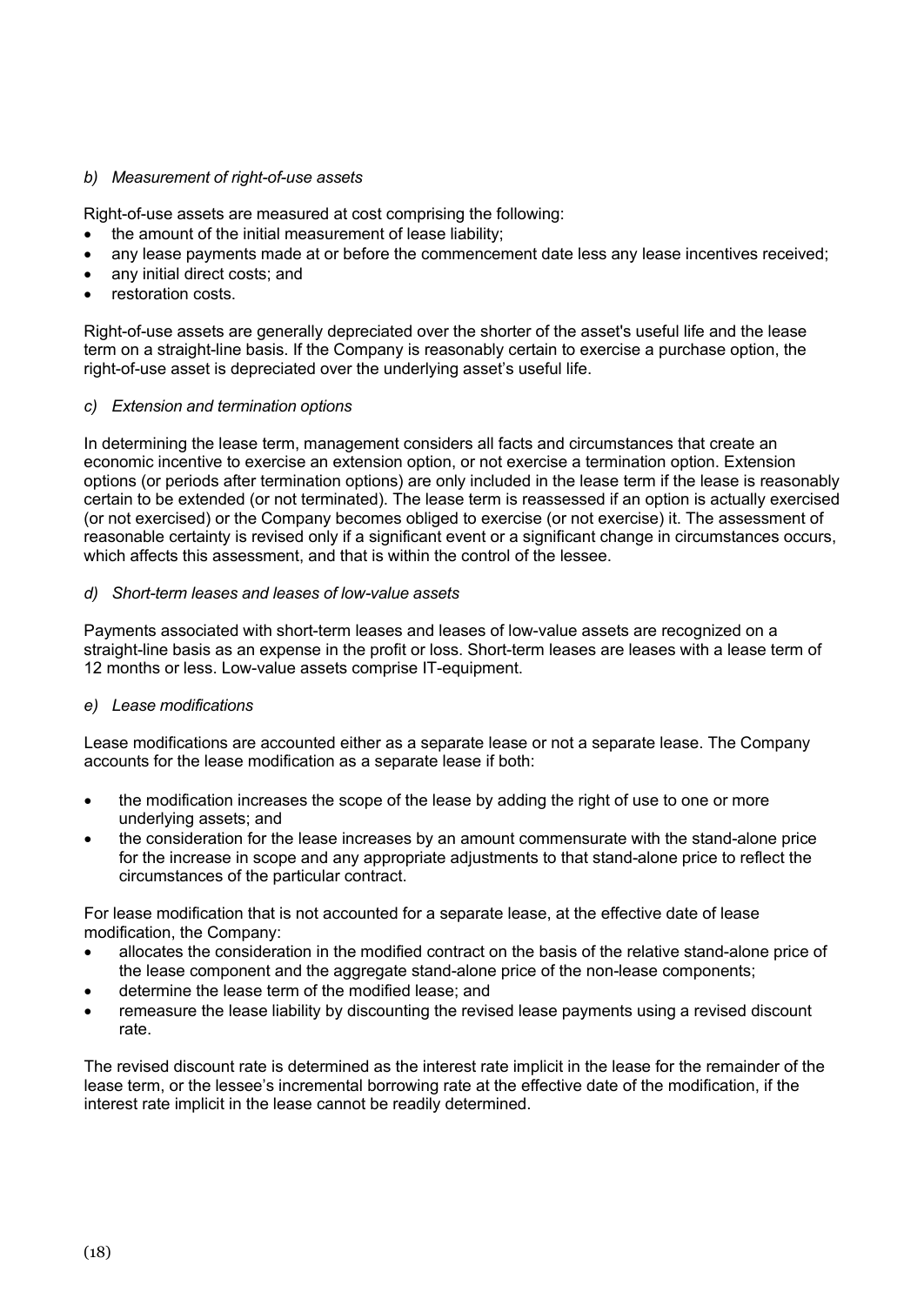For a lease modification that is not accounted for as a separate lease, the Company accounts for the remeasurement of the lease liability by:

- decreasing the carrying amount of the right-of-use asset to reflect the partial or full termination of the lease for lease modifications that decrease the scope of the lease; and
- making a corresponding adjustment to the right-of-use asset for all other lease modifications.

The Company recognizes in profit or loss any gain or loss relating to the partial or full termination of the lease.

#### *3.11 Income tax*

#### *Current and deferred income tax*

The tax expense for the period comprises current and deferred tax. Tax is recognized in profit or loss, except to the extent that it relates to items recognized in other comprehensive income or directly in equity. In this case, the tax is also recognized in other comprehensive income or directly in equity, respectively.

The current income tax charge is calculated on the basis of the tax laws enacted or substantively enacted at the reporting date. Management periodically evaluates positions taken in tax returns with respect to situations in which applicable tax regulation is subject to interpretation and establishes provisions where appropriate on the basis of amounts expected to be paid to the tax authorities.

Deferred income tax is recognized on temporary differences arising between the tax bases of assets and liabilities and their carrying amounts in the financial statements, carry-forward of unused tax losses (net operating loss carryover or "NOLCO") and unused tax credits (excess minimum corporate income tax or "MCIT"). Deferred income tax is determined using the tax rate (and laws) that have been enacted or substantively enacted as at the reporting date and are expected to apply when the related deferred income tax asset is realized or the deferred income tax liability is settled.

Deferred income tax assets are recognized to the extent that it is probable that future taxable income will be available against which the temporary differences, NOLCO and MCIT can be utilized. Deferred income tax liabilities are recognized in full for all taxable temporary differences.

Deferred income tax assets and liabilities are offset when there is a legally enforceable right to offset current tax assets against current tax liabilities and when the deferred income tax assets and liabilities relate to income taxes levied by the same taxation authority where there is an intention to settle the balances on a net basis.

The Company reassesses at each reporting date the need to recognize previously unrecognized deferred income tax assets.

Deferred income tax expense or credit included in "Provision for income tax" is recognized for the changes during the year in the deferred income tax assets and liabilities.

#### *3.12 Employee benefits*

The Company operates various post-employment schemes, including defined benefit retirement plan and post-employment retirement life and medical plans.

#### *3.12.1 Retirement benefit obligations*

The Company has a defined benefit plan that covers substantially all of its employees. A defined benefit plan is a pension plan that defines an amount of retirement benefit that an employee will receive on retirement, usually dependent on one or more factors such as age, years of service and compensation.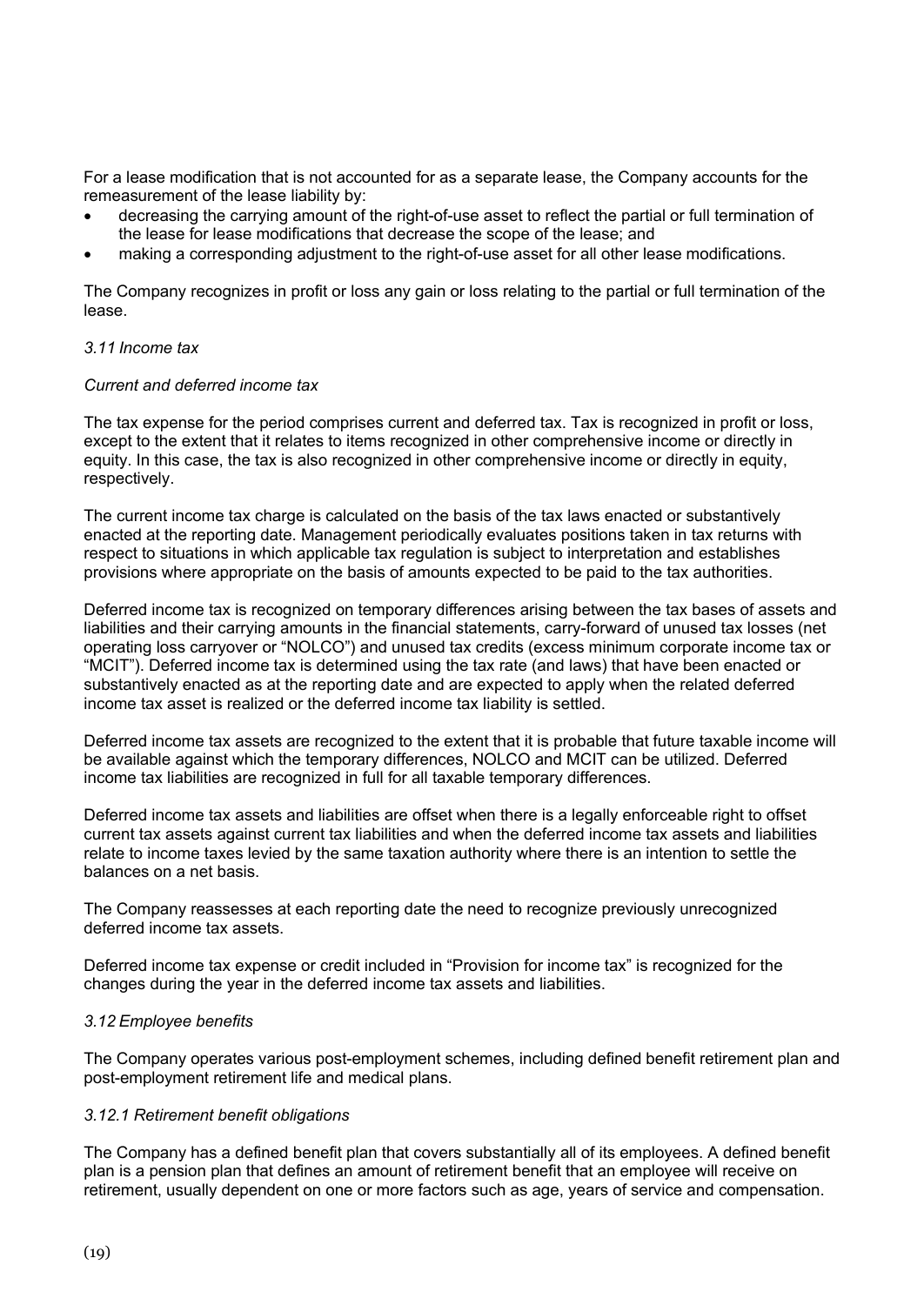The net defined benefit liability or asset is the aggregate of the present value of the defined benefit obligation at the end of the reporting period reduced by the fair value of plan assets, adjusted for any effect of limiting a net defined benefit asset to the asset ceiling. The asset ceiling is the present value of any economic benefits available in the form of refunds from the plan or reductions in future contributions to the plan.

The net defined benefit liability or asset is calculated annually by an independent actuary using the projected unit credit method. This method reflects services rendered by employees up to the date of valuation and incorporates assumptions concerning employees' projected salaries. The present value of the defined benefit obligation is determined by discounting the estimated future cash outflows using interest rates of government bonds that are denominated in the currency in which the benefits will be paid, and that have terms to maturity approximating the terms of the related pension liability.

Actuarial gains and losses arising from experience adjustments and changes in actuarial assumptions are charged or credited to equity in other comprehensive income in the period in which they arise.

Service costs which include current service costs, past service costs, and gains or losses on non-routine settlements are recognized as expense in profit or loss. Past service costs are recognized when a plan amendment or curtailment occurs.

#### *3.12.2 Other post-employment obligations*

The Company provides post-retirement life and medical benefits to qualified retirees. The entitlement to these benefits is usually conditional on the employee remaining in service up to retirement age and the completion of a minimum service period. The expected costs of these benefits are accrued over the period of employment and calculated by an independent actuary using the projected unit credit method. Actuarial gains and losses arising from experience adjustments and changes in actuarial assumptions are charged or credited to equity in other comprehensive income in the period in which they arise.

#### *3.13 Expenses*

#### *General, operating and other expenses*

General, operating and other expenses are recorded in the period in which they are incurred.

#### *Provisions*

Provisions are recognized when the Company has a present obligation (legal or constructive) as a result of a past event, it is probable that an outflow of resources embodying economic benefits will be required to settle the obligation and a reliable estimate can be made of the amount of the obligation. Where the Company expects some or all of a provision to be reimbursed, for example under an insurance contract, the reimbursement is recognized as a separate asset but only when the reimbursement is virtually certain and the expense relating to any provision is presented in profit or loss net of any reimbursement. If the effect of the time value of money is material, provisions are determined by discounting the expected future cash flows at a pre-tax rate that reflects current market assessments of the time value of money and where appropriate the risks specific to the liability. Where discounting is used, the increase in the provisions due to passage of time is recognized as a borrowing cost.

#### *3.14 Contingencies*

Contingent liabilities are not recognized in the financial statements. These are disclosed unless the possibility of an outflow of resources embodying economic benefits is remote. Contingent assets are not recognized in the financial statements but disclosed when an inflow of economic benefits is probable.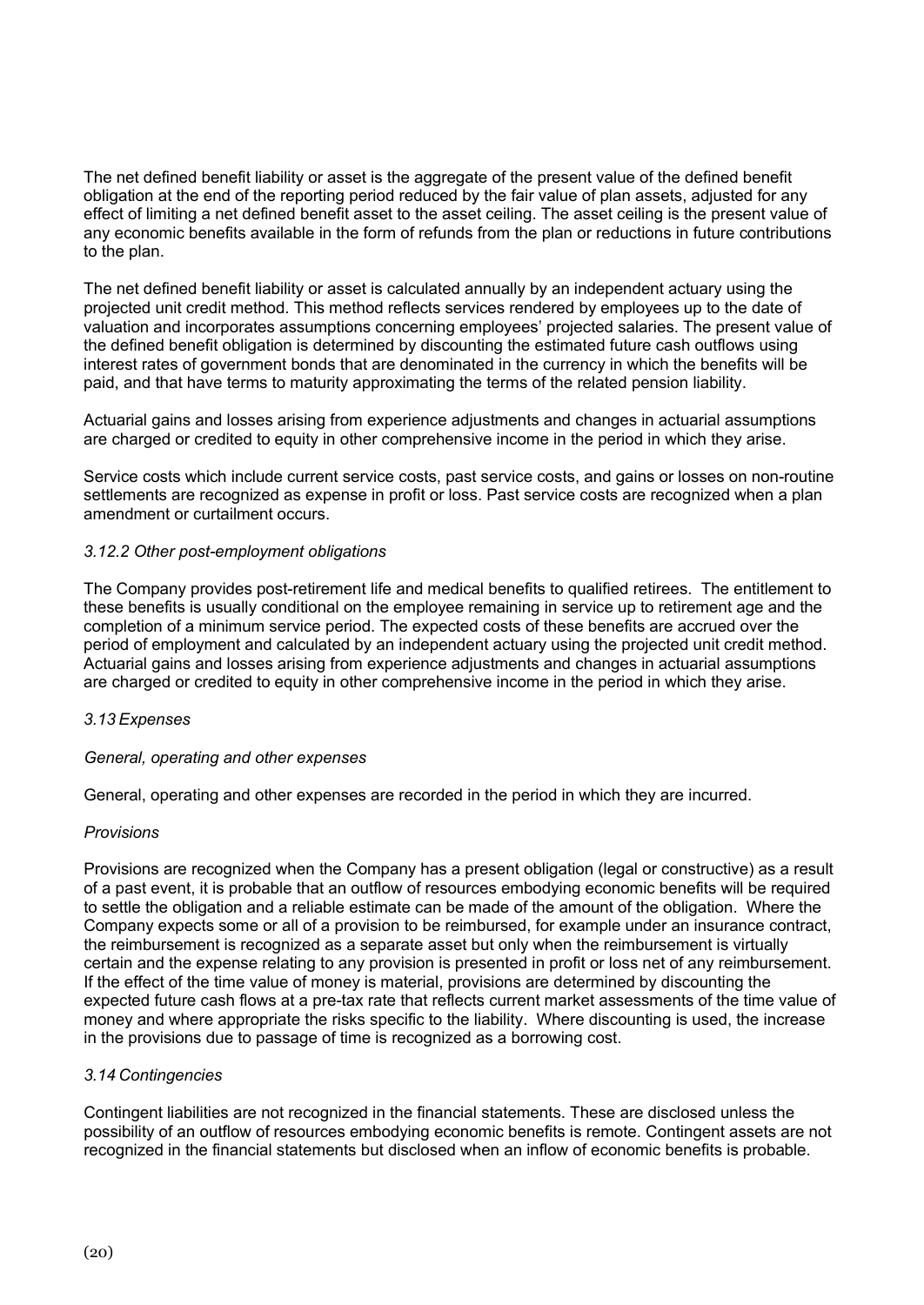#### *3.15 Share capital; Share premium*

Common shares are classified as share capital.

Share premium includes any premiums on consideration received in excess of par value on the issuance of share capital.

#### *3.16 Dividend distribution*

Dividend distribution to the Company's shareholders is recognized as a liability in the Company's financial statements in the period in which the dividends are approved by the Company's BOD.

The amended Insurance Code provides that no domestic insurance corporation shall declare or distribute any dividend on its outstanding stocks unless it has met the minimum paid-up capital and net worth requirements.

#### *3.17 Related party transactions and relationships*

Related party relationships exist when one party has the ability to control, directly or indirectly through one or more intermediaries, the other party, or exercises significant influence over the other party in making financial and operating decisions. Such relationships also exist between and/or among entities which are under common control with the reporting enterprise, or between and/or among the reporting enterprise and its key management personnel, directors or its shareholders. In considering each possible related party relationship, attention is directed to the substance of the relationship and not merely the legal form.

#### *3.18 Events after the reporting period*

Post year-end events that provide additional information about the Company's position at the reporting date (adjusting events) are reflected in the financial statements. Post year-end events that are not adjusting events, if any, are disclosed when material to the financial statements.

#### **Event after the financial reporting period**

#### *Corporate Recovery and Tax Incentives for Enterprises Act (CREATE)*

On March 26, 2021, (Republic Act No. 11534), otherwise known as CREATE, was signed into law by the President of the Philippines.The law seeks to lower corporate income tax rates and to rationalize fiscal incentives.

Under CREATE, effective July 1, 2020, the more significant changes are as follows:

- Reduction of corporate income tax (CIT) rate to 20% applicable to domestic corporations with total net taxable income not exceeding P5 million and with total assets not exceeding P100 million (excluding land on which the business entity's office, plant and equipment are situated);
- Reduction of CIT rate to 25% shall be applicable to all other corporations subject to regular CIT; and,
- MCIT rate shall also be amended to 1%, instead of 2%, for the period beginning July 1, 2020 until June 30, 2023.

For financial reporting purposes, the enactment of CREATE after the reporting date is deemed a nonadjusting subsequent event.

Had the law been applied as at December 31, 2020, creditable withholding taxes would have been higher by P2.63 million and the net deferred tax assets would have been lower by P12.65 million. Net income for the year would decrease by P9.40 million and other comprehensive income for the year would be lower by P0.62 million.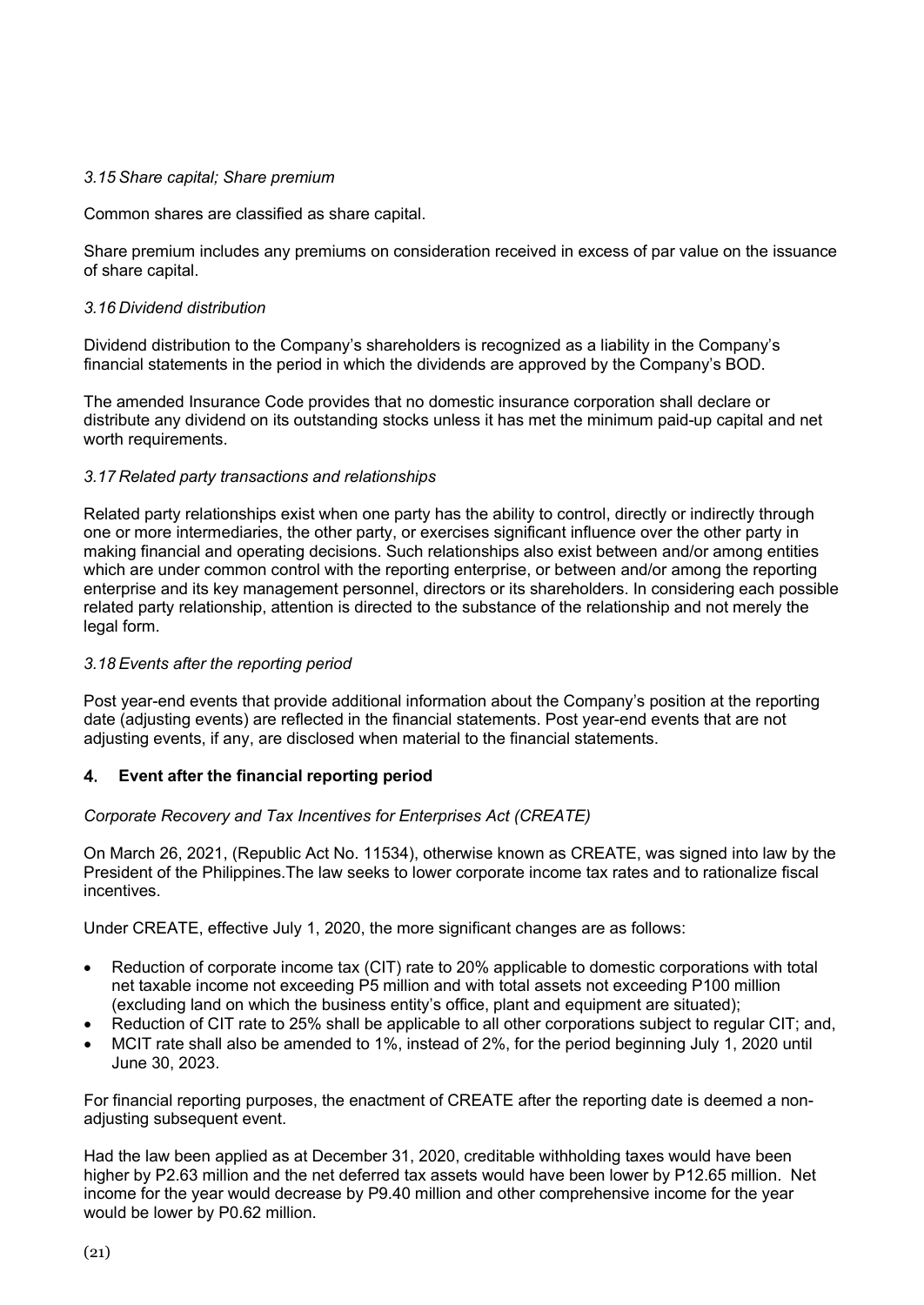#### $5<sub>-</sub>$ **Critical accounting estimates, assumptions and judgments**

The preparation of financial statements in compliance with PFRS requires the Company to make judgments and estimates that affect the reported amounts of assets, liabilities, income and expenses and disclosures of contingent assets and contingent liabilities. Future effects of any change in estimates are reflected in the financial statements as they become reasonably determinable.

#### *5.1 Critical accounting estimates and assumptions*

#### *(a) Claims liability arising from insurance contracts (Note 23)*

Provision is made at the reporting date for the estimated cost of claims incurred but not settled at the reporting date. The liability for outstanding claims includes the cost of claims reported but yet to be paid, claims incurred but not reported ('IBNR'), and the estimated expenses to be incurred in settling claims, including margin for adverse deviation to address uncertainty in the estimate of claims.

The process of establishing liability estimates is subject to considerable variability as it requires the use of informed estimates and judgments. These estimates and judgments are based on numerous factors, and may be revised as additional experience becomes available or as regulations change. The Company takes all reasonable steps to ensure that it has appropriate information regarding its claims exposures. However, given the uncertainty in establishing claims provisions, it is likely that the final outcome will prove to be different from the original liability established.

The estimation of IBNR is generally subject to a greater degree of uncertainty than the estimation of the cost of settling claims already notified to the Company, where more information about the claim event is available. Classes of business which have a longer reporting tail and where the IBNR proportion of the total reserve is therefore high will typically display greater variations between initial estimates and final outcomes because of the greater degree of difficulty in estimating these liabilities. For the short-tailed classes, claims are typically reported soon after the claim event, and tend to display less variation. In calculating the required levels of provisions, the Company uses a variety of estimation techniques, generally based upon statistical analyses of historical experience, which assumes that the development pattern of the current claims will be consistent with past experience. In arriving at booked claims provisions, management also makes allowance for changes or uncertainties which may create distortions in the underlying statistics, or which might cause the cost of unsettled claims to increase or reduce when compared with the cost of previously settled claims including:

- changes in patterns of claim incidence, reporting, processing, finalization and payment;
- changes in the legal environment;
- the impact of inflation (both economic/wage and superimposed);
- changes in the mix of business;
- the impact of large losses;
- movements in industry benchmarks;
- medical and technological developments; and
- changes in policyholder behavior.

The methods used to analyze past claim experience and to project future claim experience are largely determined by the available data and the nature of the portfolio. The projections given by the different methodologies assist in setting the range of possible outcomes. The most appropriate estimation technique is selected taking into account the characteristics of the business class and the extent of the development of each accident year.

Large claims impacting each relevant business class are generally assessed separately, being measured on a case by case basis or projected separately in order to allow for the possible distortive effect of the development and incidence of these large claims.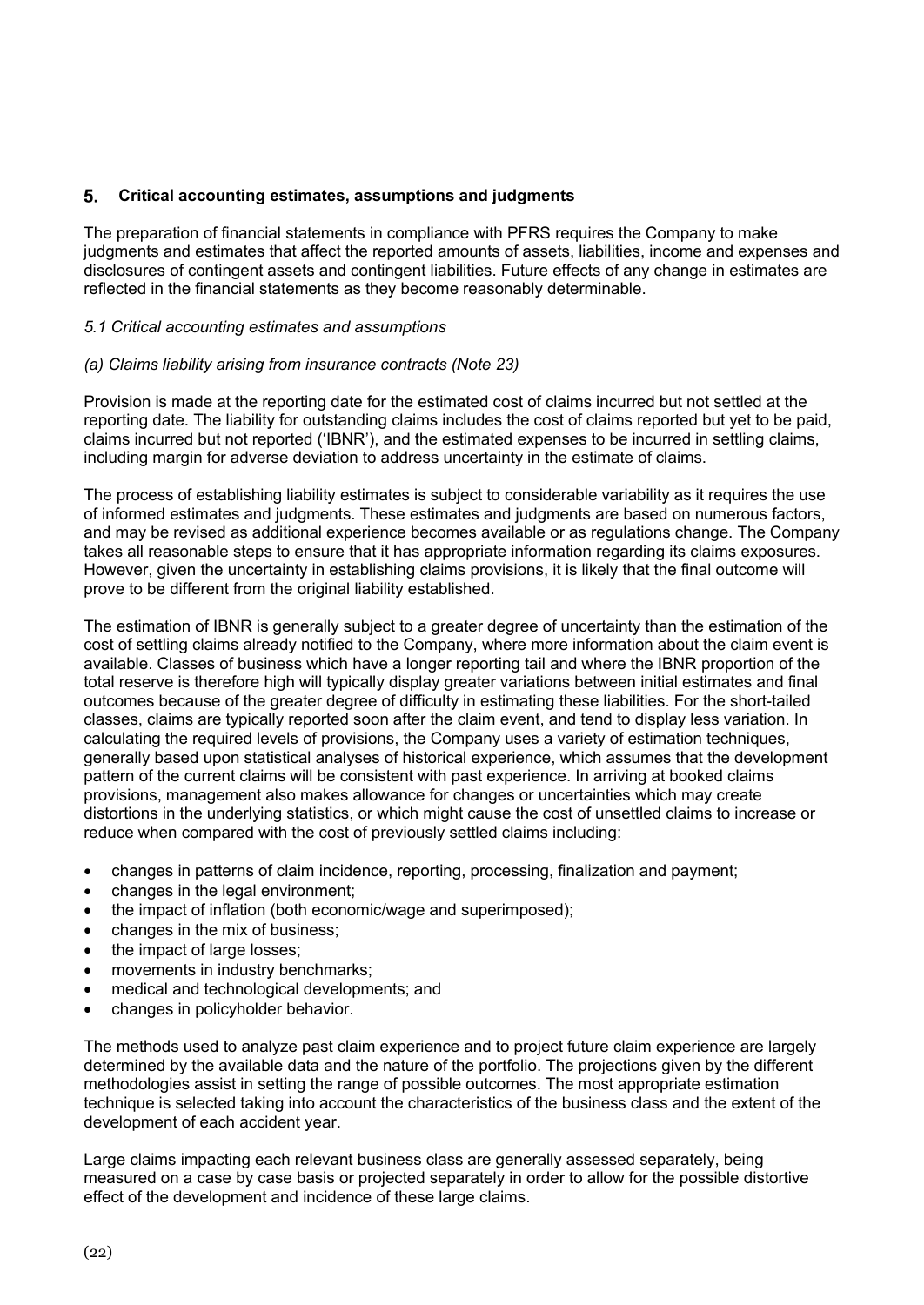Outstanding claims are calculated gross of reinsurance. A separate estimate is made of the amounts recoverable from reinsurers and third parties under insurance contracts based on the gross outstanding claims provision. Future cash flows are not discounted for time value of money.

The carrying value of claims liabilities, gross of reinsurance, as at December 31, 2020 amounts to P2,003.14 million (2019 - P2,160.02 million).

The sensitivity analysis for claims liability is detailed in Note 24.

#### *(b)Unexpired risk reserves (Note 23)*

The Company calculates for the URR at 75<sup>th</sup> level percentile of sufficiency using the best estimate of future claims and expenses for all classes of business, including margin for adverse deviation to address uncertainty in the estimate of unexpired risks. In order to arrive at the URR, the provision for unearned premium for each class of business is multiplied by the expected loss ratio, adjusted for future expenses and margin for adverse deviation.

The expected future claims include all claims which might occur during the unexpired period including: claims which are reported after the end of the unexpired exposure period, but have occurred within the unexpired exposure period; and claims which are reopened at any date, but have occurred within the unexpired exposure period. The expected future expenses include estimates of claims expenses and general policy maintenance expenses based on actual historical experience. The claims expense ratio is being applied to the gross unexpired risk reserves while the policy maintenance expense ratio is applied on the provision for unearned premiums.

The process of establishing liability estimates is subject to considerable variability as it requires the use of informed estimates and judgments. These estimates and judgments are based on numerous factors, and may be revised as additional experience becomes available or as regulations change. The Company takes all reasonable steps to ensure that it has appropriate information regarding its unexpired risk exposures.

As at December 31, 2020 and 2019, the Company's URR did not exceed its provision for unearned premium, net of DAC.

#### *(c) Retirement and other employee benefits (Note 22)*

The present value of the retirement obligations depends on a number of factors that are determined on an actuarial basis using a number of assumptions. The assumptions used in determining the net cost (income) for pensions include the discount rate and salary increase rate and any changes to assumptions will impact the carrying amount of retirement obligations.

The Company determines the appropriate discount rate at the end of each year. This is the interest rate that should be used to determine the present value of estimated future cash outflows expected to be required to settle the retirement obligations. In determining the appropriate discount rate, the Company considers the interest rates of government bonds that are denominated in the currency in which the benefits will be paid and that have terms to maturity approximating the terms of the related retirement obligation.

Other key assumptions for retirement obligations are based in part on current market conditions.

Additional information, including the related sensitivity analysis, is disclosed in Note 22.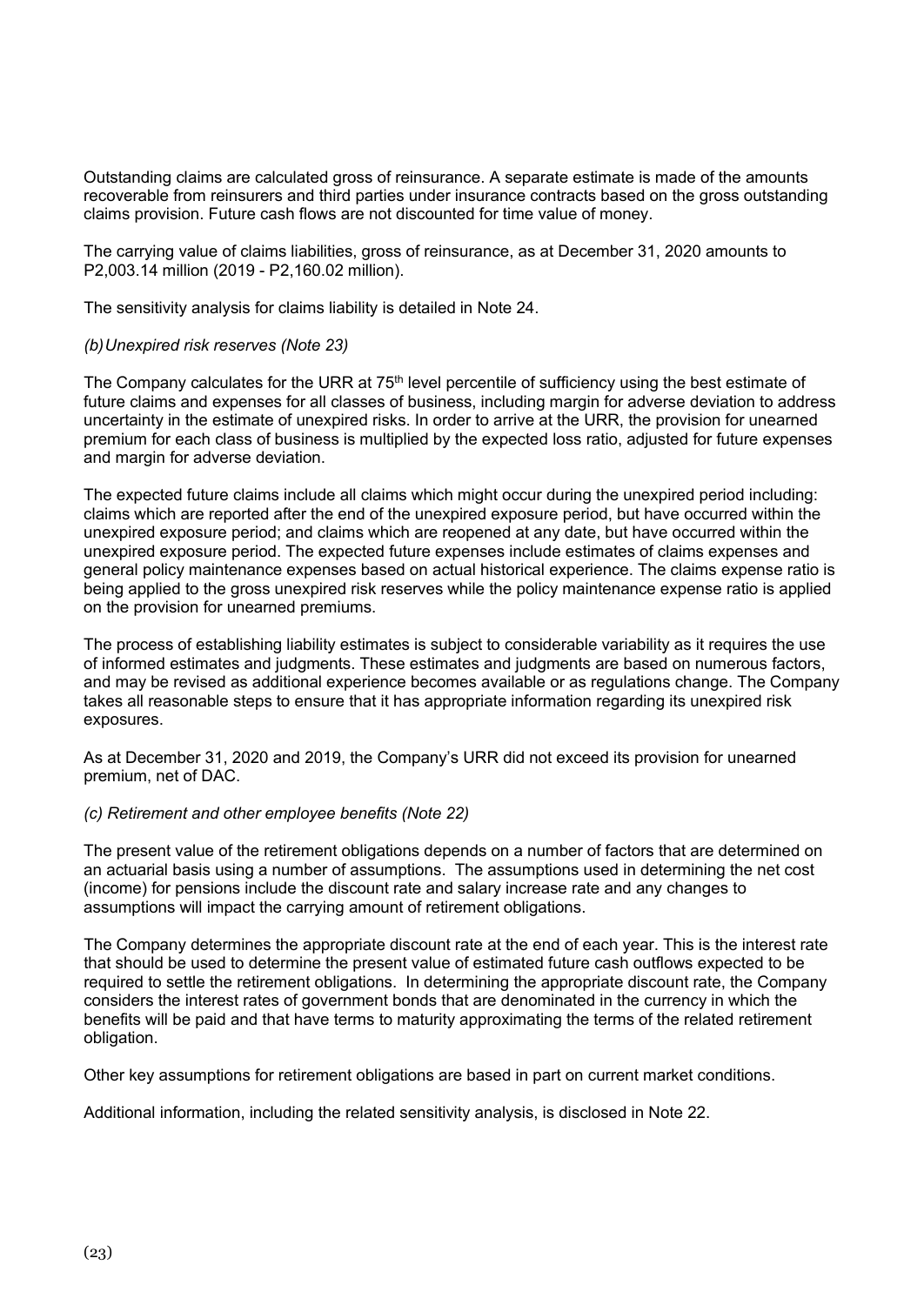#### *5.2 Critical judgments*

#### *(a) Impairment of financial assets (Notes 17, 18 and 19)*

The Company treats AFS equity investments as impaired where there has been a significant or prolonged decline in the fair value below its cost or where other objective evidence of impairment exists. The determination of what is 'significant' or 'prolonged' requires judgment. The Company treats 'significant' generally as 20% or more and 'prolonged' as greater than twelve (12) months. In addition, the Company evaluates other factors, including normal volatility in share price for quoted equities and the future cash flows and the discount factors for unquoted equities. Impairment may be appropriate also when there is evidence of deterioration in the financial health of the investee, the industry and sector performance, changes in technology and operational and financing cash flows. The Company reviews its insurance receivables and loans and receivables at each reporting date to assess whether an allowance for impairment should be recorded in the statement of comprehensive income. In particular, judgment by management is required in determining the amount and timing of future cash flows when determining the level of allowance required. The amount and timing of recorded expenses for any period would differ if the Company made a different judgment. An increase in allowance for impairment losses would increase recorded expenses and decrease net income.

The Company has written off certain AFS financial assets amounting to P0.50 million as at December 31, 2020 (2019 - nil).

Insurance receivables and loans and receivables, net of allowance for impairment as at December 31, 2020 amount to P300.23 million and P13.60 million (2019 - P602.92 million and P23.08 million), respectively.

#### *(b) Deferred income tax assets (Note 13)*

The Company reviews the carrying amounts of deferred income tax assets at each reporting date and reduces deferred income tax assets to the extent that it is no longer probable that sufficient taxable income will be available to allow all or part of the deferred income tax assets to be utilized.

The Company's recognized deferred income tax assets as at December 31, 2020 amount to P66.74 million (2019 - P57.38 million). Unrecognized deferred income tax asset relating to MCIT is nil as at December 31, 2020 (2019 - P1.28 million).

#### *(a) Governance framework*

The primary objective of the Company's risk and financial management framework is to protect the Company from events that hinder the sustainable achievement of the Company's performance objectives, including failing to exploit opportunities. The Company recognizes the importance of having efficient and effective risk management systems in place.

The main purpose of the Company's financial instruments is to fund its operations including its commitment to each policyholder and capital expenditures. The Company's local management team is assisted and supervised on a day-to-day basis by the management team of the ultimate parent company at the regional and corporate levels. There are established divisional and functional reporting lines to the ultimate parent company across the profit centers and service departments. The risk management function of the Company is aligned with that of its ultimate parent company. A risk oversight committee, consisting of certain members of the Company's Board of Directors, provides oversight on the risk management function of the Company. Most of the Company's policies on market (consisting of foreign currency risk, interest rate risk, and price risk), credit, liquidity, insurance and operational risks are developed at the regional and corporate levels which are implemented by the ultimate parent company across its global operations, including the Philippine operations. The policies primarily encompass underwriting, reinsurance, claims, credit control, finance, system infrastructure and business continuity and recovery and serve as minimum guidance for the Company.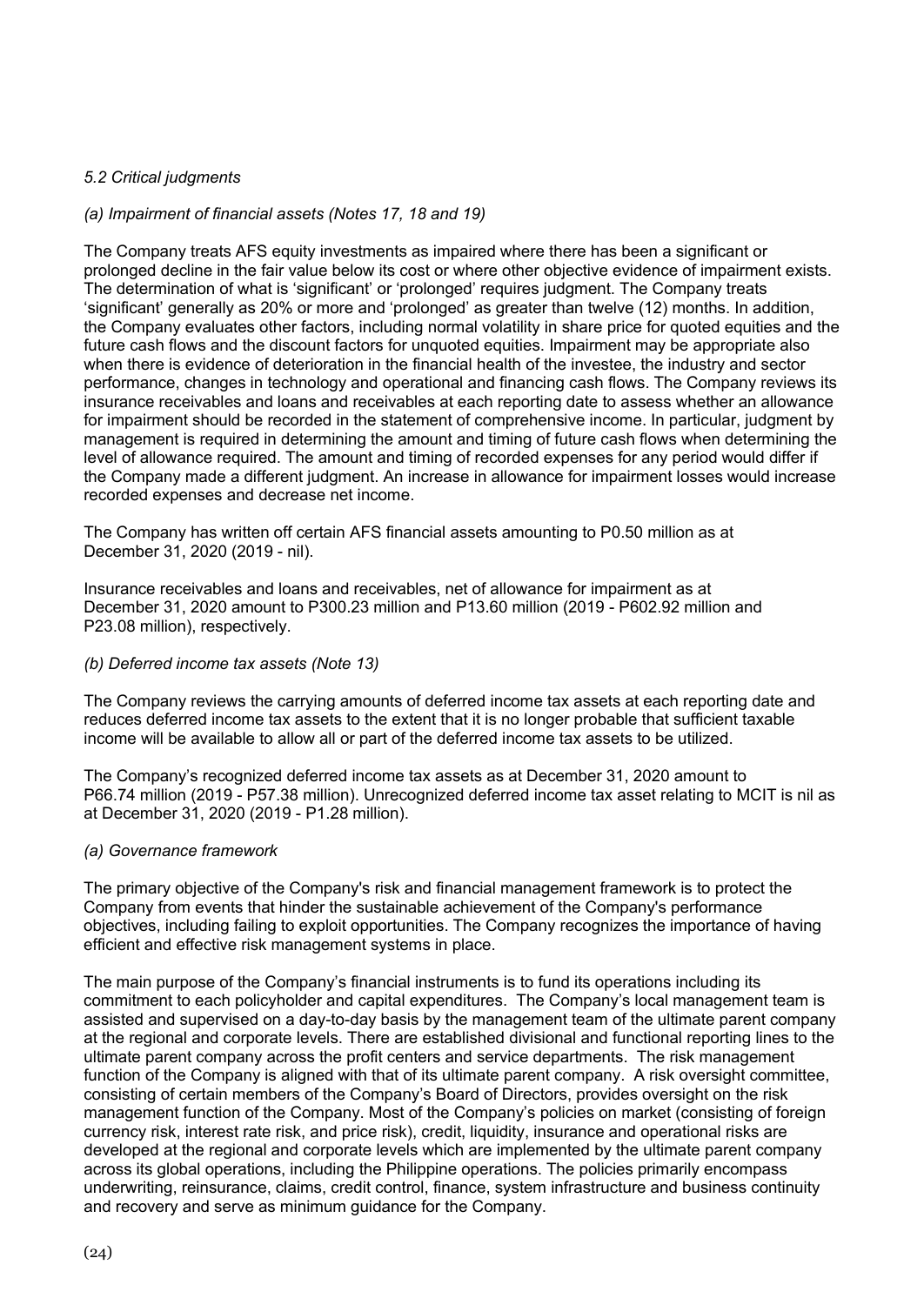#### *(b) Insurance risk*

The risk under an insurance contract is the possibility of occurrence of an insured event and uncertainty of the amount and timing of any resulting claim. The principal risk the Company faces under such contracts is that the actual claims will exceed the carrying amount of insurance liabilities. This could occur due to any of the following:

- Occurrence risk the possibility that the number of insured events will differ from those expected.
- Severity risk the possibility that the cost of the events will differ from those expected.
- Development risk the possibility that changes may occur in the amount of an insurer's obligation at the end of the contract period.

The variability of risks is improved by diversification of risk of loss to a large portfolio of insurance contracts as a more diversified portfolio is less likely to be affected across the board by a change in any subset of the portfolio. The variability of risks is also improved by careful selection and implementation of underwriting strategies and guidelines. The policies and procedures are developed internally and mandated by the regional and corporate offices of its ultimate parent company.

The business of the Company comprises primarily of short-term non-life insurance contracts. For nonlife insurance contracts, claims are often affected by accidents, natural disasters, calamities and the like.

These risks currently do not vary significantly in relation to the location of the risk insured by the Company while undue concentration by amounts could have an impact on the severity of benefit payments on a portfolio basis.

The Company has an objective to control and minimize insurance risk, to reduce volatility of operating profits. The Company manages insurance risk through the following mechanisms:

- The use and maintenance of sophisticated management information systems that provide up-to-date, accurate and reliable data on risk exposure at any point in time.
- Guidelines are issued for concluding insurance contracts and assuming insurance risks.
- Proactive claims handling procedures are followed to investigate and adjust claims thereby preventing settlement of dubious or fraudulent claims.
- Reinsurance is used to limit the Company's exposure to large claims by placing risk with reinsurers providing high security.
- Diversification is accomplished by achieving sufficiently large population of risks to reduce the variability of the expected outcome. The diversification strategy seeks to ensure that underwritten risks are well diversified in terms of type and amount of risk, industry and geography.

The Company principally underwrites the following types of general insurance contracts: commercial, liability, accident and health, personal lines and marine insurance.

|                     |             |               | Reinsurers'     |             |
|---------------------|-------------|---------------|-----------------|-------------|
|                     |             | Gross claims  | share of claims | Net claims  |
| 2020                | <b>Note</b> | liabilities   | liabilities     | liabilities |
| Commercial property |             | 1,336,534,152 | 1,054,997,878   | 281,536,274 |
| Liability           |             | 498,941,315   | 421,504,881     | 77,436,434  |
| Accident and health |             | 6,163,536     | 4,660,991       | 1,502,545   |
| Marine              |             | 161,397,380   | 121,161,904     | 40,235,476  |
| Personal line       |             | 101,144       | 97,816          | 3,328       |
|                     | 23          | 2,003,137,527 | 1,602,423,470   | 400,714,057 |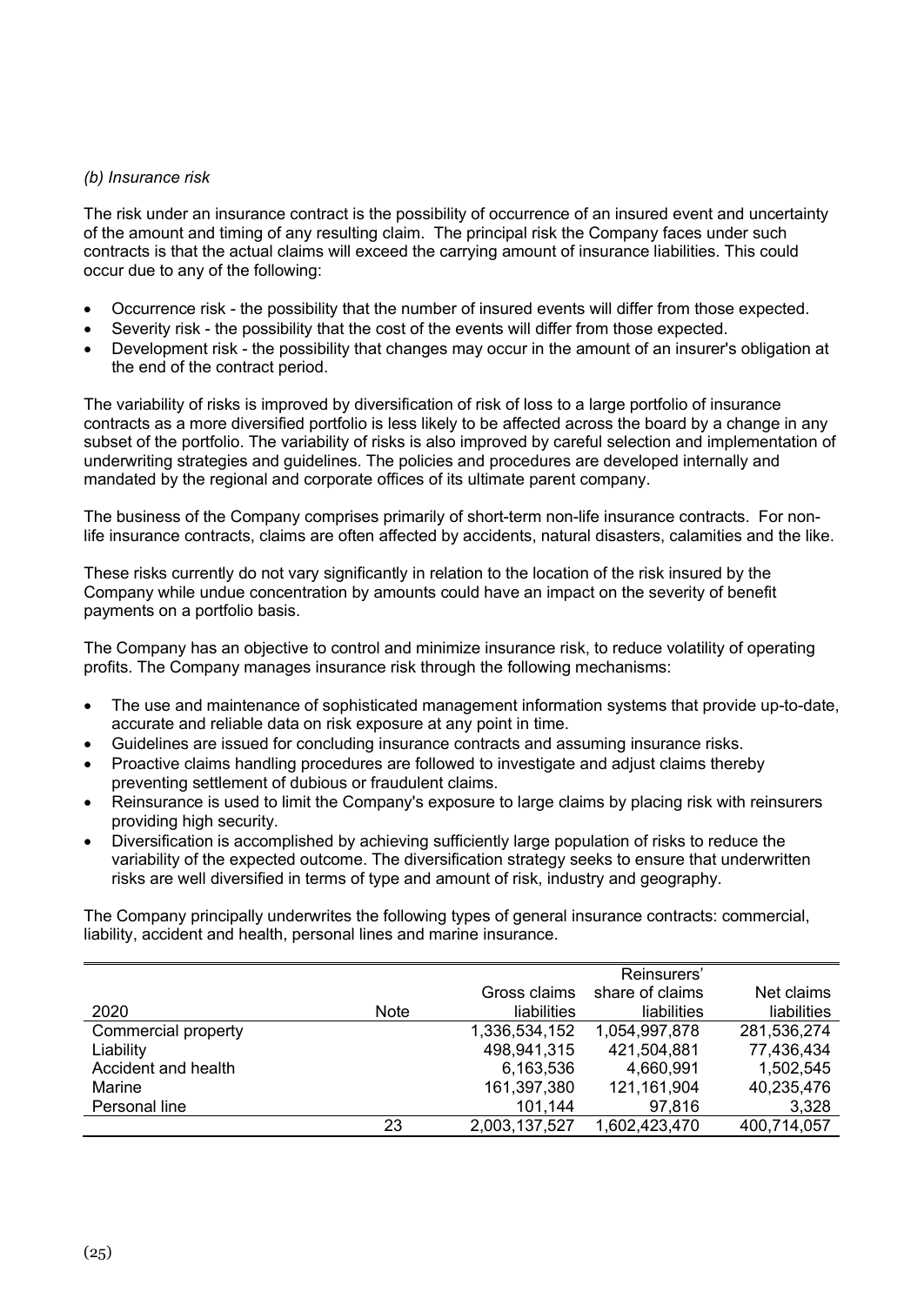|                     |      |               | Reinsurers'     |             |
|---------------------|------|---------------|-----------------|-------------|
|                     |      | Gross claims  | share of claims | Net claims  |
| 2019                | Note | liabilities   | liabilities     | liabilities |
| Commercial property |      | 1,489,928,723 | 1,300,464,257   | 189,464,466 |
| Liability           |      | 531,048,839   | 466,336,546     | 64,712,293  |
| Accident and health |      | 9,957,940     | 7,454,939       | 2,503,001   |
| Marine              |      | 128,211,915   | 108,164,094     | 20,047,821  |
| Personal line       |      | 875,650       | 853,700         | 21,950      |
|                     | 23   | 2,160,023,067 | 1,883,273,536   | 276,749,531 |

The Company maintains sufficient assets and adequate capital to support settlement of its claims liabilities.

#### *(c) Financial risk*

The Company is exposed to financial risk through its financial assets, financial liabilities and insurance contracts. In particular, the key financial risk is that the proceeds from its financial assets are not sufficient to fund the obligations arising from its insurance contracts. The most important components of this financial risk are credit risk, liquidity risk and market risk. These risks arise from open positions in interest rate, currency and equity products, all of which are exposed to general and specific market movements.

#### *(c.1) Credit risk*

Credit risk is the risk that one party to a financial instrument will fail to discharge an obligation and cause the other party to incur a financial loss.

The Company manages the level of risk it accepts by putting in place policies on credit terms extended to its producers and cancellation of insurance contracts with unpaid premiums beyond the agreed credit terms; limiting the list of reinsurance providers to those that are highly rated by established rating agencies and recommended by the ultimate parent company; limiting banking exposures to levels determined by the Company, taking into account overall group exposure; and limiting investment transactions with Company accredited equity brokers ensuring all contracts are subjected to legal and financial review and reviewing regularly the status of providers of reinsurance and financial service providers. When applicable, the Company enters into netting arrangements with counterparties to reduce credit exposures. Significant credit risk management expertise and resources are available at the regional and corporate offices of the ultimate parent company. The Company adopts policies and procedures developed internally and those mandated by the regional and corporate offices of its ultimate parent company.

The Company has put in place various monitoring and control measures depending on the types of financial assets for which the credit risk arises. For cash and cash equivalents, the Company monitors credit risk through the use of monthly liquidity report. Also, a quarterly recertification of all bank accounts is being prepared. For receivables, the Company prepares aging reports for each creditor type (producer, reinsurer, ceding companies and employees) which management reviews on a monthly basis. A management level receivable committee discusses monthly collection issues and major receivable balances and develops action plans to address identified issues. For receivables from foreign reinsurers, the Company reports its recoverable position to the corporate office on a monthly basis.

Specific action steps are taken as necessary to address receivables beyond the normal credit terms. For receivables from producers, amounts falling beyond the credit terms are referred to the underwriters for discussion with the brokers and agents for eventual cancellation of the policy. For premiums receivable from reinsurers, any breach in the premium payment warranty date is referred to the underwriters for discussion with the ceding company for eventual cancellation of the reinsurance cover. Any extension of premium payment warranty date requires the approval of the Company's President. For reinsurance recoveries, the corporate office provides support to recover amounts due from foreign reinsurers.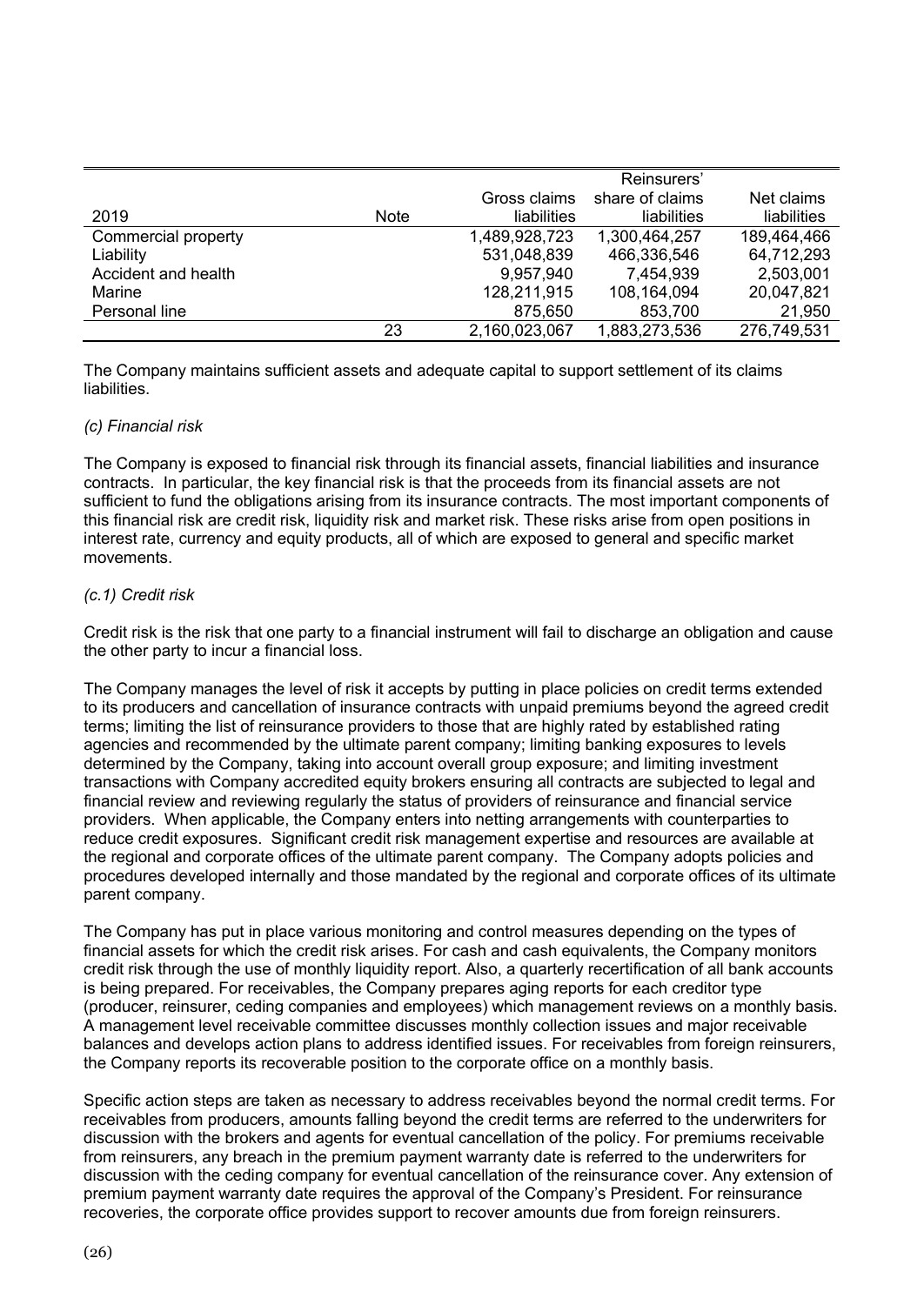|                                          | 2020          | 2019          |
|------------------------------------------|---------------|---------------|
| Security deposits                        | 2,845,193     | 3,440,544     |
| Reinsurance recoverable on unpaid losses | 1,602,423,470 | 1,883,273,536 |
| Accrued income                           | 16,139,006    | 21,926,052    |
| AFS financial assets                     |               |               |
| Government debt securities               | 1,610,430,171 | 1,696,972,476 |
| Loans and receivables                    |               |               |
| Mortgage loans                           | 2,154,056     | 2,244,208     |
| Guaranteed loans                         |               | 170,347       |
| Intercompany accounts receivable         | 7,780,074     | 17,775,132    |
| Miscellaneous receivables                | 3,669,526     | 2,889,385     |
| Insurance receivables                    |               |               |
| Due from brokers                         | 88,015,824    | 334,632,729   |
| Due from ceding companies                | 164,583,491   | 216,907,811   |
| Premiums receivable                      | 49,517,689    | 58,210,029    |
| Due from agents                          | 11,310,815    | 323,605       |
| Reinsurance recoverable on paid losses   | 3,147,341     | 2,886,880     |
| Cash and cash equivalents                | 1,463,202,600 | 1,133,077,295 |
|                                          | 5,025,219,256 | 5,374,730,029 |

The following table provides information regarding the maximum credit risk exposure of the Company as at December 31:

Allowance for impairment on insurance receivables as at December 31, 2020 amounts to P16.35 million (2019 - P10.04 million).

The table below provides information regarding the credit risk exposure of the Company as at December 31 by classifying assets according to the Company's assessment of credit standing of the counterparties, historical dealings and experience with the counterparties, underlying collaterals, if any and other factors.

|                            |               | Neither past due nor impaired |     |             |            |               |
|----------------------------|---------------|-------------------------------|-----|-------------|------------|---------------|
| 2020                       | High          | Medium                        | Low | Past due    | Impaired   | Total         |
| Security deposits          | 2,845,193     |                               |     |             |            | 2,845,193     |
| Reinsurance recoverable on |               |                               |     |             |            |               |
| unpaid losses              | 1,602,423,470 |                               |     |             |            | 1,602,423,470 |
| Accrued income             | 16,139,006    |                               |     |             |            | 16,139,006    |
| AFS financial assets       |               |                               |     |             |            |               |
| Government debt securities | 1,610,430,171 |                               |     |             |            | 1,610,430,171 |
| Loans and receivables      |               |                               |     |             |            |               |
| Mortgage loans             | 2,154,056     |                               |     |             |            | 2,154,056     |
| Guaranteed loans           |               |                               |     |             |            |               |
| Intercompany accounts      |               |                               |     |             |            |               |
| receivable                 | 7,780,074     |                               |     |             |            | 7,780,074     |
| Miscellaneous receivables  | 3,669,526     |                               |     |             |            | 3,669,526     |
| Insurance receivables      |               |                               |     |             |            |               |
| Due from brokers           |               |                               |     | 79,778,644  | 8,237,180  | 88,015,824    |
| Due from ceding companies  |               | 97,291,260                    |     | 60,874,045  | 6,418,186  | 164,583,491   |
| Premiums receivable        |               |                               |     | 47,874,112  | 1,643,577  | 49,517,689    |
| Due from agents            |               | 793,964                       |     | 10,468,117  | 48.734     | 11,310,815    |
| Reinsurance recoverable on |               |                               |     |             |            |               |
| paid losses                |               | 255,511                       |     | 2,891,830   |            | 3,147,341     |
| Cash and cash equivalents  | 1,463,202,600 |                               |     |             |            | 1,463,202,600 |
|                            | 4,708,644,096 | 98,340,735                    |     | 201,886,748 | 16,347,677 | 5,025,219,256 |
| Allowance for impairment   |               |                               |     |             |            | (16,347,677)  |
|                            |               |                               |     |             |            | 5,008,871,579 |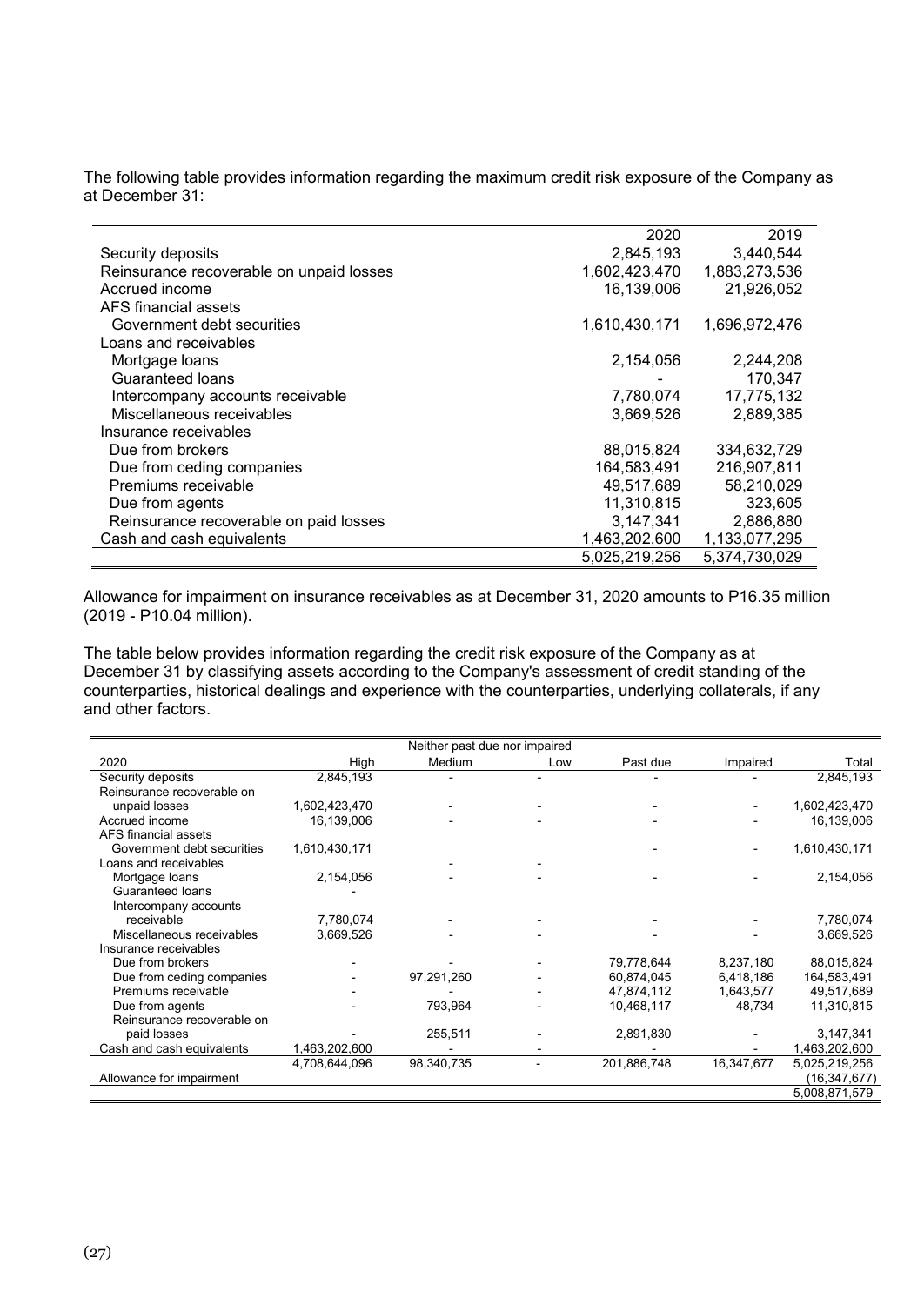| Neither past due nor impaired |               |             |     |             |           |               |
|-------------------------------|---------------|-------------|-----|-------------|-----------|---------------|
| 2019                          | High          | Medium      | Low | Past due    | Impaired  | Total         |
| Security deposits             | 3,440,544     |             |     |             |           | 3,440,544     |
| Reinsurance recoverable on    |               |             |     |             |           |               |
| unpaid losses                 | 1,883,273,536 |             |     |             |           | 1,883,273,536 |
| Accrued income                | 21,926,052    |             |     |             |           | 21,926,052    |
| AFS financial assets          |               |             |     |             |           |               |
| Government debt securities    | 1,696,972,476 |             |     |             |           | 1,696,972,476 |
| Loans and receivables         |               |             |     |             |           |               |
| Mortgage loans                | 2,244,208     |             |     |             |           | 2,244,208     |
| Guaranteed loans              | 170,347       |             |     |             |           | 170,347       |
| Intercompany accounts         |               |             |     |             |           |               |
| receivable                    | 17,775,132    |             |     |             |           | 17,775,132    |
| Miscellaneous receivables     | 2,889,385     |             |     |             |           | 2,889,385     |
| Insurance receivables         |               |             |     |             |           |               |
| Due from brokers              |               | 64,647,119  |     | 268,500,447 | 1,485,162 | 334,632,728   |
| Due from ceding companies     |               | 180,821,624 |     | 30,551,242  | 5,534,945 | 216,907,811   |
| Premiums receivable           |               |             |     | 56,288,763  | 1,921,267 | 58,210,030    |
| Due from agents               |               | 222,307     |     |             | 101,298   | 323,605       |
| Reinsurance recoverable on    |               |             |     |             |           |               |
| paid losses                   |               | 12,240      |     | 2,874,640   |           | 2,886,880     |
| Cash and cash equivalents     | 1,133,077,295 |             |     |             |           | 1,133,077,295 |
|                               | 4,761,768,975 | 245,703,290 |     | 358,215,092 | 9,042,672 | 5,374,730,029 |
| Allowance for impairment      |               |             |     |             |           | (10,040,863)  |
|                               |               |             |     |             |           | 5,364,689,166 |

A rating of "high" denotes that the Company's assessment of the probability of failure on the part of the counterparties to fulfill its obligation is about 5% or less, while a "medium" rating denotes a probability of more than 5% but less than 20% and a "low" rating denotes a probability of more than 20%.

The table below shows the analysis of age of financial assets that are past due but not impaired:

|                                        |             |                | 181 to 365 |             |
|----------------------------------------|-------------|----------------|------------|-------------|
| 2020                                   | $< 90$ days | 91 to 180 days | days       | Total       |
| Insurance receivables                  |             |                |            |             |
| Due from brokers                       | 38,528,669  | 23,778,069     | 17.471.906 | 79,778,644  |
| Due from ceding companies              | 25,681,552  | 13,899,516     | 21,292,977 | 60,874,045  |
| Premiums receivable                    | 11,978,888  | 16,849,640     | 19,045,584 | 47,874,112  |
| Due from agents                        | 5,863,965   | 4,188,496      | 415,656    | 10,468,117  |
| Reinsurance recoverable on paid losses |             | 4,950          | 2,886,880  | 2,891,830   |
|                                        | 82,053,074  | 58,720,671     | 61,113,003 | 201,886,748 |
|                                        |             |                |            |             |
|                                        |             |                | 181 to 365 |             |
| 2019                                   | $< 90$ days | 91 to 180 days | days       | Total       |
| Insurance receivables                  |             |                |            |             |
| Due from brokers                       | 44,718,994  | 212,266,025    | 11,515,428 | 268,500,447 |
| Due from ceding companies              | 16,614,753  | 7,092,226      | 6,844,263  | 30,551,242  |
| Premiums receivable                    | 11,893,319  | 15,991,313     | 28,404,131 | 56,288,763  |
| Due from agents                        |             |                |            |             |
| Reinsurance recoverable on paid losses | 11,999      | 9,900          | 2,852,741  | 2,874,640   |
|                                        | 73,239,065  | 235,359,464    | 49,616,563 | 358,215,092 |

The Company did not have any credit risk concentrations other than to the Philippine National Government due to its government bond investments. Reinsurance contracts of the Company and the related amounts recoverable from reinsurers on unpaid losses are substantially with related parties with no history of default.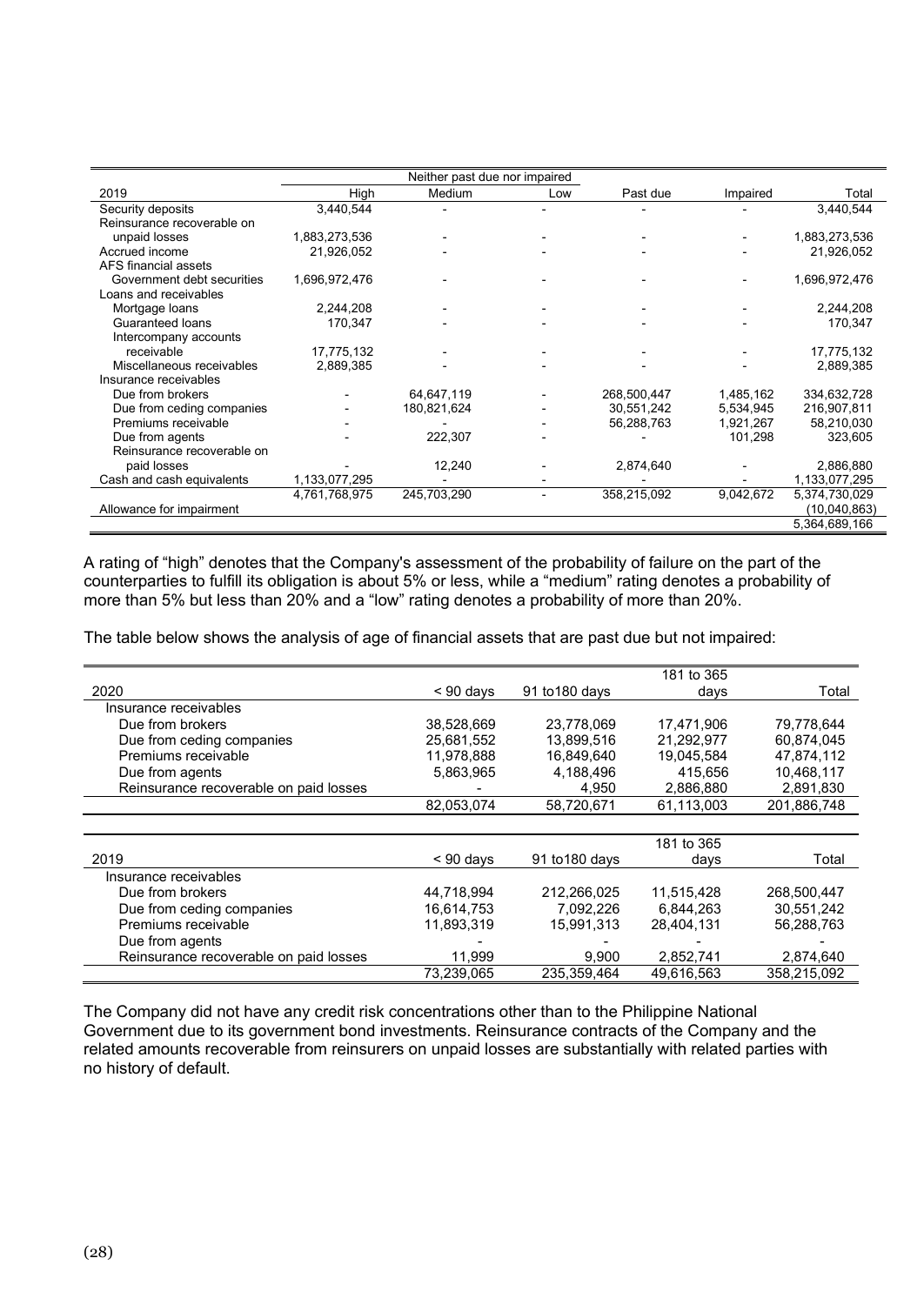#### *(c.2) Liquidity risk*

Liquidity or funding risk is the risk that an entity will encounter difficulty in raising funds to meet commitments associated with financial instruments. The major liquidity risk confronting the Company is the day-to-day cash requirements for claims arising from insurance contracts. This risk is addressed by an effective cash management function and ensuring that liquidity is a major consideration for selecting long-term investment securities.

A daily cash position report is prepared and reviewed by management based on daily bank balances. The report takes into account projections for settlement of major claims and other liabilities based on the input provided by the different departments executing the transactions. The Company also ensures cash calls are sent promptly to reinsurers. A twelve month rolling cash flow forecast is prepared monthly to project major cash requirements and its impact to the Company's cash position on an ongoing basis.

The table below summarizes the maturity profile of the financial liabilities of the Company as at December 31, 2020 and 2019 based on the remaining period at the reporting date to their contractual maturities and are also presented based on contractual undiscounted repayment obligations.

| 2020                               | Within a year | 2-3 years  | 4-5 years | Total         |
|------------------------------------|---------------|------------|-----------|---------------|
| Insurance payables                 |               |            |           |               |
| Premiums due to reinsurer          | 107,643,191   |            |           | 107,643,191   |
| Funds held for reinsurers          | 637,942,265   |            |           | 637,942,265   |
| Trade and other liabilities        |               |            |           |               |
| Accrued expenses (except           |               |            |           |               |
| taxes and provisions)              | 85, 197, 581  |            |           | 85,197,581    |
| Intercompany payables              | 24,022,423    |            |           | 24,022,423    |
| Other liabilities                  | 183,044,616   | 10,835,332 |           | 193,879,948   |
| <b>Total financial liabilities</b> | 1,037,850,076 | 10,835,332 |           | 1,048,685,408 |
|                                    |               |            |           |               |

| 2019                               | Within a year | 2-3 years                | 4-5 vears                | Total         |
|------------------------------------|---------------|--------------------------|--------------------------|---------------|
| Insurance payables                 |               |                          |                          |               |
| Premiums due to reinsurer          | 238,248,942   | $\,$                     |                          | 238,248,942   |
| Funds held for reinsurers          | 904,678,091   | $\overline{\phantom{0}}$ | $\overline{\phantom{0}}$ | 904,678,091   |
| Trade and other liabilities        |               |                          |                          |               |
| Accrued expenses (except           |               |                          |                          |               |
| taxes and provisions)              | 88,518,218    | $\overline{\phantom{a}}$ |                          | 88,518,218    |
| Intercompany payables              | 53,758,927    |                          |                          | 53,758,927    |
| Other liabilities                  | 27,656,315    | 20,838,096               |                          | 48,494,411    |
| <b>Total financial liabilities</b> | 1,312,860,493 | 20,838,096               |                          | 1,333,698,589 |

It is unusual for a company primarily transacting insurance business to predict the requirements of funding with absolute certainty as theory of probability is applied on insurance contracts to ascertain the likely provision and the time period when such liabilities will require settlement. The amounts and maturities in respect of insurance liabilities are thus based on management's best estimate using information that develops during the course of the loss adjustment process. Insurance contract liabilities are expected to be settled within one year.

The Company's financial assets which are primarily held to manage insurance contract liabilities are sufficient to finance operations, pay financial liabilities and to mitigate the effects of fluctuations in cash flows.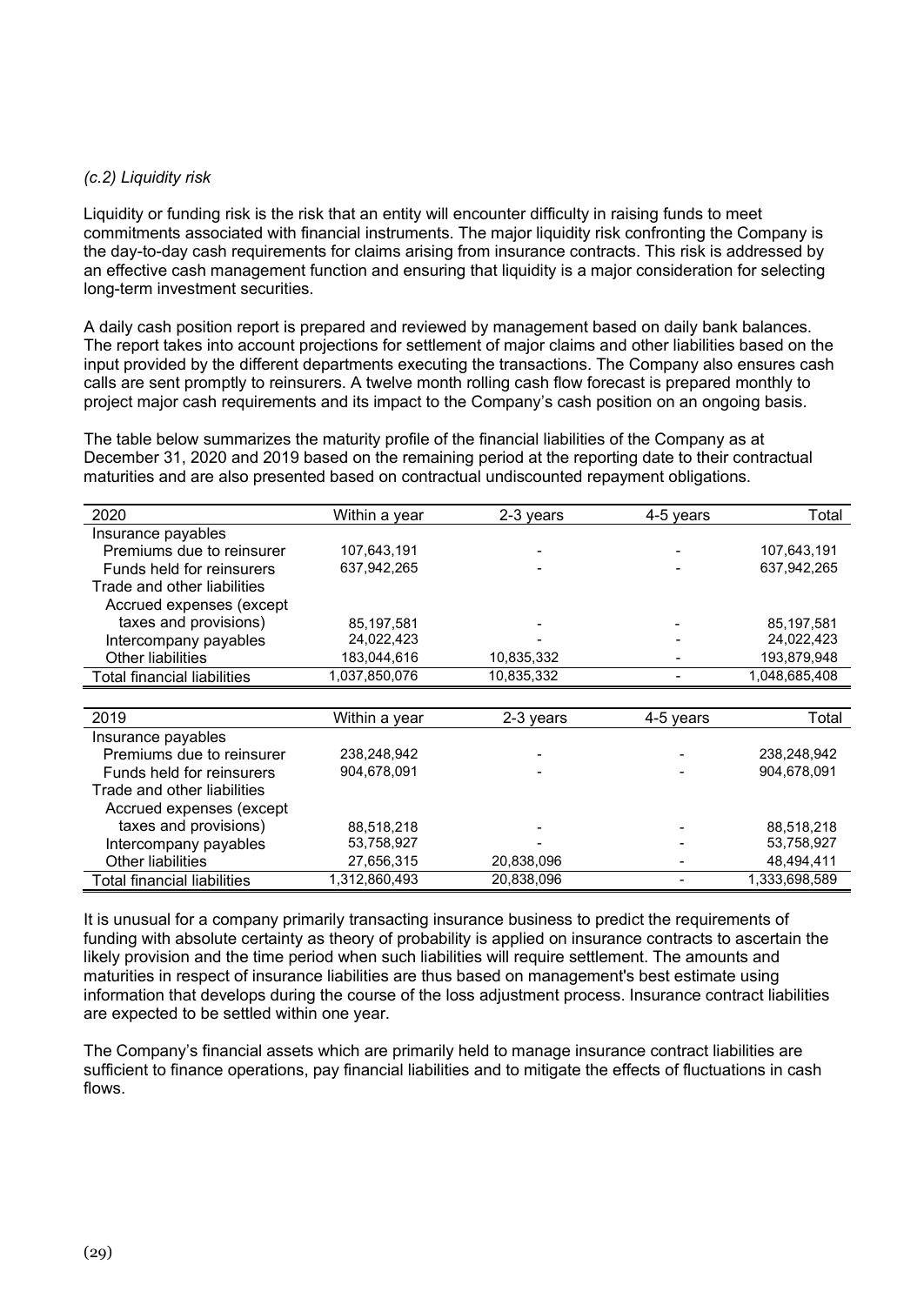#### *(c.3) Market risk*

Market risk is the risk of change in value of financial instruments from fluctuations in foreign exchange rates (currency risk), market interest rates (interest rate risk) and market equity prices (price risk), whether such change in price is caused by factors specific to the individual instrument or its issuer or factors affecting all instruments traded in the market.

The market risk the Company accepts is limited by regulatory restrictions imposed by the Insurance Code by allowing only certain types of investments. Liquidity and security are primary decision criteria for investing while at the same time limiting its investments in Philippine Peso and US Dollar to minimize and efficiently manage currency risk. An effective asset-liability matching process is currently in place.

#### *(c.3.1) Currency risk*

The Company's principal transactions are carried out in Philippine Peso and its exposure to foreign exchange risk arise primarily with respect to the US Dollar, as the Company deals with foreign reinsurers in the settlement of its obligations and receipt of any claim reimbursements. The Company's financial assets are denominated in the same currencies as its insurance liabilities, which mitigate the foreign currency exchange rate risk. Thus, the main foreign exchange risk arises from recognized assets and liabilities denominated in currencies other than those in which insurance liabilities are expected to be settled.

|                           | 2020        |               |             | 2019            |
|---------------------------|-------------|---------------|-------------|-----------------|
|                           | US\$        | <b>PHP</b>    | US\$        | <b>PHP</b>      |
| Cash and cash equivalents | 14,352,219  | 689,016,756   | 17,911,122  | 908,271,915     |
| Insurance receivables     | 3,084,467   | 152,042,040   | 4,034,503   | 206,329,631     |
| Intercompany receivables  | 235,199     | 10,979,031    | 356,484     | 17,775,132      |
|                           | 17,671,885  | 852,037,827   | 22,302,109  | 1,132,376,678   |
| Accrued expenses          | (159, 830)  | (7,673,087)   | (338, 541)  | (17, 167, 380)  |
| Intercompany payables     | (492,866)   | (23,969,897)  | (1,041,256) | (53, 281, 971)  |
| Insurance payables        | (2,381,738) | (125,071,287) | (7,997,557) | (407,391,922)   |
| Other liabilities         | (2,548,214) | (133,764,110) |             |                 |
|                           | 5,582,648   | 290,478,381   | (9,377,354) | (477, 841, 273) |
|                           | 12,089,237  | 561,559,446   | 12,924,755  | 654,535,405     |

The table below summarizes the Company's main exposure to foreign currency exchange risks as at December 31:

The analysis below is performed for reasonable possible movements in key variables with all other variables held constant, showing the impact on profit after tax and equity. The fluctuation rate in 2020 of +/-P1 (2019 - +/-P1) is based on what management considers as material when assessing its exposure to US Dollar.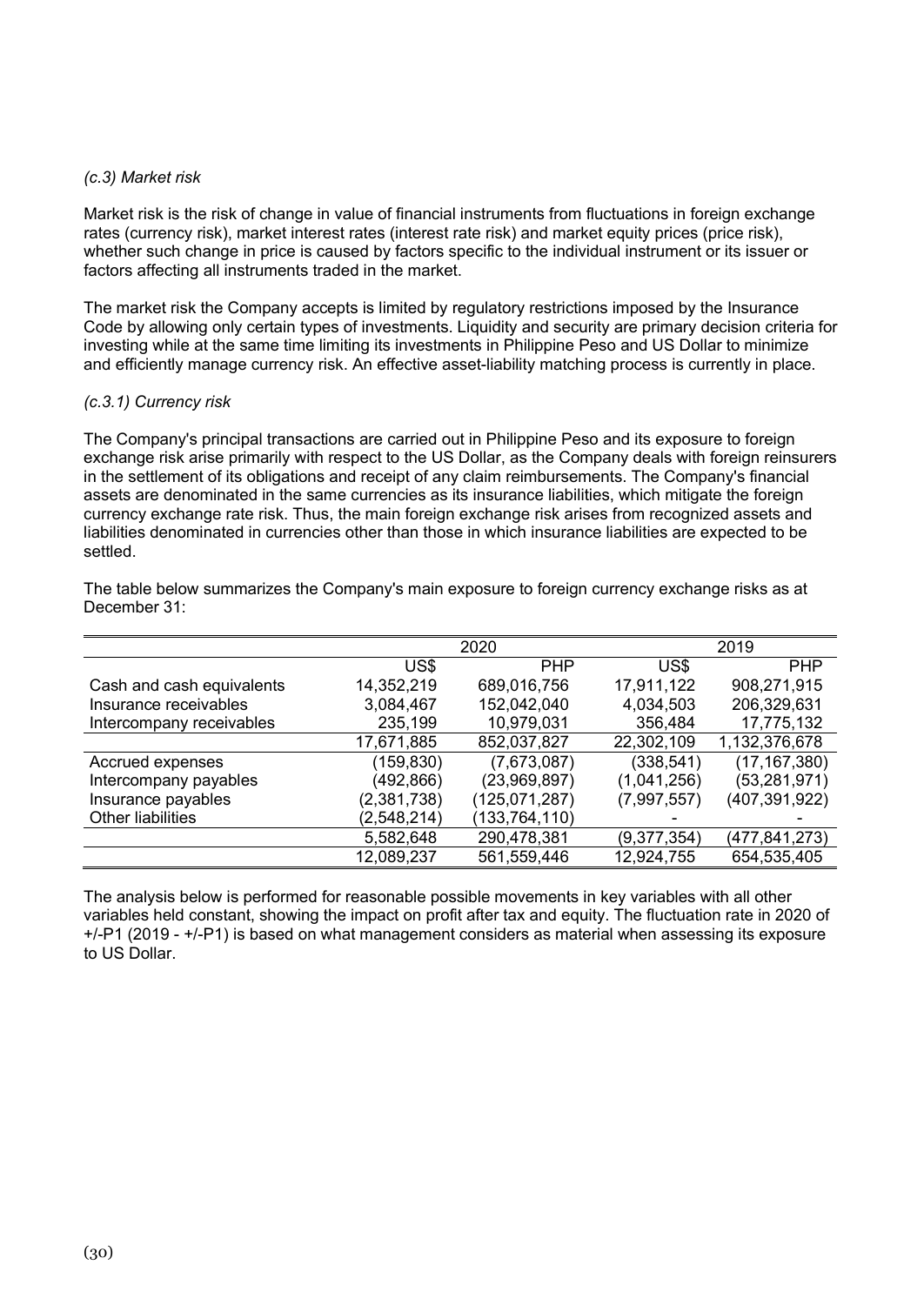The correlation of variables will have a significant effect in determining the ultimate impact of market risk, but to demonstrate the impact due to changes in variables, variables had to be changed on an individual basis. It should be noted that movements in these variables are non-linear.

| 2020                      | Impact on equity and on profit after tax |               |                  |  |  |
|---------------------------|------------------------------------------|---------------|------------------|--|--|
|                           |                                          | Increase in   | Decrease in Peso |  |  |
|                           | Change in                                | Peso per US\$ | per US\$         |  |  |
|                           | assumption                               | Depreciation  | Appreciation     |  |  |
| Cash and cash equivalents | +/- P 1                                  | 10,046,553    | (10,046,553)     |  |  |
| Insurance receivables     | $+/- P 1$                                | 2,159,127     | (2, 159, 127)    |  |  |
| Intercompany receivable   | $+/- P 1$                                | 164,639       | (164, 639)       |  |  |
| Insurance payable         | $+/- P 1$                                | 1,667,217     | (1,667,217)      |  |  |
| Intercompany payable      | $+/- P 1$                                | (345,006)     | 345,006          |  |  |
| Accrued expenses          | +/- P 1                                  | 111,881       | (111, 881)       |  |  |
| <b>Other liabilities</b>  | $+/- P 1$                                | (1,783,750)   | 1,783,750        |  |  |

| 2019                      | Impact on equity and on profit after tax |               |                  |  |  |
|---------------------------|------------------------------------------|---------------|------------------|--|--|
|                           |                                          | Increase in   | Decrease in Peso |  |  |
|                           | Change in                                | Peso per US\$ | per US\$         |  |  |
|                           | assumption                               | Depreciation  | Appreciation     |  |  |
| Cash and cash equivalents | $+/- P 1$                                | 12,537,785    | (12, 537, 785)   |  |  |
| Insurance receivables     | $+/- P 1$                                | 2,824,152     | (2,824,152)      |  |  |
| Intercompany receivable   | $+/- P 1$                                | 249,539       | (249, 539)       |  |  |
| Insurance payable         | $+/- P 1$                                | (5,598,290)   | 5,598,290        |  |  |
| Intercompany payable      | $+/- P 1$                                | (728, 879)    | 728,879          |  |  |
| Accrued expenses          | $+/- P 1$                                | (236,979)     | 236,979          |  |  |

#### *(c.3.2) Interest rate risk*

Fair value interest rate risk is the risk that the value of a financial instrument will fluctuate because of changes in interest rates. The Company's AFS debt securities bear fixed interest rates and therefore the Company is exposed to fair value interest rate risk but not to cash flow interest rate risk.

The following table shows information relating to the Company's exposure to fair value interest rate risk as at December 31:

|                     |                     |               | Maturity    |             |               |
|---------------------|---------------------|---------------|-------------|-------------|---------------|
| 2020                | Interest Rates      | Within a year | 2-3 years   | 4-5 vears   | Total         |
| AFS debt securities | $2.38\%$ - 13.00%   | 312.557.280   | 885,368,785 | 412.504.106 | 1,610,430,171 |
|                     |                     |               |             |             |               |
|                     |                     |               | Maturity    |             |               |
| 2019                | Interest Rates      | Within a year | 2-3 years   | 4-5 vears   | Total         |
| AFS debt securities | $3.375\% - 13.00\%$ | 918,431,687   | 554,803,815 | 223,736,974 | .696.972.476  |

The analysis below is performed for reasonable possible movements in key variables with all other variables held constant, showing the impact on revaluing fixed rate AFS financial assets. The correlation of variables will have a significant effect in determining the ultimate impact on interest rate risk, but to demonstrate the impact due to changes in variables, variables had to be changed on an individual basis. It should be noted that movements in these variables are non-linear.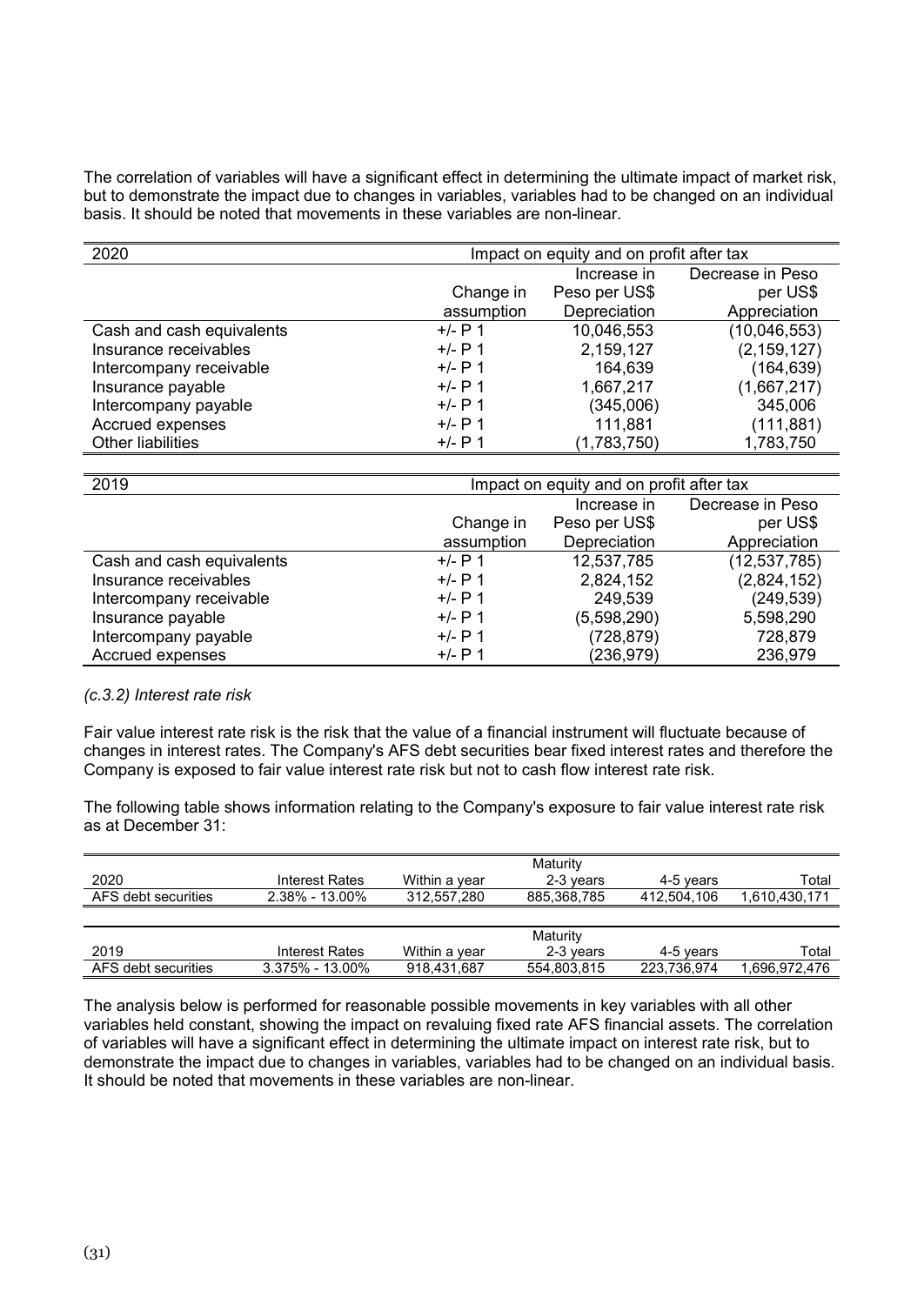The fluctuation rate of +/-100 basis points is based on management's assessment of the most reasonable shift in interest rates.

| 2020 | Change in Variables | Impact on Equity |
|------|---------------------|------------------|
| Peso | +100 basis points   | (79, 257, 371)   |
| Peso | -100 basis points   | 31,245,092       |
|      |                     |                  |
| 2019 | Change in Variables | Impact on Equity |
| Peso | +100 basis points   | (44,905,060)     |
| Peso | -100 basis points   | 47,397,245       |

The fluctuations in interest rates have no impact on profit or loss.

#### *(c.3.3) Equity price risk*

The Company's equity price risk exposure at year-end relates to financial assets and liabilities whose values will fluctuate as a result of changes in market prices, principally AFS equity securities.

Such investment securities are subject to price risk due to changes in market values of instruments arising either from factors specific to individual instruments or their issuers or factors affecting all instruments traded in the market.

The Company's market risk policy requires it to manage such risks by setting and monitoring objectives and constraints on investment, diversification plan and limits on investments. The analysis below is performed for reasonable possible movements in key variables with all other variables held constant, showing the impact on equity. The fluctuation rates used are based on the historical movements of the Philippine Stock Exchange index (PSEi) year on year. The correlation of variables will have a significant effect in determining the ultimate impact on price risk, but to demonstrate the impact due to changes in variables, variables had to be changed on an individual basis. It should be noted that movements in these variables are non-linear.

| 2020        | Change in Variables | Impact on Equity |
|-------------|---------------------|------------------|
| <b>PSEi</b> | 32.54%              | 80,115,330       |
| <b>PSEi</b> | $-32.54%$           | (80, 115, 330)   |
|             |                     |                  |
| 2019        | Change in Variables | Impact on Equity |
| <b>PSEi</b> | 14.47%              | 39,394,216       |
| <b>PSEi</b> | $-14.47%$           | (39, 394, 216)   |

The fluctuations in PSEi has no impact to profit or loss.

#### **Capital risk management**

The Company maintains a certain level of capital to ensure compliance to statute and to adequately protect the policyholders. The level of capital maintained is usually higher than the minimum capital requirements set by the regulators and the amount computed under the Risk-Based Capital ("RBC") Model.

The operations of the Company are subject to the regulatory requirements of the Insurance Code as supervised by the Insurance Commission (IC). Such regulations not only prescribe approval and monitoring of activities but also impose certain restrictive provisions (e.g., minimum capital requirements and minimum risk-based capital adequacy ratio).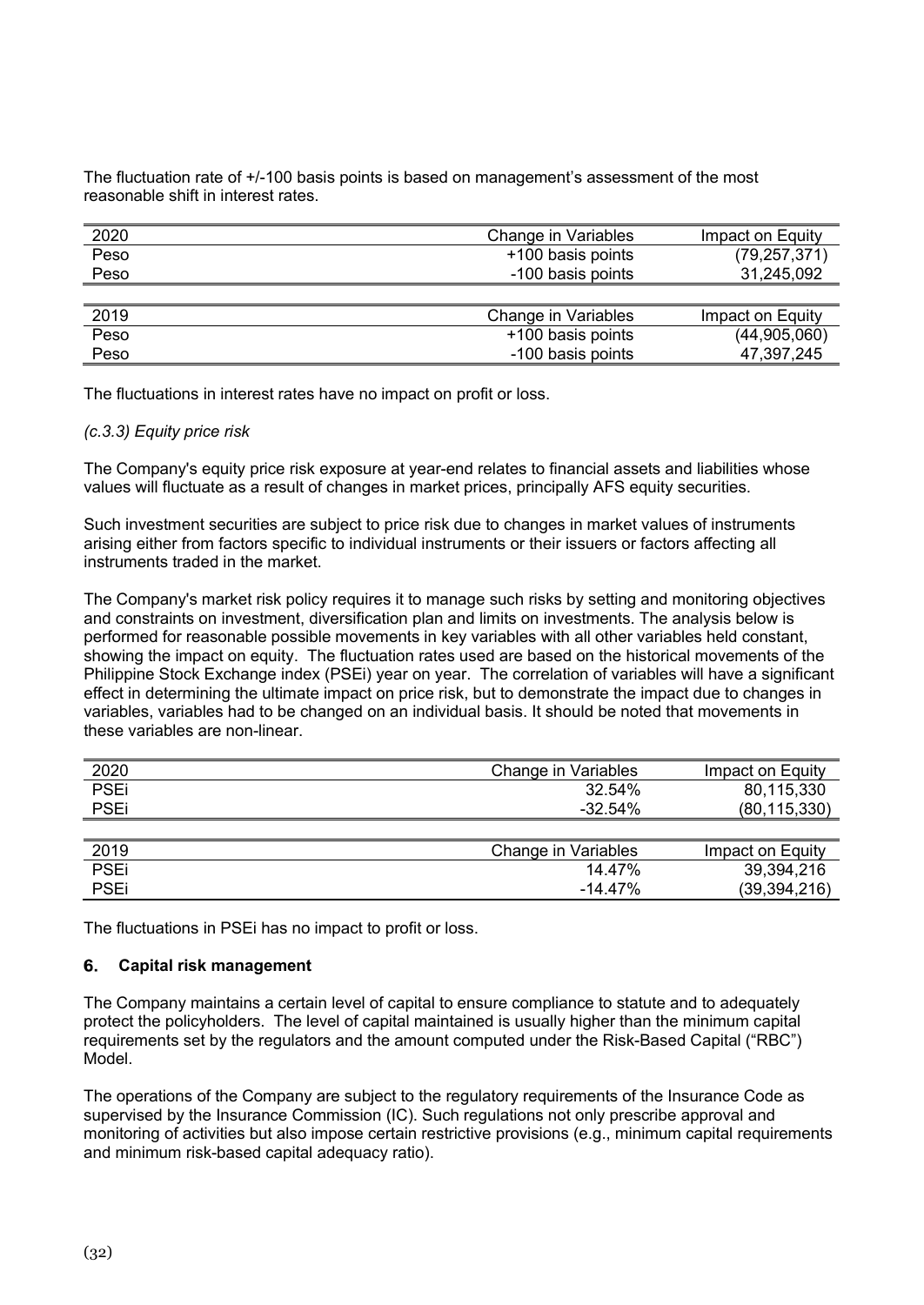Currently, management benchmarks its target capital level to the regulatory minimum, providing allowance for potential catastrophe losses, modest expansion and fluctuations in values of assets. The risk management function identifies the areas at its operations where capital can be substantially exposed. These are effectively addressed by the Company's underwriting, reinsurance and credit policies. It is the policy of the Company to distribute capital in excess of its target level to its shareholders by way of cash dividend out of its retained earnings.

Management monitors its target capital level on a quarterly basis. Management is required by internal governance standards to report any situation that may lead to a breach of minimum required capital levels to the Audit Committee and to the BOD to agree on any corrective action required to preserve the capital level.

No changes were made on the Company's objectives, policies and processes from the previous years.

#### *Statutory net worth*

Republic Act No. 10607, the Amended Insurance Code (the "Code"), was enacted into law effective September 20, 2013. Among the more significant provisions of the Code include the requirement for domestic insurance companies to maintain a minimum statutory net worth of P250 million by June 30, 2013; P550 million by December 31, 2017; P900 million by December 31, 2019; and P1.3 billion by December 31, 2022.

The Company is compliant with the minimum statutory net worth as at December 31, 2020 and 2019.

#### *Risk-based capital*

On December 28, 2016, the IC issued CL No. 2016-68 which provides for the Amended RBC 2 Framework with effect beginning January 1, 2017. The CL provides that the RBC ratio of a non-life insurance company is calculated by dividing the total available capital by the RBC requirement. Total available capital is the aggregate of Tier 1 and Tier 2 capital minus deductions, subject to applicable limits and deductions prescribed by the IC. The non-life RBC requirement considered the following components set by the IC: (i) credit risk capital charge; (ii) insurance risk capital charge; (iii) market risk capital charge for equities; (iv) market risk capital charge for other than equities; (v) operational risk capital charge; and (vi) catastrophe risk capital charge. The minimum RBC ratio is to be established at 100%. All non-life insurance companies are required to maintain the minimum RBC ratio and not fail the trend test. Failure to meet the minimum RBC ratio will trigger regulatory intervention by the IC.

On the same date, the IC issued CL No. 2016-69 which provides that on the following year of implementation of the Amended RBC 2 Framework, the RBC requirement will be relaxed to consider the level of sufficiency to be 95th percentile for year 2017, 97.5th percentile for year 2018 and 99.5th percentile for year 2019.

The Company is compliant with the requirements of the RBC 2 framework and will not require capital call from shareholders as of December 31, 2020.

The following table shows how the RBC ratio as at December 31 was determined by the Company in 2020 and 2019 (based on Amended RBC 2 Framework):

|                        | 2020          | 2019          |
|------------------------|---------------|---------------|
| Net worth              | 2,040,767,440 | 1,944,494,221 |
| <b>RBC</b> requirement | 450,835,828   | 412,547,246   |
| RBC ratio              | 453%          | 471%          |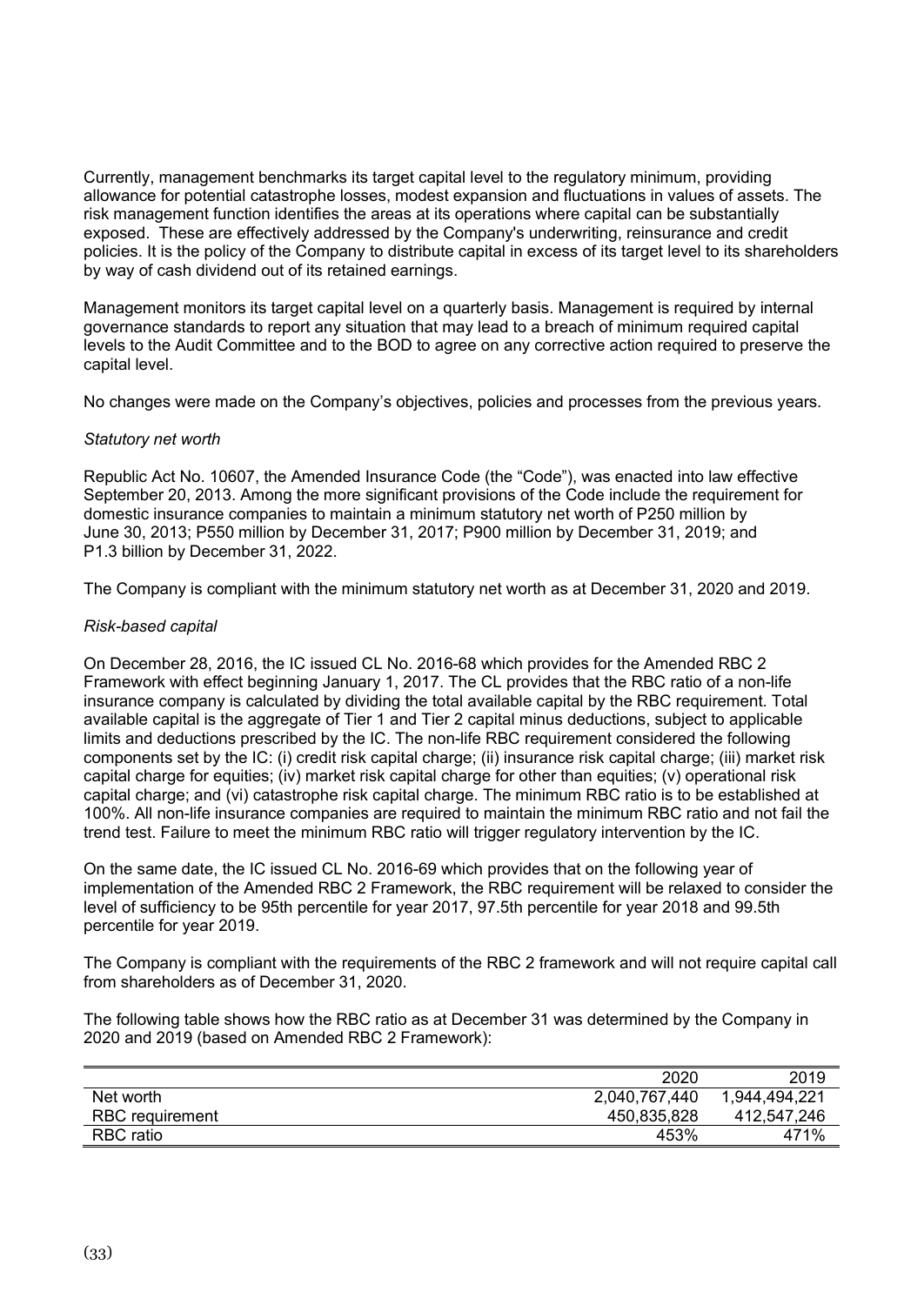### **Fair value estimation**

The fair value of financial instruments under AFS that are actively traded in organized financial markets is determined by reference to quoted market prices, at the close of business on the reporting date. For unquoted equity instruments, reference is made to the cost which is assumed to be a reasonable approximation of fair value given the limited transactions and circumstances of the instruments. Unquoted equity instruments pertain to a portion of the Company's proprietary shares.

The Company classifies fair value measurements using a fair value hierarchy that reflects the significance of the inputs used in making the measurements. The fair value hierarchy has the following levels:

- Level 1: Fair value measurements that are quoted prices (unadjusted) in active markets for identical assets or liabilities that the Company has the ability to access as at the reporting date. Market price data is generally obtained from exchange or dealer markets. The Company does not adjust the quoted price for such instruments. Assets measured at fair value on a recurring basis and classified as Level 1 are actively traded listed equities. The Company considers that government debt securities issued by G7 countries (United States, Canada, France, Germany, Italy, Japan, and the United Kingdom) and traded in a dealer market to be Level 1, until they no longer trade with sufficient frequency and volume to be considered actively traded.
- Level 2: Fair value measurements based on inputs other than quoted prices included in Level 1 that are observable for the asset or liability, either directly (as prices) or indirectly (derived from prices). Level 2 inputs include quoted prices for similar assets and liabilities in active markets, quoted prices for identical or similar assets or liabilities in markets that are not active and inputs other than quoted prices that are observable for the asset and liability, such as interest rates and yield curves that are observable at commonly quoted intervals. Assets and liabilities measured at fair value on a recurring basis and classified as Level 2 generally include government securities issued by non-G7 countries, most investment grade corporate bonds, derivative contracts, and proprietary shares. Mortgage and guaranteed loans, with fair values disclosed, are also classified as Level 2.
- Level 3: Fair value measurements based on valuation techniques that use significant inputs that are unobservable. Unobservable inputs are only used to measure fair value to the extent that relevant observable inputs are not available, allowing for circumstances in which there is little, if any, market activity for the asset or liability. Assets and liabilities measured at fair value on a recurring basis and classified as Level 3 include private equity investments, and direct private equity investments.

In certain cases, the inputs used to measure fair value may fall into different levels of the fair value hierarchy. In such cases, the level in the fair value hierarchy within which the fair value measurement in its entirety falls is determined based on the lowest level input that is significant to the fair value measurement in its entirety. The Company's assessment of the significance of a particular input to the fair value measurement in its entirety requires judgment. In making the assessment, the Company considers factors specific to the asset or liability.

The following table presents the fair value hierarchy of the Company's financial assets measured at fair value at December 31 following the fair value hierarchy definition as described above.

| December 31, 2020          | Level 1                  | Level 2       | Total         |
|----------------------------|--------------------------|---------------|---------------|
| Recurring measurements     |                          |               |               |
| AFS financial assets       |                          |               |               |
| Government debt securities | $\overline{\phantom{a}}$ | 1,610,430,171 | 1,610,430,171 |
| Listed equity securities   | 246,193,481              | -             | 246,193,481   |
| Proprietary shares         | $\,$                     | 106,555,698   | 106,555,698   |
|                            | 246,193,481              | 1,716,985,869 | 1,963,179,350 |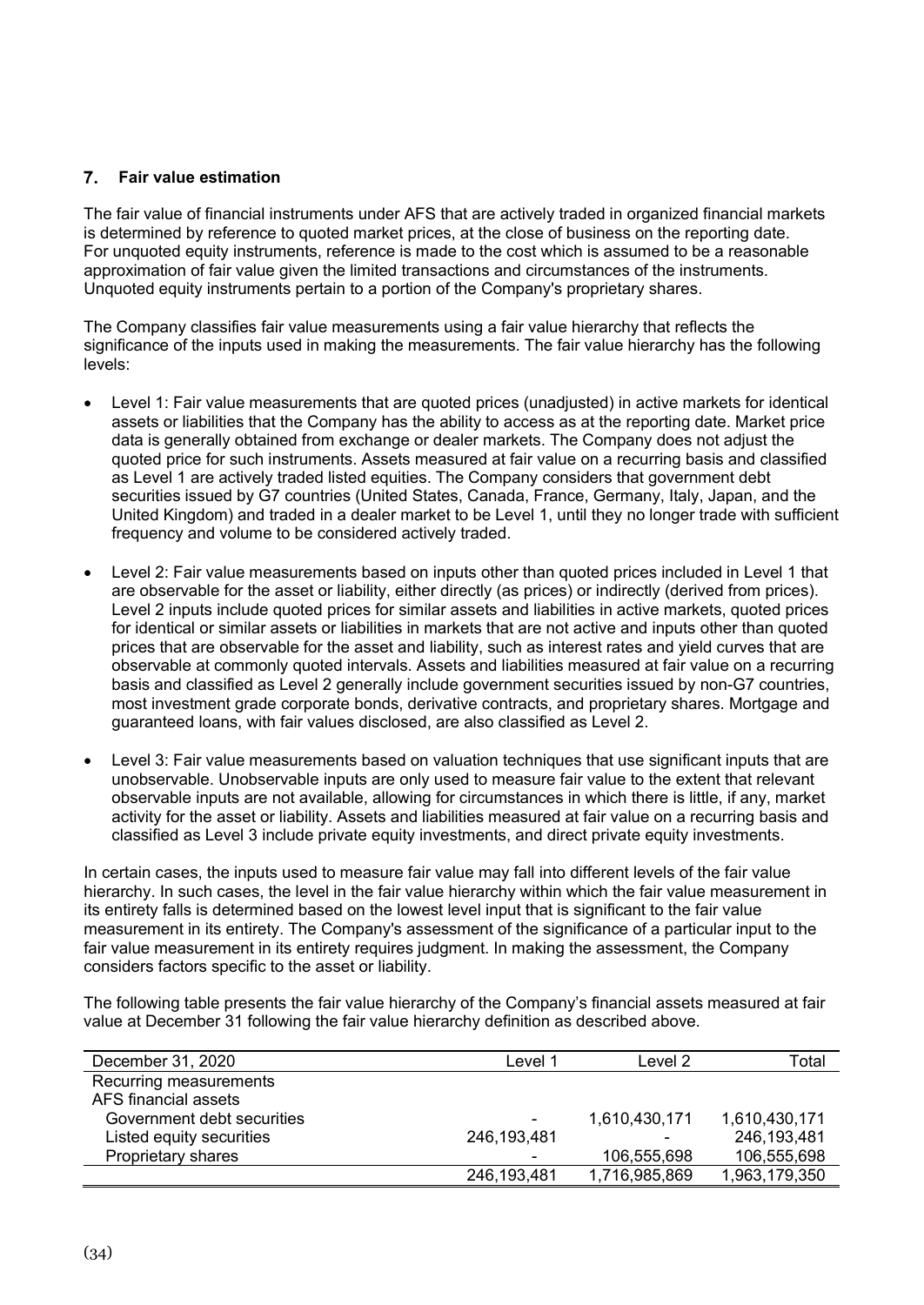| December 31, 2019          | Level 1        | Level 2       | Total         |
|----------------------------|----------------|---------------|---------------|
| Recurring measurements     |                |               |               |
| AFS financial assets       |                |               |               |
| Government debt securities | $\blacksquare$ | 1,696,972,476 | 1,696,972,476 |
| Listed equity securities   | 271,400,026    |               | 271,400,026   |
| Proprietary shares         |                | 118,365,697   | 118,365,697   |
|                            | 271,400,026    | 1,815,338,173 | 2,086,738,199 |

There are no financial instruments classified as Level 3. There were no transfers between Level 1 and Level 2 during the year.

The carrying values of the other financial assets and liabilities reasonably approximate their fair values due to their short-term nature.

#### **Net earned insurance premiums**

Gross earned premiums on insurance contracts and reinsurers' share of gross earned premiums on insurance contracts for the years ended December 31 consist of the following:

|                                                   | 2020          | 2019          |
|---------------------------------------------------|---------------|---------------|
| Gross premiums on insurance contracts             |               |               |
| Direct insurance                                  | 1,216,863,217 | 1,519,799,520 |
| Assumed reinsurance                               | 550,918,306   | 614,801,093   |
| Change in provision for unearned premiums         | 141,142,519   | 68,046,079    |
| Total gross earned premiums on insurance contacts | 1,908,924,042 | 2,202,646,692 |
| Reinsurers' share of gross earned premiums on     |               |               |
| insurance contracts                               |               |               |
| Direct insurance                                  | 1,109,150,271 | 1,406,399,917 |
| Assumed reinsurance                               | 414,129,098   | 461,783,293   |
| Reinsurers' share of change in deferred           |               |               |
| reinsurance premiums                              | 117,225,201   | 56,937,853    |
| Total reinsurers' share of gross earned premiums  |               |               |
| on insurance contracts                            | 1,640,504,570 | 1,925,121,063 |
| Net earned insurance premiums                     | 268,419,472   | 277,525,629   |

#### 9. **Net investment income**

The account for the years ended December 31 consists of the following:

|                                                     | <b>Notes</b> | 2020        | 2019        |
|-----------------------------------------------------|--------------|-------------|-------------|
| Interest income on:                                 |              |             |             |
| AFS financial assets                                |              |             |             |
| Government securities                               |              | 65,429,671  | 69,422,342  |
| Amortization of premium                             | 17           | (3,522,131) | (1,712,878) |
| Cash and cash equivalents                           | 20           | 14,402,778  | 30,669,363  |
| Loans and receivables                               |              |             |             |
| Mortgage loans                                      |              | 134,873     | 141,316     |
| <b>Collateral loans</b>                             |              | 25,939      | 60,286      |
| Loss on sale of available-for-sale financial assets | 17           | (5,486,560) | (2,718,316) |
| Dividend income                                     |              | 3,742,256   | 4,506,749   |
|                                                     |              | 74,726,826  | 100,368,862 |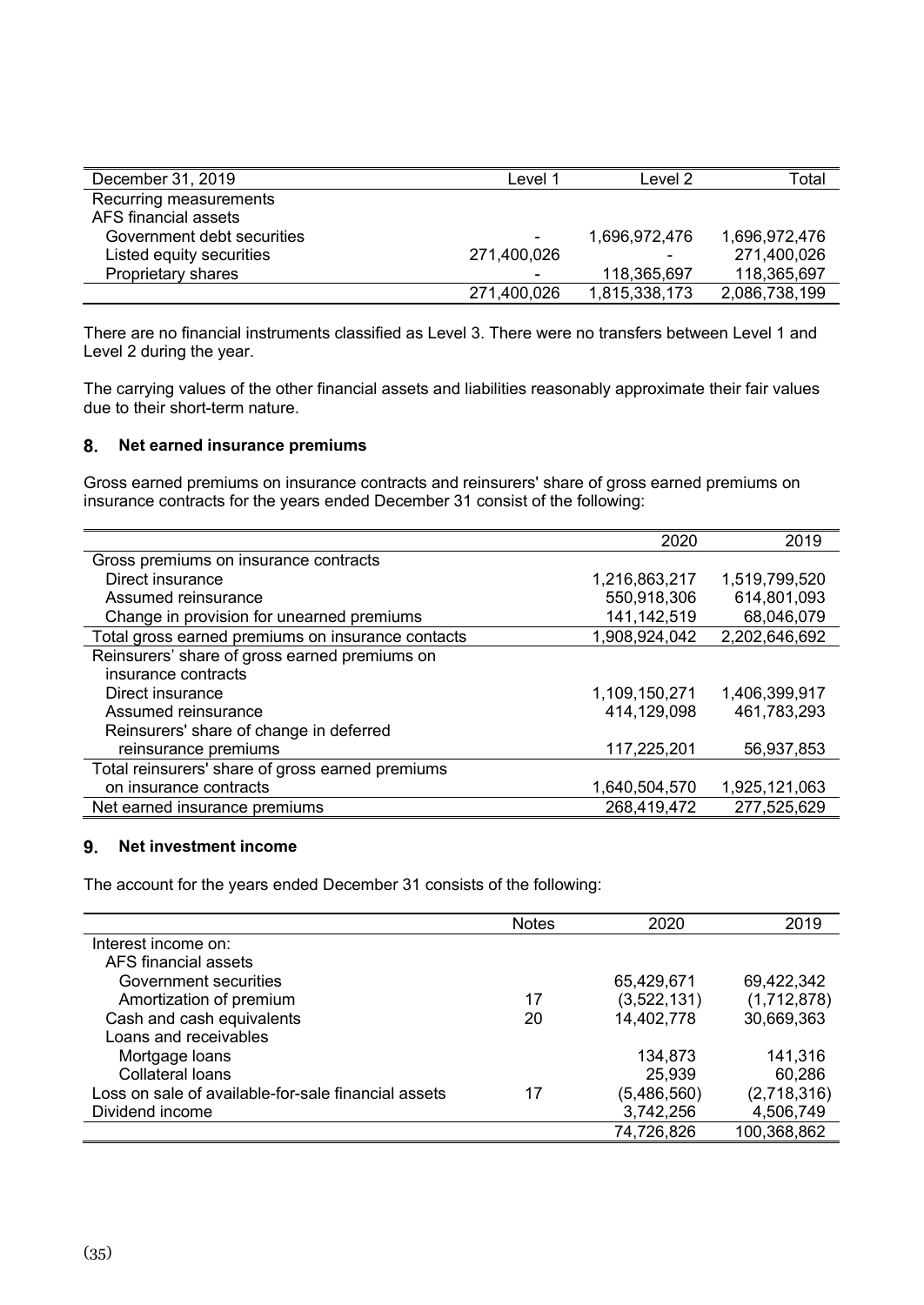#### **Other income**

Other income for the years ended December 31 consists of the following:

|             | 2020       | 2019       |
|-------------|------------|------------|
| Fee income  | 49,234,968 | 67,523,028 |
| Others, net | 1,193,720  | 5,069,955  |
|             | 50,428,688 | 72,592,983 |

Fee income pertains mainly to fees for claims handling services, engineering services and other management services rendered to various third parties and entities under common control (Note 28).

Others include gain from termination of lease amounting to P324,989 (Notes 14 and 27) and income earned from related parties due to shared resources (Note 28).

#### **Net insurance claims**

Gross insurance claims paid for the years ended December 31 consist of the following:

|                                      | Note | 2020        | 2019        |
|--------------------------------------|------|-------------|-------------|
| Insurance contract claims paid       |      |             |             |
| Direct insurance                     |      | 263,911,683 | 420,954,081 |
| Assumed reinsurance                  |      | 313,658,968 | 444,216,270 |
| Total insurance contract claims paid | 23   | 577,570,651 | 865,170,351 |

Reinsurers' share of gross insurance contract claims paid for the years ended December 31 consist of the following:

| <b>Note</b> | 2020        | 2019        |
|-------------|-------------|-------------|
|             |             |             |
|             | 224,367,994 | 331,236,001 |
|             | 287,178,683 | 386,075,223 |
| 23          | 511,546,677 | 717,311,224 |
|             |             |             |

Gross change in claims liabilities as at December 31 follows:

|                                          | 2020           | 2019            |
|------------------------------------------|----------------|-----------------|
| Change in provision for claims reported  |                |                 |
| Direct insurance                         | (253,780,085)  | (156, 551, 055) |
| Assumed reinsurance                      | 114,184,386    | 207,809,858     |
| Change in provision for IBNR             | (17, 289, 841) | 197,960,567     |
| Total gross change in claims liabilities | (156,885,540)  | 249,219,370     |

Reinsurers' share of gross change in claims liabilities as at December 31 follows:

|                                                               | 2020        | 2019            |
|---------------------------------------------------------------|-------------|-----------------|
| Reinsurers' share of gross change in claims liabilities       |             |                 |
| Direct insurance                                              | 222,714,271 | 78,712,119      |
| Assumed reinsurance                                           | (4,977,352) | (99, 873, 912)  |
| Reinsurers' share of change in provision for IBNR             | 63,113,145  | (174, 146, 788) |
| Total reinsurers' share of gross change in claims liabilities | 280,850,064 | (195, 308, 581) |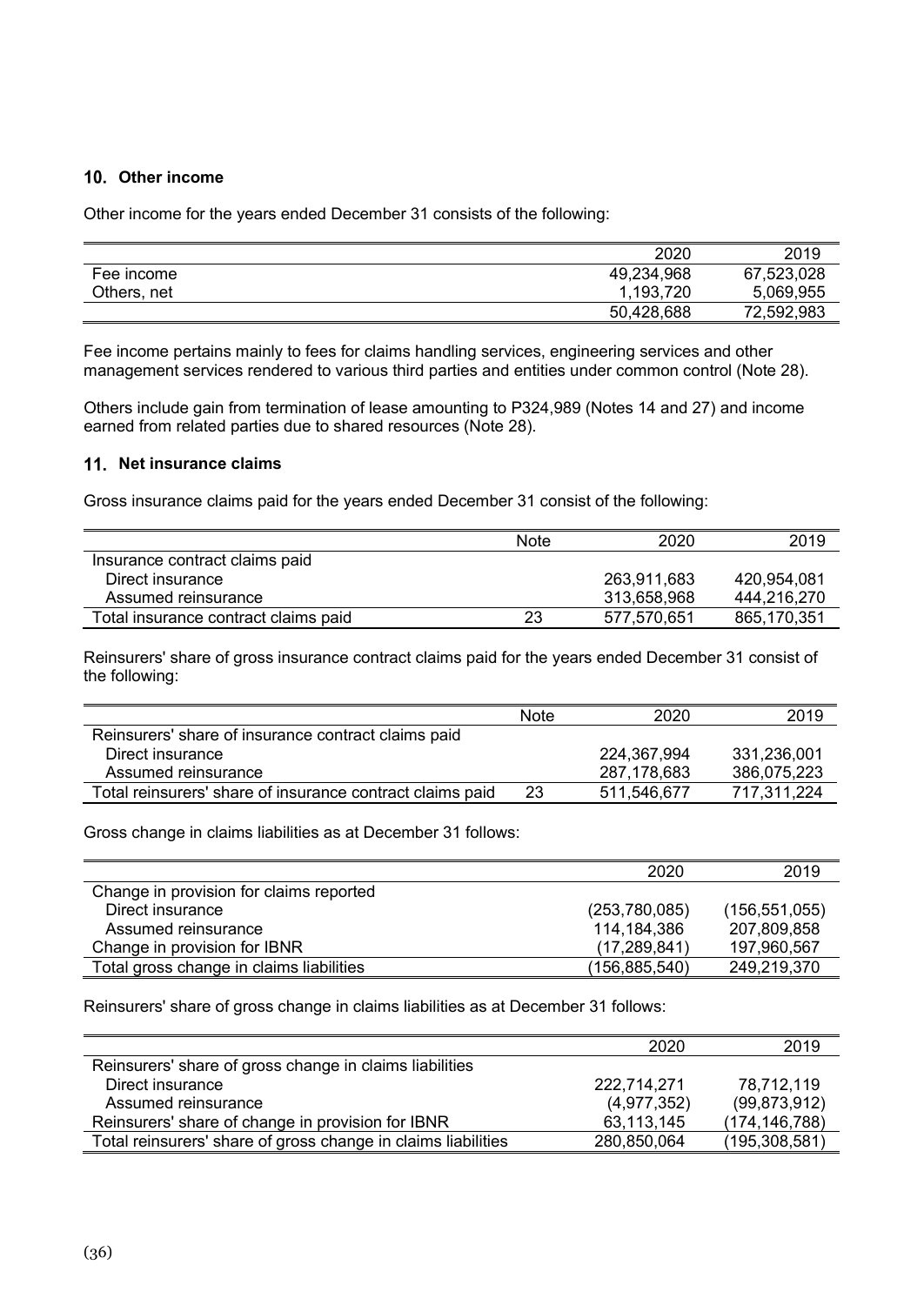#### **Operating expenses**

Operating expenses for the years ended December 31 consist of:

|                                             | <b>Notes</b> | 2020        | 2019          |
|---------------------------------------------|--------------|-------------|---------------|
| Salaries and employee benefits              | 22           | 122,142,938 | 146, 111, 722 |
| Electronic data processing expenses         |              | 52,711,130  | 58,780,630    |
| <b>Allocated Parent Company expenses</b>    | 28           | 47,607,248  | 60,840,205    |
| Professional and other service fees         |              | 46,514,190  | 67,118,525    |
| Depreciation and amortization               | 14           | 20,801,709  | 22,682,867    |
| Communications, light and water             |              | 4,032,154   | 3,587,819     |
| Repairs and maintenance                     |              | 3,576,098   | 4,444,587     |
| Rent                                        | 27           | 3,467,153   | 3,200,996     |
| Entertainment, amusement and representation |              | 1,303,017   | 2,131,728     |
| Transportation and travel                   |              | 922,127     | 5,309,569     |
| Fines and penalties                         |              | 751,220     | 726,515       |
| Office supplies and printing cost           |              | 615,286     | 946,760       |
| Sales and marketing                         |              |             | 775,388       |
| <b>Others</b>                               |              | 7,475,254   | 9,903,232     |
| Gross operating expenses                    |              | 311,919,524 | 386,560,543   |
| Less: cost recoveries                       | 28           | 37,037,441  | 53,973,688    |
| Operating expenses, net                     |              | 274,882,083 | 332,586,855   |

Professional and other service fees include audit and legal fees.

Others consist of bank charges, shipping fees, taxes and licenses, insurance expense and interest on lease liabilities.

Cost recoveries pertain to expenses paid by the Company on behalf of other AIG entities. The balance for the years ended December 31 includes:

|                                             | <b>Note</b> | 2020       | 2019       |
|---------------------------------------------|-------------|------------|------------|
| Salaries and employee benefits              |             | 31,415,435 | 46,498,815 |
| Rent                                        |             | 2,749,954  | 3,091,872  |
| Transportation and travel                   |             | 1,452,288  | 2,065,777  |
| Depreciation and amortization               |             | 795,782    | 802,838    |
| Communications, light and water             |             | 108,742    | 337,021    |
| Repairs and maintenance                     |             | 97,207     | 98,738     |
| Electronic data processing expenses         |             | 93,042     | 351,203    |
| Professional and other service fees         |             | 32,208     | 32,885     |
| Office supplies and printing costs          |             | 10,914     | 18,087     |
| Entertainment, amusement and representation |             | 6.954      | 11,962     |
| Fines and penalties                         |             |            | 152,129    |
| <b>Others</b>                               |             | 274,915    | 512,361    |
|                                             | 28          | 37,037,441 | 53,973,688 |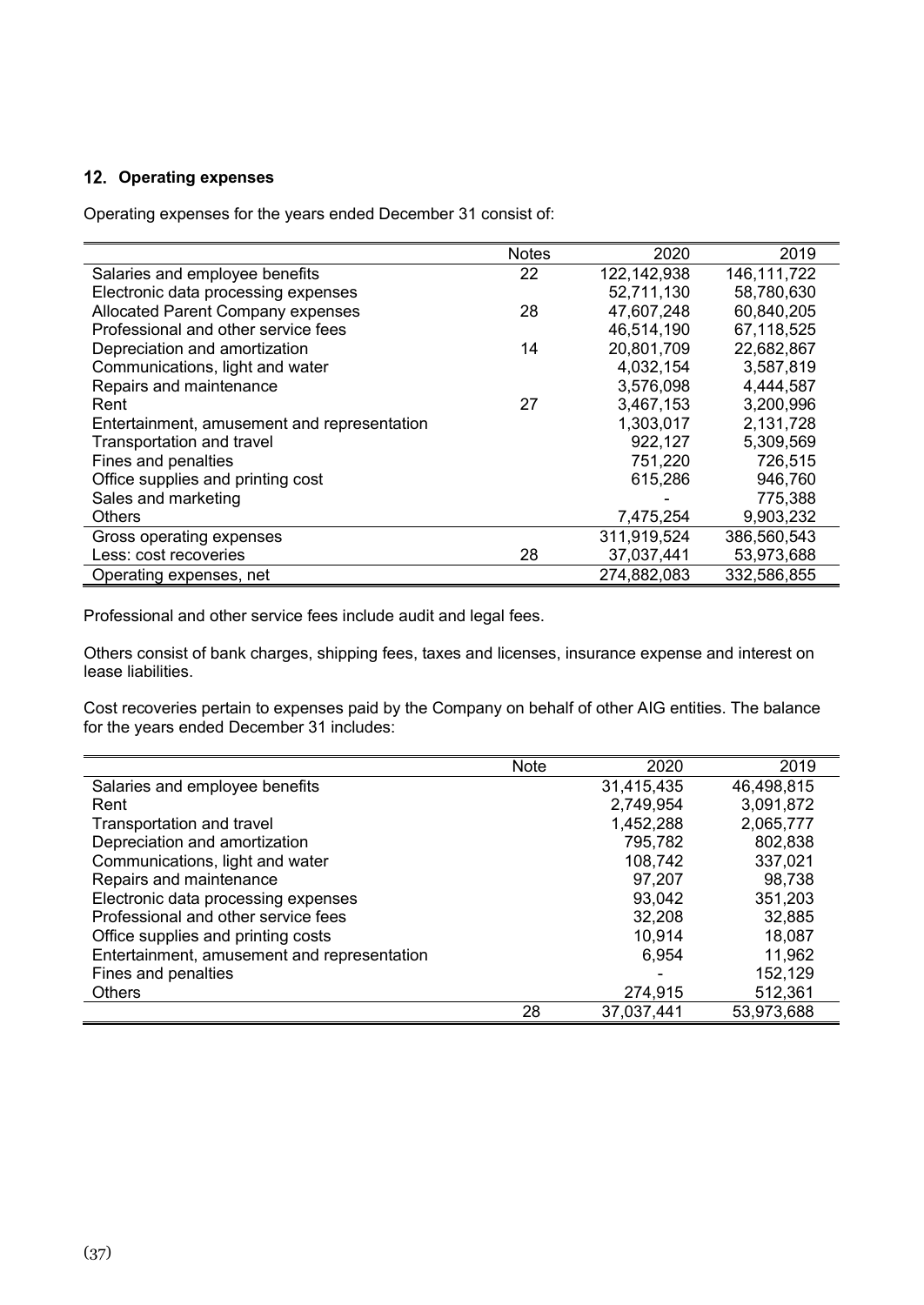#### **Income tax**

The details of provision for income tax for the years ended December 31 follow:

|                              | 2020         | 2019        |
|------------------------------|--------------|-------------|
| Final tax                    | 14,397,775   | 15,694,558  |
| Regular corporate income tax | 31,518,984   | 18,324,535  |
| Deferred                     | (12,782,732) | (6,050,361) |
|                              | 33,134,027   | 27,968,732  |

The reconciliation of statutory income tax rates to effective income tax rates as at December 31 is as follows:

|                                       | 2020   | 2019    |
|---------------------------------------|--------|---------|
| Statutory income tax rates            | 30.00  | 30.00   |
| Tax effects of:                       |        |         |
| Non-deductible expense                | 8.11   | 11.68   |
| Non-taxable income                    | (1.01) | (1.24)  |
| Income already subjected to final tax | (7.57) | (13.37) |
| Effective income tax rates            | 29.53  | 27.07   |
|                                       |        |         |

The Company's net deferred income tax assets as at December 31 consist of:

|                                                              | 2020        | 2019        |
|--------------------------------------------------------------|-------------|-------------|
| Deferred income tax assets on:                               |             |             |
| Deferred reinsurance commissions                             | 35,813,096  | 45,359,143  |
| <b>IBNR</b>                                                  | 50,726,487  | 36,979,496  |
| Accrued expenses                                             | 5,577,870   | 11,157,633  |
| Excess of deferred reinsurance premiums per books over tax   |             |             |
| basis                                                        | 54,176,150  | 94,303,590  |
| Reserve for discretionary bonus                              | 2,624,235   | 2,571,145   |
| Reserve for contingent profit commission                     | 1,725,096   |             |
| Allowance for impairment - premiums receivable               | 4,904,303   | 3,012,259   |
| Provision for service fees and legal contingencies           | 1,817,047   | 1,829,685   |
| Lease contracts accounted under PFRS 16                      | 23,040      | 1,030,072   |
| Total deferred income tax assets                             | 157,387,324 | 196,243,023 |
| Deferred income tax liabilities on:                          |             |             |
| Excess of provision for unearned premiums per tax over books | 59,382,854  | 98,941,000  |
| Retirement benefit asset                                     | 1,664,715   | 8,384,005   |
| Deferred acquisition costs                                   | 12,792,278  | 20,866,537  |
| Revaluation reserve on AFS financial assets                  | 16,798,751  | 10,663,688  |
| Unrealized foreign exchange gain                             | 12,691      | 3,839       |
| Total deferred income liabilities                            | 90,651,289  | 138,859,069 |
| Net deferred income tax assets                               | 66,736,035  | 57,383,954  |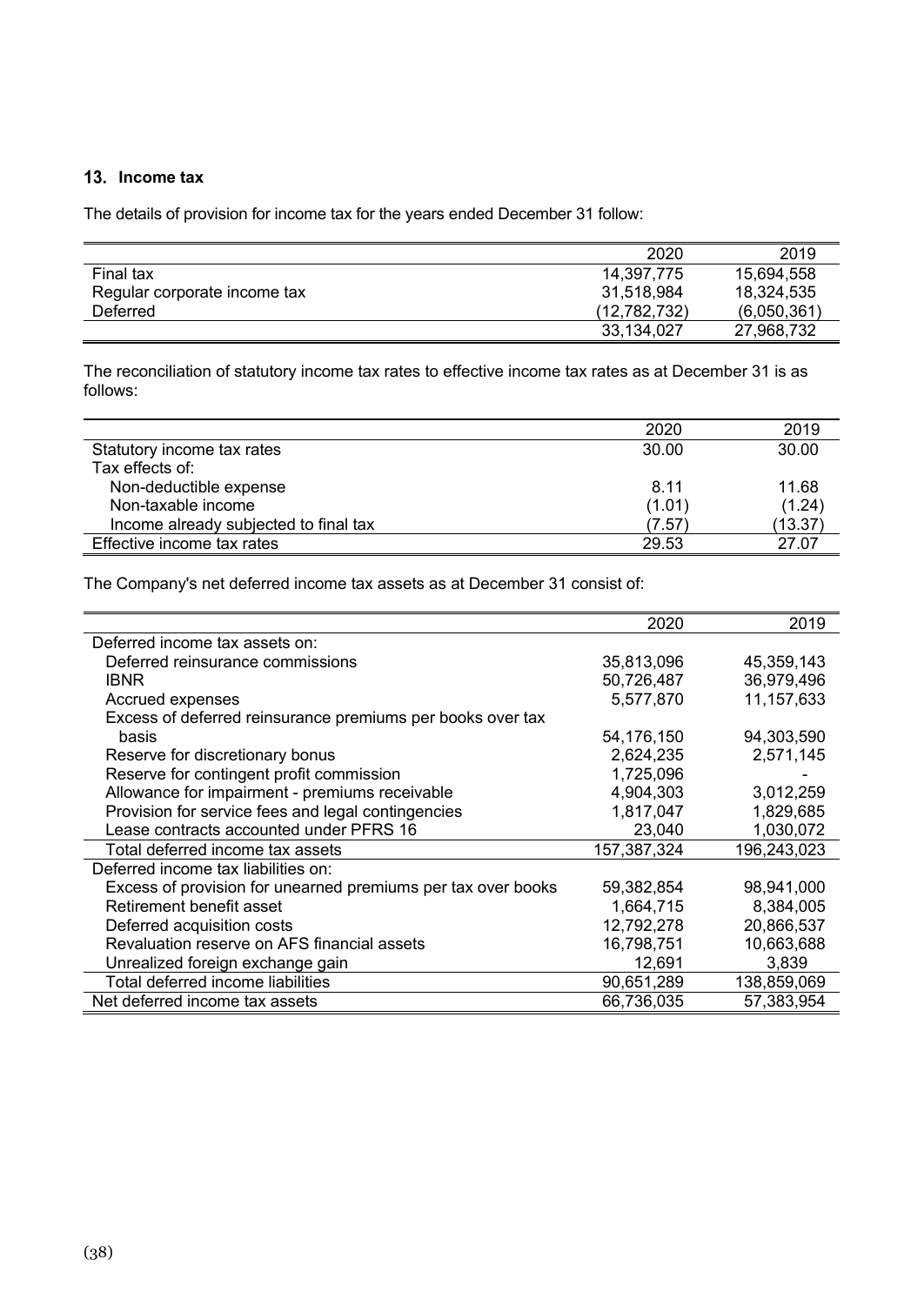Movements in net deferred income tax assets follow:

|                                                    | 2020        | 2019        |
|----------------------------------------------------|-------------|-------------|
| At January 1                                       | 57,383,954  | 60,945,122  |
| Amounts credited to profit or loss                 | 12,782,732  | 6,050,361   |
| Amounts charged against other comprehensive income | (3,430,651) | (9,611,529) |
| At December 31                                     | 66,736,035  | 57,383,954  |

In compliance with the Tax Reform Act of 1997, the Company shall pay the MCIT or the normal income tax, whichever is greater. Any excess of the MCIT over the normal income tax shall be carried forward annually and credited against the normal income tax for the next three succeeding taxable years. Unrecognized deferred income tax asset relating to MCIT amounts to P1.28 million as at December 31, 2019. The unrecognized MCIT expired on December 31, 2020.

#### **Property and equipment, net**

The roll-forward analysis of the account for the years ended December 31 follows:

|                          | <b>EDP</b> | Furniture    | Leasehold   | Transport | Office      |             |
|--------------------------|------------|--------------|-------------|-----------|-------------|-------------|
| 2020                     | Equipment  | and Fixtures | Improvement | Equipment | premises    | Total       |
| Cost                     |            |              |             |           |             |             |
| January 1, 2020          | 28,827,305 | 13,550,236   | 24,781,274  | 5,505,356 | 45,485,215  | 118,149,386 |
| Additions                |            |              |             |           |             |             |
| Retirement               |            |              |             |           |             |             |
| Termination              |            |              |             |           | (8,506,409) | (8,506,409) |
| Reversal                 |            |              |             |           |             |             |
|                          | 28,827,305 | 13,550,236   | 24,781,274  | 5,505,356 | 36,978,806  | 109,642,977 |
| Accumulated depreciation |            |              |             |           |             |             |
| and amortization         |            |              |             |           |             |             |
| January 1                | 25,996,331 | 9.894.230    | 10,738,550  | 2.936.961 | 12.939.449  | 62,505,521  |
| Depreciation and         |            |              |             |           |             |             |
| amortization             | 2,163,659  | 1,253,497    | 4,956,258   | 540,714   | 11,887,581  | 20,801,709  |
| Retirement               |            |              |             |           |             |             |
| Termination              |            |              |             |           | (5,533,739) | (5,533,739) |
|                          | 28,159,990 | 11,147,727   | 15,694,808  | 3,477,675 | 19,293,291  | 77,773,491  |
| Net book value           | 667,315    | 2,402,509    | 9.086.466   | 2,027,681 | 17,685,515  | 31.869.486  |

|                          |            | <b>Furniture</b> |             |             |            |             |
|--------------------------|------------|------------------|-------------|-------------|------------|-------------|
|                          | <b>EDP</b> | and              | Leasehold   | Transport   | Office     |             |
| 2019                     | Equipment  | <b>Fixtures</b>  | Improvement | Equipment   | premises   | Total       |
| Cost                     |            |                  |             |             |            |             |
| January 1, 2019          | 28,774,953 | 13,550,236       | 25,870,167  | 4,434,625   | 45,485,215 | 118,115,196 |
| Additions                | 1.042.300  |                  |             | 2,703,571   |            | 3,745,871   |
| Retirement               |            |                  |             | (1,632,840) |            | (1,632,840) |
| Termination              |            |                  |             |             |            |             |
| Reversal                 | (989, 948) |                  | (1,088,893) |             |            | (2,078,841) |
|                          | 28,827,305 | 13,550,236       | 24,781,274  | 5,505,356   | 45,485,215 | 118,149,386 |
| Accumulated depreciation |            |                  |             |             |            |             |
| and amortization         |            |                  |             |             |            |             |
| January 1                | 22.343.740 | 8.640.759        | 6.036.372   | 4.434.623   | -          | 41.455.494  |
| Depreciation and         |            |                  |             |             |            |             |
| amortization             | 3,652,591  | 1,253,471        | 4,702,178   | 135.178     | 12,939,449 | 22,682,867  |
| Retirement               |            |                  |             | (1,632,840) |            | (1,632,840) |
|                          | 25,996,331 | 9,894,230        | 10,738,550  | 2,936,961   | 12,939,449 | 62,505,521  |
| Net book value           | 2.830.974  | 3,656,006        | 14,042,724  | 2,568,395   | 32,545,766 | 55.643.865  |

Reversal amounting to P2.08 million in 2019 pertains to certain fixed assets additions and the related accrual in 2018 which were not further pursued.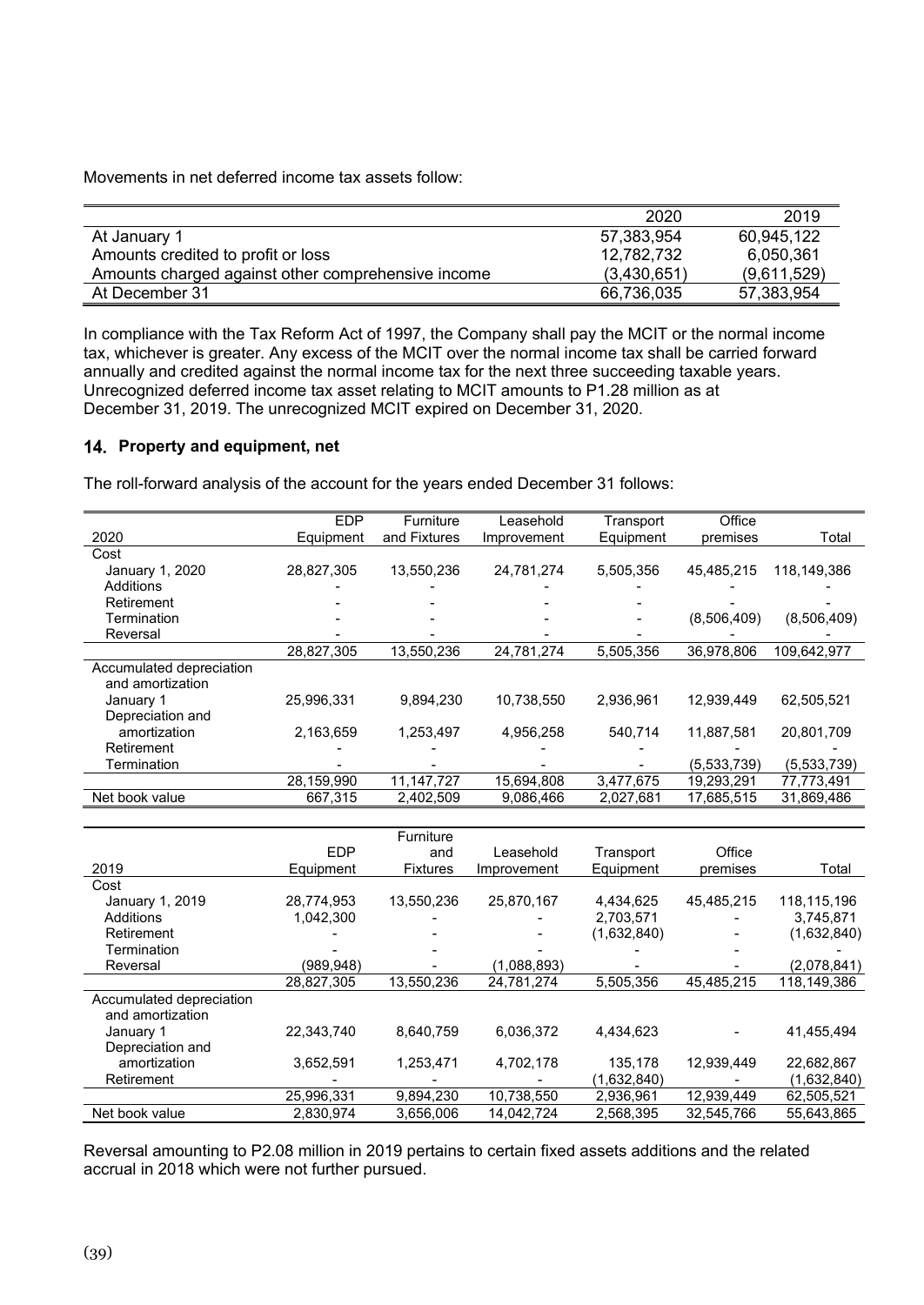Depreciation and amortization as at December 31, 2020 and 2019 are included under operating expenses in the statement of comprehensive income.

The office premises above pertains to the recognized right-of-use (ROU) assets in 2019 arising from lease arrangements (Note 27).

On July 8, 2020, the lease arrangement assigned to the expatriate of the Company with original end term until July 31, 2021 was pre-terminated on September 9, 2020. As a result, the related ROU asset and lease liability with carrying amounts of P2.97 million and P3.30 million were derecognized (Note 27).

The resulting gain from the termination of lease amounting to P0.32 million were lodged under other income in the statement of total comprehensive income (Note 27).

#### **Reinsurance assets**

Details of the account at December 31 follow:

|                                          | <b>Note</b> | 2020          | 2019          |
|------------------------------------------|-------------|---------------|---------------|
| Reinsurance recoverable on unpaid losses | 23          | 1,602,423,470 | 1,883,273,536 |
| Deferred reinsurance premiums            | 23          | 394,536,924   | 511,762,126   |
|                                          |             | 1,996,960,394 | 2,395,035,662 |

All reinsurance assets are expected to be collected within one year.

#### **Deferred acquisition costs**

The roll-forward analysis of deferred acquisition costs for the years ended December 31 follows:

|                                  | 2020          | 2019            |
|----------------------------------|---------------|-----------------|
| At January 1                     | 69,555,123    | 65,836,542      |
| Cost deferred during the year    | 135,087,440   | 182,885,313     |
| Amortization charge for the year | (162,001,636) | (179, 166, 732) |
| At December 31                   | 42,640,927    | 69,555,123      |

Deferred acquisition costs are to be amortized within one year from reporting date.

#### **Available-for-sale financial assets**

#### (a) AFS financial assets

|                            | 2020          | 2019          |
|----------------------------|---------------|---------------|
| Government debt securities |               |               |
| Local currency             | 1,610,430,171 | 1,696,972,476 |
| <b>Equity securities</b>   |               |               |
| Listed shares              | 246,193,481   | 271,400,026   |
| Proprietary shares         | 106,555,698   | 118,365,697   |
|                            | 1,963,179,350 | 2,086,738,199 |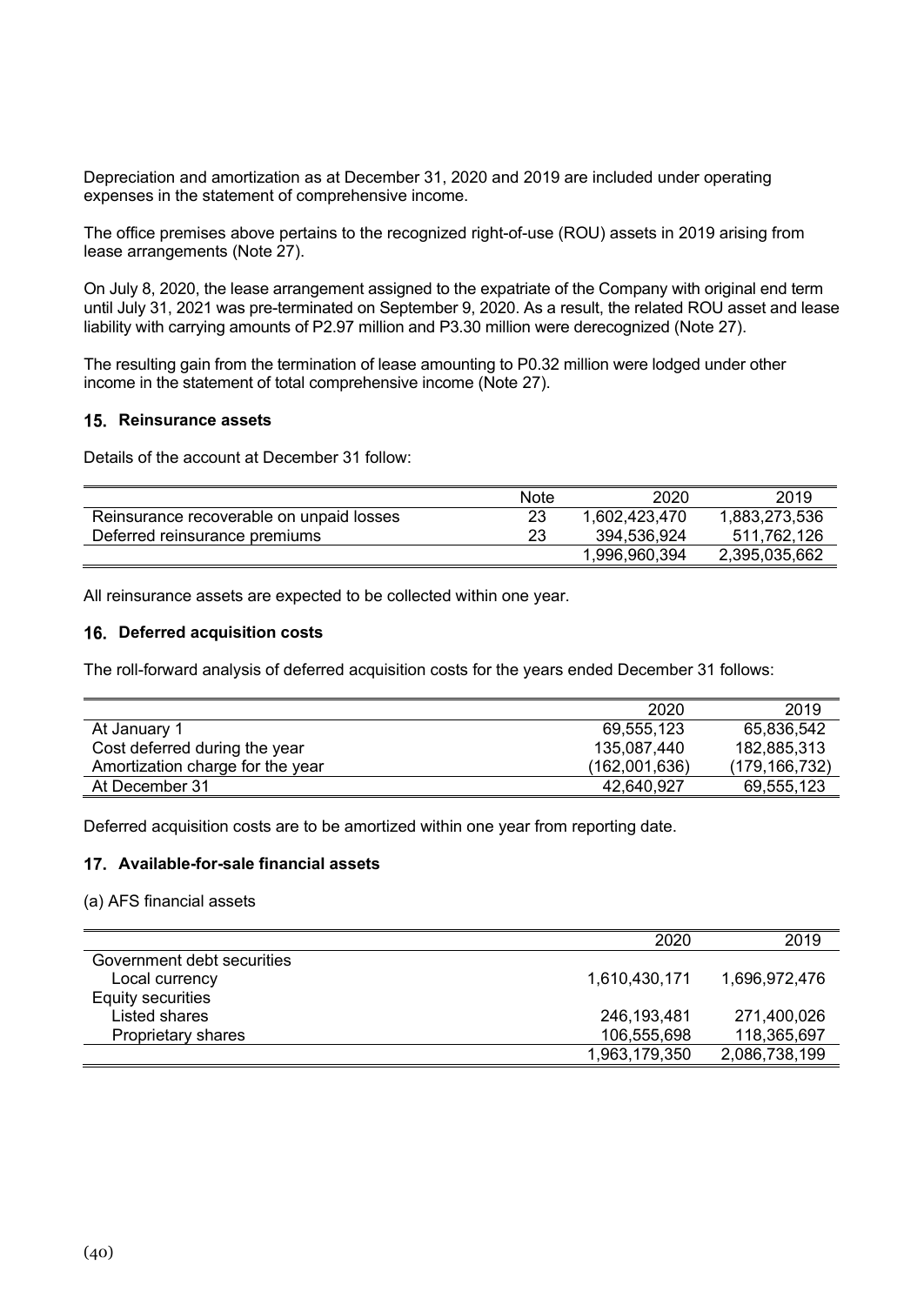The carrying values of AFS financial assets have been determined as follows:

|                                                 | <b>Note</b> | 2020            | 2019            |
|-------------------------------------------------|-------------|-----------------|-----------------|
| At January 1                                    |             | 2,086,738,199   | 1,955,962,838   |
| Additions                                       |             | 915,290,249     | 388,141,335     |
| Disposals/maturities                            |             | (1,030,283,730) | (370, 153, 852) |
| Amortization of premium                         | 9           | (3,522,131)     | (1,712,878)     |
| Fair value change recycled to profit or loss    |             | (5,483,238)     | (2,713,503)     |
| Fair value change in other comprehensive income |             | 940,001         | 117,214,259     |
| Write-off                                       |             | (500,000)       |                 |
| At December 31                                  |             | 1,963,179,350   | 2,086,738,199   |

Write-off of certain AFS financial assets for the year ended December 31, 2020 amounts to P0.5 million (2019 - nil).

The unrealized loss in respect of change in fair value of AFS financial assets charged against equity as at December 31, 2020 amounts to P10.7 million (2019 - P105.9 million gain), net of tax effect of P6.1 million (2019 - P8.6 million).

Proceeds from disposals and maturities of AFS financial assets for the year ended December 31, 2020 amount to P1,024.80 million (2019 - P367.44 million).

Government debt securities have annual interest rates ranging from 2.38% to 13.00% in 2020 (2019 - 3.38% to 13.00%).

The maturity profile of the Company's government debt securities are as follows:

|                     | 2020          | 2019          |
|---------------------|---------------|---------------|
| Due within one year | 312,557,280   | 918,431,687   |
| 2-3 years           | 885,368,785   | 554,803,815   |
| 4-5 vears           | 412,504,106   | 223,736,974   |
| At December 31      | 1,610,430,171 | 1,696,972,476 |

#### **Loans and receivables**

The account at December 31 consists of:

|                                  | <b>Note</b> | 2020                     | 2019       |
|----------------------------------|-------------|--------------------------|------------|
| Intercompany accounts receivable | 28          | 7,780,074                | 17,775,132 |
| Mortgage loans                   |             | 2,154,056                | 2,244,208  |
| Guaranteed loans                 |             | $\overline{\phantom{0}}$ | 170,347    |
| Miscellaneous receivables        |             | 3,669,526                | 2,889,385  |
|                                  |             | 13,603,656               | 23,079,072 |

Miscellaneous receivables include emergency loan program and salary advances.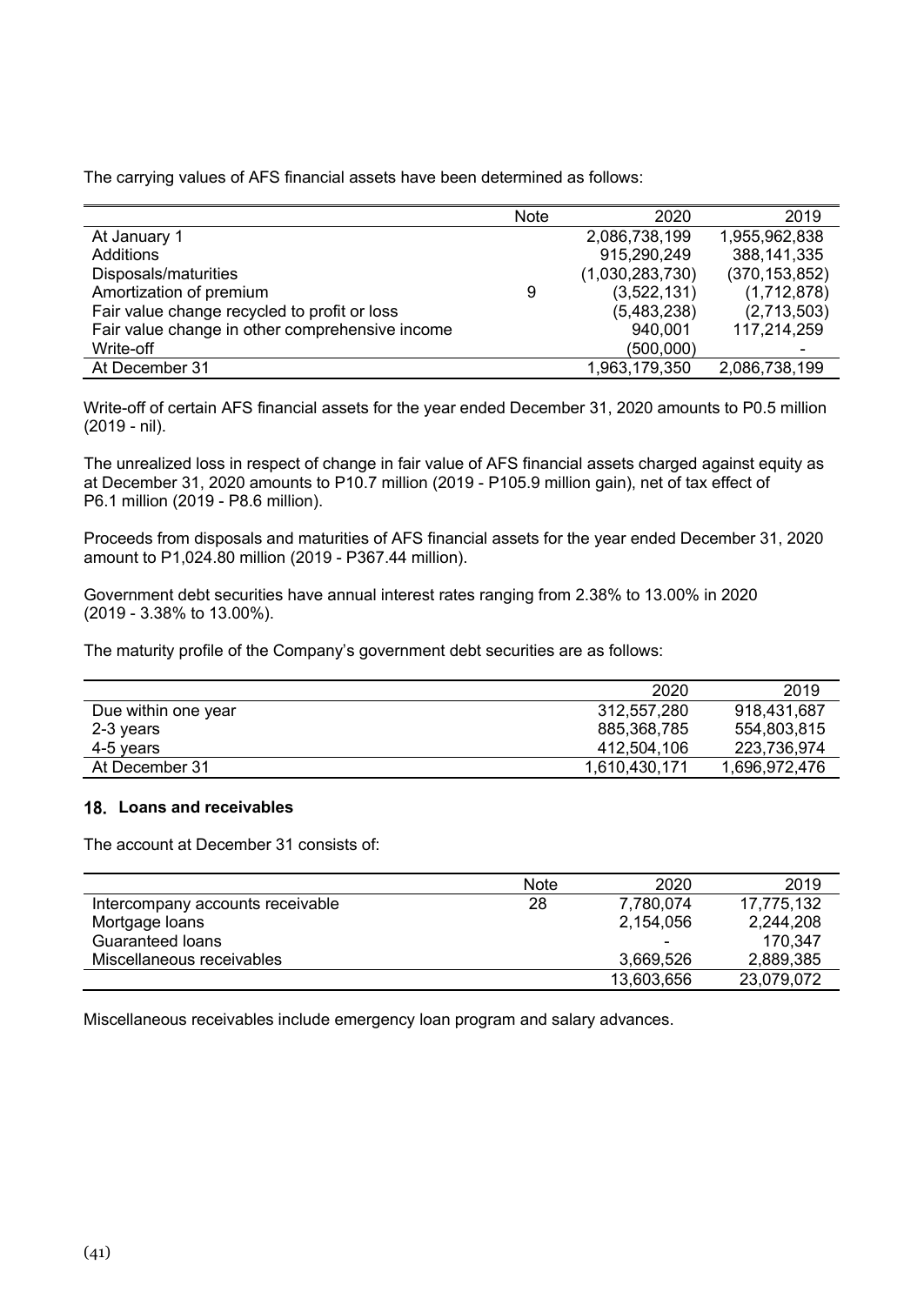The maturity profile of loans and receivables at December 31 is as follows:

|                     | 2020       | 2019       |
|---------------------|------------|------------|
| Due within one year | 11,180,169 | 20,496,405 |
| 2-3 years           | 269,431    | 338,460    |
| 4-5 years           |            |            |
| Over 5 years        | 2,154,056  | 2,244,207  |
|                     | 13,603,656 | 23,079,072 |

Mortgage and guaranteed loans earn interest in 2020 and 2019 ranging from 3% to 12.5% per annum (2019 - 7% to 12.5%) and with maturities ranging from 1 to 13 years (2019 - 1 to 14 years).

#### **Insurance receivables, net**

The account at December 31 consists of:

|                                        | 2020           | 2019         |
|----------------------------------------|----------------|--------------|
| Due from brokers                       | 88,015,824     | 334,632,729  |
| Due from ceding companies              | 164,583,491    | 216,907,811  |
| Premiums receivable                    | 49,517,689     | 58,210,029   |
| Reinsurance recoverable on paid losses | 11,310,815     | 2,886,880    |
| Due from agents                        | 3,147,341      | 323,605      |
|                                        | 316,575,160    | 612,961,054  |
| Allowance for impairment               | (16, 347, 677) | (10,040,863) |
|                                        | 300,227,483    | 602,920,191  |

All insurance receivables are due within one year.

Movements in allowance for impairment as at December 31 follow:

|                                             | 2020       | 2019       |
|---------------------------------------------|------------|------------|
| At January 1                                | 10,040,863 | 10,163,154 |
| Write-off of allowance for impairment       |            |            |
| Provision for (reversal of) impairment loss | 6.306.814  | (122.291)  |
| At December 31                              | 16,347,677 | 10,040,863 |

#### **Cash and cash equivalents**

The account at December 31 consists of:

|                     | 2020          | 2019          |
|---------------------|---------------|---------------|
| Cash in banks       | 130,065,449   | 72,479,876    |
| Short-term deposits | 1,333,137,151 | 1,060,597,419 |
|                     | 1,463,202,600 | 1,133,077,295 |

The cash in banks and short-term deposits have annual interest rates in 2020 ranging from 0.01% to 3.10% (2019 - 0.01% to 6.75%). Short term deposits are made for varying periods of less than three months depending on the immediate cash requirements of the Company.

Interest income earned from cash in banks and short-term deposits for the year ended December 31, 2020 amounts to P14.40 million (2019 - P30.67 million) (Note 9).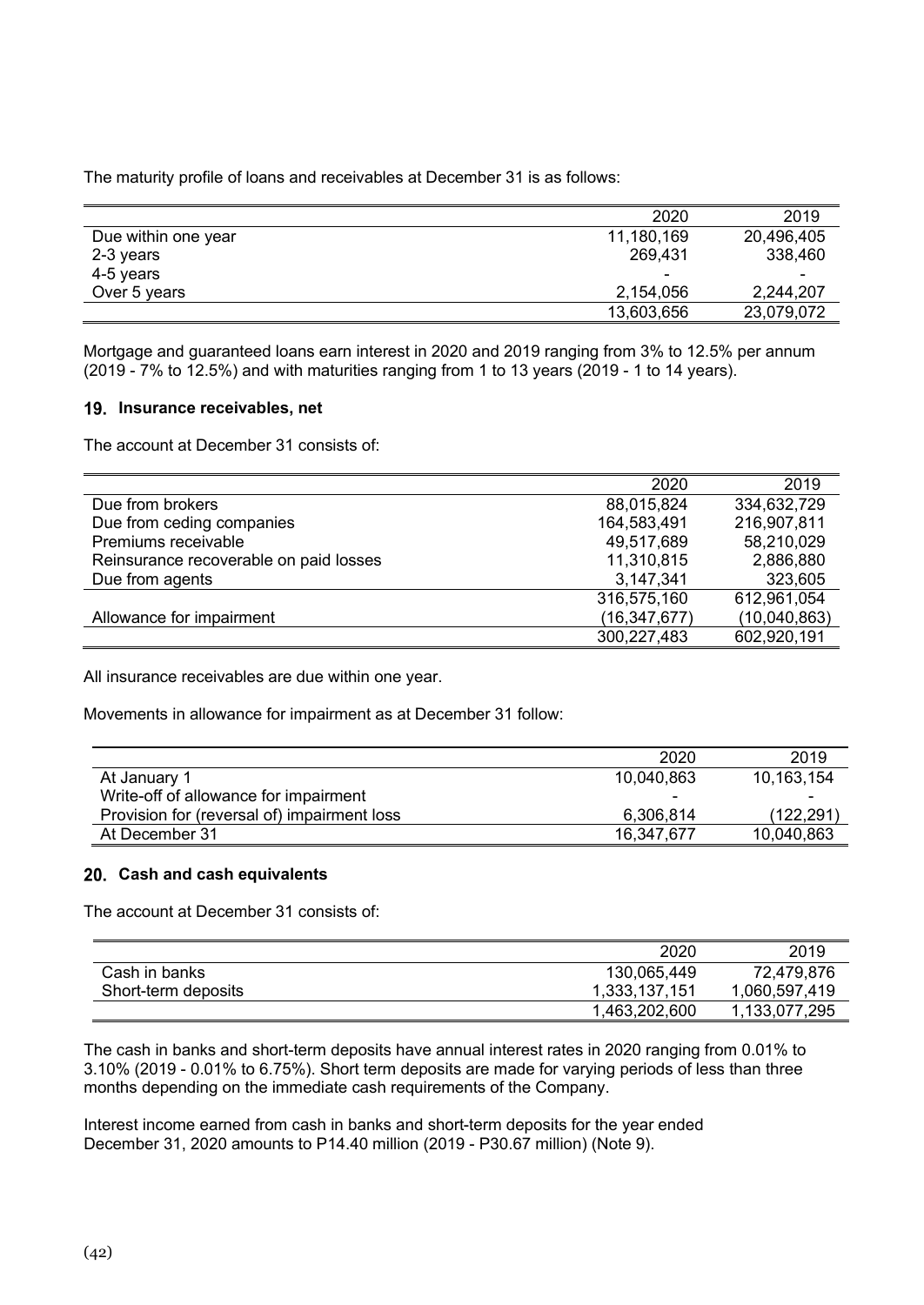### **Equity**

#### *(a) Share capital*

The Company's share capital as at December 31 consists of:

|                                | 2020          |               |               | 2019          |
|--------------------------------|---------------|---------------|---------------|---------------|
|                                | <b>Shares</b> | Amount        | <b>Shares</b> | Amount        |
| Common shares - P100 par value |               |               |               |               |
| Authorized                     | 13,000,000    | 1,300,000,000 | 13,000,000    | 1,300,000,000 |
| Issued and outstanding         |               |               |               |               |
| At beginning of the year       | 9,358,524     | 935,852,400   | 9,358,524     | 935,852,400   |
| Issuances during the year      |               |               | $\,$          |               |
| At end of the year             | 9,358,524     | 935,852,400   | 9,358,524     | 935,852,400   |

#### *(b) Accumulated other comprehensive income*

Details of and movements in Accumulated other comprehensive income for the years ended December 31 follow:

|                                                           | <b>Notes</b> | 2020           | 2019           |
|-----------------------------------------------------------|--------------|----------------|----------------|
| Fair value reserve on available-for-sale financial assets | 17           |                |                |
| At January 1                                              |              | 137,513,808    | 31,613,101     |
| Fair value change recycled to profit or loss              |              | (32,089,935)   | (2,713,503)    |
| Fair value change on available-for-sale financial assets  |              | 27,546,698     | 117,214,259    |
| Deferred income tax effect                                |              | (6, 135, 063)  | (8,600,049)    |
| At December 31                                            |              | 126,835,508    | 137,513,808    |
| Remeasurement on defined benefit plan                     | 22           |                |                |
| At January 1                                              |              | (19, 562, 679) | (21, 922, 799) |
| Remeasurement (loss) gain for the year                    |              | (9,014,706)    | 3,371,600      |
| Deferred income tax effect                                |              | 2,704,412      | (1,011,480)    |
| At December 31                                            |              | (25, 872, 973) | (19, 562, 679) |
|                                                           |              | 100,962,535    | 117,951,129    |

#### *(c) Retained earnings*

As at December 31, 2020, the Company has excess retained earnings over its paid-up capital.

In 2008, the SEC issued Memorandum Circular No. 11 providing the guidelines in determining the appropriate amount of retained earnings available for dividend distribution taking into consideration the effective guidelines of the SEC. On January 24, 2013, SEC issued Financial Reporting Bulletin No. 14, *Reconciliation of Retained Earnings Available for Dividend Declaration*, which prescribed adjustments as indicated in Annex 68-C of SRC Rule 68.

Consistent with the provision of the Corporation Code of the Philippines, stock corporations are prohibited from retaining surplus profits in excess of 100% of their paid-in capital.

BIR Revenue Regulations No. 2-2001 provides that insurance companies are exempted from the 10% improperly accumulated earnings tax imposed on improperly accumulated taxable income.

The amended Insurance Code provides that no domestic insurance corporation shall declare or distribute any dividend on its outstanding stocks unless it has met the minimum paid-up capital and net worth requirements of the amended Insurance Code.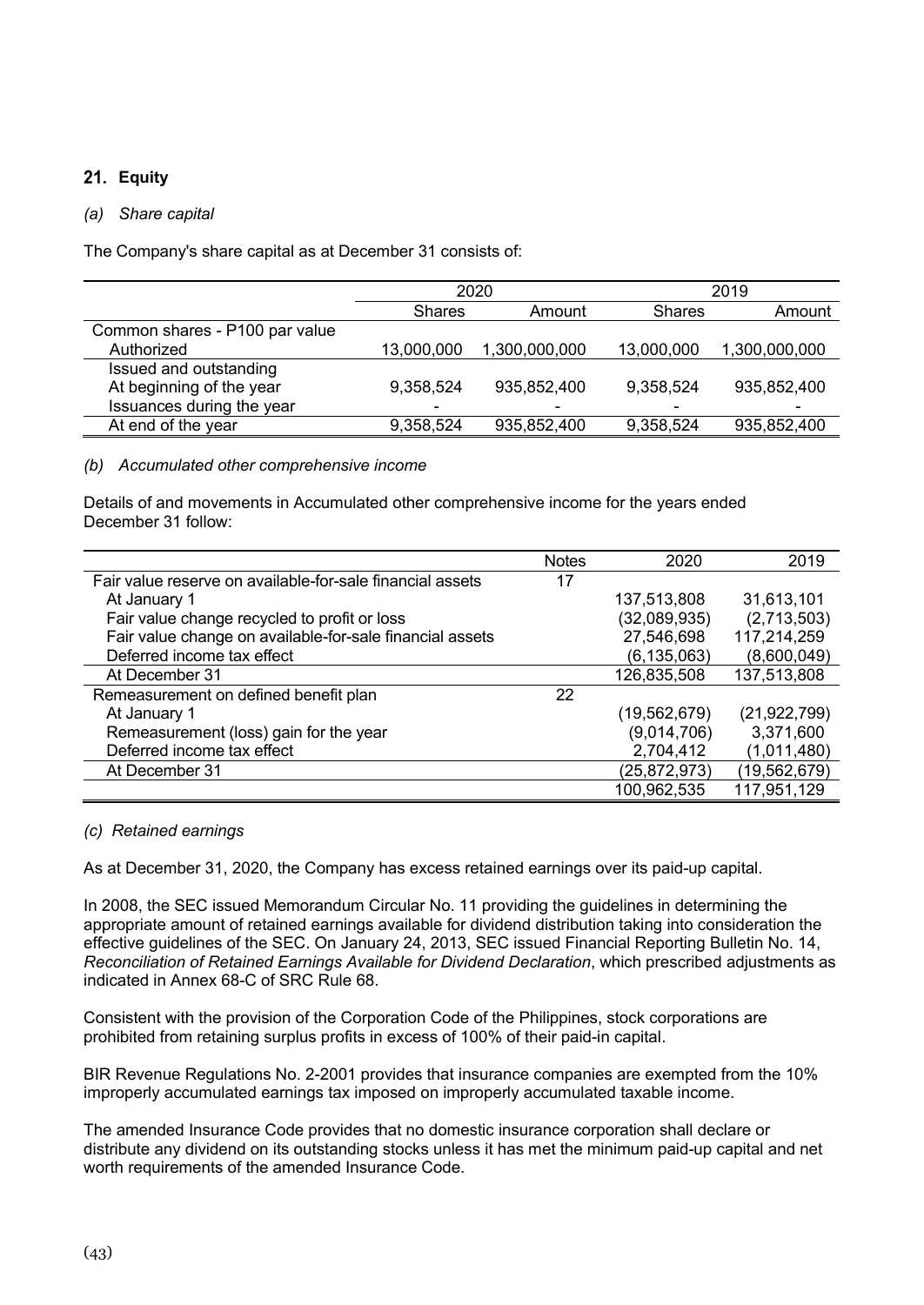The Company plans to retain the excess retained earnings over its paid up capital as at December 31, 2020 of P155.61 million (2019 - P76.52 million) for the following:

- As additional reserve for future contingencies, including catastrophe and other losses;
- To comply with the more robust RBC and reserving requirements implemented by the IC effective January 1, 2017.

Management will continue to evaluate the plans to retain the excess retained earnings over its paid up capital after considering the amended regulatory capital requirements of the IC on fixed capitalization and RBC framework.

#### **Employee benefits**

The amounts recognized in the financial statements as at and for the years ended December 31 related to post-employment benefits are as follows:

|                                               | <b>Note</b> | 2020        | 2019           |
|-----------------------------------------------|-------------|-------------|----------------|
| Retirement benefit asset                      |             | (5,896,435) | (18,741,846)   |
| Provisions for other post-employment benefits | 26          | 5,540,308   | 5,405,808      |
|                                               |             | (356, 127)  | (13, 336, 038) |
|                                               |             |             |                |
|                                               |             | 2020        | 2019           |
| Charged to profit or loss within salaries and |             |             |                |
| employee benefits under Operating expenses:   |             |             |                |
| Retirement benefit asset                      |             | 3,779,773   | 3,310,908      |
| Provision for other post-employment benefits  |             | 252,941     | 377,464        |
|                                               |             | 4,032,714   | 3,688,372      |
|                                               |             |             |                |
|                                               |             | 2020        | 2019           |
| Remeasurement loss (gain) for:                |             |             |                |
| Retirement benefit asset                      |             | 9,065,638   | (3,037,742)    |
| Provisions for other post-employment benefits |             | (50, 932)   | (333, 858)     |
|                                               |             | 9,014,706   | (3,371,600)    |

#### (a) Defined benefit retirement plans

The Company operates a defined benefit retirement plan, covering substantially all of its employees, which requires contributions to be made to an administered fund. The plan is administered by a local bank as trustee. The level of benefits provided depends on the members' length of service and their salary in the final years leading up to retirement. Plan assets held in trusts are governed by local regulations.

The amounts recognized in the statement of financial position are determined as follows:

|                                              | 2020           | 2019           |
|----------------------------------------------|----------------|----------------|
| Present value of funded obligations          | 93,311,788     | 72,046,368     |
| Fair value of plan assets                    | (99, 208, 223) | (90,788,214)   |
| Asset in the statement of financial position | (5,896,435)    | (18, 741, 846) |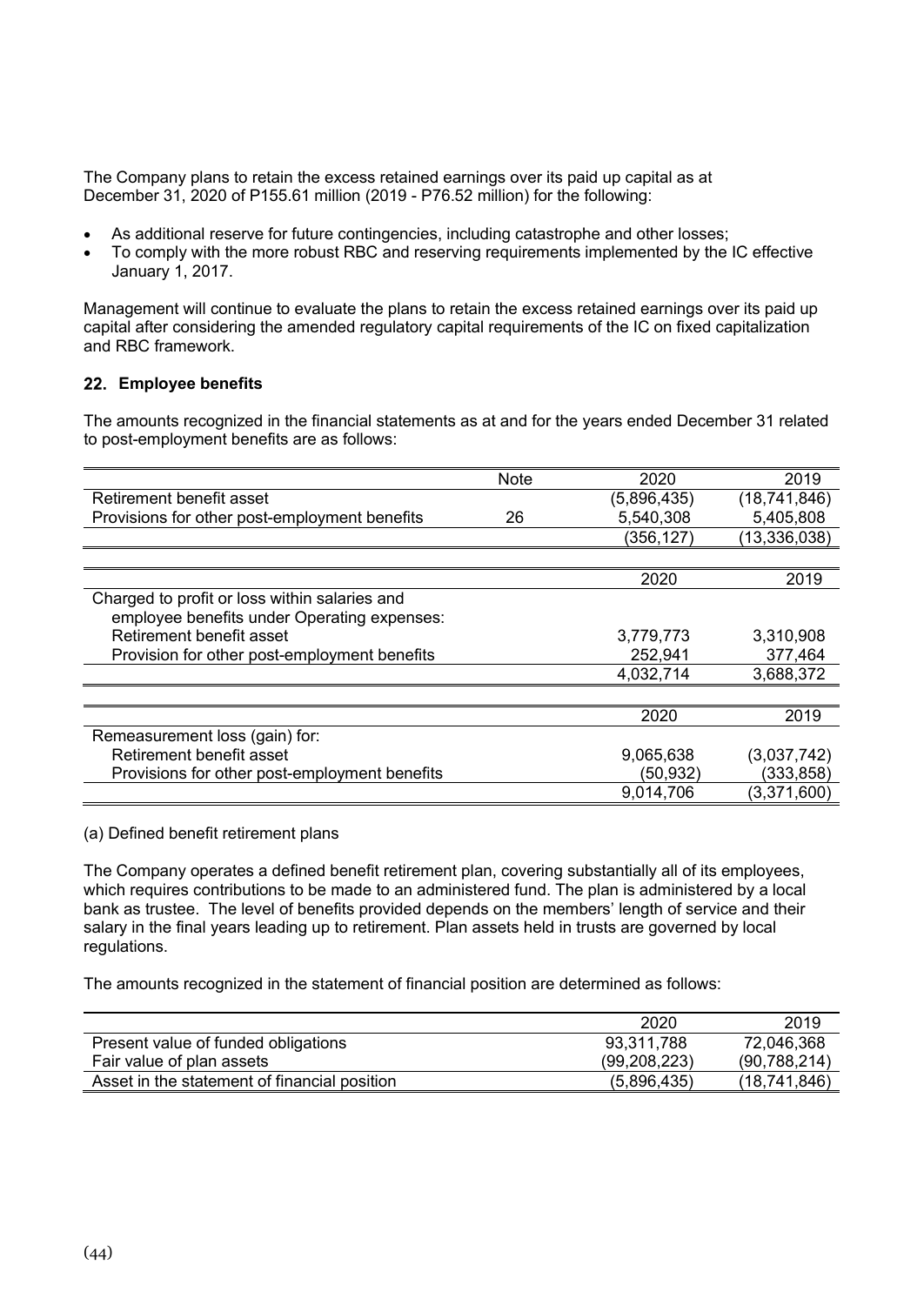The movement in the retirement benefit obligation and plan assets for the years ended December 31 are as follows:

|                                           | Present value | Fair value of  |                |
|-------------------------------------------|---------------|----------------|----------------|
|                                           | of obligation | plan assets    | Total          |
| At January 1, 2020                        | 72,046,368    | (90, 788, 214) | (18, 741, 846) |
| Current service cost                      | 4,623,156     |                | 4,623,156      |
| Past service cost                         |               |                |                |
| Interest expense (income)                 | 2,761,773     | (3,605,156)    | (843, 383)     |
|                                           | 7,384,929     | (3,605,156)    | 3,779,773      |
| Remeasurements                            |               |                |                |
| Return on plan assets, excluding amounts  |               |                |                |
| included in interest expense              |               | (5,037,445)    | (5,037,445)    |
| Loss from change in financial assumptions | 7,801,352     |                | 7,801,352      |
| Experience adjustments                    | 6,301,731     |                | 6,301,731      |
|                                           | 14,103,083    | (5,037,445)    | 9,065,638      |
| Benefit payments from plan                | (222, 592)    | 222,592        |                |
| At December 31, 2020                      | 93,311,788    | (99, 208, 223) | (5,896,435)    |
|                                           |               |                |                |
|                                           | Present value | Fair value of  |                |
|                                           | of obligation | plan assets    | Total          |
| At January 1, 2019                        | 60,429,544    | (79,444,556)   | (19, 015, 012) |
| Current service cost                      | 4,641,959     |                | 4,641,959      |
| Past service cost                         |               |                |                |
| Interest expense (income)                 | 3,836,656     | (5, 167, 707)  | (1, 331, 051)  |
|                                           | 8,478,615     | (5, 167, 707)  | 3,310,908      |
| Remeasurements                            |               |                |                |
| Return on plan assets, excluding amounts  |               |                |                |
| included in interest expense              |               | (7,024,872)    | (7,024,872)    |
| Loss from change in financial assumptions | 2,988,793     |                | 2,988,793      |
| Experience adjustments                    | 998,337       |                | 998,337        |
|                                           | 3,987,130     | (7,024,872)    | (3,037,742)    |
| Benefit payments from plan                | (848,921)     | 848,921        |                |
| At December 31, 2019                      | 72,046,368    | (90, 788, 214) | (18, 741, 846) |

The significant actuarial assumptions for the years ended December 31 are as follows:

|                         | 2020  | 2019  |
|-------------------------|-------|-------|
| Discount rate           | 3.00% | 4.50% |
| Rate of salary increase | 6.00% | 6.40% |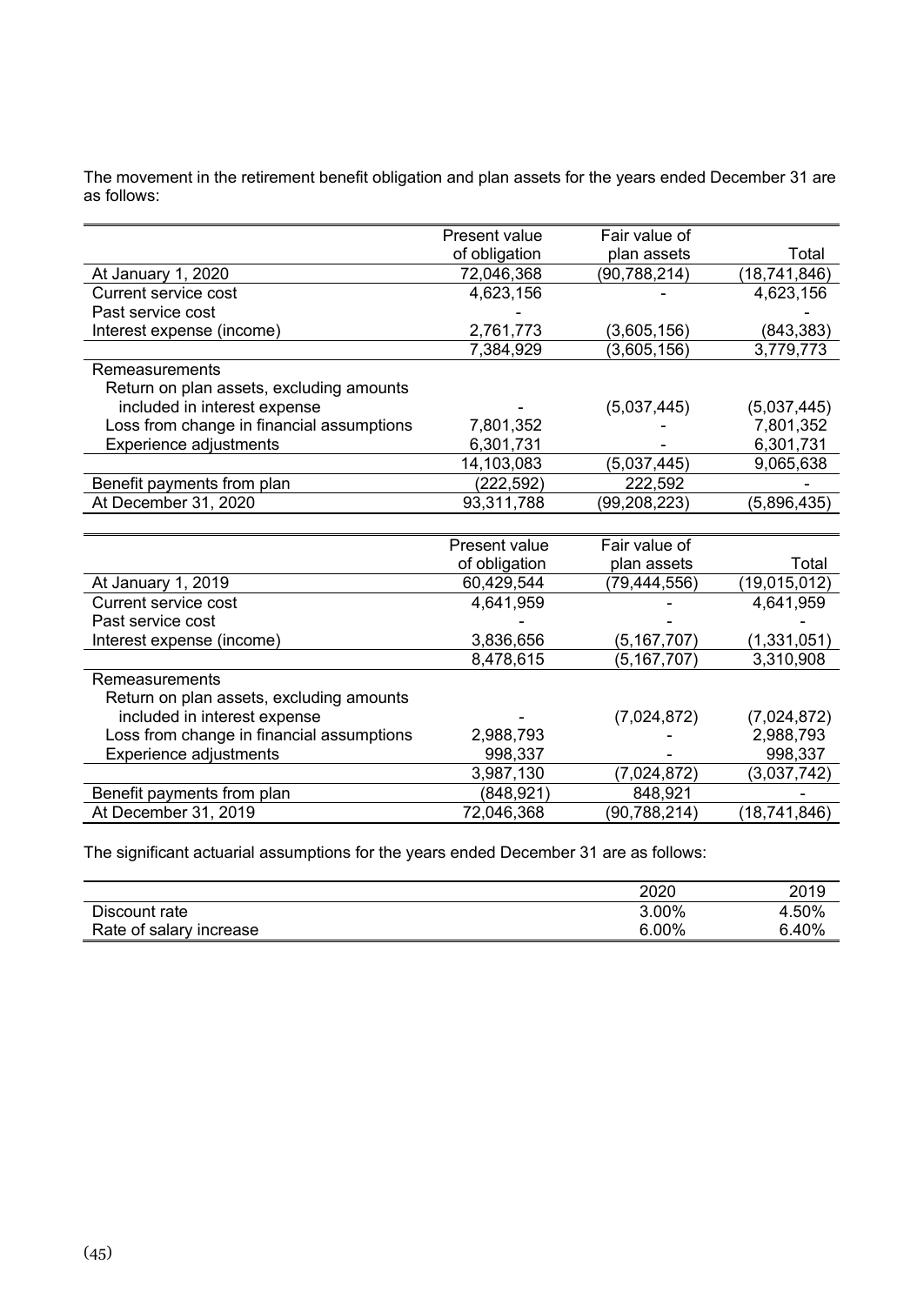The sensitivity of the defined benefit obligation to changes in the weighted principal assumptions at December 31 follows:

|                         |            | Impact on defined benefit obligation |                |
|-------------------------|------------|--------------------------------------|----------------|
|                         | Change in  | Increase in                          | Decrease in    |
| 2020                    | assumption | assumption                           | assumption     |
| Discount rate           | 1%         | Decrease by 8%                       | Increase by 9% |
| Rate of salary increase | 1%         | Increase by 8%                       | Decrease by 7% |

|                         |            | Impact on defined benefit obligation |                |
|-------------------------|------------|--------------------------------------|----------------|
|                         | Change in  | Increase in                          | Decrease in    |
| 2019                    | assumption | assumption                           | assumption     |
| Discount rate           | $1\%$      | Decrease by 7%                       | Increase by 8% |
| Rate of salary increase | 1%         | Increase by 8%                       | Decrease by 7% |

The above sensitivity analyses are based on a change in an assumption while holding all other assumptions constant. In practice, this is unlikely to occur, and changes in some of the assumptions may be correlated. When calculating the sensitivity of the defined benefit obligation to significant actuarial assumptions the same method (present value of the defined benefit obligation calculated with the projected unit credit method at the end of the reporting period) has been applied as when calculating the retirement liability recognized within the statement of financial position.

There are no changes from the prior year in the methods and assumptions used in preparing the sensitivity analyses.

Plan assets comprised the following:

|                           |            | 2020          |            | 2019 |
|---------------------------|------------|---------------|------------|------|
|                           | Amount     | $\frac{0}{0}$ | Amount     | $\%$ |
| Quoted                    |            |               |            |      |
| Equity securities         | 7,874,605  |               | 8,550,527  | 9    |
| Debt instruments          | 86,937,396 | 88            | 78,534,564 | 87   |
| Unquoted                  |            |               |            |      |
| Cash and cash equivalents | 4,396,222  |               | 3,703,123  | 4    |
|                           | 99,208,223 | 100%          | 90,788,214 | 100% |

The plan is being administered by a trustee-bank who is authorized to invest and manage the fund based on investment guidelines agreed under the trust agreement.

The Company has no transactions with the retirement fund. There are no contributions to the retirement fund for both 2020 and 2019.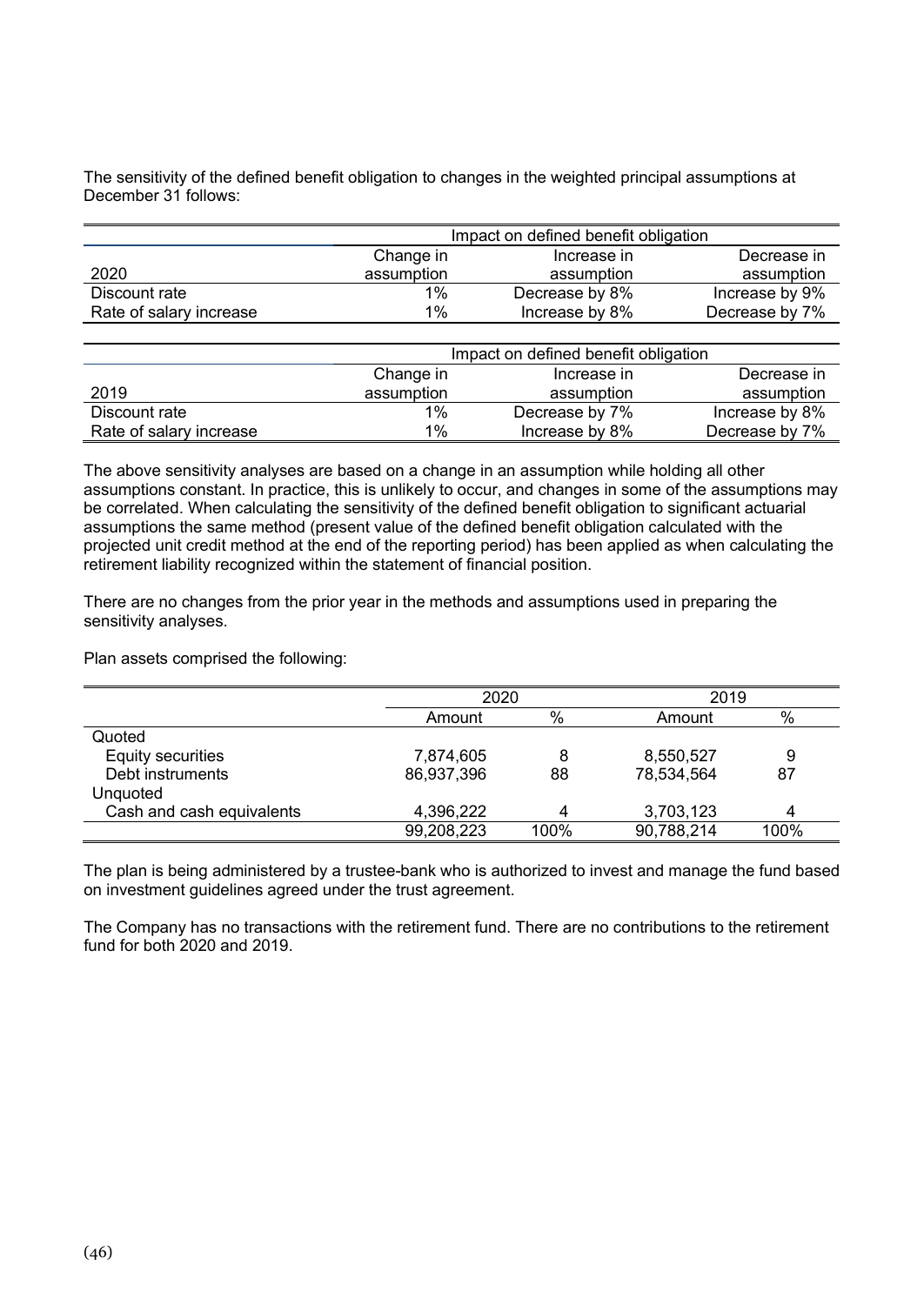The fair value of the plan assets approximates their carrying value as at December 31, 2020 and 2019. The defined benefit plan typically exposes the Company to a number of risks such as investment risk, interest rate risk and salary risk. The most significant of which relate to investment and interest rate risk. The present value of the defined benefit obligation is determined by discounting the estimated future cash outflows using interest rates of government bonds that are denominated in the currency in which the benefits will be paid, and that have terms to maturity approximating the terms of the related retirement obligation. A decrease in government bond yields will increase the defined benefit obligation although this will also be partially offset by an increase in the value of the plan's fixed income holdings. Hence, the present value of defined benefit obligation is directly affected by the discount rate to be applied by the Company. However, the Company believes that due to the long-term nature of the retirement obligation and the strength of the Company itself, the mix of debt and equity securities holdings of the plan is an appropriate element of the Company's long term strategy to manage the plan efficiently.

The Company ensures that the investment positions are managed within an asset-liability matching framework that has been developed to achieve long-term investments that are in line with the obligations under the plan. The Company's main objective is to match assets to the defined benefit obligation by investing primarily in long-term debt securities with maturities that match the benefit payments as they fall due. The asset-liability matching is being monitored on a regular basis and potential change in investment mix is being discussed with the Company, as necessary to better ensure the appropriate asset-liability matching.

The Company contributes to the plan depending on the suggested funding contribution as calculated by an independent actuary. There is no expected contribution to be made for the year ending December 31, 2020.

The expected maturity analysis of undiscounted retirement benefit payments as at December 31 is as follows:

|      | Less than a<br>vear | <b>Between</b><br>1-2 vears | Between 2-5<br>vears | Over 5 years |
|------|---------------------|-----------------------------|----------------------|--------------|
| 2020 | 25,039,996          | 2,577,109                   | 9,816,728            | 30,163,991   |
| 2019 | 21,347,273          | 2,293,389                   | 7,873,906            | 23,493,902   |

*(b) Other post-employment benefits (retirement life and medical)*

The movements in the post-employment benefit obligation for the years ended December 31 are as follows:

|                                                    | 2020      | 2019       |
|----------------------------------------------------|-----------|------------|
| At January 1                                       | 5,405,808 | 5,431,451  |
| Current service cost                               | -         |            |
| Past service cost                                  |           |            |
| Interest expense                                   | 252,941   | 377,464    |
|                                                    | 252,941   | 377,464    |
| <b>Remeasurements</b>                              |           |            |
| Income (loss) from change in financial assumptions | 816,205   | (226,474)  |
| Provisions for other post-employment benefits      | (867,137) | (107, 384) |
|                                                    | (50,932)  | (333, 858) |
| Benefit payments by the Company                    | (67,509)  | (69, 249)  |
| At December 31                                     | 5,540,308 | 5,405,808  |

The provision for other post-employment benefits is presented in trade and other liabilities (Note 26).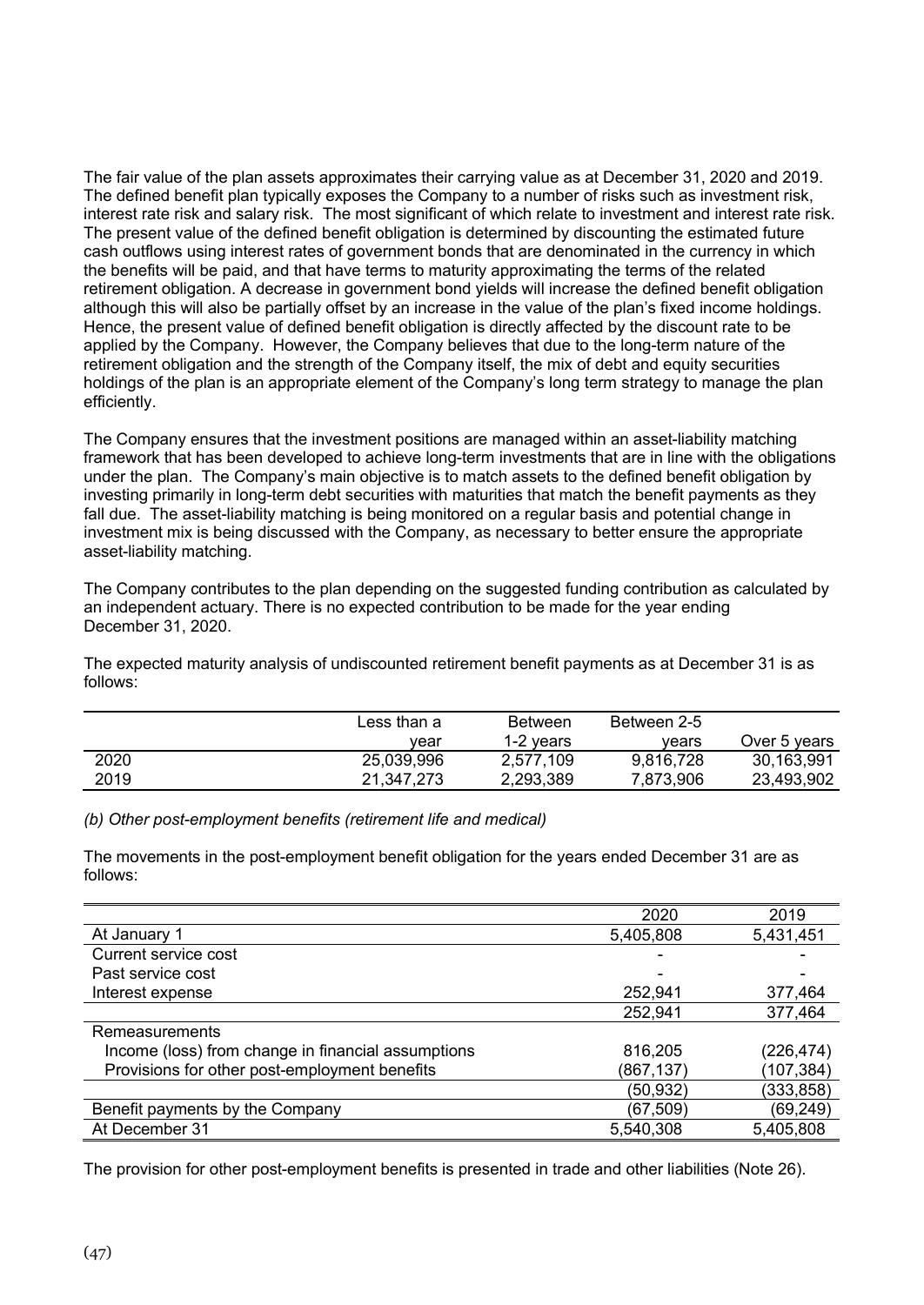The significant actuarial assumption for the years ended December 31 is as follows:

|                                         | $\sim$ $\sim$ $\sim$<br>∼∽∽ | . .<br>∼ |
|-----------------------------------------|-----------------------------|----------|
| $\mathbf{\sim}$<br>rote<br>-----<br>αισ | $F^{\alpha}$<br>70 ن.<br>-- | ״/^      |

The sensitivity of the post-employment benefit obligation to a change in the weighted principal assumption at December 31 follows:

|               |            | Impact on other post-employment benefit obligation |                 |  |  |  |  |  |
|---------------|------------|----------------------------------------------------|-----------------|--|--|--|--|--|
|               | Change in  | Decrease in<br>Increase in                         |                 |  |  |  |  |  |
| Discount rate | assumption | assumption                                         | assumption      |  |  |  |  |  |
| 2020          | 1%         | Decrease by 12%                                    | Increase by 14% |  |  |  |  |  |
| 2019          | 1%         | Decrease by 11%                                    | Increase by 13% |  |  |  |  |  |

The above sensitivity analyses are based on a change in an assumption while holding all other assumptions constant. In practice, this is unlikely to occur, and changes in some of the assumptions may be correlated. When calculating the sensitivity of the defined benefit obligation to significant actuarial assumptions the same method (present value of the defined benefit obligation calculated with the projected unit credit method at the end of the reporting period) has been applied as when calculating the other post-employment benefits recognized within the statement of financial position.

There are no changes from the prior year in the methods and assumptions used in preparing the sensitivity analyses. The weighted average duration of the defined benefit obligation is 8.2 years (2019 - 7.5 years) as at December 31, 2020.

The expected maturity analysis of undiscounted other post-employment benefit payments as at December 31 is as follows:

|      | Less than a | <b>Between</b> | Between 2-5 |              |
|------|-------------|----------------|-------------|--------------|
|      | vear        | 1-2 vears      | vears       | Over 5 vears |
| 2020 | 183,667     | 201,234        | 724.122     | 1,902,311    |
| 2019 | 216,715     | 232,754        | 792,262     | 1,636,807    |

*(c) Staff costs and other employee related costs*

Staff costs and other employee related costs for the years ended December 31 consist of:

|                       | 2020        | 2019          |
|-----------------------|-------------|---------------|
| Wages and salaries    | 89,267,469  | 119,244,135   |
| Social security costs | 1,337,090   | 1,189,527     |
| Net benefit expense   | 3,779,773   | 3,310,908     |
| <b>Others</b>         | 27,758,606  | 22,367,152    |
|                       | 122,142,938 | 146, 111, 722 |

Others pertain mainly to severance pay as a result of restructuring, vacation leave credits and other postretirement benefits.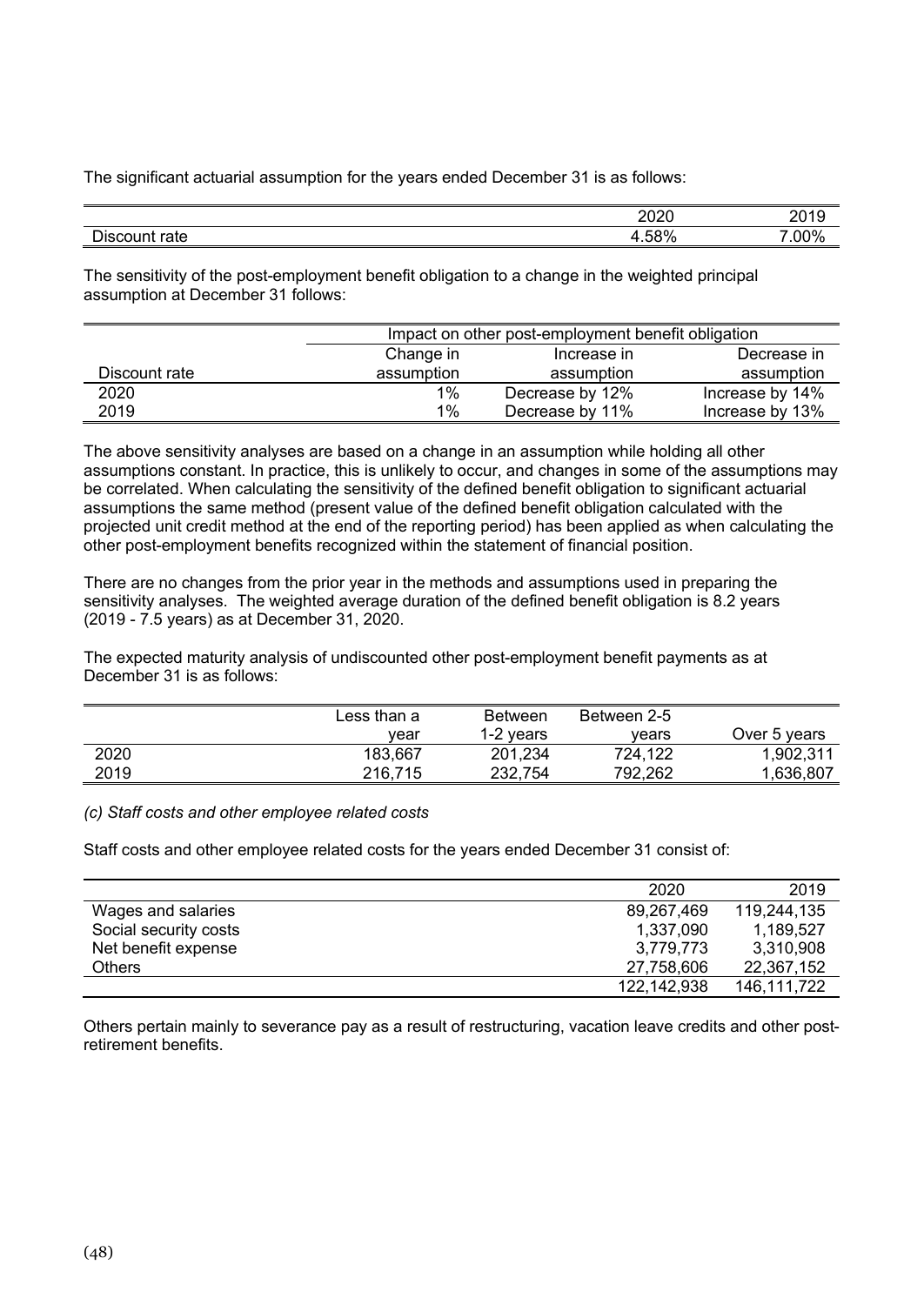#### **Insurance contract liabilities and reinsurance assets**

On December 28, 2016, the IC, through its Circular Letter (CL) No. 2016-67, issued the New Valuation Standard for Insurance Policy Reserve with effect beginning January 1, 2017 and onwards. Among others, the New Valuation Standard for Insurance Policy Reserve provides for (i) the determination of premium liabilities based on the higher of Unearned Premium Reserve (UPR) and Unearned Risk Reserve (URR); (ii) consideration of the Claims Handling Expense (CHE); (iii) consideration of Margin for Adverse Deviation (MfAD) to allow for inherent uncertainty of the best estimate of policy reserve; (iv) certification of an actuary on the calculation of the insurance policy reserve in accordance with the New Valuation Standard for Insurance Policy Reserve prescribed by the IC.

Beginning January 1, 2017, the initial year of implementation of the New Valuation Standard on Insurance Policy Reserve, the IC through its CL 2016-69 issued on December 28, 2016, has relaxed the valuation requirements in determining the Insurance Policy Reserve to consider (i) set up of premium liabilities using UPR alone. However, if the URR is higher than the UPR (net of DAC), additional reserves will be booked amounting to the difference between the URR and UPR (net of DAC); and (ii) set up of MfAD to zero, instead of Company specific MfAD.

Beginning January 1, 2018, premium liabilities will be determined based on the higher of the UPR and URR and application of Company specific MfAD. The Company elected to apply the change in valuation methodology for the Company's premium liabilities retrospectively. The Company's UPR, (net of DAC) is higher than URR as at December 31, 2019 and 2018.

In 2019 and 2018, the Company has adopted certain provisions of the New Valuation Standard for Insurance Policy Reserve issued by the IC CL 2016-67 as its accounting policy for reserving, particularly the consideration of MfAD and CHE in determining its claims liabilities. The Company has engaged its regional actuary in determining its claims liabilities, who has considered actual historical claims data for the last 10 years, CHE of 3.5% and 100% of the Company specific MfAD (2018 - 50% MfAD) in determining its claims obligation. The 100% of the Company specific MfAD has been applied by the Company in accordance with IC CL 2018-19.

The adoption of the new reserving framework resulted to the recognition of additional claims liabilities as of December 31, 2020 of P403.40 million (2019 - P433.60 million). Such change was considered a change in accounting estimate and accounted for prospectively.

|                                                             |                       | 2020                    |             |                       | 2019                    |             |
|-------------------------------------------------------------|-----------------------|-------------------------|-------------|-----------------------|-------------------------|-------------|
|                                                             | Insurance<br>Contract | Reinsurers'<br>Share of |             | Insurance<br>Contract | Reinsurers'<br>Share of |             |
|                                                             | Liabilities           | Liabilities             | <b>Net</b>  | Liabilities           | Liabilities             | Net         |
| Provision for claims<br>reported and loss<br>adjustment     |                       |                         |             |                       |                         |             |
| expenses                                                    | 1,295,487,026         | 1,063,861,260           | 231,625,766 | 1,435,082,724         | 1,281,598,181           | 153,484,543 |
| Provision for IBNR                                          | 707,650,501           | 538.562.210             | 169,088,291 | 724,940,343           | 601.675.355             | 123,264,988 |
| Total claims reported<br>and IBNR<br>Provision for unearned | 2,003,137,527         | 1,602,423,470           | 400,714,057 | 2,160,023,067         | 1,883,273,536           | 276.749.531 |
| premiums                                                    | 485,908,314           | 394,536,924             | 91,371,390  | 627,050,833           | 511,762,126             | 115,288,707 |
| Total insurance<br>contract liabilities                     | 2,489,045,841         | 1,996,960,394           | 492,085,447 | 2,787,073,900         | 2,395,035,662           | 392,038,238 |

Short-term non-life insurance liabilities as at December 31 are analyzed as follows: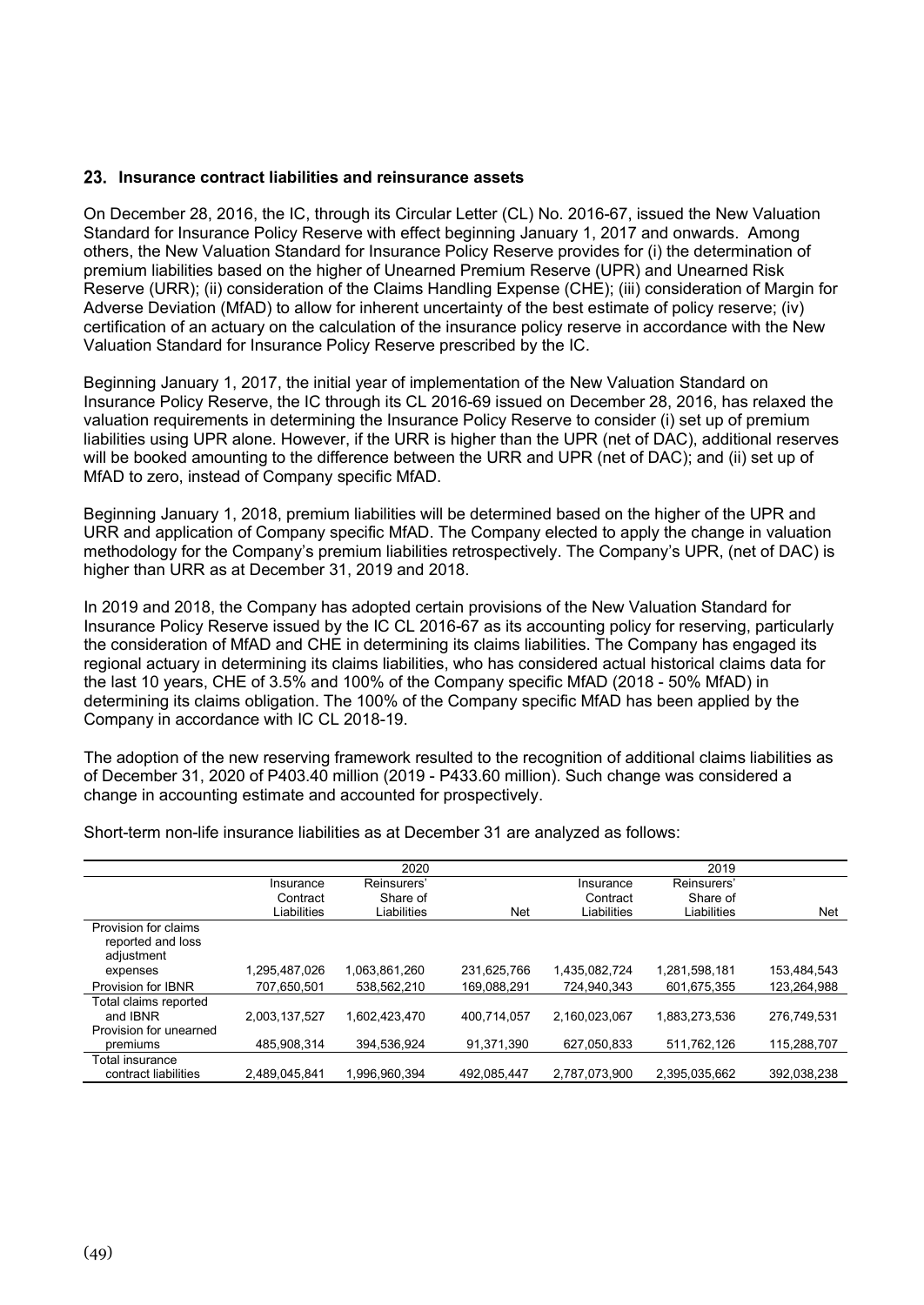#### Provision for IBNR consists of:

|                           |              | 2020         |             |              | 2019         |             |
|---------------------------|--------------|--------------|-------------|--------------|--------------|-------------|
|                           | Insurance    | Reinsurers'  |             | Insurance    | Reinsurers'  |             |
|                           | Contract     | Share of     |             | Contract     | Share of     |             |
|                           | I jabilities | I iabilities | <b>Net</b>  | I iabilities | I iabilities | Net         |
| <b>IBNR</b> best estimate | 304.265.335  | 243.731.099  | 60.534.236  | 291.344.069  | 254.913.998  | 36.430.071  |
| MfAD                      | 370.064.856  | 294.831.111  | 75.233.745  | 398.285.284  | 346.761.357  | 51.523.927  |
| <b>CHE</b>                | 33,320,310   |              | 33.320.310  | 35.310.990   |              | 35,310,990  |
| At December 31            | 707,650,501  | 538.562.210  | 169,088,291 | 724,940,343  | 601.675.355  | 123,264,988 |

Provisions for claims reported by policyholders and IBNR are analyzed as follows:

|                    |               | 2020            |                |                 | 2019          |               |
|--------------------|---------------|-----------------|----------------|-----------------|---------------|---------------|
|                    | Insurance     | Reinsurers'     |                | Insurance       | Reinsurers'   |               |
|                    | Contract      | Share of        |                | Contract        | Share of      |               |
|                    | Liabilities   | Liabilities     | Net            | Liabilities     | Liabilities   | Net           |
| At January 1       | 2,160,023,067 | 1,883,273,536   | 276,749,531    | 1,910,803,697   | 1,687,964,955 | 222,838,742   |
| Claims incurred    |               |                 |                |                 |               |               |
| during the year    | 437,974,953   | 293,809,756     | 144, 165, 197  | 916,429,154     | 738,473,017   | 177,956,137   |
| Claims paid during |               |                 |                |                 |               |               |
| the year - net of  |               |                 |                |                 |               |               |
| salvage and        |               |                 |                |                 |               |               |
| subrogation        | (577,570,651) | (511, 546, 677) | (66, 023, 974) | (865, 170, 351) | (717,311,224) | (147,859,127) |
| Decrease in IBNR   | (17,289,842)  | (63,113,145)    | 45,823,303     | 197,960,567     | 174,146,788   | 23,813,779    |
| At December 31     | 2,003,137,527 | 602,423,470     | 400,714,057    | 2,160,023,067   | 1,883,273,536 | 276,749,531   |

Provision for unearned premiums is analyzed as follows:

|                                |                 | 2020            |               |                 | 2019            |                 |
|--------------------------------|-----------------|-----------------|---------------|-----------------|-----------------|-----------------|
|                                | Insurance       | Reinsurers'     |               | Insurance       | Reinsurers'     |                 |
|                                | Contract        | Share of        |               | Contract        | Share of        |                 |
|                                | Liabilities     | Liabilities     | Net           | Liabilities     | Liabilities     | Net             |
| At January 1                   | 627,050,833     | 511.762.126     | 115,288,707   | 695,096,912     | 568,699,979     | 126,396,933     |
| New policies<br>written during |                 |                 |               |                 |                 |                 |
| the year                       | 1,767,781,523   | 1,523,279,368   | 244,502,155   | 2,134,600,613   | 1,868,183,210   | 266,417,403     |
| Premiums earned                |                 |                 |               |                 |                 |                 |
| during the year                | (1,908,924,042) | (1,640,504,570) | (268,419,472) | (2,202,646,692) | (1,925,121,063) | (277, 525, 629) |
| At December 31                 | 485,908,314     | 394,536,924     | 91,371,390    | 627,050,833     | 511,762,126     | 115,288,707     |

All insurance liabilities are expected to be settled within one year.

#### **Insurance contract liabilities and reinsurance assets - terms, assumptions and sensitivities**

#### 24.1 Terms and conditions

The major classes of general insurance written by the Company include accident and health, marine, commercial property and liability insurance. Risks under these policies usually cover 12-month duration.

For general insurance contracts, claims provisions (comprising provisions for claims reported by policyholders and IBNR) are established to cover the ultimate cost of settling the liabilities in respect of claims that have occurred and are estimated based on known facts at the reporting date.

The provisions are refined quarterly as part of a regular ongoing process as claims experience develops, certain claims are settled and further claims are reported.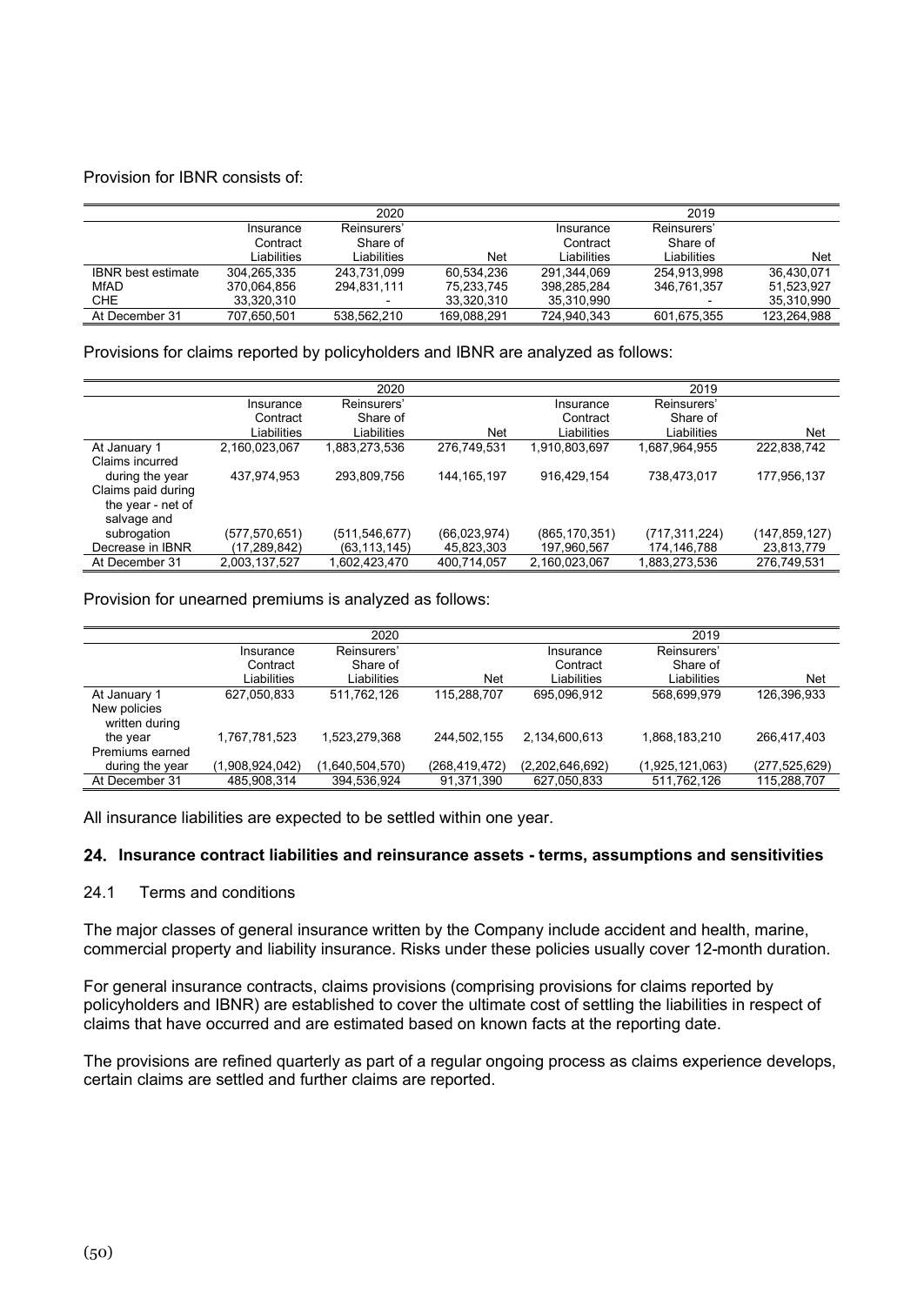The measurement process primarily includes projection of future claims costs through a combination of actuarial and statistical projection techniques. In certain cases, where there is a lack of reliable historical data on which to estimate claims development, relevant benchmarks of similar business are used in developing claims estimates. Claims provisions are separately analyzed by class of business. In addition, larger claims are usually either separately assessed by loss adjusters or separately projected by the actuaries. The claims projection assumptions are generally intended to provide a best estimate of the most likely or expected outcome.

#### 24.2 Assumptions

The principal assumption underlying the estimates is the Company's past claims development experience. Loss development factors are established by analyzing at least 10 years of claims data and deriving the claims development trend by class of business.

#### 24.3 Sensitivities

The general insurance claims provision is sensitive to the Company's past claims development experiences. The sensitivity of certain variables like legislative change, uncertainty in the estimation process, etc., is not possible to quantify.

Consequently, the ultimate liabilities will vary as a result of subsequent developments. Differences resulting from reassessments of the ultimate liabilities are recognized in subsequent financial statements.

The Company's estimation of ultimate claim liabilities may be affected largely by the shift in the development trends of losses. However, the Company believes that using statistical data over 10 years minimizes the margin of error in its estimates.

The analysis below is performed for a reasonable possible movement in key assumptions with all other assumptions held constant, on income and equity. The correlation of assumptions will have a significant effect in determining the ultimate claims liabilities but to demonstrate the impact due to changes in assumptions, assumption changes had to be done on an individual basis. It should also be stressed that these assumptions are non-linear and larger or smaller impacts cannot easily be gleamed from these results.

The sensitivity in the key assumptions being monitored by the Company is presented as follows:

|                                             | Change in     | % impact on claim liability |             |
|---------------------------------------------|---------------|-----------------------------|-------------|
| 2020                                        | assumption    | Gross                       | <b>Net</b>  |
| Unallocated loss adjustment expenses (ULAE) | $+/- 1.00\%$  | $+/- 0.46%$                 | $+/- 2.36%$ |
| <b>BF Adjustment</b>                        | $+/- 10.00\%$ | $+/- 0.40%$                 | $+/- 0.77%$ |
|                                             |               |                             |             |
|                                             | Change in     | % impact on claim liability |             |
| 2019                                        | assumption    | Gross                       | <b>Net</b>  |
| Unallocated loss adjustment expenses (ULAE) | $+/- 1.00\%$  | $+/- 0.47%$                 | $+/- 3.65%$ |
| <b>BF Adjustment</b>                        | $+/- 10.00\%$ | $+/- 0.62%$                 | $+/- 0.88%$ |

#### 24.4 Loss development triangle

Reproduced below are the tables showing the development of claims over a period of time on a gross and net reinsurance basis: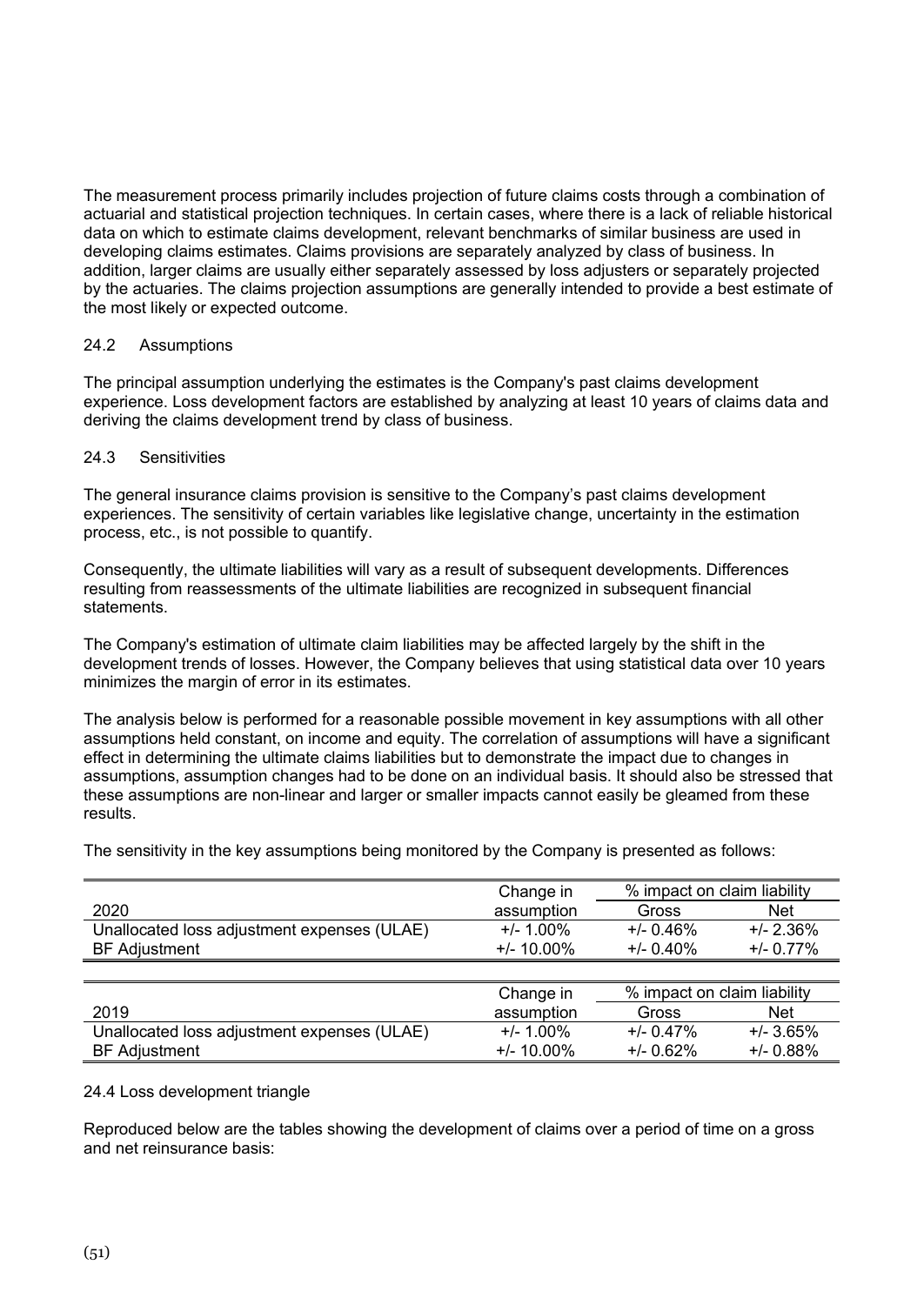#### *Gross reinsurance basis*

|                                                                   |                 |               |               | 2020          |               |             |               |
|-------------------------------------------------------------------|-----------------|---------------|---------------|---------------|---------------|-------------|---------------|
| Accident year                                                     | All years prior | 2015          | 2016          | 2017          | 2018          | 2019        | 2020          |
| Estimate of                                                       |                 |               |               |               |               |             |               |
| ultimate claims                                                   |                 |               |               |               |               |             |               |
| costs                                                             |                 |               |               |               |               |             |               |
| At the end of                                                     |                 |               |               |               |               |             |               |
| accident year                                                     | 10,645,088,337  | 164.892.166   | 269,212,332   | 1,577,885,418 | 1,157,681,175 | 658,097,993 | 373,164,872   |
| One year later                                                    | 12,248,571,117  | 351.444.835   | 510.117.270   | 1,482,855,703 | 1,414,593,750 | 870,494,778 |               |
| Two years later                                                   | 12,596,410,970  | 353,995,752   | 527,228,582   | 1,480,944,665 | 1,367,161,313 |             |               |
| Three years later                                                 | 12,632,333,426  | 345, 161, 977 | 523, 109, 776 | 1,463,484,177 |               |             |               |
| Four years later                                                  | 12,602,365,422  | 339.084.208   | 453,366,960   |               |               |             |               |
| Five years later                                                  | 12,595,110,083  | 340,305,652   |               |               |               |             |               |
| Six years later                                                   | 12,617,484,346  |               |               |               |               |             |               |
| Seven years later                                                 | 12,484,594,569  |               |               |               |               |             |               |
| Eight years later                                                 | 12,481,678,563  |               |               |               |               |             |               |
| Nine years later                                                  | 12,397,488,207  |               |               |               |               |             |               |
| Current estimate of                                               |                 |               |               |               |               |             |               |
| cumulative                                                        |                 |               |               |               |               |             |               |
| claims                                                            | 12,397,488,207  | 340,305,652   | 453,366,960   | 1,463,484,177 | 1,367,161,313 | 870,494,778 | 373,164,872   |
| Cumulative                                                        |                 |               |               |               |               |             |               |
| payments to date                                                  | 12,291,424,109  | 329,759,532   | 426,241,673   | 1,405,808,983 | 1,158,059,680 | 327,772,502 | 30,912,454    |
| Total gross                                                       |                 |               |               |               |               |             |               |
| insurance                                                         |                 |               |               |               |               |             |               |
| liabilities                                                       |                 |               |               |               |               |             |               |
| included in the                                                   |                 |               |               |               |               |             |               |
| statement of                                                      |                 |               |               |               |               |             |               |
| financial position                                                | 106,064,098     | 10,546,120    | 27,125,287    | 57,675,194    | 209, 101, 633 | 542,722,276 | 342,252,418   |
| Provision for claims reported and loss adjustment expenses, gross |                 |               |               |               |               |             | 1,295,487,026 |
|                                                                   |                 |               |               |               |               |             |               |
|                                                                   |                 |               |               | 2019          |               |             |               |
| Accident year                                                     | All years prior | 2014          | 2015          | 2016          | 2017          | 2018        | 2019          |
| Estimate of                                                       |                 |               |               |               |               |             |               |

| Estimate of                                                       |                   |             |               |             |               |               |               |  |
|-------------------------------------------------------------------|-------------------|-------------|---------------|-------------|---------------|---------------|---------------|--|
| ultimate claims                                                   |                   |             |               |             |               |               |               |  |
| costs                                                             |                   |             |               |             |               |               |               |  |
| At the end of                                                     |                   |             |               |             |               |               |               |  |
| accident year                                                     | 10,153,949,227    | 491,139,110 | 164,892,166   | 269,212,332 | 1,577,885,418 | 1,157,681,175 | 658,097,993   |  |
| One year later                                                    | 11,785,801,884    | 462,769,233 | 351,444,835   | 510,117,270 | 1,482,855,703 | 1,414,593,750 |               |  |
| Two years later                                                   | 12, 172, 077, 282 | 424,333,688 | 353,995,752   | 527,228,582 | 1,480,944,665 |               |               |  |
| Three years later                                                 | 12,211,612,321    | 420,721,105 | 345, 161, 977 | 523,109,776 |               |               |               |  |
| Four years later                                                  | 12,179,131,607    | 423,233,815 | 339,084,208   |             |               |               |               |  |
| Five years later                                                  | 12,122,866,651    | 472,243,432 |               |             |               |               |               |  |
| Six years later                                                   | 12,145,240,914    |             |               |             |               |               |               |  |
| Seven years later                                                 | 12,012,351,137    |             |               |             |               |               |               |  |
| Eight years later                                                 | 12,009,435,131    |             |               |             |               |               |               |  |
| Nine years later                                                  | 11,939,417,182    |             |               |             |               |               |               |  |
| Current estimate of                                               |                   |             |               |             |               |               |               |  |
| cumulative                                                        |                   |             |               |             |               |               |               |  |
| claims                                                            | 11,939,417,182    | 472,243,432 | 339,084,208   | 523,109,776 | 1,480,944,665 | 1,414,593,750 | 658,097,993   |  |
| Cumulative                                                        |                   |             |               |             |               |               |               |  |
| payments to date                                                  | 11,876,131,174    | 390,095,568 | 329,652,076   | 403,430,993 | 1,341,652,985 | 991,762,752   | 59,682,734    |  |
| Total gross                                                       |                   |             |               |             |               |               |               |  |
| insurance                                                         |                   |             |               |             |               |               |               |  |
| liabilities                                                       |                   |             |               |             |               |               |               |  |
| included in the                                                   |                   |             |               |             |               |               |               |  |
| statement of                                                      |                   |             |               |             |               |               |               |  |
| financial position                                                | 63,286,008        | 82,147,864  | 9,432,132     | 119,678,783 | 139,291,680   | 422,830,998   | 598,415,259   |  |
| Provision for claims reported and loss adjustment expenses, gross |                   |             |               |             |               |               | 1,435,082,724 |  |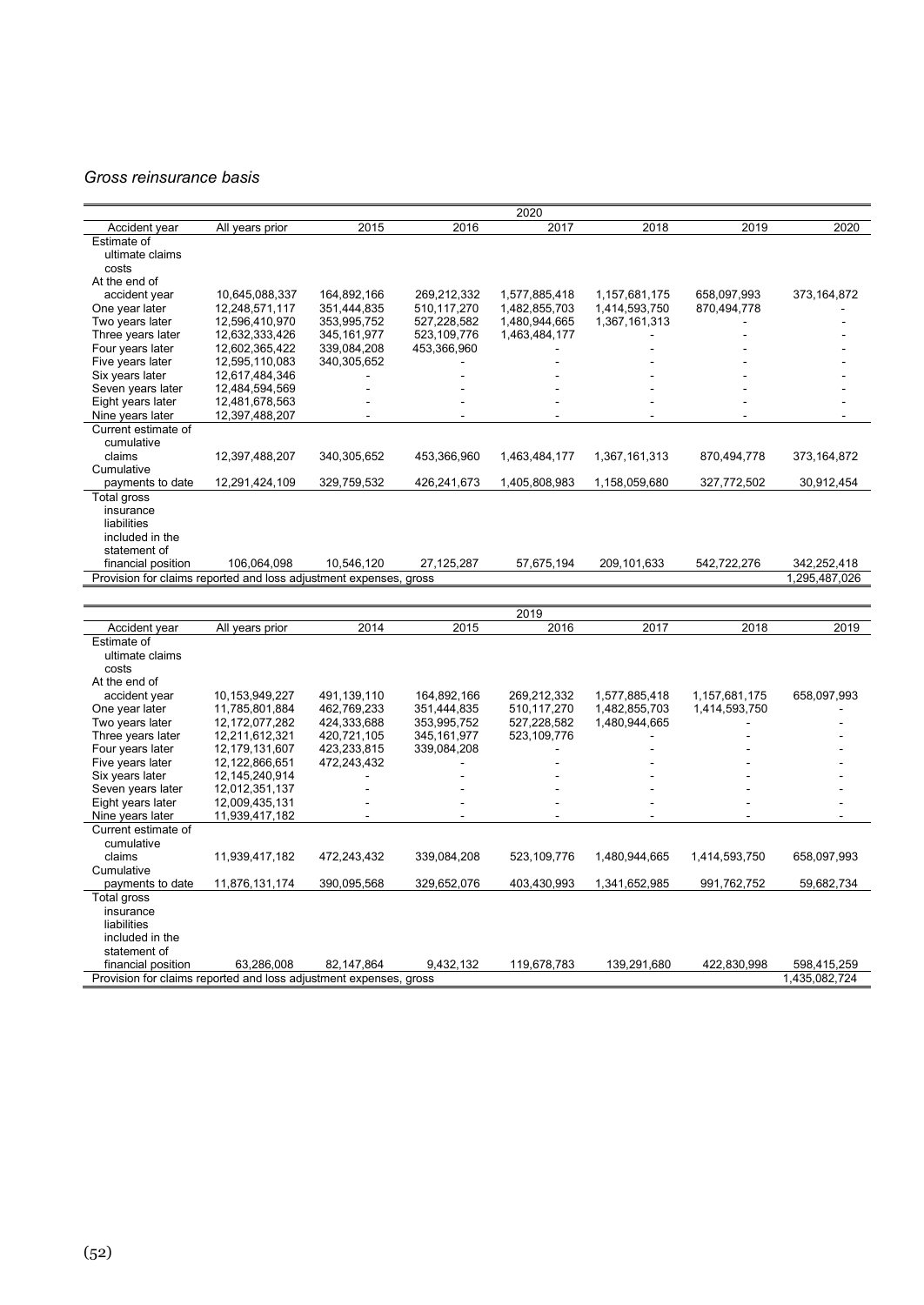#### *Net reinsurance basis*

|                                                                 |                 |             | 2020        |             |             |                |                |
|-----------------------------------------------------------------|-----------------|-------------|-------------|-------------|-------------|----------------|----------------|
| Accident year                                                   | All years prior | 2015        | 2016        | 2017        | 2018        | 2019           | 2020           |
| Estimate of ultimate                                            |                 |             |             |             |             |                |                |
| claims costs                                                    |                 |             |             |             |             |                |                |
| At the end of                                                   |                 |             |             |             |             |                |                |
| accident year                                                   | 2,630,268,515   | 43,789,264  | 68,362,215  | 166,513,503 | 49,144,772  | (10, 567, 627) | 1,093,835      |
| One year later                                                  | 3,037,693,310   | 99,750,930  | 102,503,738 | 342,839,679 | 245,170,014 | 164,060,815    |                |
| Two years later                                                 | 3,077,388,232   | 101,077,415 | 100,655,566 | 341,037,623 | 234,523,433 |                |                |
| Three years later                                               | 3,082,581,474   | 99,036,739  | 99,402,710  | 336,692,623 |             |                |                |
| Four years later                                                | 3,114,094,995   | 96,841,327  | 83,179,177  |             |             |                |                |
| Five years later                                                | 3,119,376,690   | 96,306,747  |             |             |             |                |                |
| Six years later                                                 | 3,122,520,949   |             |             |             |             |                |                |
| Seven years later                                               | 3,121,981,424   |             |             |             |             |                |                |
| Eight years later                                               | 3,118,905,075   |             |             |             |             |                |                |
| Nine years later                                                | 3,109,758,787   |             |             |             |             |                |                |
| Current estimate of                                             |                 |             |             |             |             |                |                |
| cumulative claims                                               | 3,109,758,787   | 96,306,747  | 83,179,177  | 336,692,623 | 234,523,433 | 164,060,815    | 1,093,835      |
| Cumulative                                                      |                 |             |             |             |             |                |                |
| payments to date                                                | 3,103,773,777   | 94,959,162  | 78,949,422  | 325,516,547 | 204,563,425 | 29,631,305     | (43, 403, 987) |
| Total net insurance                                             |                 |             |             |             |             |                |                |
| liabilities included                                            |                 |             |             |             |             |                |                |
| in the statement of                                             |                 |             |             |             |             |                |                |
| financial position                                              | 5,985,010       | 1,347,585   | 4,229,755   | 11,176,076  | 29,960,008  | 134,429,510    | 44,497,822     |
| Provision for claims reported and loss adjustment expenses, net |                 |             |             |             |             | 231,625,766    |                |
|                                                                 |                 |             |             |             |             |                |                |

|                                                                 |                 |             | 2019        |             |             |             |                |
|-----------------------------------------------------------------|-----------------|-------------|-------------|-------------|-------------|-------------|----------------|
| Accident year                                                   | All years prior | 2014        | 2015        | 2016        | 2017        | 2018        | 2019           |
| Estimate of ultimate                                            |                 |             |             |             |             |             |                |
| claims costs                                                    |                 |             |             |             |             |             |                |
| At the end of                                                   |                 |             |             |             |             |             |                |
| accident year                                                   | 2,543,286,755   | 86,981,760  | 43,789,264  | 68,362,215  | 166,513,503 | 49,144,772  | (10, 567, 627) |
| One year later                                                  | 2,931,647,525   | 106,045,785 | 99,750,930  | 102,503,738 | 342,839,679 | 245,170,014 |                |
| Two years later                                                 | 2,967,967,581   | 109,420,651 | 101,077,415 | 100,655,566 | 341,037,623 |             |                |
| Three years later                                               | 2,976,938,279   | 105,643,195 | 99,036,739  | 99,402,710  |             |             |                |
| Four years later                                                | 3,008,346,725   | 105,748,270 | 96,841,327  |             |             |             |                |
| Five years later                                                | 3,013,297,299   | 106,079,391 |             |             |             |             |                |
| Six years later                                                 | 3,016,441,558   |             |             |             |             |             |                |
| Seven years later                                               | 3,015,902,033   |             |             |             |             |             |                |
| Eight years later                                               | 3,012,825,684   |             |             |             |             |             |                |
| Nine years later                                                | 3,003,486,781   |             |             |             |             |             |                |
| Current estimate of                                             |                 |             |             |             |             |             |                |
| cumulative claims                                               | 3,003,486,781   | 106,079,391 | 96,841,327  | 99,402,710  | 341,037,623 | 245,170,014 | (10, 567, 627) |
| Cumulative                                                      |                 |             |             |             |             |             |                |
| payments to date                                                | 2,998,243,134   | 105,080,127 | 94,932,298  | 75,753,959  | 309,488,965 | 169,731,858 | (25, 264, 665) |
| Total net insurance                                             |                 |             |             |             |             |             |                |
| liabilities included                                            |                 |             |             |             |             |             |                |
| in the statement of                                             |                 |             |             |             |             |             |                |
| financial position                                              | 5,243,647       | 999,264     | 1,909,029   | 23,648,751  | 31,548,658  | 75,438,156  | 14,697,038     |
| Provision for claims reported and loss adjustment expenses, net |                 |             |             |             |             |             | 153,484,543    |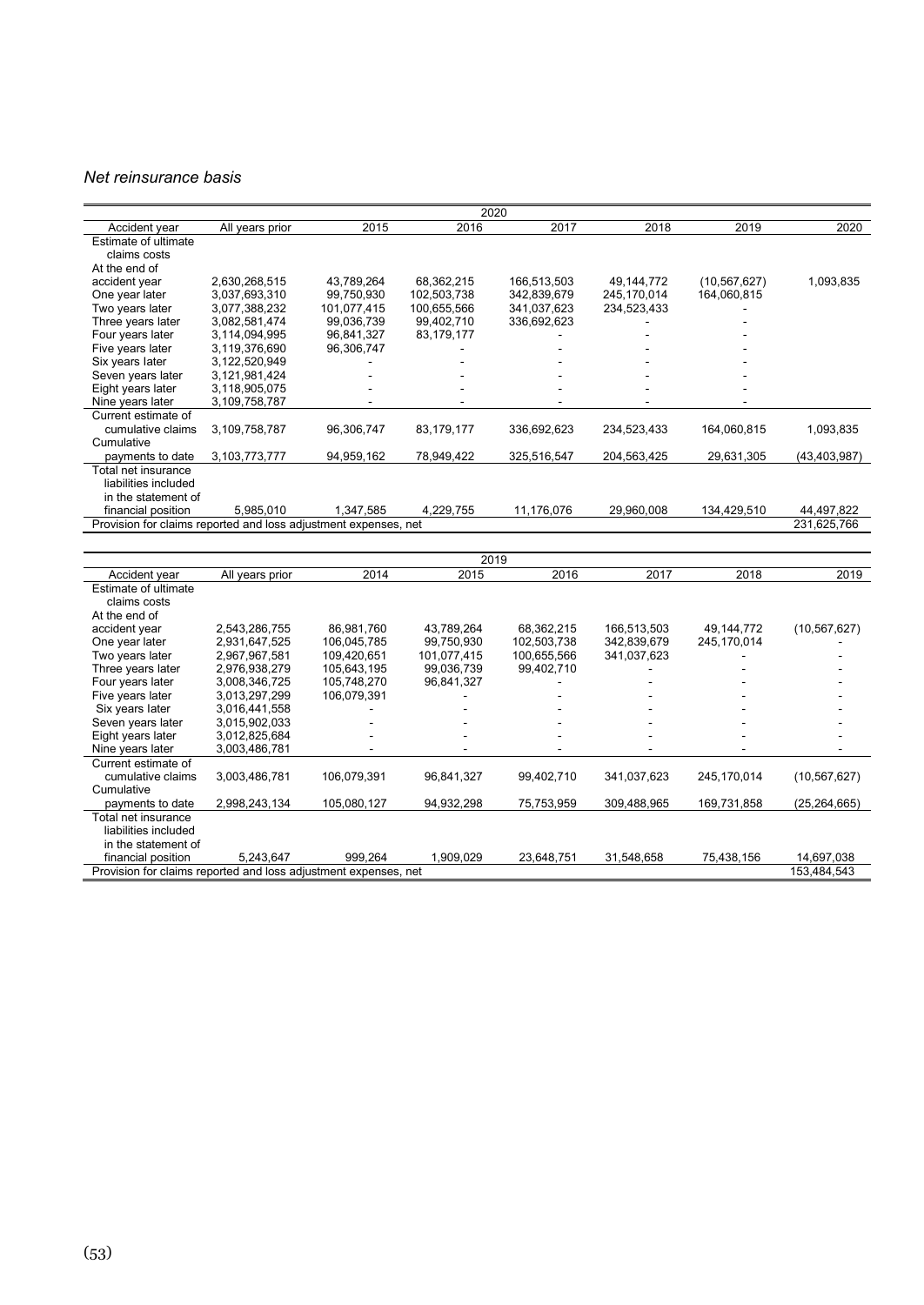### **Insurance payables**

The account as at December 31 consists of:

|                            | Note | 2020        | 2019          |
|----------------------------|------|-------------|---------------|
| Premiums due to reinsurers |      | 107,643,191 | 238,248,942   |
| Funds held for reinsurers  | 28   | 637.942.265 | 904,678,091   |
|                            |      | 745,585,456 | 1,142,927,033 |

The roll-forward analysis of insurance payables for the years ended December 31 follows:

|                         |                 | 2020            |                 |                 | 2019           |                 |
|-------------------------|-----------------|-----------------|-----------------|-----------------|----------------|-----------------|
|                         | Premium due to  | Funds held for  |                 | Premium due     | Funds held for |                 |
|                         | reinsurers      | reinsurers      | Total           | to reinsurers   | reinsurers     | Total           |
| At January 1            | 238.248.942     | 904.678.091     | 1.142.927.033   | 407.274.382     | 892.009.754    | 1.299.284.136   |
| Arising during the year | 970.851.060     | 637,942,265     | 1,608,793,325   | 682,437,102     | 904.678.091    | 1,587,115,193   |
| Utilized                | (1.101.456.811) | (904, 678, 091) | (2,006,134,902) | (851, 462, 542) | (892,009,754)  | (1,743,472,296) |
| At December 31          | 107.643.191     | 637.942.265     | 745,585,456     | 238.248.942     | 904.678.091    | 1.142.927.033   |

All insurance payables are expected to be settled within one year.

#### **Trade and other liabilities**

The account as at December 31 consists of:

|                                              | <b>Notes</b> | 2020        | 2019        |
|----------------------------------------------|--------------|-------------|-------------|
| Accrued expenses                             |              | 128,254,333 | 158,841,147 |
| Intercompany payables                        | 28           | 24,022,423  | 53,758,927  |
| Provision for other post-employment benefits | 22           | 5,540,308   | 5,405,808   |
| Lease liability                              |              | 17,762,317  | 32,962,307  |
| Other liabilities                            |              | 176,117,632 | 12,926,809  |
|                                              |              | 351,697,013 | 263,894,998 |

Accrued expenses contain various accruals including accrued contingent profit commissions, provisions for employee benefits and indirect tax payables.

Movements in lease liability follow:

|                                      | 2020         | 2019         |
|--------------------------------------|--------------|--------------|
| As at January 1, 2020                | 32,962,307   | 44,534,359   |
| Principal payments                   | (11,902,331) | (11,749,636) |
| Interest payments                    | (1,629,033)  | (2,303,893)  |
| Non-cash changes                     |              |              |
| Terminated contracts during the year | (3,297,659)  |              |
| Interest expense                     | 1,629,033    | 2,481,477    |
| As at December 31, 2020              | 17,762,317   | 32,962,307   |

Trade and other liabilities are expected to be settled within one year except for lease liability. A portion of lease liability amounting to P6.9 million as at December 31, 2020 is considered as non-current.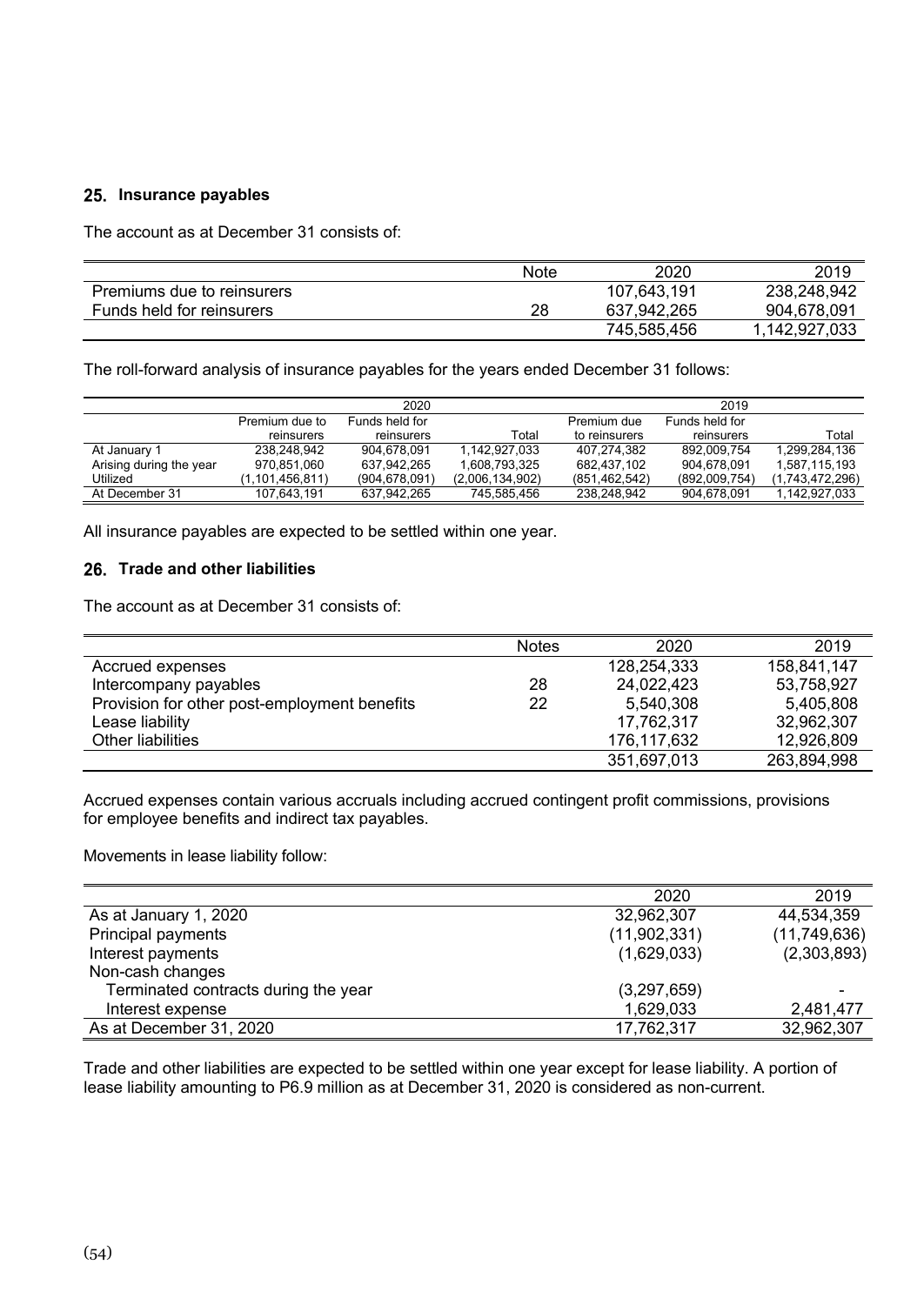#### **Leases**

The Company leases various office spaces for its back office and operations.

Lease terms are negotiated on an individual basis and contain a wide range of different terms and conditions. The lease agreements do not impose any covenants other than the security interests in the leased assets that are held by the lessor. Leased assets may not be used as security for borrowing purposes.

a) Discount rate

Payments for leases of office space are discounted using the lessee's incremental borrowing rate of 6.5%, being the rate that the individual lessee would have to pay to borrow the funds necessary to obtain an asset of similar value to the right-of-use asset in a similar economic environment with similar terms, security and conditions.

On July 8, 2020, the lease arrangement assigned to the expatriate of the Company with original end term until July 31, 2021 was pre-terminated on September 9, 2020. As a result, the related ROU asset and lease liability with carrying amounts of P3.0 million and P3.3 million were derecognized (Note 14).

The resulting gain from the termination of lease amounting to P0.3 million were lodged under other income in the statement of total comprehensive income (Note 14).

The statement of comprehensive income shows the following amounts relating to leases for the period ended December 31:

|                             | <b>Note</b> | 2020       | 2019       |
|-----------------------------|-------------|------------|------------|
|                             |             |            |            |
| Depreciation expense        |             |            |            |
| Office premises             | 14          | 11,887,581 | 12,939,449 |
| Interest expense            |             | 1,629,033  | 2,481,477  |
| Rent on short term leases   |             | 3,467,153  | 3,200,996  |
| Gain from lease termination | 14          | (324, 989) |            |
|                             |             | 16,658,778 | 18,621,922 |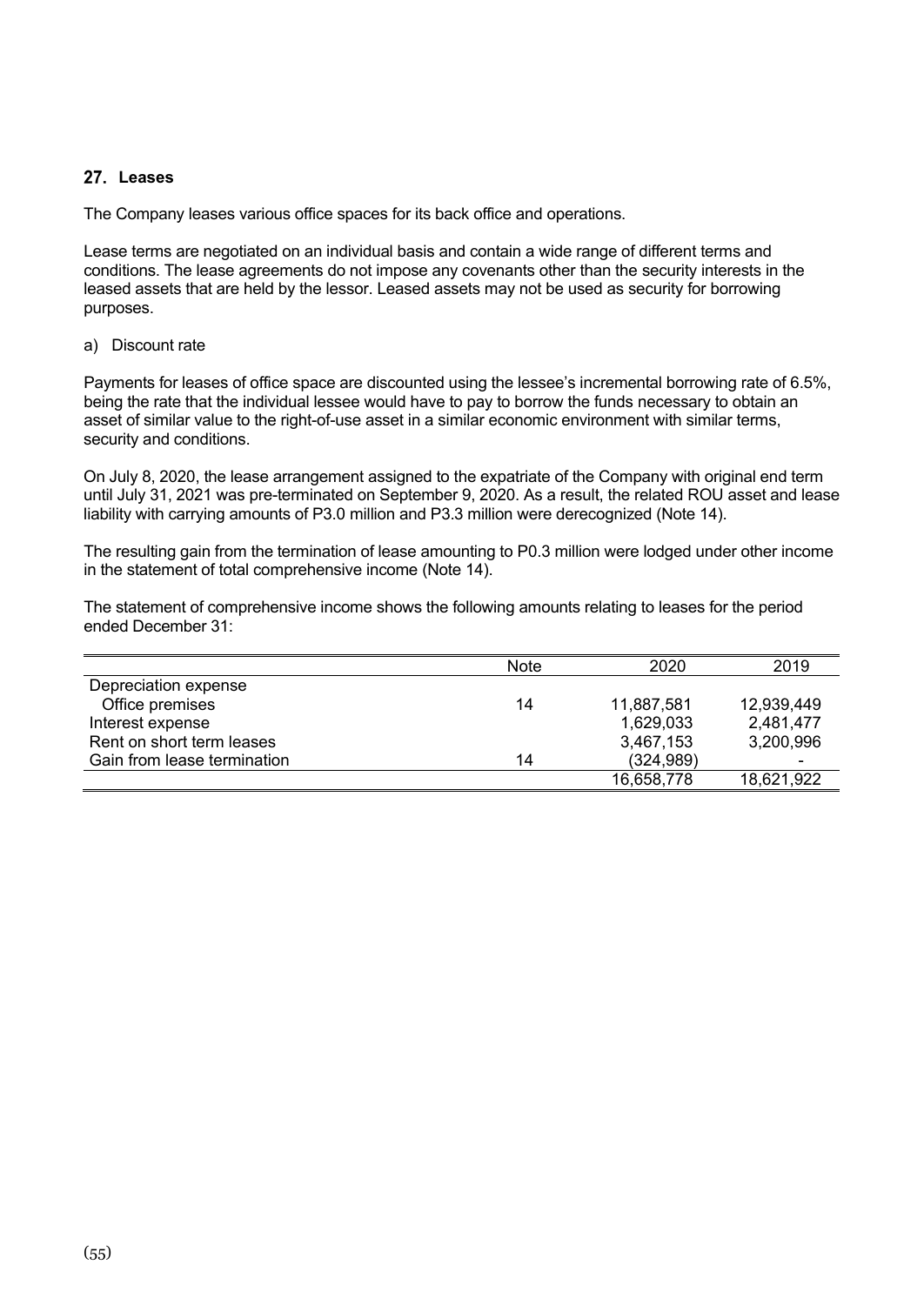### **Related party transactions and balances**

The table below summarizes the Company's significant transactions and balances with its related parties.

*As at and for the year ended December 31, 2020:*

|                                                              |                | Outstanding     |                                                                                                         |
|--------------------------------------------------------------|----------------|-----------------|---------------------------------------------------------------------------------------------------------|
|                                                              | Transactions   | balances        | Terms and conditions                                                                                    |
| Reinsurance transactions, excluding funds held               |                |                 |                                                                                                         |
| Parent Company                                               | 163,098,663    | (108, 051, 413) | The outstanding balances are due 75 days after the                                                      |
|                                                              |                |                 | end of each quarter. The payable is unsecured, bear<br>no interest and payable in cash at gross amount. |
|                                                              |                |                 |                                                                                                         |
| Funds held for reinsurers<br>Parent Company                  | 266,735,826    | (637, 942, 265) |                                                                                                         |
| Interest expense from funds held for reinsurers              |                |                 | Funds held for reinsurers are retained within one year                                                  |
| Parent Company                                               | 17,460,738     |                 | after inception of related reinsurance policies. The                                                    |
|                                                              |                |                 | outstanding balances are unsecured, bear interest                                                       |
|                                                              |                |                 | based on BSP published rate on treasury bills for over                                                  |
|                                                              |                |                 | 90 days and payable in cash at gross amount.                                                            |
| Operating expenses                                           |                |                 |                                                                                                         |
| Parent Company                                               | 47,607,248     | (9,464,830)     | The Company has an existing service agreement with                                                      |
| Entities under                                               | 43,909,454     | (14, 557, 593)  | the Parent Company for the provision of services and                                                    |
| common control                                               |                |                 | allocation of shared costs and are payable in cash at                                                   |
|                                                              |                |                 | gross amount. The outstanding balances are                                                              |
|                                                              |                |                 | unsecured, bear no interest and are payable in cash                                                     |
|                                                              |                |                 | on demand.                                                                                              |
| Other income<br>Entities under                               | 52,118,119     | 2,877,660       | These arise from claims handling and management                                                         |
| common control                                               |                |                 | services rendered by the Company to related parties                                                     |
|                                                              |                |                 | under common control. The outstanding balances are                                                      |
|                                                              |                |                 | unsecured, bear no interest and collectible in cash at                                                  |
|                                                              |                |                 | gross amount on demand.                                                                                 |
| Intercompany accounts receivable under Loans and receivables |                |                 |                                                                                                         |
| Entities under                                               | (12, 872, 718) | 4,902,414       | The outstanding balances are unsecured, bear no                                                         |
| common control                                               |                |                 | interest and collectible in cash at gross amount on                                                     |
|                                                              |                |                 | demand.                                                                                                 |
| Salaries, allowances and other short-term benefits           |                |                 |                                                                                                         |
| Key management                                               |                |                 | Bonuses are payable within the first quarter of the                                                     |
| personnel                                                    | 34,340,170     |                 | following calendar year.                                                                                |
| Retirement expense                                           |                |                 |                                                                                                         |
| Key management                                               |                |                 | Refer to Note 22 - Employee Benefits.                                                                   |
| personnel                                                    | 2,487,189      |                 |                                                                                                         |
| Post-retirement benefit                                      |                |                 |                                                                                                         |
| Key management                                               |                |                 | Refer to Note 22 - Employee Benefits.                                                                   |
| personnel                                                    | 67,609         |                 |                                                                                                         |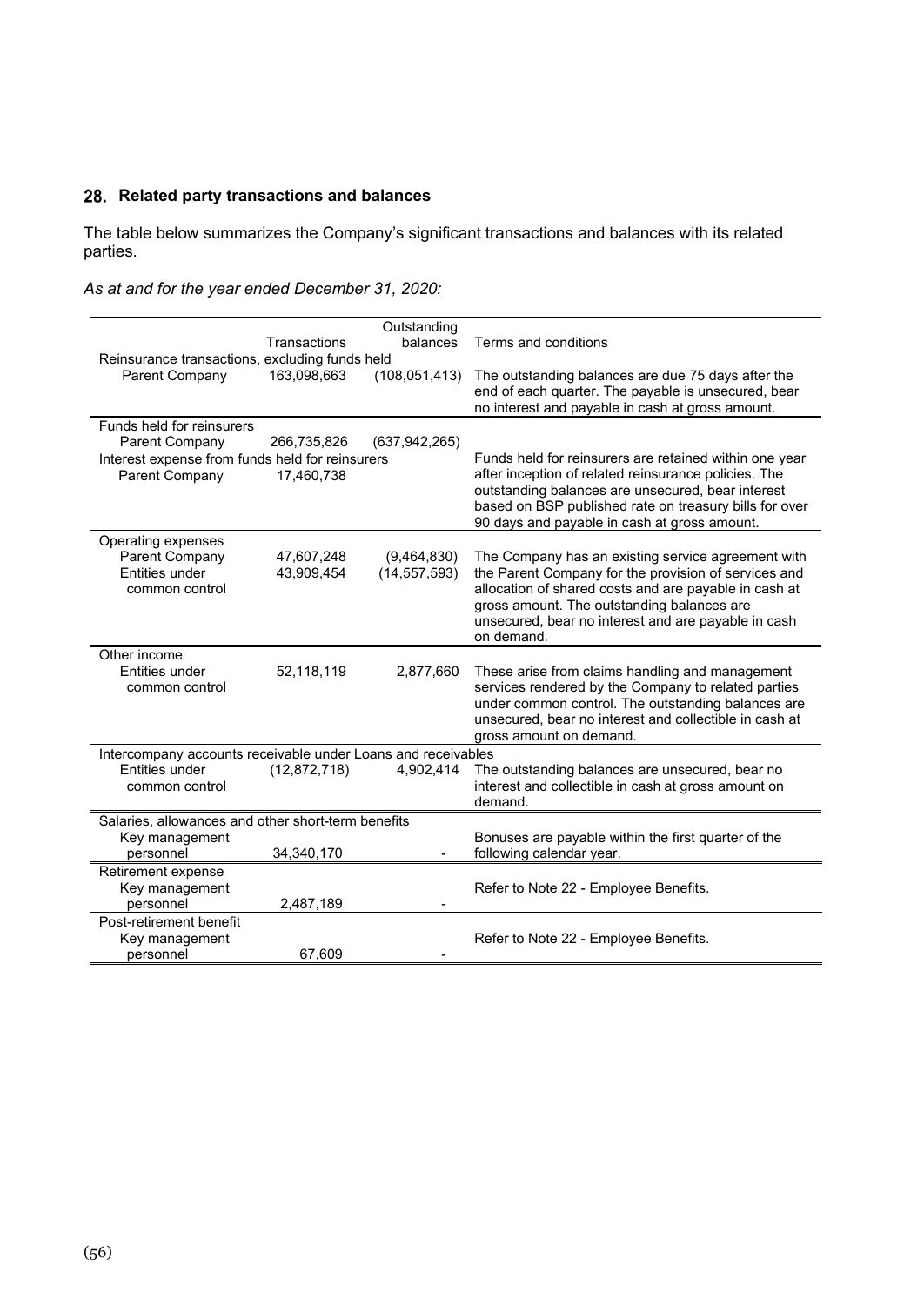### *As at and for the year ended December 31, 2019:*

|                                                                   |                 | Outstanding     |                                                                                                                                                                                                                                                                               |
|-------------------------------------------------------------------|-----------------|-----------------|-------------------------------------------------------------------------------------------------------------------------------------------------------------------------------------------------------------------------------------------------------------------------------|
|                                                                   | Transactions    | balances        | Terms and conditions                                                                                                                                                                                                                                                          |
| Reinsurance transactions, excluding funds held                    |                 |                 |                                                                                                                                                                                                                                                                               |
| Parent Company                                                    | (123, 916, 497) | (271, 150, 076) | The outstanding balances are due 75 days after the<br>end of each quarter. The payable are unsecured, bear<br>no interest and payable in cash at gross amount.                                                                                                                |
| Funds held for reinsurers                                         |                 |                 |                                                                                                                                                                                                                                                                               |
| Parent Company                                                    | (12,668,337)    | (904, 678, 091) |                                                                                                                                                                                                                                                                               |
| Interest expense from funds held for reinsurers<br>Parent Company | 38,640,076      |                 | Funds held for reinsurers are retained within one year<br>after inception of related reinsurance policies. The<br>outstanding balances are unsecured, bear interest<br>based on BSP published rate on treasury bills for over<br>90 days and payable in cash at gross amount. |
| Operating expenses                                                |                 |                 |                                                                                                                                                                                                                                                                               |
| Parent Company                                                    | 60,840,205      | (17, 450, 577)  | The Company has an existing service agreement with                                                                                                                                                                                                                            |
| Entities under<br>common control                                  | 60,564,031      | (36, 308, 350)  | the Parent Company for the provision of services and<br>allocation of shared costs and are payable in cash at<br>gross amount. The outstanding balances are<br>unsecured, bear no interest and are payable in cash                                                            |
|                                                                   |                 |                 | on demand.                                                                                                                                                                                                                                                                    |
| Other income<br>Entities under<br>common control                  | 60,145,541      | 3,792,774       | These arise from claims handling and management<br>services rendered by the Company to related parties<br>under common control. The outstanding balances are<br>unsecured, bear no interest and collectible in cash at<br>gross amount on demand.                             |
| Intercompany accounts receivable under Loans and receivables      |                 |                 |                                                                                                                                                                                                                                                                               |
| Entities under<br>common control                                  | (6,004,226)     | 13,982,358      | The outstanding balances are unsecured, bear no<br>interest and collectible in cash at gross amount on<br>demand.                                                                                                                                                             |
| Salaries, allowances and other short-term benefits                |                 |                 |                                                                                                                                                                                                                                                                               |
| Key management<br>personnel                                       | 77,174,520      |                 | Bonuses are payable within the first quarter of the<br>following calendar year.                                                                                                                                                                                               |
| Retirement expense<br>Key management                              |                 |                 | Refer to Note 22 - Employee Benefits.                                                                                                                                                                                                                                         |
| personnel                                                         | 2,117,490       |                 |                                                                                                                                                                                                                                                                               |
| Post-retirement benefit                                           |                 |                 |                                                                                                                                                                                                                                                                               |
| Key management                                                    |                 |                 | Refer to Note 22 - Employee Benefits.                                                                                                                                                                                                                                         |
| personnel                                                         | 158,763         |                 |                                                                                                                                                                                                                                                                               |

No provisions were recognized against related party receivables as at December 31, 2020 and 2019.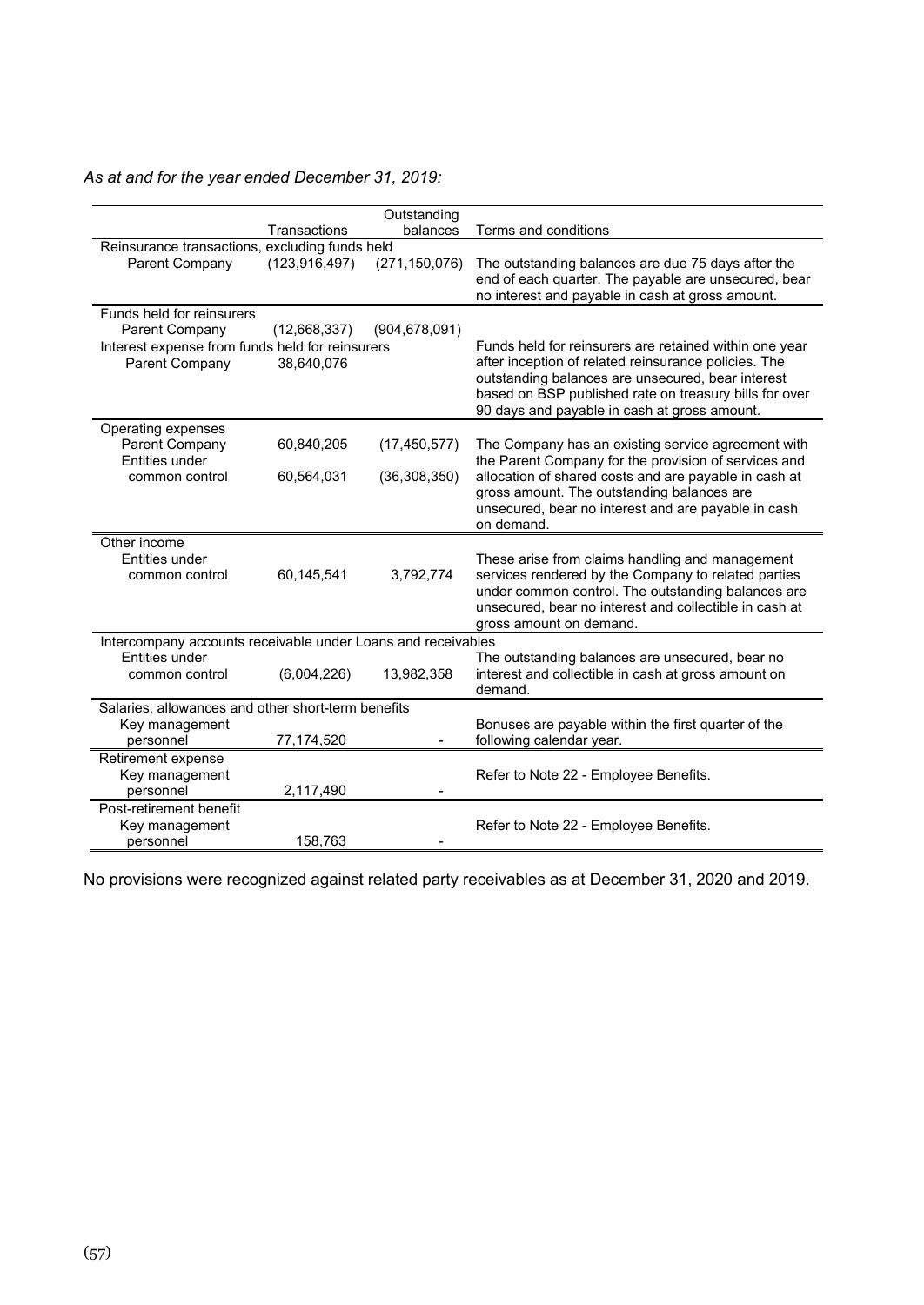#### **Supplementary information required by the Bureau of Internal Revenue ("BIR")**

Below is the additional information required by Revenue Regulations No. 15-2010. This information is presented for purposes of filing with the BIR and is not a required part of the basic financial statements.

#### (i) Output value-added tax (VAT)

Output VAT declared for the year ended December 31, 2020 and the revenues upon which the same was based consist of:

|                     | Gross amount of |                   |
|---------------------|-----------------|-------------------|
|                     | revenues        | <b>Output VAT</b> |
| Subject to 12% VAT  |                 |                   |
| Premiums (Non-life) | 1,156,973,984   | 138,836,878       |
| Zero-rated          |                 |                   |
| Premiums (Non-life) | 753,338,486     |                   |
| VAT exempt          | 44,778,179      | $\,$              |
|                     | 1,955,090,649   | 138,836,878       |

The gross revenues shown above are based on gross receipts of the Company for VAT purposes while gross revenues in the statement of comprehensive income are measured in accordance with the policy in Note 3.3.2.

Zero-rated sales pertain to premiums on insurance policies issued to PEZA-registered entities.

VAT exempt sales pertain to premiums for accident and health policies.

(ii) Input VAT

Movements in input VAT for the year ended December 31, 2020 follow:

|                                                      | Amount         |
|------------------------------------------------------|----------------|
| Beginning balance                                    | 4,966,984      |
| Add: Current year's domestic purchases/payments for: | 36,546         |
| Goods other than for resale or manufacture           |                |
| Capital goods subject to amortization                |                |
| Services lodged under cost of goods sold             | 9,565,807      |
| <b>Commissions for brokers</b>                       | 3,221,868      |
| Services lodged under other accounts                 | 178,010        |
| Claims for tax credit/refund and other adjustments   | (14, 928, 855) |
| Ending balance                                       | 3,040,360      |

The above input VAT are presented as part of other assets in the statement of financial position.